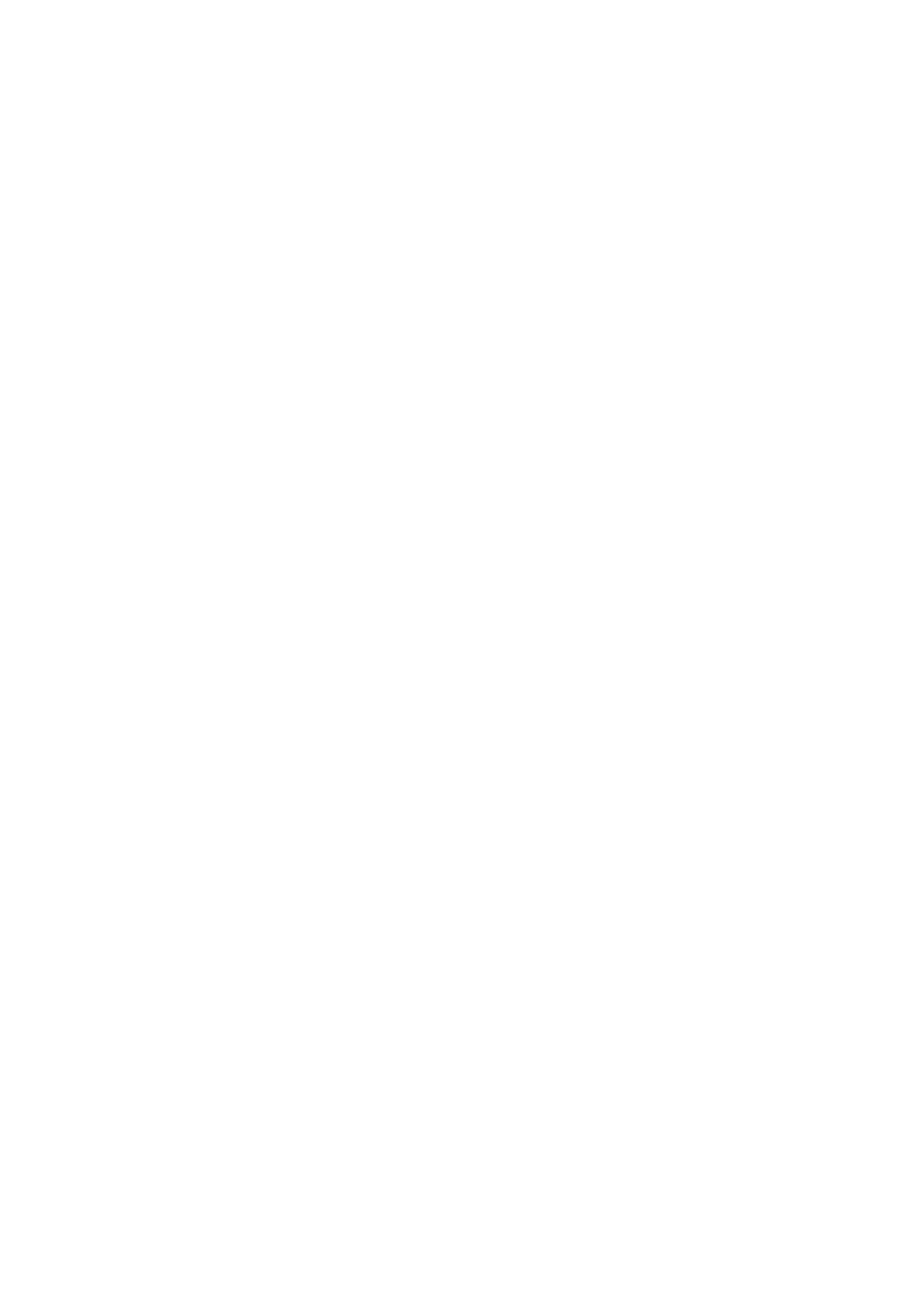

# House of Commons Communities and Local Government Committee

# **Devolution: the next five years and beyond**

### **First Report of Session 2015–16**

*Report, together with formal minutes relating to the report*

*Ordered by the House of Commons to be printed 25 January 2016*

> **HC 369** Published on 3 February 2016 by authority of the House of Commons London: The Stationery Office Limited £0.00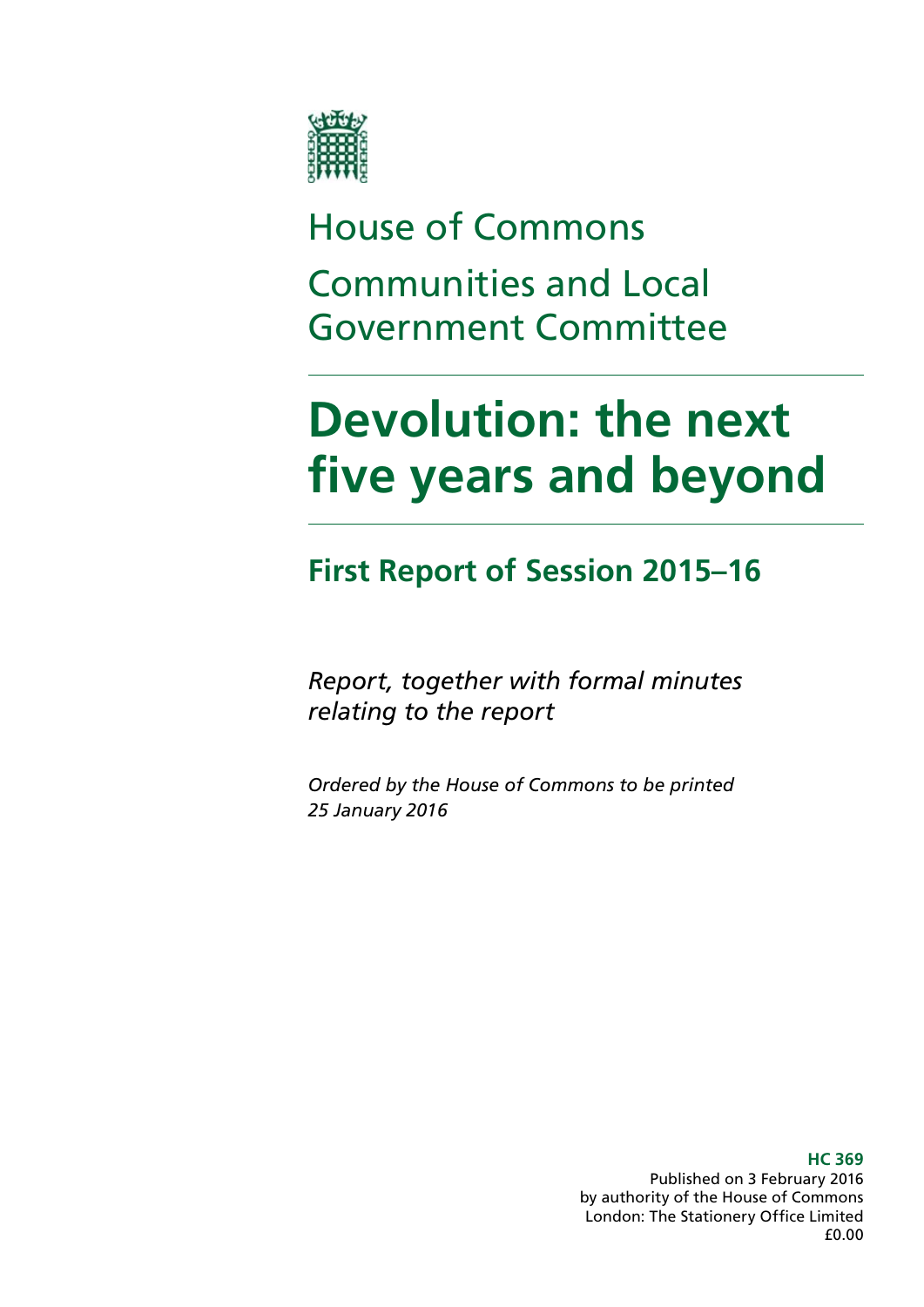#### **Communities and Local Government Committee**

The Communities and Local Government Committee is appointed by the House of Commons to examine the expenditure, administration, and policy of the Department for Communities and Local Government.

#### **Current membership**

[Mr Clive Betts](http://www.parliament.uk/biographies/commons/mr-clive-betts/394) *(Labour, Sheffield South East)* (Chair) [Bob Blackman](http://www.parliament.uk/biographies/commons/bob-blackman/4005) *(Conservative, Harrow East)* [Jo Cox](http://www.parliament.uk/biographies/commons/jo-cox/4375) *(Labour, Batley and Spen)* [Helen Hayes](http://www.parliament.uk/biographies/commons/helen-hayes/4510) *(Labour, Dulwich and West Norwood)* [Kevin Hollinrake](http://www.parliament.uk/biographies/commons/kevin-hollinrake/4474) *(Conservative, Thirsk and Malton)* [Liz Kendall](http://www.parliament.uk/biographies/commons/liz-kendall/4026) *(Labour, Leicester West)* [Julian Knight](http://www.parliament.uk/biographies/commons/julian-knight/4410) *(Conservative, Solihull)* [David Mackintosh](http://www.parliament.uk/biographies/commons/david-mackintosh/4431) *(Conservative, Northampton South)* [Mr Mark Prisk](http://www.parliament.uk/biographies/commons/mr-mark-prisk/1424) *(Conservative, Hertford and Stortford)* [Mary Robinson](http://www.parliament.uk/biographies/commons/mary-robinson/4406) *(Conservative, Cheadle)* [Alison Thewliss](http://www.parliament.uk/biographies/commons/alison-thewliss/4430) *(Scottish National Party, Glasgow Central)*

#### **Powers**

The committee is one of the departmental select committees, the powers of which are set out in House of Commons Standing Orders, principally in SO No 152. These are available on the internet via [www.parliament.uk](http://www.parliament.uk).

#### **Publication**

Committee reports are published on the Committee's website at [www.parliament.uk/clg](http://www.parliament.uk/clg) and by The Stationery Office by Order of the House.

Evidence relating to this report is published on the [inquiry page](http://www.parliament.uk/business/committees/committees-a-z/commons-select/communities-and-local-government-committee/inquiries/parliament-2015/planning-and-productivity-1/) of the Committee's website.

#### **Committee staff**

The current staff of the Committee are Mark Etherton (Clerk), Helen Finlayson (Second Clerk), Tamsin Maddock (Committee Specialist), Craig Bowdery (Committee Specialist), Tony Catinella (Senior Committee Assistant), Eldon Gallagher (Committee Support Assistant) and Gary Calder (Media Officer).

#### **Contacts**

All correspondence should be addressed to the Clerk of the Communities and Local Government Committee, House of Commons, London SW1A 0AA. The telephone number for general enquiries is 020 7219 4972; the Committee's email address is [clgcom@parliament.uk.](mailto:clgcom@parliament.uk)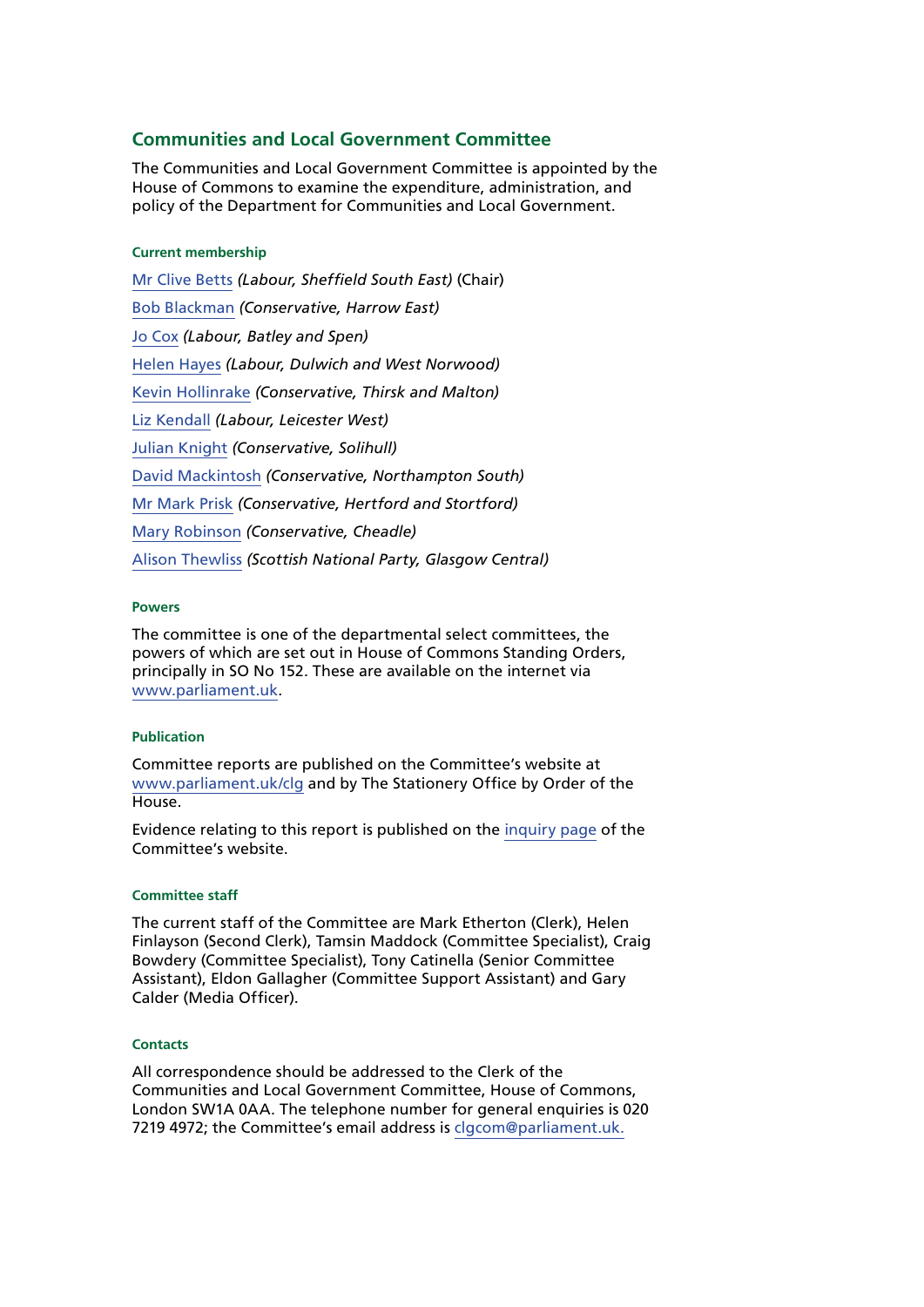### **Contents**

|              | <b>Summary</b>                                         | 3  |
|--------------|--------------------------------------------------------|----|
| $\mathbf{1}$ | <b>Introduction</b>                                    | 5  |
|              | The development of devolution                          | 6  |
|              | The Cities and Local Government Devolution Bill        | 8  |
| 2            | <b>Devolution: objectives and approach</b>             | 9  |
|              | Objectives                                             | 9  |
|              | Approach: deal-making                                  | 11 |
| 3            | <b>Agreed deals</b>                                    | 13 |
|              | <b>Greater Manchester</b>                              | 13 |
|              | <b>Health devolution</b>                               | 15 |
|              | Other places: how bespoke is devolution?               | 16 |
|              | <b>General observations</b>                            | 20 |
|              | Commitment to devolution across Government Departments | 20 |
|              | Government capacity                                    | 21 |
| 4            | Bids, negotiation and agreement of deals: key themes   | 24 |
|              | Public engagement                                      | 24 |
|              | Timetable                                              | 26 |
|              | Balancing central and local influence                  | 28 |
| 5            | <b>Governance and accountability</b>                   | 30 |
|              | Directly-elected mayors                                | 30 |
|              | Attitudes to directly-elected mayors                   | 30 |
|              | Non-metropolitan areas                                 | 31 |
|              | Scrutiny                                               | 32 |
|              | Potential for confusion                                | 34 |
| 6            | <b>Health devolution</b>                               | 36 |
| 7            | <b>London</b>                                          | 42 |
|              | <b>Fiscal devolution</b>                               | 42 |
|              | Subregional devolution                                 | 43 |
|              | The Mayor of London and the London Assembly            | 44 |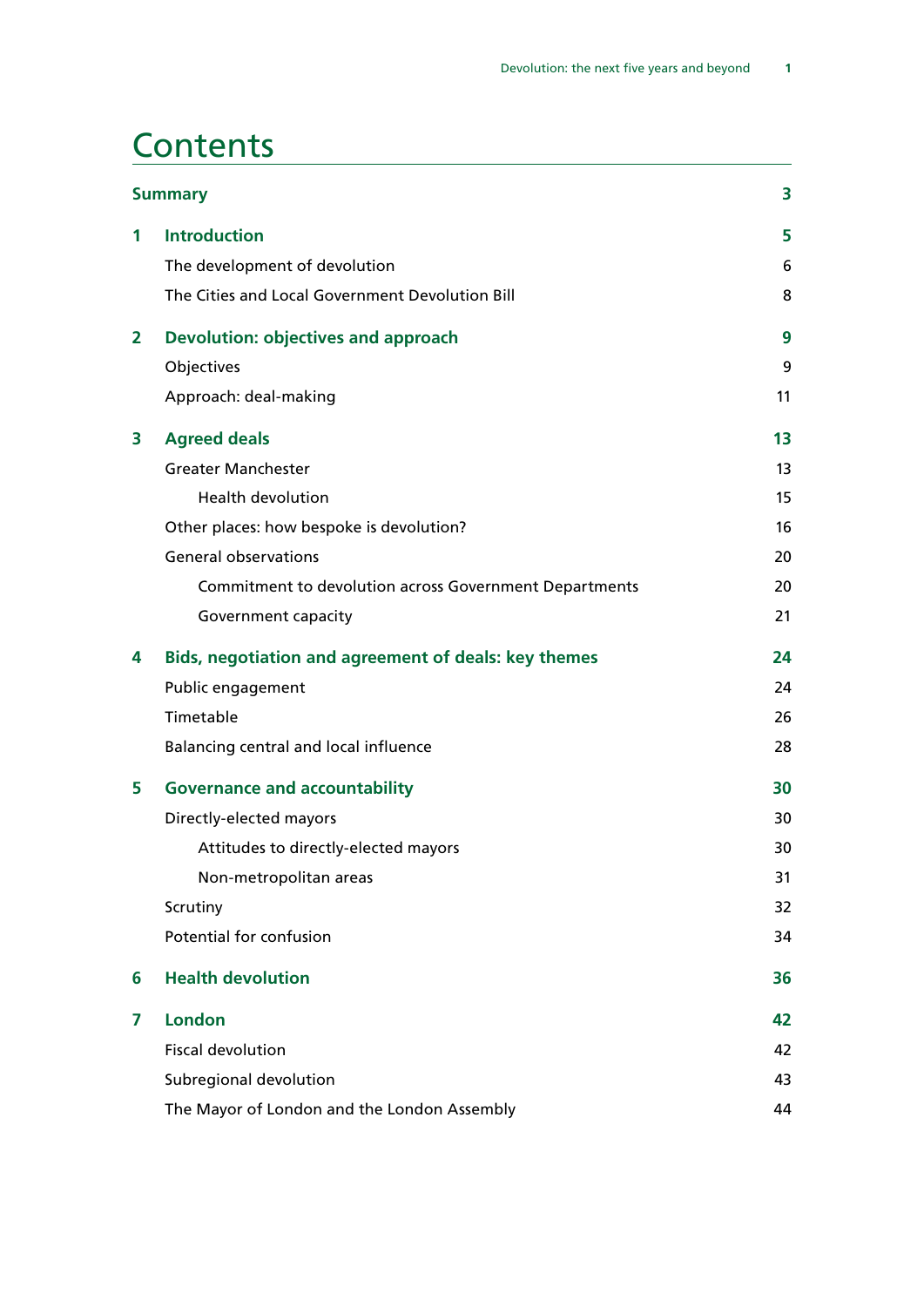| 8<br><b>Looking ahead</b>                                        | 47 |
|------------------------------------------------------------------|----|
| <b>Conclusions and recommendations</b>                           | 50 |
| <b>Formal Minutes</b>                                            | 60 |
| <b>Witnesses</b>                                                 | 61 |
| <b>Published written evidence</b>                                | 63 |
| List of Reports from the Committee during the current Parliament | 65 |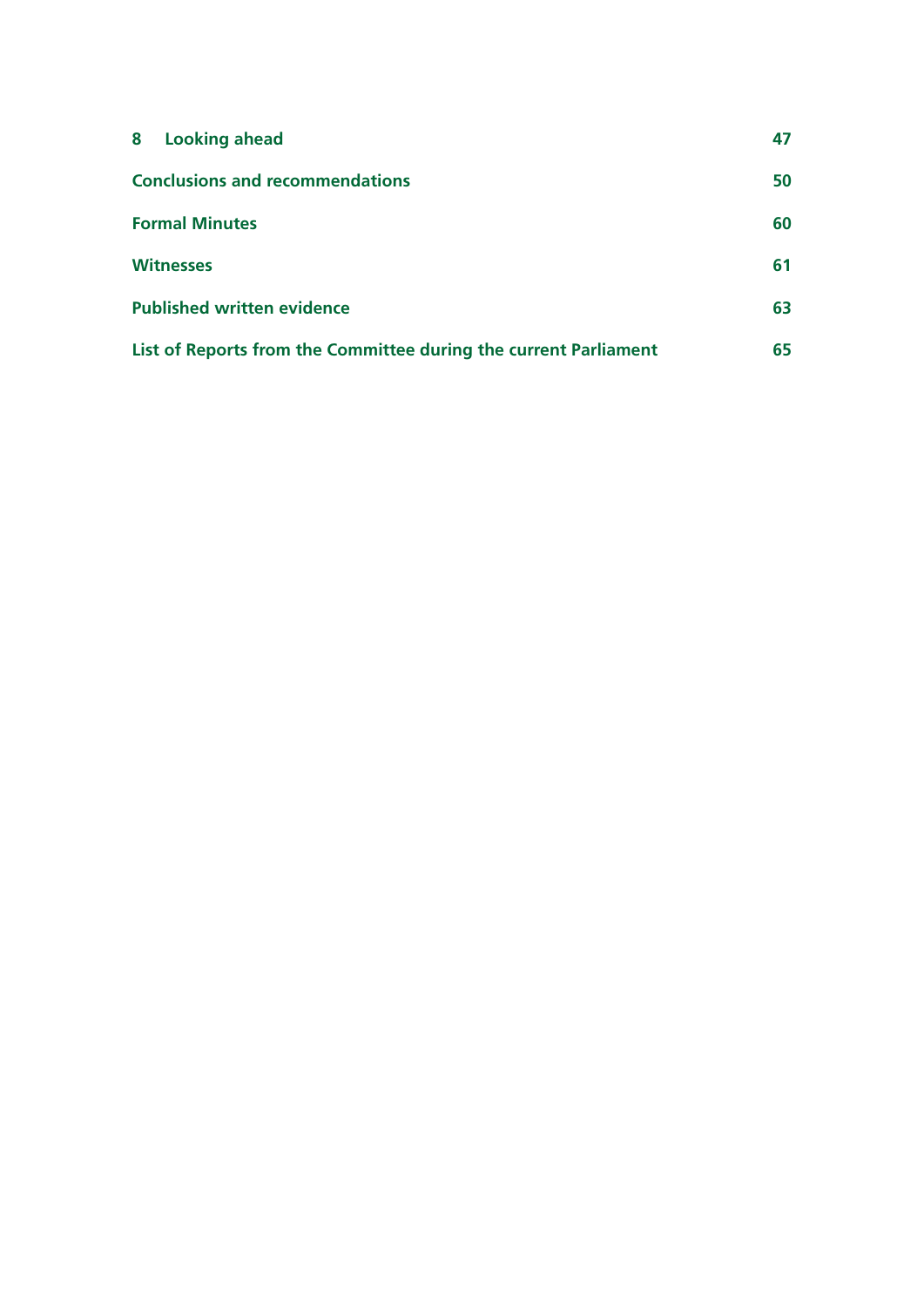### <span id="page-6-0"></span>Summary

The Government has announced a 'devolution revolution', transferring powers and opportunities to local government through a series of 'devolution deals'. The Cities and Local Government Devolution Bill gives statutory authority to deals and enables some of the specific reforms the Government wishes to make, such as introducing directlyelected mayors for combined authorities. This inquiry set out to examine the contents of the Bill and, in particular, whether Greater Manchester's deal is a model for other areas, but its scope quickly widened to a review of the way in which devolution in England is proceeding.

We strongly support the principle of devolution. We welcome the fact that, at the start of this new Parliament, it occupies such a prominent position on the Government's agenda. We acknowledge the personal contribution of Greg Clark, whose support and involvement since 2010 has been key in driving devolution. We expect to see this commitment continue, and for it to be shared by an increasing number of Departments, over the next four and a half years.

We are acutely aware that all deals are at an early stage and need time to bed in, and that many devolution bids are still to be negotiated. We therefore expect to review progress by the end of this Parliament and at regular intervals thereafter. Although it was not the focus of this inquiry, in line with our predecessors, we will continue to press for fiscal devolution: our next inquiry will look at the plans to allow local authorities to retain 100 per cent of business rates, and we will review the progress made on fiscal devolution.

We have identified various aspects of the current approach that we recommend are refined and improved now. Otherwise, the policy risks being rushed and appearing driven by a purely political timetable. We see a role for scrutiny by select committees of the secondary legislation enacting deals and the Government's annual report on devolution, required by the Bill.

We have found a significant lack of public consultation and engagement at all stages in the devolution process. People are keen to be involved; our public session in Greater Manchester highlighted residents' strong appetite to be included and consulted. The public should be engaged in the preparation of devolution proposals, insofar as possible during the negotiations and once the results of a deal have begun to make an impact, and communicated to throughout the process. This is particularly the case for health devolution where the systems in place are complex, changes are consequently more difficult to understand and the public's response is likely to be more emotional.

We also believe that the Government's approach to devolution in practice has lacked rigour as to process: there are no clear, measurable objectives for devolution, the timetable is rushed and efforts are not being made to inject openness or transparency into the deal negotiations. We suggest various ways in which proper process can be ensured; for example, with an agreed timetable for the negotiation and agreement of a deal.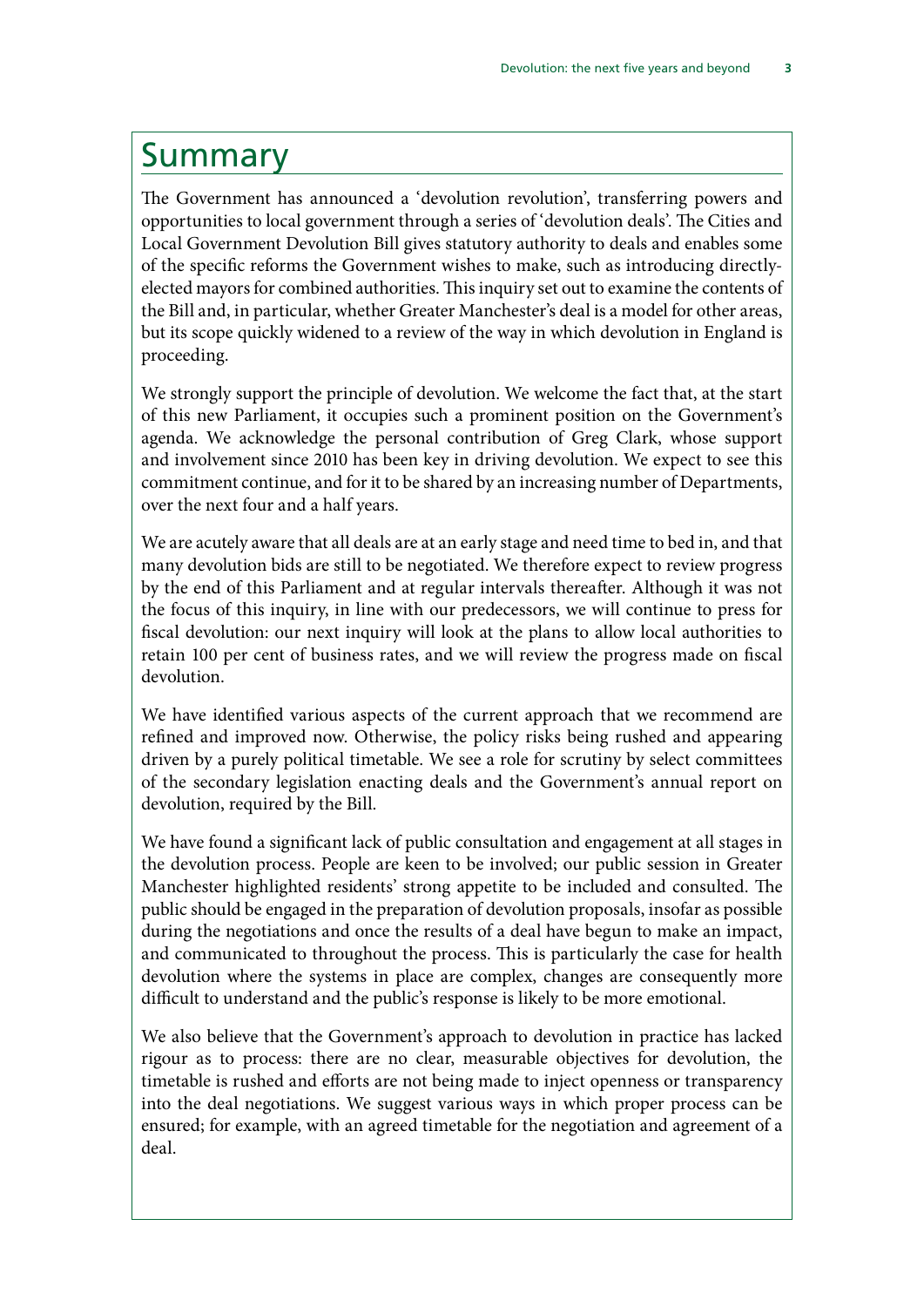Once deals are up and running, there will be a complex division of responsibility between local authorities, the combined authority and, in some places, the directlyelected mayor—which will not necessarily be apparent to the public. Responsibility needs to be determined in a way that makes sense to the public, and consideration of these issues should be a significant part of the deal-making process with the division of responsibilities clearly spelled out. We received no clear explanation as to how accountability under health devolution will work and have recommended that the Government revisits this issue. There is a need for a clear articulation of how health devolution will work.

We strongly believe that areas should be able to acquire further devolved powers over time. Where an area has asked for particular devolved powers but was refused, those powers should be available to it if they are given to other similar areas at a later date.

Our ambition is that, by the end of this Parliament, the Government and local authorities will reach the position of 'devolution by right', with the Government having announced a package of powers that will be on offer to local government. This would be a starting point for even more ambitious and wide-ranging future deals and possibly a more comprehensive package of devolved measures agreed between Government and local government as a whole.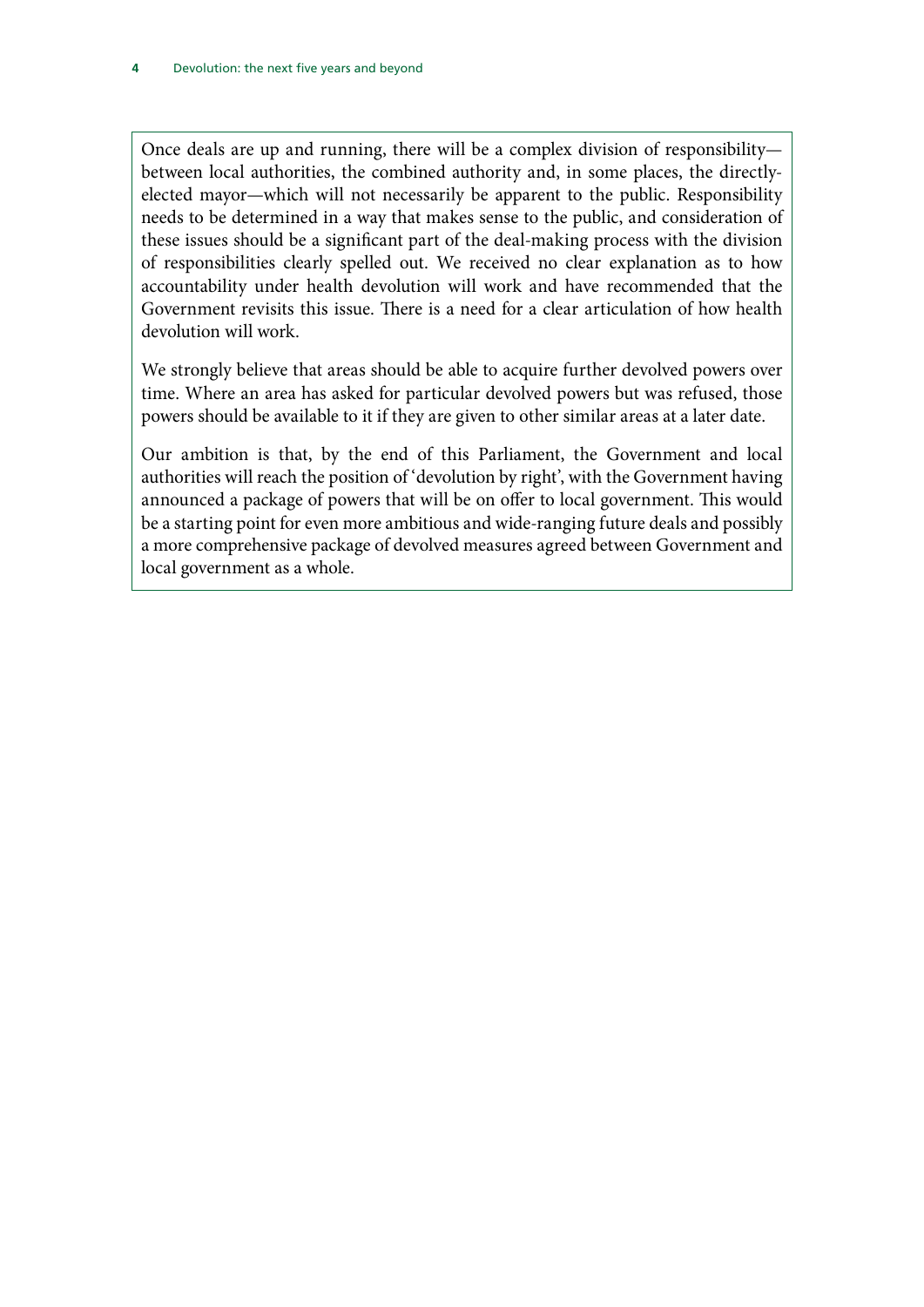### <span id="page-8-0"></span>**1** Introduction

1. We have a continuing interest in devolution of power from central to local government. In July 2014, our predecessors published a report entitled *Devolution in England: the case*  for local government.<sup>1</sup> That report's principal conclusion was that local communities in England should be allowed to take greater control over how money is raised and spent in their areas and we remain committed to that approach. We were therefore eager to examine the Cities and Local Government Devolution Bill<sup>2</sup> which introduces directlyelected mayors<sup>3</sup> for combined authorities and transfers powers to local areas in England, and announced our intention to conduct an inquiry shortly after our first meeting as a newly constituted committee. Although the inquiry was designed around the contents of the Devolution Bill, it became wider in scope as it progressed, looking at the consequences of the approach to devolution that the legislation facilitates. It also became clear that the term 'devolution' was being used to describe situations other than, but similar to, the transfer of responsibilities to local government: for example, in the health context, it was being used to describe what is, in practical terms, delegation, and 'devolution' deals include various joint working initiatives.

2. The Devolution Bill does not enable fiscal devolution, giving only limited financial powers to local areas.4 One of our Greater Manchester witnesses said, "We have had devolutionary powers with almost no devolution of borrowing power […] It's utterly nonsensical".5 We agree, believing fiscal devolution to be essential to genuine devolution. The recently announced business rates reforms and the social care 'precept' are moves in the right direction,<sup>6</sup> but we could go much further. We endorse the recommendations of our predecessors who called for greater freedom over council tax and business rates, devolution of other property taxes and, in time, the devolution of larger-scale, more comprehensive fiscal powers to groups of local authorities, including borrowing powers and examining the apportioning of income tax and VAT.<sup>7</sup> Although not the focus of this report, we will continue to press for fiscal devolution: our next inquiry will look at the plans to allow local authorities to retain 100 per cent of business rates, and we will review the progress made on fiscal devolution.

3. We received over 50 submissions from local authorities, the voluntary and community sectors, academics, think tanks and members of the public. The themes emerging from our written evidence were explored in five evidence sessions, which took place between October and November 2015. We also visited Greater Manchester to see for ourselves how their devolution deal is taking shape and better understand the practicalities of it by speaking to the people involved. We also held a well-attended, lively question and answer session with residents to gauge their reaction to the reforms taking place in their city.

<sup>1</sup> Communities and Local Government Committee, First Report of Session 2014-15, [Devolution in England: the case for](http://www.publications.parliament.uk/pa/cm201415/cmselect/cmcomloc/503/503.pdf) [local government](http://www.publications.parliament.uk/pa/cm201415/cmselect/cmcomloc/503/503.pdf), HC 503

<sup>2</sup> Cities and Local Government Devolution Bill [Lords] [Bill 80 (2015-16)] [hereafter "the Devolution Bill"]

<sup>3</sup> Hereafter, the term 'mayor' or 'elected mayor' should be taken to mean a directly-elected mayor.

<sup>4</sup> See, for example the Local Government Association [\(DEV 021](http://data.parliament.uk/writtenevidence/committeeevidence.svc/evidencedocument/communities-and-local-government-committee/the-governments-cities-and-local-government-devolution-bill/written/20188.pdf)) para 2.3 and the County Councils Network ([DEV 052\)](http://data.parliament.uk/writtenevidence/committeeevidence.svc/evidencedocument/communities-and-local-government-committee/the-governments-cities-and-local-government-devolution-bill/written/21027.pdf) 5 Q74

<sup>6</sup> "Chancellor unveils 'devolution revolution'", HM Treasury press release, [5 October 2015](https://www.gov.uk/government/news/chancellor-unveils-devolution-revolution) and HM Treasury, [Spending](https://www.gov.uk/government/uploads/system/uploads/attachment_data/file/479749/52229_Blue_Book_PU1865_Web_Accessible.pdf) [Review 2015](https://www.gov.uk/government/uploads/system/uploads/attachment_data/file/479749/52229_Blue_Book_PU1865_Web_Accessible.pdf), November 2015, p33

<sup>7</sup> Communities and Local Government Committee, First Report of Session 2014-15, [Devolution in England: the case for](http://www.publications.parliament.uk/pa/cm201415/cmselect/cmcomloc/503/503.pdf) [local government](http://www.publications.parliament.uk/pa/cm201415/cmselect/cmcomloc/503/503.pdf), HC 503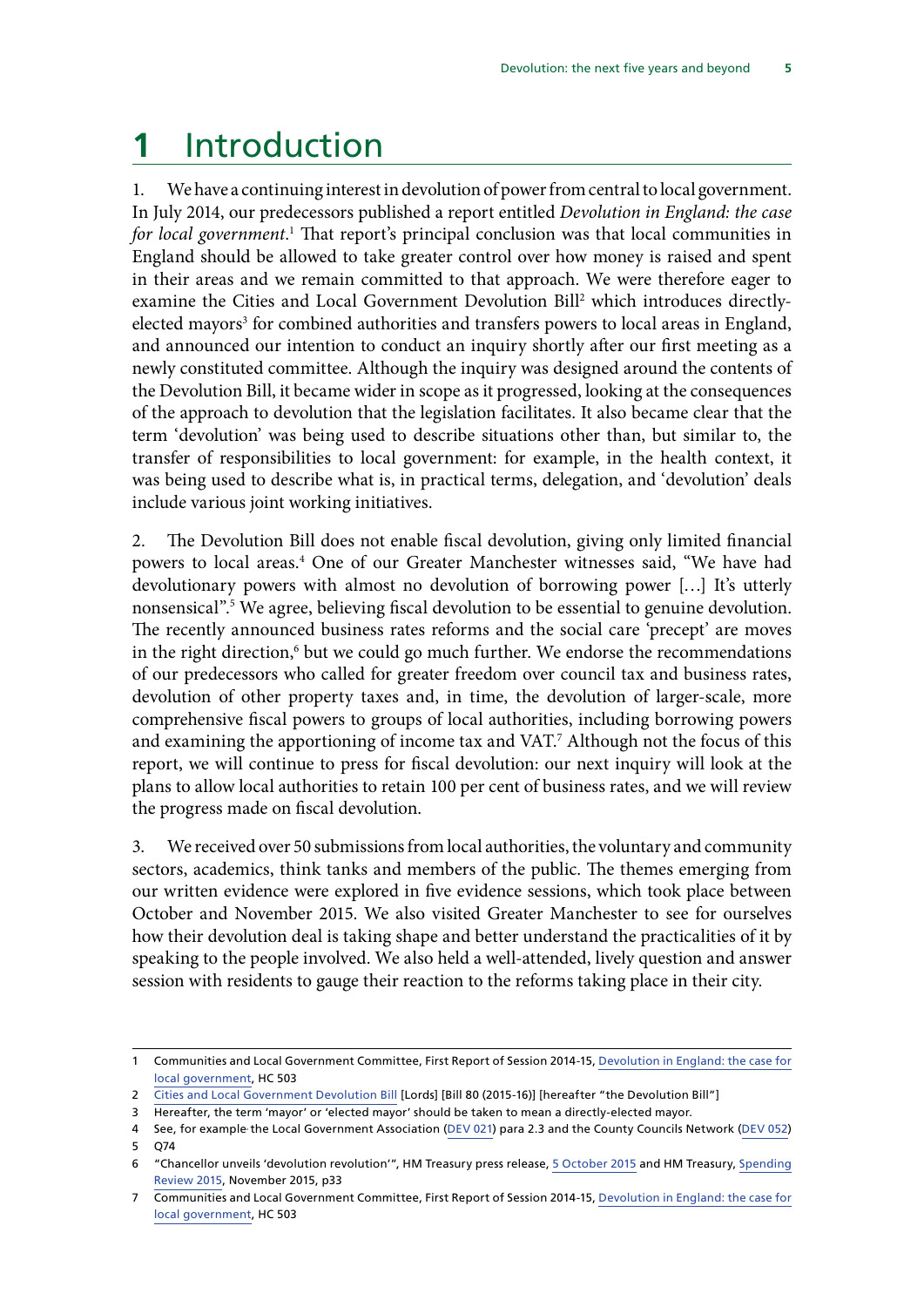<span id="page-9-0"></span>4. We are grateful to all those who gave us written and oral evidence, to our hosts in Greater Manchester, to the Working Well programme and to the residents who attended our public session. Particular thanks are due to our specialist advisers, Professor Tony Travers of the London School of Economics and Professor Alan Harding of the University of Liverpool.<sup>8</sup>

#### **The development of devolution**

5. Devolution of responsibilities and powers to local government has been developing incrementally. During the last Parliament, the then Government introduced a number of devolutionary measures, the most important of which were city deals and Local Enterprise Partnerships (LEPs).

6. A series of 'city deals' were agreed between 2011 and 2014; a 'first wave' with the eight Core Cities<sup>9</sup> by July 2012 and, by July 2014, another 20 with smaller cities and city regions.<sup>10</sup> The deals did not transfer general powers to local authorities. Instead, they provided cities, working with the local LEP, with a small amount of additional funding to be used flexibly for specific programmes and outcomes.<sup>11</sup> Some of them also provided selective, additional borrowing capacity, retention of some or all of any growth in income from business rates and greater influence over programmes formerly delivered by Government Departments, their agencies and contractors.

7. A range of influential reports on devolution, published in 2014,<sup>12</sup> proposed that local areas should take on more powers linked to growing local economies, such as skills, new housing development and business support, and reforming public services, for example health and social care. They also suggested new governance models, recommended devolution to combined authorities and the prioritisation of cities or 'metros', as well as enhanced powers over local taxes.

8. It was in this context that, in June 2014, the Chancellor gave a speech in Manchester in which he introduced the idea of a 'Northern Powerhouse', saying:

The cities of the north are individually strong, but collectively not strong enough [...] So the powerhouse of London dominates more and more. And that's not healthy for our economy. It's not good for our country. We need a Northern Powerhouse too. Not one city, but a collection of northern cities sufficiently close to each other that combined they can take on the world.<sup>13</sup>

<sup>8</sup> Tony Travers declared the following interests: Occasional fees for speaking engagements, work on commissions and consultancy. Alan Harding declared the following interests: I have verbally been offered the job of Chief Economist to the Greater Manchester Combined Authority and have accepted in principle, subject to contract. I am due to start the new role in January and remain in my current academic post until then.

<sup>9</sup> Birmingham, Bristol, Leeds, Liverpool, Manchester, Newcastle, Nottingham and Sheffield

<sup>10</sup> For full details of the 20 other city deals, see Centre for Cities, [Cities Policy Briefing: Setting out Coalition Government](http://www.centreforcities.org/wp-content/uploads/2014/10/14-09-22-Cities-Policy-Briefing.pdf) [policies across a common framework](http://www.centreforcities.org/wp-content/uploads/2014/10/14-09-22-Cities-Policy-Briefing.pdf), September 2014, p9

<sup>11</sup> For details of the Wave 1 city deals, see HM Treasury, [Unlocking growth in cities: city deals—wave 1,](https://www.gov.uk/government/uploads/system/uploads/attachment_data/file/221009/Guide-to-City-Deals-wave-1.pdf) July 2012

<sup>12</sup> See, for example, City Growth Commission, [Unleashing metro growth: final recommendations of the City Growth](http://www.citygrowthcommission.com/wp-content/uploads/2014/10/City-Growth-Commission-Final-Report.pdf) [Commission](http://www.citygrowthcommission.com/wp-content/uploads/2014/10/City-Growth-Commission-Final-Report.pdf), October 2014; IPPR North, [Decentralisation decade: A plan for economic prosperity, public service](http://www.ippr.org/files/publications/pdf/decentralisation-decade_Sep2014.pdf?noredirect=1) [transformation and democratic renewal in England,](http://www.ippr.org/files/publications/pdf/decentralisation-decade_Sep2014.pdf?noredirect=1) September 2014; ResPublica, [Devo Max Devo Manc: Place-based](http://www.respublica.org.uk/wp-content/uploads/2014/10/csv-Devo-Max-Report.pdf) [public services,](http://www.respublica.org.uk/wp-content/uploads/2014/10/csv-Devo-Max-Report.pdf) September 2014

<sup>13</sup> "*[Chancellor: 'We need a Northern powerhouse'](https://www.gov.uk/government/speeches/chancellor-we-need-a-northern-powerhouse)*", HM Treasury press release, [23 June 2014](https://www.gov.uk/government/speeches/chancellor-we-need-a-northern-powerhouse)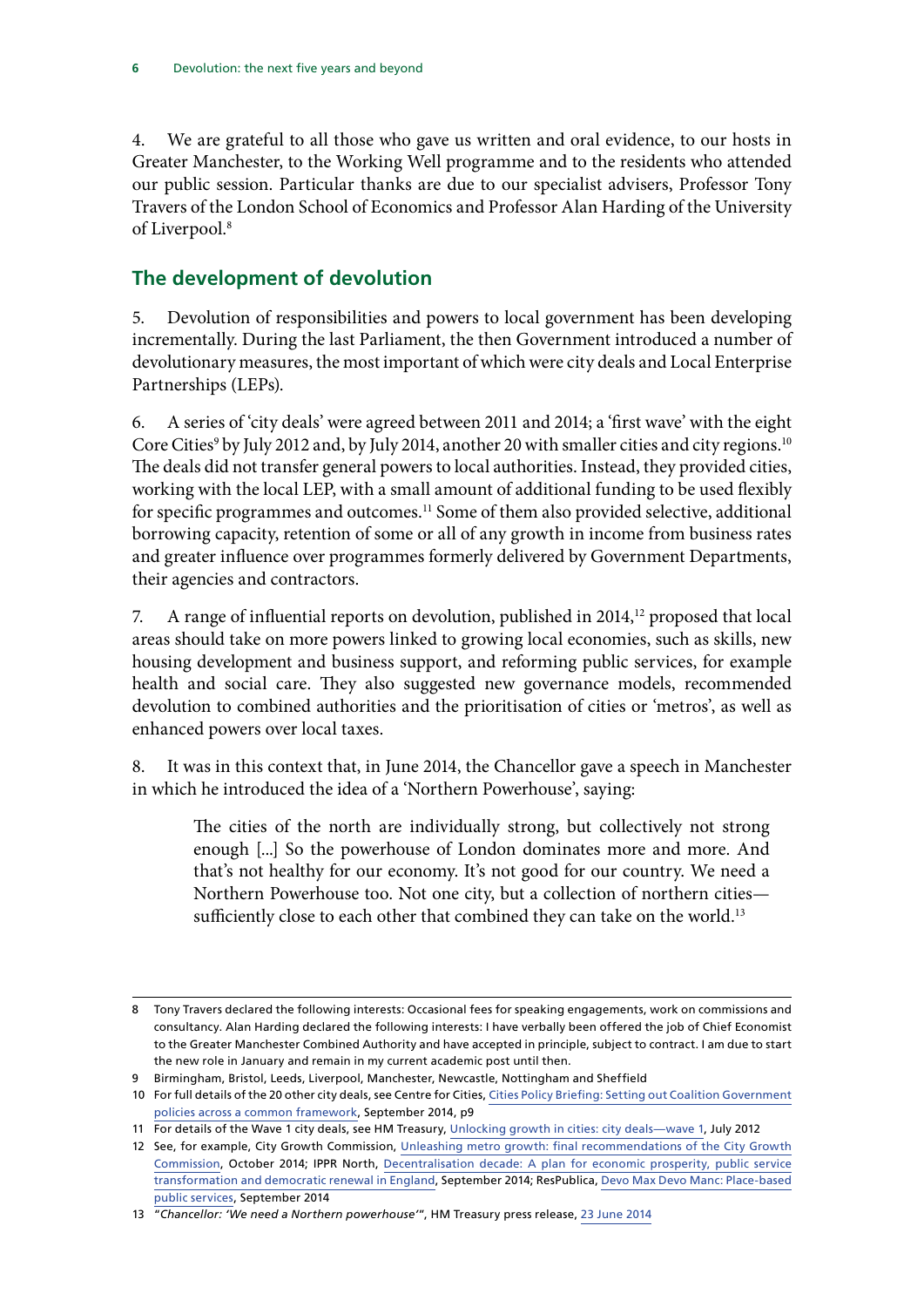9. Devolution gathered further momentum after the referendum in September 2014 on independence for Scotland, when the Prime Minister announced that, alongside proposals for additional devolution to Scotland, Wales and Northern Ireland, "It is also important we have wider civic engagement about how to improve governance in our United Kingdom, including how to empower our great cities".<sup>14</sup> In November, the first 'devolution deal' was announced between the Government and Greater Manchester. This was followed by deals for Sheffield,<sup>15</sup> Leeds<sup>16</sup> and Cornwall.<sup>17</sup>

10. In May 2015, legislation to "provide for the devolution of powers to cities with elected metro mayors, helping to build a Northern Powerhouse" was announced in the Queen's Speech. Originally trailed in the press as a 'City Devolution Bill', the announcement of a 'Cities and Local Government Devolution Bill'18 was welcomed by local authorities as enabling devolution to all parts of England, not just cities.<sup>19</sup>

11. The Treasury invited areas to submit devolution proposals by 4 September 2015 to be considered during the 2015 Spending Review process. 38 cities and regions (including four in total from Scotland and Wales) put forward bids<sup>20</sup> and deals were subsequently agreed with the North-East,<sup>21</sup> Tees Valley,<sup>22</sup> the West Midlands,<sup>23</sup> Liverpool<sup>24</sup> and a further deal with Sheffield.25 Other deals are still in negotiation. Deals are negotiated and implemented by the Cities and Local Growth Unit, a joint team from the Cabinet Office, Department for Communities and Local Government and Department for Business, Innovation and Skills. Previously, the Unit had been called the 'Cities Policy Unit' and, based in the Cabinet Office, had negotiated city deals.

12. Alongside the deals, two significant fiscal reforms have been announced. In a speech to the Conservative Party Conference in October 2015 in which he spoke of a "devolution revolution",<sup>26</sup> the Chancellor outlined his plan to allow local authorities to retain 100 per cent of business rates by the end of this Parliament. Local authorities will also have powers to reduce rates and increases will be restricted to 2p on the rate, to be spent on infrastructure, for mayoral combined authorities that secure agreement from their LEP. Then, in November, the Spending Review announced that local authorities dealing with social care could apply a social care 'precept' of a 2 per cent rise in council tax, over and above any referendum threshold set for local authorities in general (in recent years, 2 per cent), which implies a 4 per cent threshold for relevant authorities.<sup>27</sup>

<sup>14</sup> "*Scottish Independence Referendum: statement by the Prime Minister*", Prime Minister's Office press release, [19](https://www.gov.uk/government/news/scottish-independence-referendum-statement-by-the-prime-minister) [September 2015](https://www.gov.uk/government/news/scottish-independence-referendum-statement-by-the-prime-minister)

<sup>15</sup> HM Government, [Sheffield City Region Agreement on Devolution,](https://www.gov.uk/government/uploads/system/uploads/attachment_data/file/403161/FINAL_Sheffield_City_Region_Devolution_Deal.pdf) December 2014, followed by HM Treasury, [Sheffield City Region Devolution Agreement](https://www.gov.uk/government/uploads/system/uploads/attachment_data/file/403161/FINAL_Sheffield_City_Region_Devolution_Deal.pdf), October 2015

<sup>16</sup> HM Government, [Leeds City Region and West Yorkshire Agreement on Devolution,](https://depositedpapers.parliament.uk/depositedpaper/view/2275871) March 2015

<sup>17</sup> HM Government, [Cornwall Devolution Deal: Kevambos Digresennans Kernow,](https://www.gov.uk/government/uploads/system/uploads/attachment_data/file/447419/20150715_Cornwall_Devolution_Deal_-_FINAL_-_reformatted.pdf) July 2015

<sup>18</sup> Cities and Local Government Devolution Bill [Lords] [Bill 80 (2015-16)]

<sup>19</sup> ["Devolution bill name change 'encouraging'"](http://www.lgcplus.com/news/devolution/devolution-bill-name-change-encouraging/5085331.article)*,* Local Government Chronicle, 27 May 2015

<sup>20 &</sup>quot;Landmark devolution bids submitted from right across the country", Department for Communities and Local Government press release, [11 September 2015](https://www.gov.uk/government/news/landmark-devolution-bids-submitted-from-right-across-the-country)

<sup>21</sup> HM Treasury, [North East devolution agreement](https://www.gov.uk/government/uploads/system/uploads/attachment_data/file/472187/102915_DEVOLUTION_TO_THE_NORTH_EAST_signed_pdf.pdf), October 2015

<sup>22</sup> HM Government, [Tees Valley devolution agreement](https://www.gov.uk/government/uploads/system/uploads/attachment_data/file/470127/Tees_Valley_Devo_Deal_FINAL_formatted_v3.pdf), October 2015

<sup>23</sup> HM Treasury, [West Midlands Combined Authority devolution agreement,](https://www.gov.uk/government/uploads/system/uploads/attachment_data/file/477421/West_Midlands_devolution_deal_unsigned_final_web.pdf) November 2015

<sup>24</sup> HM Treasury, [Liverpool City Region devolution agreement](https://www.gov.uk/government/uploads/system/uploads/attachment_data/file/477385/Liverpool_devolution_deal_unsigned.pdf), November 2015

<sup>25</sup> HM Government, [Sheffield City Region Agreement on Devolution](https://www.gov.uk/government/uploads/system/uploads/attachment_data/file/403161/FINAL_Sheffield_City_Region_Devolution_Deal.pdf), December 2014 and HM Treasury, [Sheffield City](https://www.gov.uk/government/uploads/system/uploads/attachment_data/file/466616/Sheffield_devolution_deal_October_2015_with_signatures.pdf) [Region Devolution Agreement,](https://www.gov.uk/government/uploads/system/uploads/attachment_data/file/466616/Sheffield_devolution_deal_October_2015_with_signatures.pdf) October 2015

<sup>26</sup> "Chancellor unveils 'devolution revolution'", HM Treasury press release, [5 October 2015](https://www.gov.uk/government/news/chancellor-unveils-devolution-revolution)

<sup>27</sup> HM Treasury, [Spending Review 2015](https://www.gov.uk/government/uploads/system/uploads/attachment_data/file/479749/52229_Blue_Book_PU1865_Web_Accessible.pdf), November 2015, p33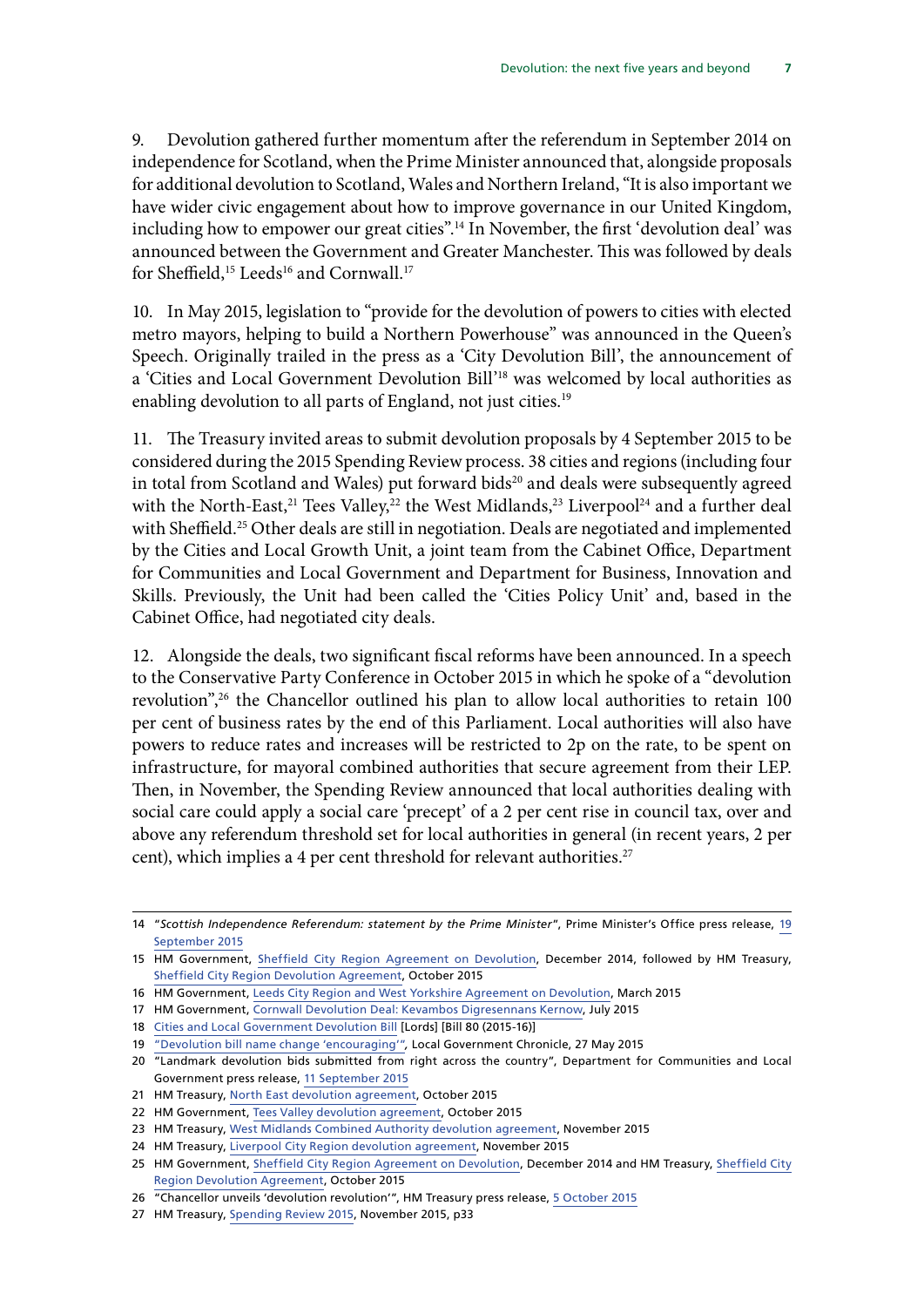#### <span id="page-11-0"></span>**The Cities and Local Government Devolution Bill**

13. The Explanatory Notes describe the Devolution Bill as "enabling legislation" providing "a legislative framework which can be applied flexibly to different areas by secondary legislation".28 It provides for the creation of a directly-elected mayor of a combined authority to exercise specified functions, widens the range of functions that can be conferred on a combined authority beyond economic development, regeneration and transport, enables the changing of local government structures (such as mergers of councils and moves to unitary structures) and allows for public authority functions to be conferred on a combined or local authority. It enables Orders to be made for each local area to transfer powers in accordance with a devolution deal. Evidence we received raised concerns about whether the secondary legislation arising from the Devolution Bill would receive adequate parliamentary scrutiny.<sup>29</sup> A parliamentary debate on the North East Devolution Deal was held in November 2015 at the request of a local Member of Parliament,<sup>30</sup> but this is not standard practice. Secondary legislation receives little or no parliamentary scrutiny. **For most of the Orders brought forward under the Bill, parliamentary scrutiny is likely to be limited.** *We therefore recommend regular select committee scrutiny of statutory instruments implementing devolution and the Government's annual report on devolution, which is required by the Devolution Bill; for example, the Transport Committee might wish to examine proposals for devolution of transport powers.* 

<span id="page-11-2"></span><span id="page-11-1"></span>14. The Devolution Bill has been widely welcomed: for example, Greater Manchester Combined Authority welcomed "the permissive nature of the Bill […] drafted to incorporate the maximum degree of flexibility regarding the powers and functions that can be devolved".<sup>31</sup> However, Professor Colin Copus of De Montfort University said that it "maintains a centralist perspective in that 'deals' and 'agreements' must be negotiated with and agreed at the centre, rather than providing a framework within which local government can construct [...] its own ways of operating",<sup>32</sup> and concluded that "it does not facilitate a fundamental shift from the centre".33

<sup>28</sup> [Explanatory Notes to the Cities and Local Government Devolution Bill](http://www.publications.parliament.uk/pa/bills/lbill/2015-2016/0001/en/16001en.pdf) [Bill 80 (2015-16) – EN]

<sup>29</sup> NHS Confederation ([DEV 046](http://data.parliament.uk/writtenevidence/committeeevidence.svc/evidencedocument/communities-and-local-government-committee/the-governments-cities-and-local-government-devolution-bill/written/20874.pdf)) para 4.3

<sup>30</sup> HC Deb, 26 November, col 453WH [Westminster Hall]

<sup>31</sup> Greater Manchester Combined Authority ([DEV 009\)](http://data.parliament.uk/writtenevidence/committeeevidence.svc/evidencedocument/communities-and-local-government-committee/the-governments-cities-and-local-government-devolution-bill/written/19853.pdf)

<sup>32</sup> Professor Colin Copus [\(DEV 019](http://data.parliament.uk/writtenevidence/committeeevidence.svc/evidencedocument/communities-and-local-government-committee/the-governments-cities-and-local-government-devolution-bill/written/20159.pdf))

<sup>33</sup> Professor Colin Copus [\(DEV 019](http://data.parliament.uk/writtenevidence/committeeevidence.svc/evidencedocument/communities-and-local-government-committee/the-governments-cities-and-local-government-devolution-bill/written/20159.pdf))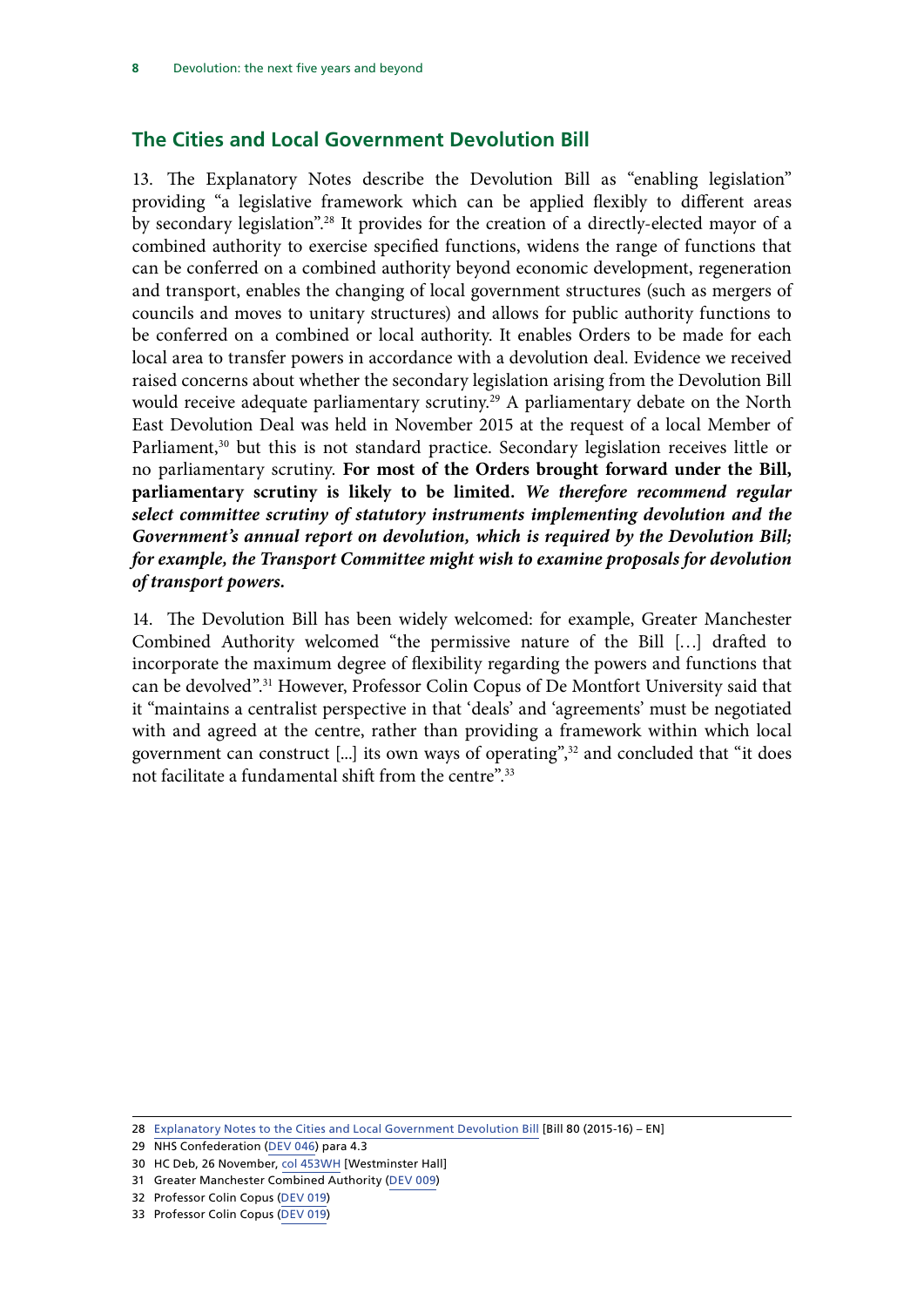## <span id="page-12-0"></span>**2** Devolution: objectives and approach

#### **Objectives**

15. The consensus of the evidence we received is that devolution is a good thing. The large majority of our witnesses approved of the Government's intentions, with some individual caveats, and were enthusiastic at the prospect of local areas gaining greater powers. We sought to identify the objectives of devolution and see whether there was a consistent sense at all levels of what it was designed to achieve. Our witnesses offered us a whole range of possible objectives. Professor Andy Pike, Newcastle University, said:

There are about five at last count. There is certainly the local growth and economic development side of things. […] There is the public sector transformation and savings stuff. There are two others as well that perhaps do not get addressed as much. One is the idea of greater accountability—the idea that Government can be brought closer to the people and made more accountable as a result—and then perhaps the other is about decentralisation being a better way to address some of these big societal challenges around ageing, climate change and so forth through more devolved arrangements.<sup>34</sup>

16. Professor Colin Copus, De Montfort University, said devolution is about economic growth and "rebalancing the economy", by which we understand a more selective geographic rebalancing of the economy aspired to by, for example, the Northern Powerhouse and the Midlands Engine. He went on to say that:

In that journey, there have been a number of other objectives collected as well. Public sector reform, certainly, looking at issues like transport, health and housing, and how those particular service areas integrate across any given geographical area, is central to this particular agenda. That brings up another objective about what is the role of local government with all of this and whether there is a barely-hidden agenda, maybe, to start to think about restructuring.<sup>35</sup>

17. We heard that health devolution had its own different set of objectives. During our visit to Greater Manchester, we were told that their ambitions for health devolution included, as well as improving population health and longevity, helping people into work, improving self-care, standardising hospital treatment, caring for people with long-term conditions at home and provision of wraparound services for people with dementia.

18. Professor Pike summed up: "Overall, there is a lack of clarity, in some ways. There is an overlap and a bit of confusion, perhaps, sometimes in terms of which rationales are promoted at which points".<sup>36</sup> We asked the Secretary of State for Communities and Local Government, Rt Hon Greg Clark MP, for his objectives for devolution. He said "To restore to the cities, towns and counties of the country the ability to drive their local economies forward and to be more successful socially and environmentally as well".<sup>37</sup> This formulation, while admirable in intent, is unspecific. The Minister for Community and Social Care, Rt Hon Alistair Burt MP, said the core objective for health devolution was

<sup>34</sup> Q4 [Professor A Pike]

<sup>35</sup> Q4 [Professor C Copus]

<sup>36</sup> Q4 [Professor A Pike]

<sup>37</sup> Q260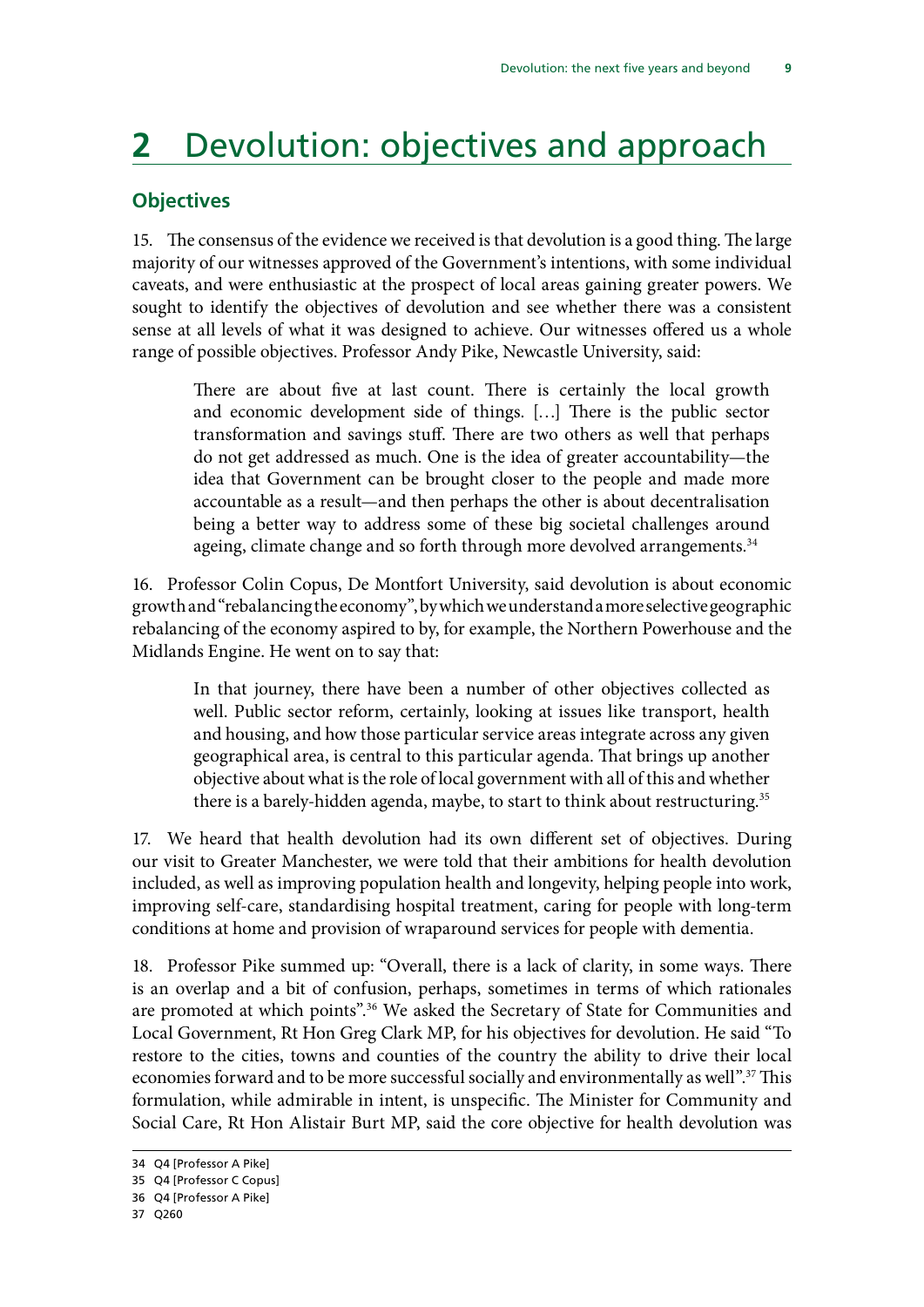<span id="page-13-0"></span>generating better health outcomes and giving an impetus to current work to integrate health services.38 *We believe that the Government should set out the aims of its devolution policy more clearly, preferably in a way that would, over time, allow success to be measured. The Government needs a clear hierarchy for the many things it is trying to achieve through devolution—promoting local growth at minimum cost, achieving a better balanced economy, improving integration of public services, enhancing local freedom to experiment, bringing decision-making closer to local communities and enhancing the democratic process. It also needs to be clear how the forms of devolution it favours are intended to achieve them, while recognising that there may be a different balance and mix of objectives in different areas.*

19. Setting out clear objectives for devolution is of crucial importance so that there are measurable outcomes from the process. The Centre for Public Scrutiny (CfPS) said:

Devolution requires clarity on 'why' devolution is a necessity […] we are concerned, from press coverage and from our own knowledge of the sector, that a number of councils are pursuing devolution deals without having the evidence to back up their assertions, or a clear sense of why devolution in certain areas will improve services.<sup>39</sup>

20. Clear objectives, which can be embedded in devolution deals, are an essential part of the monitoring and assessment process. However, Professor Pike said that "There is a real gap in terms of monitoring, assessment and evaluation".40 We asked Greg Clark about how the effectiveness of deals would be monitored: he replied that, given the ambitions for devolution were broad, there was no single measure of success. He talked about the trend rate of growth in places with deals increasing, greater prosperity for residents, people feeling they are getting better services and, after a period of time, thinking "Actually, that was a move in the right direction".41 Alistair Burt said that, with health devolution, local areas should be able to demonstrate that key outcomes, which may be health inequalities or other indicators, like winter pressures and moving seamlessly from secondary to primary care in the community, are better.<sup>42</sup>

<span id="page-13-1"></span>21. **As set out above, our witnesses gave us many important and ambitious reasons for pursuing devolution, particularly so for health devolution.However, with the exception of increasing economic growth, we are not certain whether these are intended to be the measurable objectives of devolution and are not convinced that the Government itself is any clearer. We are also not satisfied that the Government has considered and identified how to measure the success of a devolution deal once in place.**

<span id="page-13-2"></span>22. *We recommend that the Government publishes, in order of priority, its long-term objectives for devolution, the mechanisms needed to achieve these and the means by which it will measure success. Following discussions with the local areas involved, relevant objectives can be incorporated in each devolution deal. This would enable areas to assess whether they are doing better with a deal than without. Linked to this, the Government should set up a mechanism for monitoring deals and reviewing and consulting the public on their impact. This would also make it easier to gather and* 

<sup>38</sup> Q223

<sup>39</sup> Centre for Public Scrutiny [\(DEV 041\)](http://data.parliament.uk/writtenevidence/committeeevidence.svc/evidencedocument/communities-and-local-government-committee/the-governments-cities-and-local-government-devolution-bill/written/20390.pdf)

<sup>40</sup> Q9

<sup>41</sup> Q263

<sup>42</sup> Q224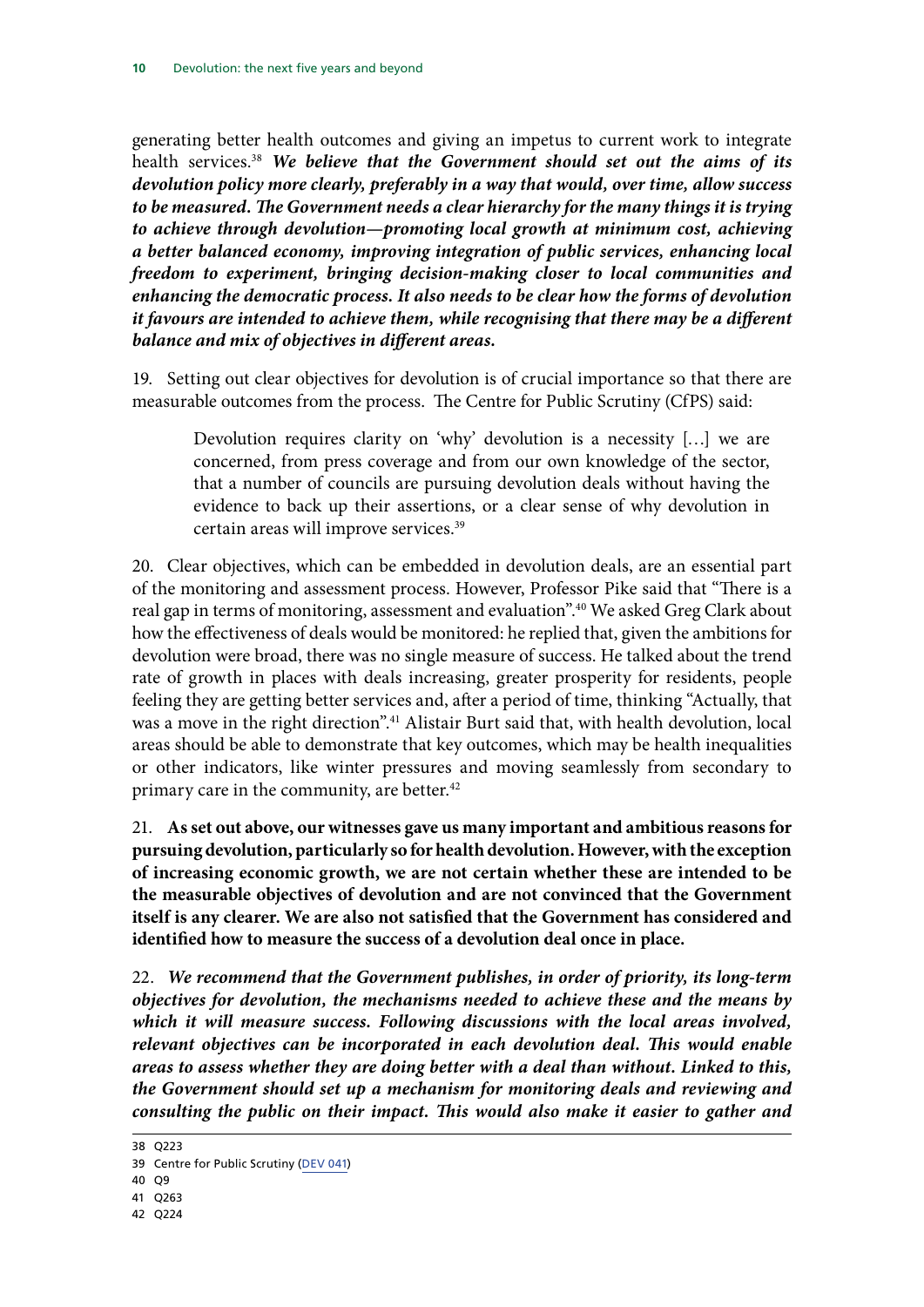<span id="page-14-0"></span>*disseminate best practice and lessons learnt. Local areas must have the powers needed to achieve the objectives of devolution, for example to integrate and deliver public services aligned to local needs. In the annual report (described in more detail at paragraph 45), they should state whether they have been given sufficient powers, levers and resources by each of the Government Departments involved to achieve the objectives of a deal and what more is needed.*

#### **Approach: deal-making**

23. After city deals, growth deals and now devolution deals, the current approach to devolution in England is overtly one of deal-making, which can be characterised as negotiations behind closed doors between central government and representatives of local authorities. Professor Pike said the deal-making process was a way of working between "a top-down Whitehall blueprint" and a "complete bottom-up free for all".<sup>43</sup> Lord Kerslake, the Chair of the CfPS, and former Permanent Secretary at the Department for Communities and Local Government, said that approaching devolution in this way meant that:

You stop the problem that previously bedevilled devolution, which was unless everyone did it the same way, it was not going to happen. The risk of a formulaic or framework approach is that you get to a lowest common denominator.<sup>44</sup>

24. Indeed, one of the consequences of deal-making is that devolution does not happen in a uniform manner; deals have so far been agreed with seven city regions<sup>45</sup> and with Cornwall. Professor Pike described it as "very ad hoc" and "piecemeal".<sup>46</sup> This is compounded by the fact that some places are more ready to take on devolved powers than others and will forge ahead, for example Greater Manchester (which we will consider in more detail from paragraph 28 below) and Cornwall. As Cllr John Pollard, the Leader of Cornwall Council, told us:

We managed to be the first non-metropolitan area to secure a deal, because we were actually ready for it. We had been working for some 12 months before on fairer funding projects and trying to look at the funding of Cornwall in relation to the funding of other areas.<sup>47</sup>

Alexandra Jones, the Chief Executive of the Centre for Cities, reinforced this point, saying "some places are ready for and want different powers. They want to take on more".<sup>48</sup>

25. But there also needs to be a readiness on the part of Government to devolve the new powers which local areas ask for. The Minister for Local Growth and the Northern Powerhouse, James Wharton MP, said "The issue has occasionally been, 'The ask coming from this local area goes further than we can be confident in going at this time".<sup>49</sup> However, he went on to say:

- 46 Q9
- 47 Q132
- 48 Q16
- 49 Q279

<sup>43</sup> Q16

<sup>44</sup> Q172

<sup>45</sup> Greater Manchester, Sheffield, West Yorkshire, Liverpool, West Midlands, North East, Tees Valley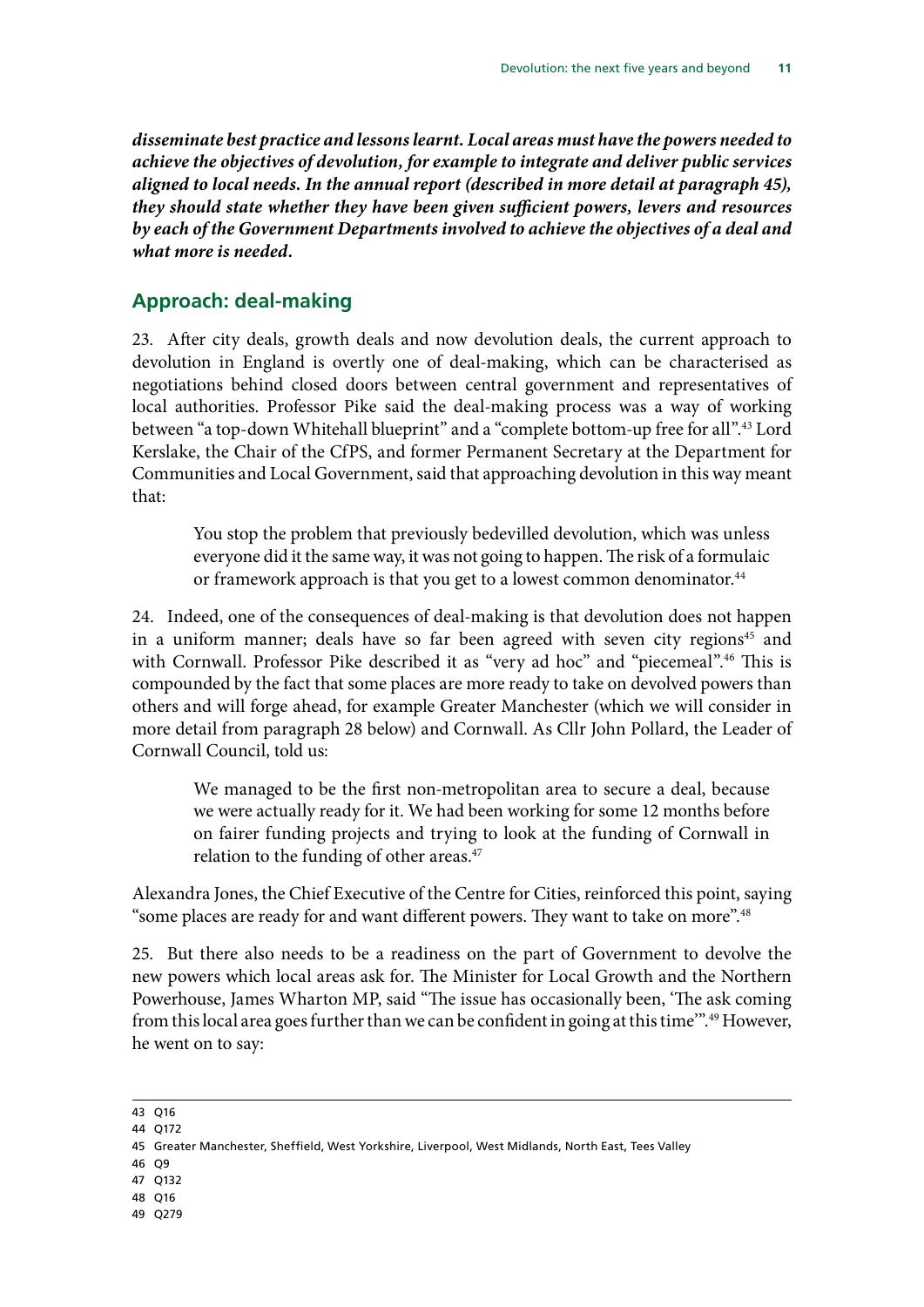We often then discover that we can find some sort of compromise they are happy with and we will continue, as part of the nature of the devolution process, to look to see if we can go further in the future and what other levels we might be able to make available to them to reach their objectives.<sup>50</sup>

We were pleased to hear the Government indicate that the deal-making process is ongoing and evolutionary. Greg Clark confirmed this by saying:

It is a characteristically ingenious approach from the leaders of Sheffield […] that anything agreed with anywhere else should reopen the discussions with Sheffield. That is exactly the sort of ingenuity I had hoped for when we saw these deals.

Of course, everyone looks very closely at what is being negotiated in those places. Because this is not a one-off final chance, people do come back, and we have seen this in Greater Manchester. I am absolutely certain that Sheffield will, as it demonstrates its ability to make use of the powers, come back and ask for more. Some of those will be determined from the experience on the ground and some by looking over their shoulder and saying, "This city over there has done this. We did not think of that, but now we have seen it and we would like to do the same." I very much expect this approach to continue.**<sup>51</sup>**#

<span id="page-15-0"></span>26. **We believe that deal-making, which seeks to find a balance between a 'bottom-up' or 'top-down' approach, is a pragmatic way to approach devolution, and we particularly agree with Lord Kerslake's comments that a framework approach to devolution at this early stage in the process can lead to the lowest common denominator. The natural consequence of deal-making is bespoke but asymmetric devolution as places ready to take on more powers put forward proposals and agree deals ahead of others.** 

<span id="page-15-1"></span>27. *In acknowledgement of this asymmetry, it should be made explicit in each devolution deal that areas may acquire further devolved powers over time. Where an area has asked for particular devolved powers but was refused them, if still desired, such powers should be available to that area if they have been given to other similar areas at a later date. By the end of the Parliament, we should have reached the position of devolution by right to local areas, with the Government having announced the powers that will be on offer to local government. This would then provide a basis for the negotiation of further, more ambitious deals covering new policy areas and/or a more comprehensive package of devolved measures agreed between Government and local government as a whole.*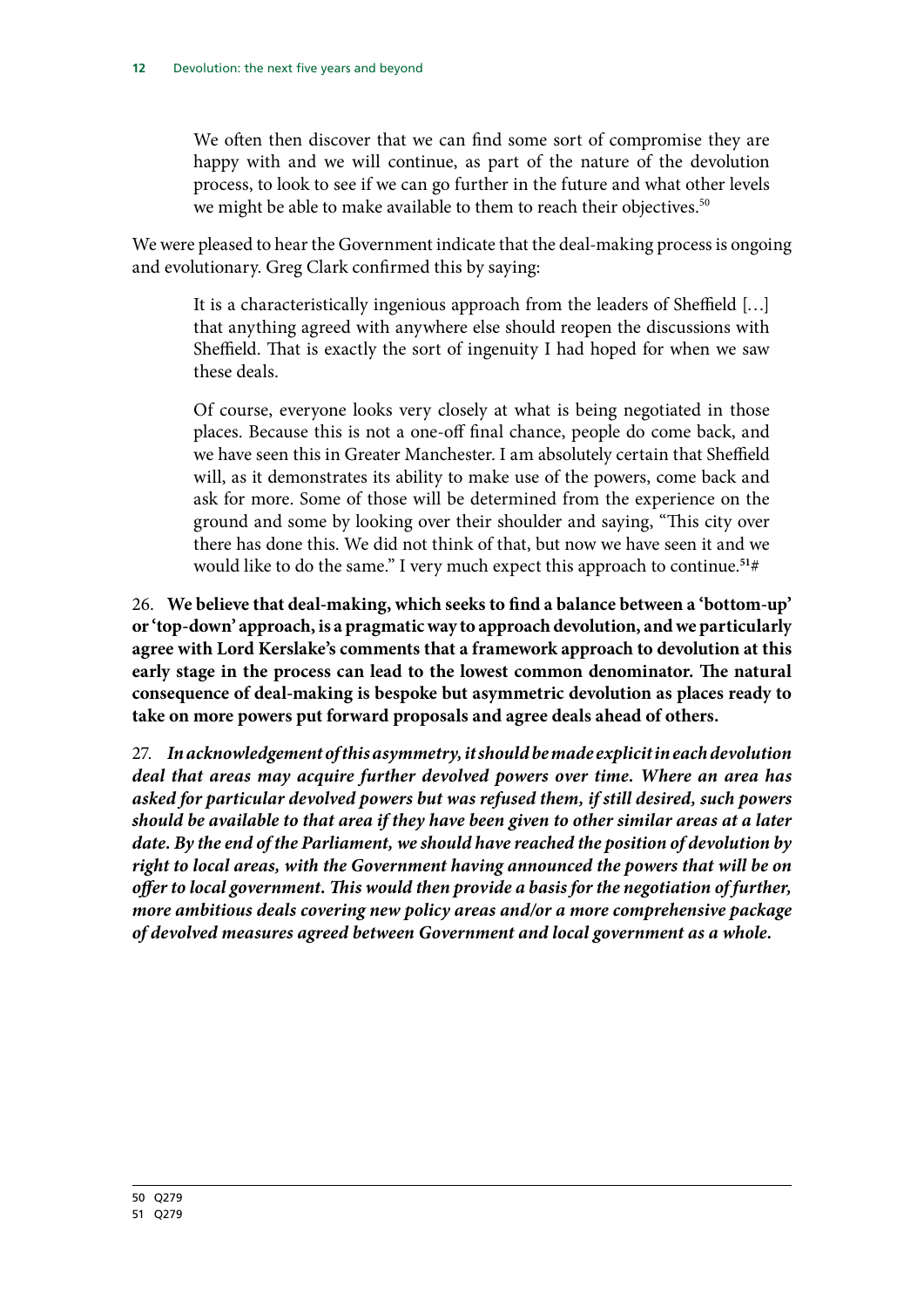## <span id="page-16-0"></span>**3** Agreed deals

#### **Greater Manchester**

28. The Greater Manchester Agreement<sup>52</sup> was concluded in November 2014 with health and other additional powers being agreed in February,<sup>53</sup> July<sup>54</sup> and November 2015.<sup>55</sup> The extent of the deal and the interest and attention it generated made us want to look at whether it was a model for other areas.

29. The Centre for Cities argued that the Greater Manchester deal was a good model for other city devolution deals, especially for large regions, in that it "set out clear terms for the type of governance arrangements expected, and which of the powers that underpin successful city economies could be devolved from central government".<sup>56</sup> The New Local Government Network (NLGN) said that it appeared to provide a "de facto model for other cities".57 However, both organisations were cautious about its applicability to other areas; the former saying it could "not be easily lifted and dropped on to other city regions, where the physical and economic geography may differ"<sup>58</sup> and the latter saying the Government could not "simply roll out the same model everywhere".<sup>59</sup> Professor Copus of De Montfort University also struck a note of caution when he said that "in the spirit of devolution it is dangerous to look for a model<sup>"60</sup> and the evidence we received warned many times against a "one-size-fits-all" approach.<sup>61</sup>

30. Many of our witnesses emphasised that the Greater Manchester devolution deal was the product of the city's unique circumstances and was, therefore, not a model for other areas.<sup>62</sup> The most significant difference compared to other places was the long history of joint working between the ten Greater Manchester authorities. The Greater Manchester Combined Authority said:

The ten Greater Manchester district councils have a long and unrivalled history of collaboration, characterised by consistent leadership and hard work over many years. Following the abolition of the Greater Manchester Council in the 1980s, the district councils established the Association of Greater Manchester

<sup>52</sup> HM Treasury, [Greater Manchester Agreement: Devolution to the Greater Manchester Combined Authority and](https://www.gov.uk/government/uploads/system/uploads/attachment_data/file/369858/Greater_Manchester_Agreement_i.pdf) [transition to a directly elected mayor](https://www.gov.uk/government/uploads/system/uploads/attachment_data/file/369858/Greater_Manchester_Agreement_i.pdf), 3 November 2014

<sup>53</sup> NHS England, [Greater Manchester Health and Social Care Devolution Memorandum of Understanding,](http://www.nhshistory.net/mou%20(1).pdf) 27 February 2015

<sup>54</sup> HM Treasury, [Further devolution to the Greater Manchester Combined Authority and directly-elected Mayor](https://www.gov.uk/government/uploads/system/uploads/attachment_data/file/443087/Greater_Manchester_Further_Devolution.pdf), 8 July 2015

<sup>55</sup> HM Treasury, [Spending Review and Autumn Statement Update, Further devolution to the Greater Manchester](https://www.gov.uk/government/uploads/system/uploads/attachment_data/file/479566/Further_devolution_manchester_nov_2015.pdf) [Combined Authority and directly-elected Mayor](https://www.gov.uk/government/uploads/system/uploads/attachment_data/file/479566/Further_devolution_manchester_nov_2015.pdf), 27 November 2015

<sup>56</sup> Centre for Cities ([DEV 031\)](http://data.parliament.uk/writtenevidence/committeeevidence.svc/evidencedocument/communities-and-local-government-committee/the-governments-cities-and-local-government-devolution-bill/written/20259.pdf)

<sup>57</sup> New Local Government Network ([DEV 053](http://data.parliament.uk/writtenevidence/committeeevidence.svc/evidencedocument/communities-and-local-government-committee/the-governments-cities-and-local-government-devolution-bill/written/21335.pdf)) para 5

<sup>58</sup> Centre for Cities ([DEV 031\)](http://data.parliament.uk/writtenevidence/committeeevidence.svc/evidencedocument/communities-and-local-government-committee/the-governments-cities-and-local-government-devolution-bill/written/20259.pdf) para 3

<sup>59</sup> New Local Government Network ([DEV 053](http://data.parliament.uk/writtenevidence/committeeevidence.svc/evidencedocument/communities-and-local-government-committee/the-governments-cities-and-local-government-devolution-bill/written/21335.pdf)) para 10

<sup>60</sup> Q25

<sup>61</sup> See, for example, Greater Manchester Combined Authority ([DEV 009](http://data.parliament.uk/writtenevidence/committeeevidence.svc/evidencedocument/communities-and-local-government-committee/the-governments-cities-and-local-government-devolution-bill/written/19853.pdf)), Chief Economic Development Officers Society and the Association of Directors of Environment, Economy, Planning and Transportation ([DEV 013\)](http://data.parliament.uk/writtenevidence/committeeevidence.svc/evidencedocument/communities-and-local-government-committee/the-governments-cities-and-local-government-devolution-bill/written/19999.pdf) para 12, Core Cities [\(DEV 014](http://data.parliament.uk/writtenevidence/committeeevidence.svc/evidencedocument/communities-and-local-government-committee/the-governments-cities-and-local-government-devolution-bill/written/20058.pdf)) para 1.3, British Property Federation ([DEV 028](http://data.parliament.uk/writtenevidence/committeeevidence.svc/evidencedocument/communities-and-local-government-committee/the-governments-cities-and-local-government-devolution-bill/written/20255.pdf)) para 6

<sup>62</sup> See, for example, Centre for Public Scrutiny ([DEV 041](http://data.parliament.uk/writtenevidence/committeeevidence.svc/evidencedocument/communities-and-local-government-committee/the-governments-cities-and-local-government-devolution-bill/written/20390.pdf)), County Councils Network ([DEV 052\)](http://data.parliament.uk/writtenevidence/committeeevidence.svc/evidencedocument/communities-and-local-government-committee/the-governments-cities-and-local-government-devolution-bill/written/21027.pdf), South East England Councils [\(DEV 026](http://data.parliament.uk/writtenevidence/committeeevidence.svc/evidencedocument/communities-and-local-government-committee/the-governments-cities-and-local-government-devolution-bill/written/20230.pdf)), Core Cities [\(DEV 014\)](http://data.parliament.uk/writtenevidence/committeeevidence.svc/evidencedocument/communities-and-local-government-committee/the-governments-cities-and-local-government-devolution-bill/written/20058.pdf)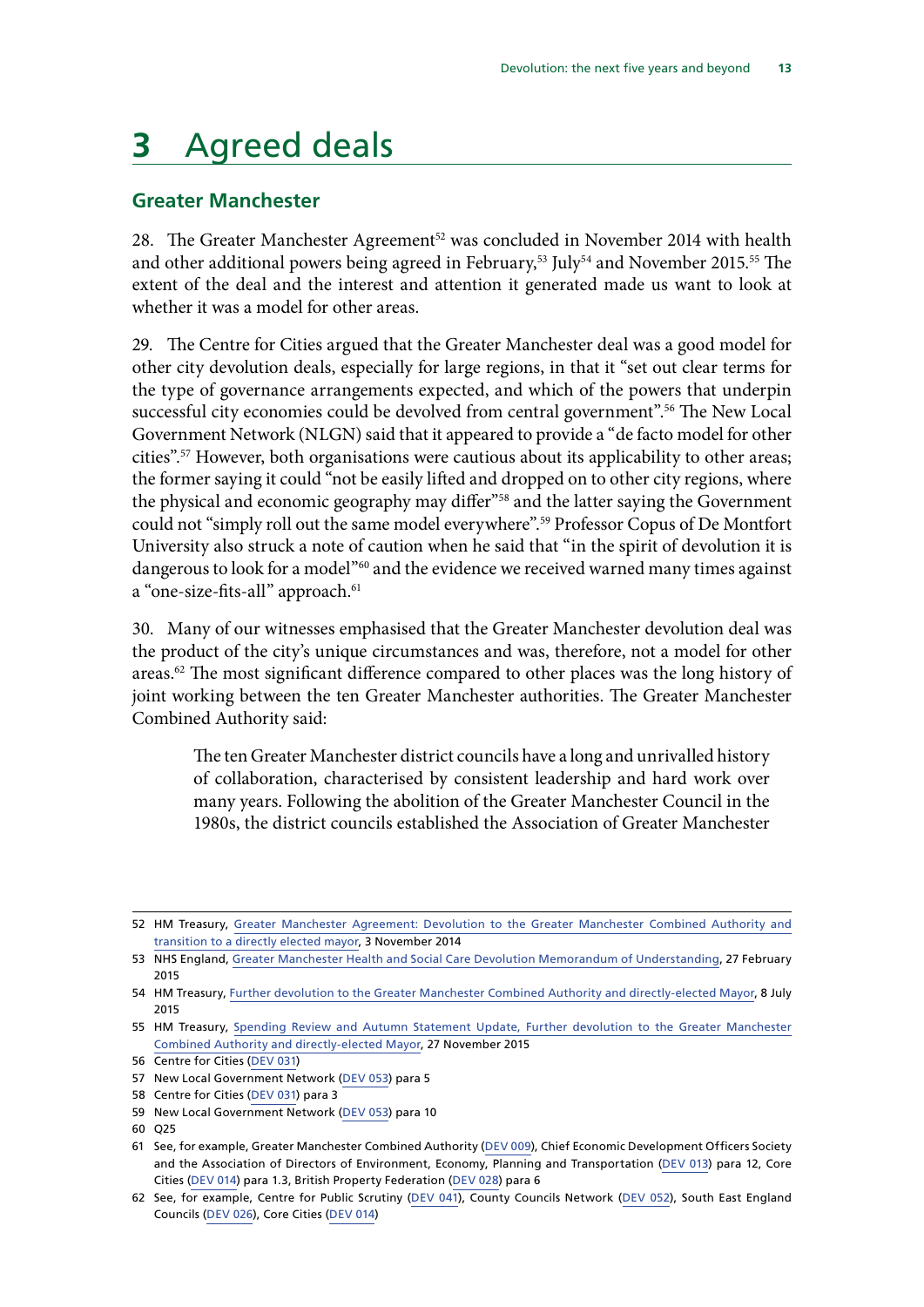Authorities, a non-statutory body, with the aim of securing collaboration and joint-working on pan-GM issues. In April 2011, the Greater Manchester Combined Authority was established to provide strong and effective governance, with responsibilities and powers covering the transport-related functions previously administered by the Greater Manchester Integrated Transport Authority and a remit in relation to economic development and regeneration.<sup>63</sup>

31. Joint working is bound to have been facilitated by the compact geography and structure of local government in the city region. South East England Councils said "The ten Manchester authorities have equal status and powers as metropolitan districts, cover a relatively small area and have one 'core city' as their major economic driver".<sup>64</sup> The NLGN agreed, saying "Manchester benefits from an unusually coherent geography, clear agglomeration effects in the city region's urban core, councils that are all of the same tier and a very cohesive political culture".<sup>65</sup> Witnesses also mentioned the city's "success story in political leadership" and its "prioritisation by particularly the Chancellor of the Exchequer".<sup>66</sup> We also heard that Greater Manchester's functional economic geography,<sup>67</sup> which aligns with the city's boundaries, distinguishes it from other areas. Devolution to a functional economic area is the Government's favoured approach<sup>68</sup> and we support this. Where the objective of a deal is economic growth, devolution should be to areas whose boundaries follow the local economic geography, while recognising the challenges this can pose to established local government arrangements.

32. We also heard that Greater Manchester Combined Authority had a particularly strong vision and set of ambitions for the city and its residents, including a focus on "a gamechanging investment in growth" and "taking demand out of the system through better joined-up public services".<sup>69</sup> The Centre for Public Scrutiny (CfPS) said "the development of a strong proposition to put to Government on devolution would have been far less of a challenge than elsewhere".70

33. Alexandra Jones, the Chief Executive of the Centre for Cities, suggested that there were "strong lessons" for other places from Greater Manchester's experience of devolution "in the way they have done things—the way they have learned to work together and establish trust".<sup>71</sup> The CfPS also identified some other 'lessons':

Devolution is a process, not an event. The continual nature of the discussions in Manchester over the devolution of more powers over time is something we think reflects the reality across England, that devolution will be a continually running process.

<sup>63</sup> Greater Manchester Combined Authority ([DEV 009\)](http://data.parliament.uk/writtenevidence/committeeevidence.svc/evidencedocument/communities-and-local-government-committee/the-governments-cities-and-local-government-devolution-bill/written/19853.pdf)

<sup>64</sup> South East England Councils [\(DEV 026](http://data.parliament.uk/writtenevidence/committeeevidence.svc/evidencedocument/communities-and-local-government-committee/the-governments-cities-and-local-government-devolution-bill/written/20230.pdf)) para 3.2

<sup>65</sup> New Local Government Network ([DEV 053](http://data.parliament.uk/writtenevidence/committeeevidence.svc/evidencedocument/communities-and-local-government-committee/the-governments-cities-and-local-government-devolution-bill/written/21335.pdf)) para 8

<sup>66</sup> Q25 [Professor C Copus]

<sup>67</sup> City of Wakefield Metropolitan Council [\(DEV 010\)](http://data.parliament.uk/writtenevidence/committeeevidence.svc/evidencedocument/communities-and-local-government-committee/the-governments-cities-and-local-government-devolution-bill/written/19921.pdf) para 1.6 and County Councils Network ([DEV 052](http://data.parliament.uk/writtenevidence/committeeevidence.svc/evidencedocument/communities-and-local-government-committee/the-governments-cities-and-local-government-devolution-bill/written/21027.pdf))

<sup>68</sup> Department for Communities and Local Government [\(DEV 027](http://data.parliament.uk/writtenevidence/committeeevidence.svc/evidencedocument/communities-and-local-government-committee/the-governments-cities-and-local-government-devolution-bill/written/20249.pdf)) para 7c

<sup>69</sup> Greater Manchester Combined Authority ([DEV 009\)](http://data.parliament.uk/writtenevidence/committeeevidence.svc/evidencedocument/communities-and-local-government-committee/the-governments-cities-and-local-government-devolution-bill/written/19853.pdf)

<sup>70</sup> Centre for Public Scrutiny [\(DEV 041\)](http://data.parliament.uk/writtenevidence/committeeevidence.svc/evidencedocument/communities-and-local-government-committee/the-governments-cities-and-local-government-devolution-bill/written/20390.pdf)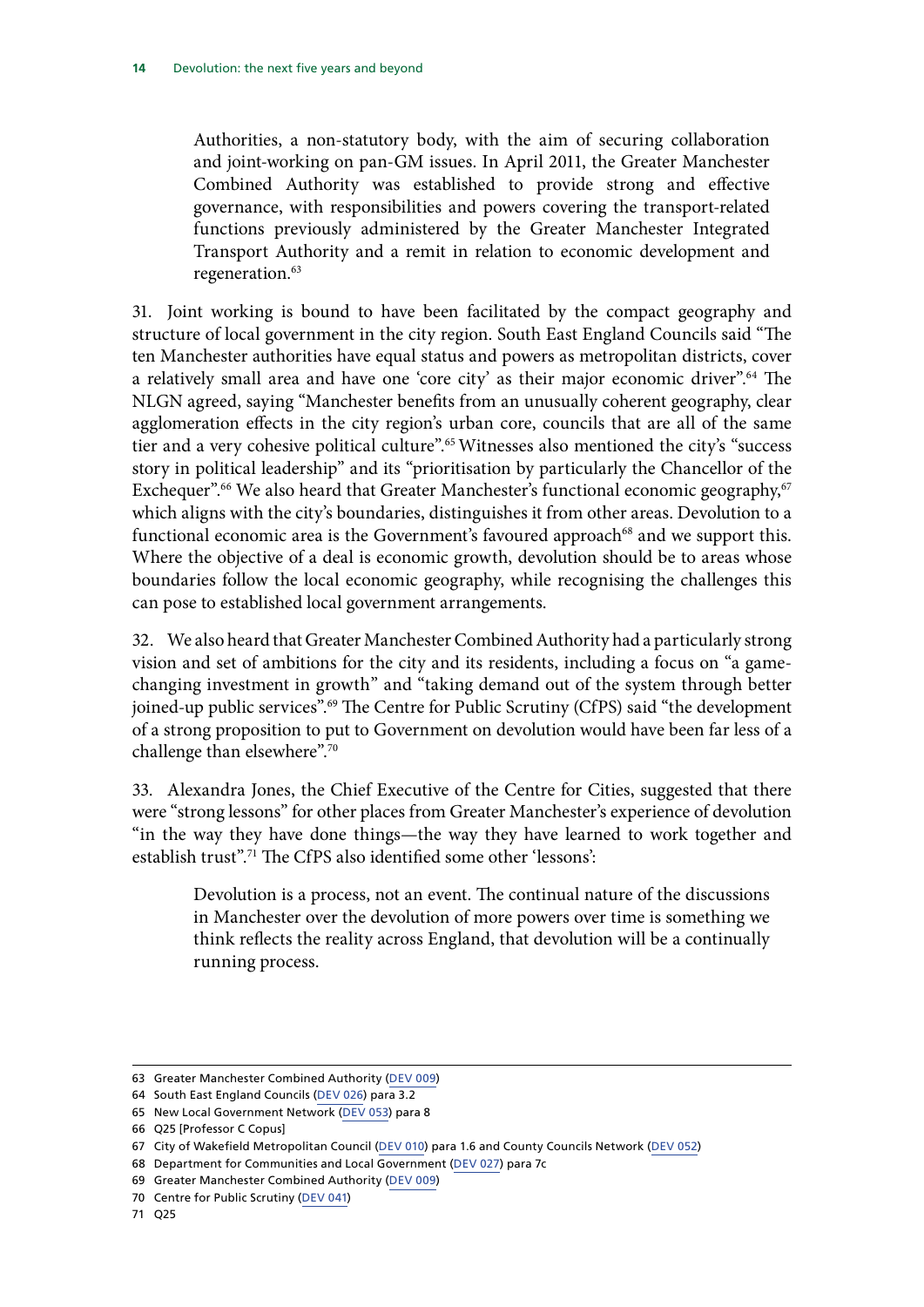<span id="page-18-0"></span>Devolution requires clarity on  $*$ why $*$  devolution is a necessity. Manchester is unique in having long-standing subregional working arrangements. This allowed it to take a compelling, unified vision to Government about the future of the area.72

<span id="page-18-2"></span><span id="page-18-1"></span>34. **The Greater Manchester deal provides a prime example of the type of governance arrangements expected by the Government and the powers that might be devolved. As it is a product of the particular circumstances of that city which are unlikely to be reproduced in other areas in all their aspects, this deal should not be assumed to be a model for other areas pursuing devolution, even cities.** *However, other areas pursuing deals may wish to reflect upon and cultivate Manchester's characteristics: a history of joint working between authorities, trust between leaders, acceptance that devolution*  will take place gradually and proactively presenting Government with ideas and *solutions for their city.* 

#### *Health devolution*

35. The announcement in November 2014 of devolution of health and social care to Greater Manchester, and the subsequent signing of the Memorandum of Understanding<sup>73</sup> by the Greater Manchester Combined Authority, the Government, NHS England and 12 Clinical Commissioning Groups, have attracted a great deal of attention. We received convincing evidence that, as with the Greater Manchester devolution deal, health devolution to the city (which we discuss in further detail in chapter 6) was a product of its unique circumstances. The British Medical Association (BMA) said that "Few, if any, of the other areas which might seek devolved health and social care settlements have such a long history of collaboration and partnership working between local authorities".<sup>74</sup> In addition, the Local Government Association pointed out that the broad health challenges facing the 10 local authority areas were similar, making the agreement of key strategic health and wellbeing priorities easier, and that there was a "high degree of congruence between the Greater Manchester Combined Authority and the health economy, with the majority of patient flows occurring within the Greater Manchester area".75 Rob Webster, the Chief Executive of the NHS Confederation, said:

Clearly it provides some themes and learning, but it is not a model for everywhere. […] the Greater Manchester organisation has been working together since 1986. The footprints are different in terms of service from other places. Relationships are different. The financial and population issues are different.76

76 Q111

<sup>72</sup> Centre for Public Scrutiny [\(DEV 041\)](http://data.parliament.uk/writtenevidence/committeeevidence.svc/evidencedocument/communities-and-local-government-committee/the-governments-cities-and-local-government-devolution-bill/written/20390.pdf)

<sup>73</sup> NHS England, [Greater Manchester Health and Social Care Devolution Memorandum of Understanding,](http://www.nhshistory.net/mou%20(1).pdf) 27 February 2015

<sup>74</sup> British Medical Association ([DEV 003\)](http://data.parliament.uk/writtenevidence/committeeevidence.svc/evidencedocument/communities-and-local-government-committee/the-governments-cities-and-local-government-devolution-bill/written/19504.pdf) para 5

<sup>75</sup> Local Government Association ([DEV 021](http://data.parliament.uk/writtenevidence/committeeevidence.svc/evidencedocument/communities-and-local-government-committee/the-governments-cities-and-local-government-devolution-bill/written/20188.pdf)) para 5.3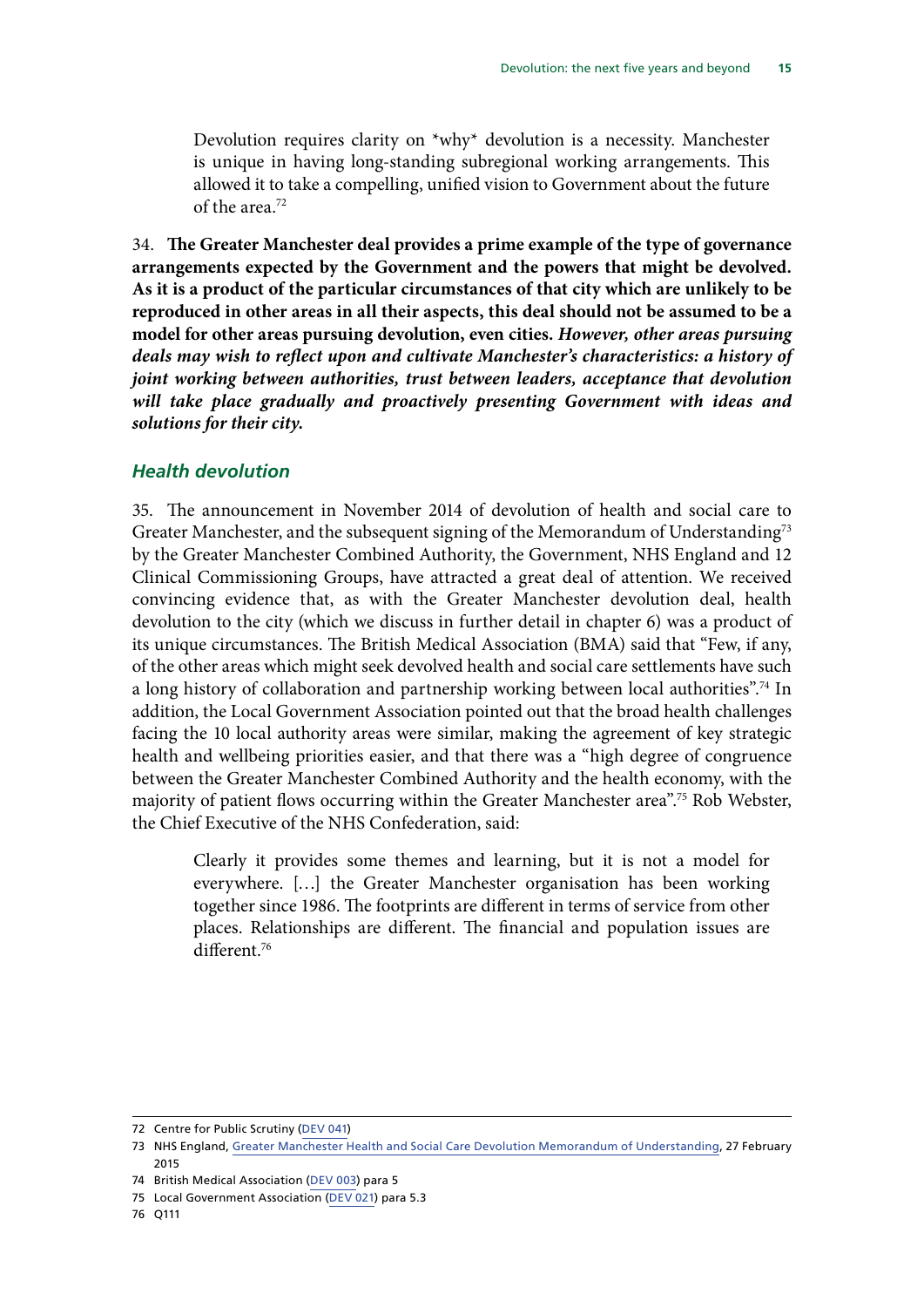<span id="page-19-1"></span><span id="page-19-0"></span>36. The BMA and NHS Providers said, respectively, that "learning from the Greater Manchester deal could be considered by other areas<sup>"77</sup> and that it was a "valuable example" of how health devolution could work.78 **Due to the city's unique circumstances, and also the fact that the population, their health challenges and the health economy are different from other places, health devolution in Greater Manchester is not a model for other areas. What is happening in Greater Manchester is, however, something for other areas to learn from.** 

#### **Other places: how bespoke is devolution?**

37. During the course of the inquiry, devolution deals have been agreed with the North-East, Tees Valley, the West Midlands, Liverpool and a further deal with Sheffield. Although the Government has frequently articulated its commitment to bespoke devolution,<sup>79</sup> the deals concluded share a number of common elements; for example, the powers to be devolved and the requirement for an elected mayor (see table). However, there are some bespoke elements appearing in individual deals, for example ultra-fast broadband in the North East. We found the extent of the similarities surprising.<sup>80</sup>

<sup>77</sup> British Medical Association ([DEV 003\)](http://data.parliament.uk/writtenevidence/committeeevidence.svc/evidencedocument/communities-and-local-government-committee/the-governments-cities-and-local-government-devolution-bill/written/19504.pdf) para 5

<sup>78</sup> NHS Providers ([DEV 046](http://data.parliament.uk/writtenevidence/committeeevidence.svc/evidencedocument/communities-and-local-government-committee/the-governments-cities-and-local-government-devolution-bill/written/20258.pdf)) para 2

<sup>79</sup> See, for example, HC Deb, 14 October 2015, [col 329](http://www.publications.parliament.uk/pa/cm201516/cmhansrd/cm151014/debindx/151014-x.htm) [Commons Chamber]

<sup>80</sup> ["Exclusive interview: Clark promises bespoke deals amid 'big push' on devolution"](http://www.lgcplus.com/news/devolution/exclusive-interview-clark-promises-bespoke-deals-amid-big-push-on-devolution/5085162.article), Local Government Chronicle, 20 May 2015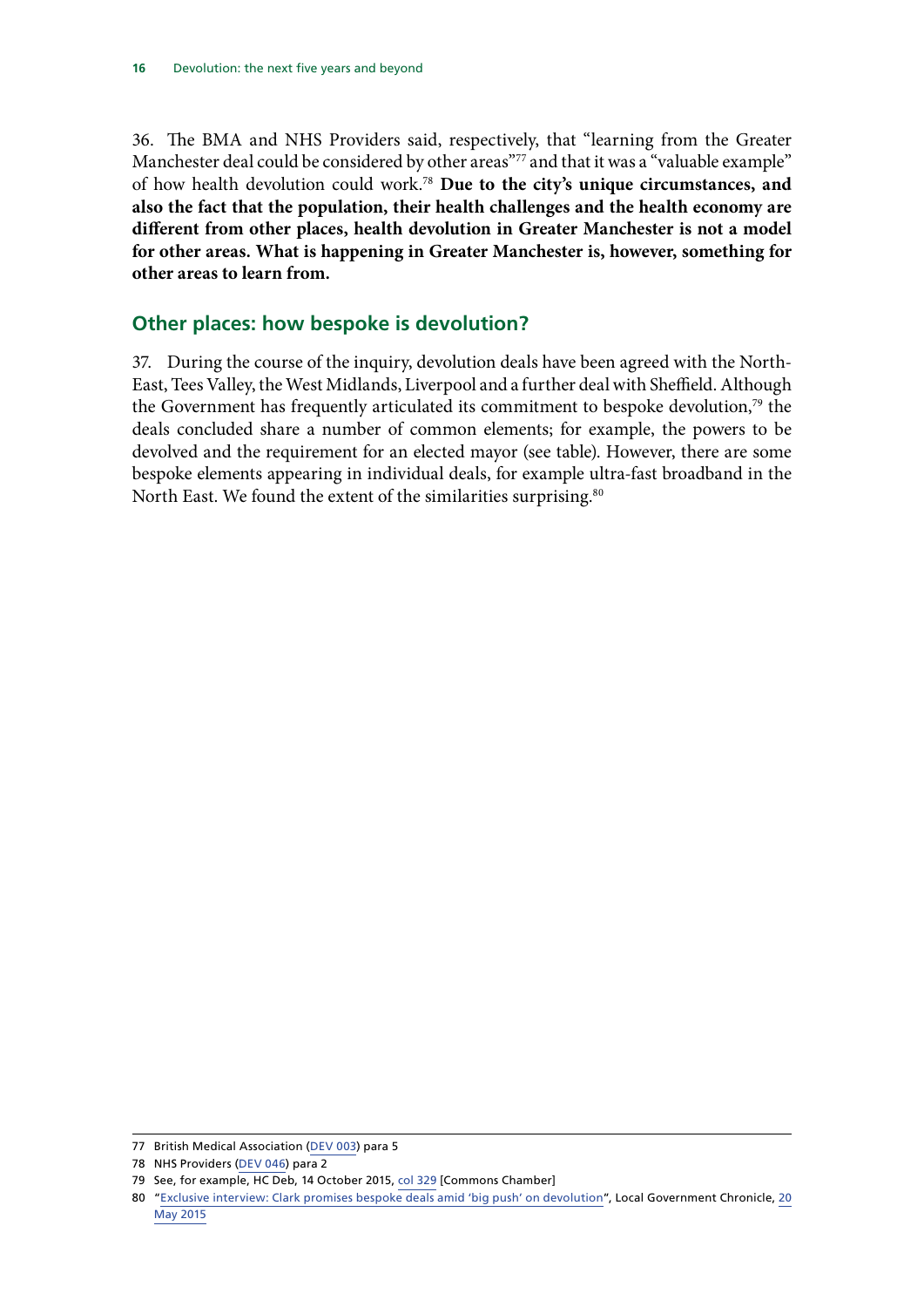|                            |                                                                             | Manchester<br>Greater | Sheffield       | North-<br>East    | Valley<br><b>Tees</b> | Liverpool       | Midlands<br>West    | Cornwall      | Yorkshire<br>West   |
|----------------------------|-----------------------------------------------------------------------------|-----------------------|-----------------|-------------------|-----------------------|-----------------|---------------------|---------------|---------------------|
| Common elements            |                                                                             |                       |                 |                   |                       |                 |                     |               |                     |
| education<br>Further       | Redesign post-16 FE system                                                  | Devolved              | <b>Devolved</b> | Devolved          |                       | Devolved        | discussion<br>Under | Devolved      | <b>Devolved</b>     |
| and skills                 | Apprenticeship Grant for Employers                                          | Devolved              | Devolved        |                   |                       |                 |                     |               | Devolved            |
|                            | Adult skills funding by 2018-19                                             | discussion<br>Under   | <b>Devolved</b> | <b>Devolved</b>   | Devolved              | Devolved        | <b>Devolved</b>     |               |                     |
| Transport                  | Devolved, consolidated transport budget                                     | Devolved              | <b>Devolved</b> | Devolved          | Devolved              | <b>Devolved</b> | Devolved            | Devolved      | discussion<br>Under |
|                            | Bus franchising                                                             | Devolved              | Devolved        | <b>Devolved</b>   | Possible              | Devolved        | <b>Devolved</b>     | Devolved      |                     |
|                            | pur<br>Joint working with Highways England a<br>Network Rail                | Devolved              | <b>Devolved</b> | <b>Devolved</b>   |                       |                 | Devolved            |               | Devolved            |
|                            | Local roads network                                                         |                       | Devolved        |                   |                       | <b>Devolved</b> | <b>Devolved</b>     | Cornwall<br>Ū |                     |
|                            | Smart ticketing                                                             | Devolved              | Devolved        | <b>Devolved</b>   |                       | Devolved        | <b>Devolved</b>     | Devolved      | <b>Devolved</b>     |
| <b>Business</b><br>support | Growth Hub to align local and national<br>business support services         | Devolved              | <b>Devolved</b> | Devolved Devolved |                       | Devolved        |                     | Devolved      | <b>Devolved</b>     |
|                            | Joint working with UKTI                                                     | Devolved              | Devolved        | <b>Devolved</b>   | Devolved              | Devolved        | Devolved            |               | <b>Devolved</b>     |
|                            | Devolved approach to business support<br>services from 2017                 | Devolved              | Devolved        | <b>Devolved</b>   | Devolved              | <b>Devolved</b> | <b>Devolved</b>     | Devolved      | Devolved            |
| support                    | Employment   Joint commissioning of support for harder<br>to help claimants | Devolved              | <b>Devolved</b> | <b>Devolved</b>   | Devolved              | <b>Devolved</b> | <b>Devolved</b>     |               |                     |
|                            | Possible full joint commissioning from<br>2017                              | Devolved              | <b>Devolved</b> |                   |                       |                 |                     |               | <b>Devolved</b>     |

**Table 1**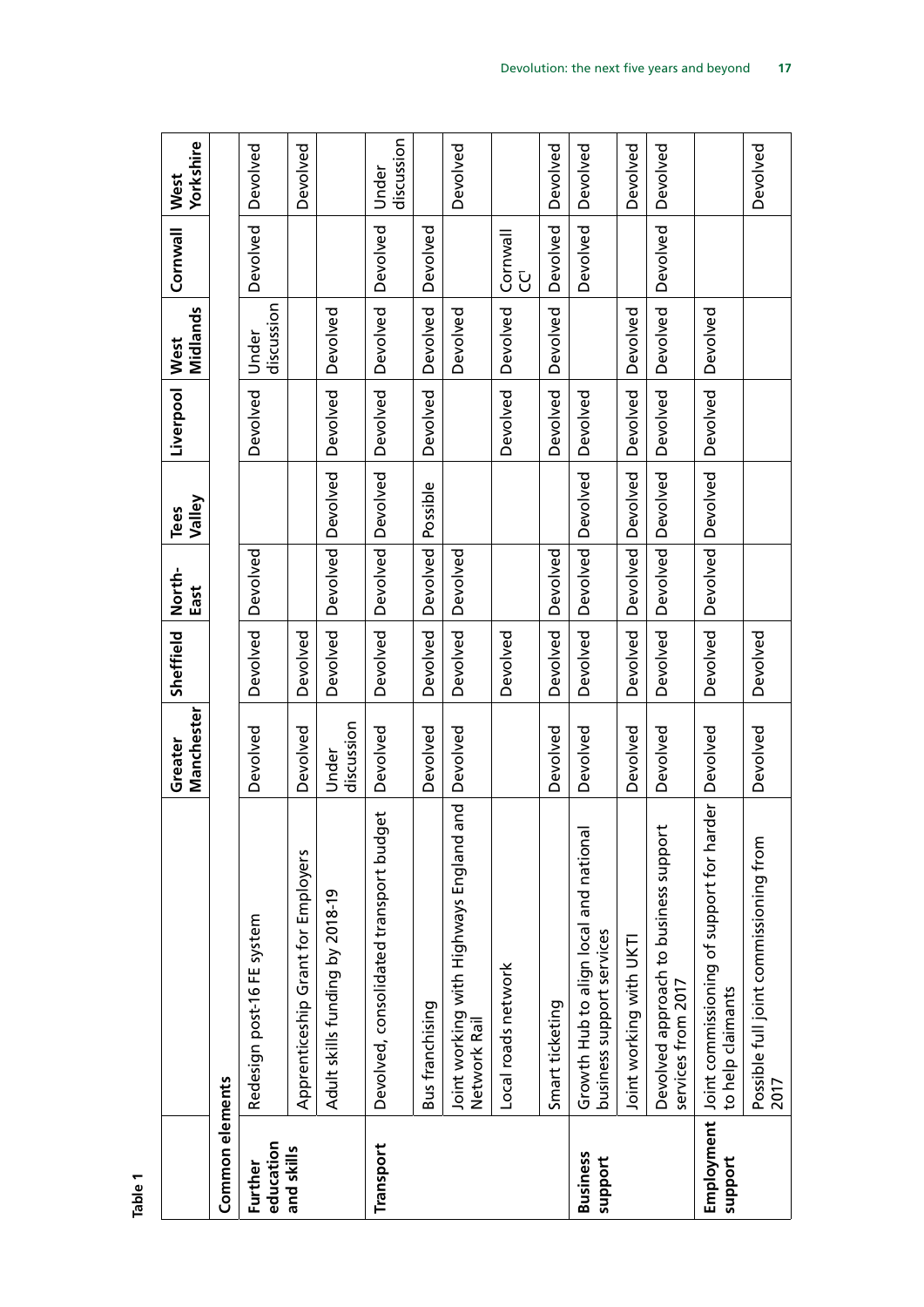|              |                                                    | Manchester<br>Greater | Sheffield           | North-<br>East  | Valley<br><b>Tees</b> | Liverpool           | Midlands<br>West    | Cornwall        | Yorkshire<br>West |
|--------------|----------------------------------------------------|-----------------------|---------------------|-----------------|-----------------------|---------------------|---------------------|-----------------|-------------------|
| Land and     | Public land commission                             | Devolved              | Devolved            | <b>Devolved</b> | Devolved              | <b>Devolved</b>     | Devolved            | Devolved        | Devolved          |
| housing      | Housing Loan Fund                                  | Devolved              | discussion<br>Under |                 | discussion<br>Under   | discussion<br>Under | discussion<br>Under |                 |                   |
|              | Compulsory purchase orders                         | Devolved              |                     | Devolved        |                       | Devolved            | <b>Devolved</b>     | Cornwall<br>ပွ  |                   |
|              | Mayoral Development Corporation                    | Devolved              | Devolved            |                 | Devolved              | Devolved            | discussion<br>Under |                 |                   |
|              | Planning call-in powers                            |                       | Devolved            |                 |                       | Devolved            |                     | Cornwall<br>ပွ  |                   |
|              | Statutory spatial strategy                         | Devolved              | <b>Devolved</b>     | <b>Devolved</b> |                       | <b>Devolved</b>     |                     | Cornwall<br>ပ္ပ |                   |
| Health and   | Integration                                        | Devolved              |                     |                 |                       |                     |                     |                 |                   |
| social care  | Commission / business plan for integration         |                       |                     | <b>Devolved</b> |                       |                     |                     | Devolved        |                   |
| Policing     | Mayor to become Police and Crime<br>Commissioner   | Devolved              |                     |                 |                       |                     | discussion<br>Under |                 |                   |
| Fire service | Mayor to take over                                 | Devolved              |                     |                 |                       |                     | discussion<br>Under | Cornwall<br>ပိ  |                   |
| funds        | EU structural Intermediate body                    | Devolved              | discussion<br>Under | Devolved        | discussion<br>Under   | <b>Devolved</b>     | discussion<br>Under | Devolved        |                   |
| Finance      | Investment fund (per year)                         | £30 m                 | £30 m               | £30 m           | £15 m                 | £30 m               | £36.5 m             |                 |                   |
|              | Single funding pot                                 | Devolved              | Devolved            | <b>Devolved</b> | Possible              | <b>Devolved</b>     | <b>Devolved</b>     |                 |                   |
|              | Retention of 100 per cent business rates<br>growth | Devolved              | Devolved            | <b>Devolved</b> | Devolved              |                     | <b>Devolved</b>     |                 |                   |

Source: House of Commons Library analysis

1 Denotes power held by Cornwall Council in its capacity as a unitary authority Source: House of Commons Library analysis 1 Denotes power held by Cornwall Council in its capacity as a unitary authority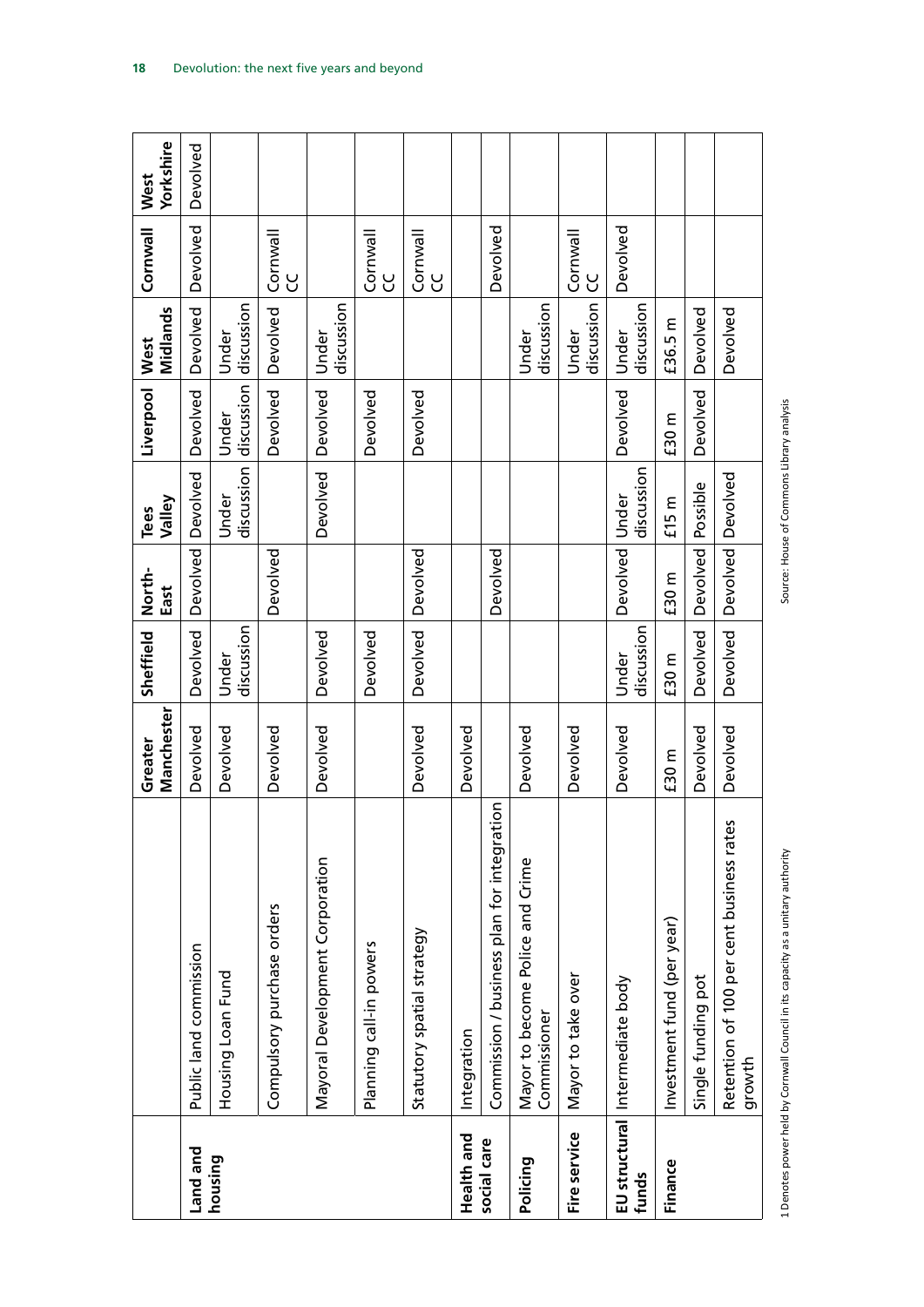38. Cllr Jeffrey, Leader of Redcar and Cleveland Borough Council, said about Tees Valley's experience of negotiating the content of a deal that:

I suppose it is wrong to say we came across difficulties, but it was not easy to get in new stuff, so anything that had not been in other deals was very difficult to do. We talk about having a bespoke deal for the Tees Valley, but just how bespoke it is at the end of the day I do not know, because our deal includes a lot of things that have already been in other places. Indeed, that was something that came back to us: has another area done it? Has it been done elsewhere?<sup>81</sup>

She said that "we had some very specific things we wanted to do" but that it had been "difficult" to agree devolution for 16-to-18 further education and funding for culture.<sup>82</sup> When we asked our Greater Manchester witnesses whether they got everything they wanted in the deal, Cllr Kieran Quinn, Leader of Tameside Metropolitan Borough Council, said "I don't think there was any secret that our ambitions were much larger than the deal itself".<sup>83</sup> The witnesses indicated that they would have liked more freedom to work on criminal justice, fiscal and education powers.<sup>84</sup> It has been observed that devolution in England looks "like a menu with specials: certain options are available to all areas, but at the same time each area has been offered a few items that mark them out from their counterparts".<sup>85</sup> These include the Tees Valley working with Arts Council England to examine how its funding for culture could support Tees Valley's economic growth and Cornwall working with the Government to support the development of deep geothermal energy resources.

39. The Minister for Local Growth and the Northern Powerhouse, James Wharton MP, denied that the Government was prescribing what should be in devolution deals but also acknowledged that "It is easier to work through things that have been agreed in other areas, where you can look at an example and say 'That is how it is being done there".<sup>86</sup> Later on in the discussion, he said "The reality is that a lot of deals have commonality".<sup>87</sup> However, at various points, he also emphasised that the Government was "keen not to force areas to have an identikit approach", the need for "a genuinely bottom-up process where different areas will ask for different things" and "imagination and ambition, and different things to come in".<sup>88</sup>

<span id="page-22-0"></span>40. **We appreciate that there will be areas of commonality between deals as certain powers, for example transport and business support, are natural candidates for devolution to local areas because of their role in driving economic growth. However, we have heard that areas are making imaginative and ambitious requests for specific powers only to have them turned down, which leads us to question the commitment across Government Departments to truly bespoke devolution (we consider this issue further in paragraphs 41-45).** *In each deal, we would expect to see more than "a few items" that are not common to other deals being devolved and are devised by an area* 

83 Q56

<span id="page-22-1"></span><sup>81</sup> Q167

<sup>82</sup> Q168

<sup>84</sup> Q56 [Mr T Lloyd, Cllr K Quinn, Cllr S Derbyshire]

<sup>85</sup> House of Commons Library, Second reading blog, [Devolution deals and the powers offered to localities: a menu with](http://commonslibraryblog.com/2015/09/09/devolution-deals-and-the-powers-offered-to-localities-a-menu-with-specials/) [specials?,](http://commonslibraryblog.com/2015/09/09/devolution-deals-and-the-powers-offered-to-localities-a-menu-with-specials/) 9 September 2015

<sup>86</sup> Q274

<sup>87</sup> Q275

<sup>88</sup> Q274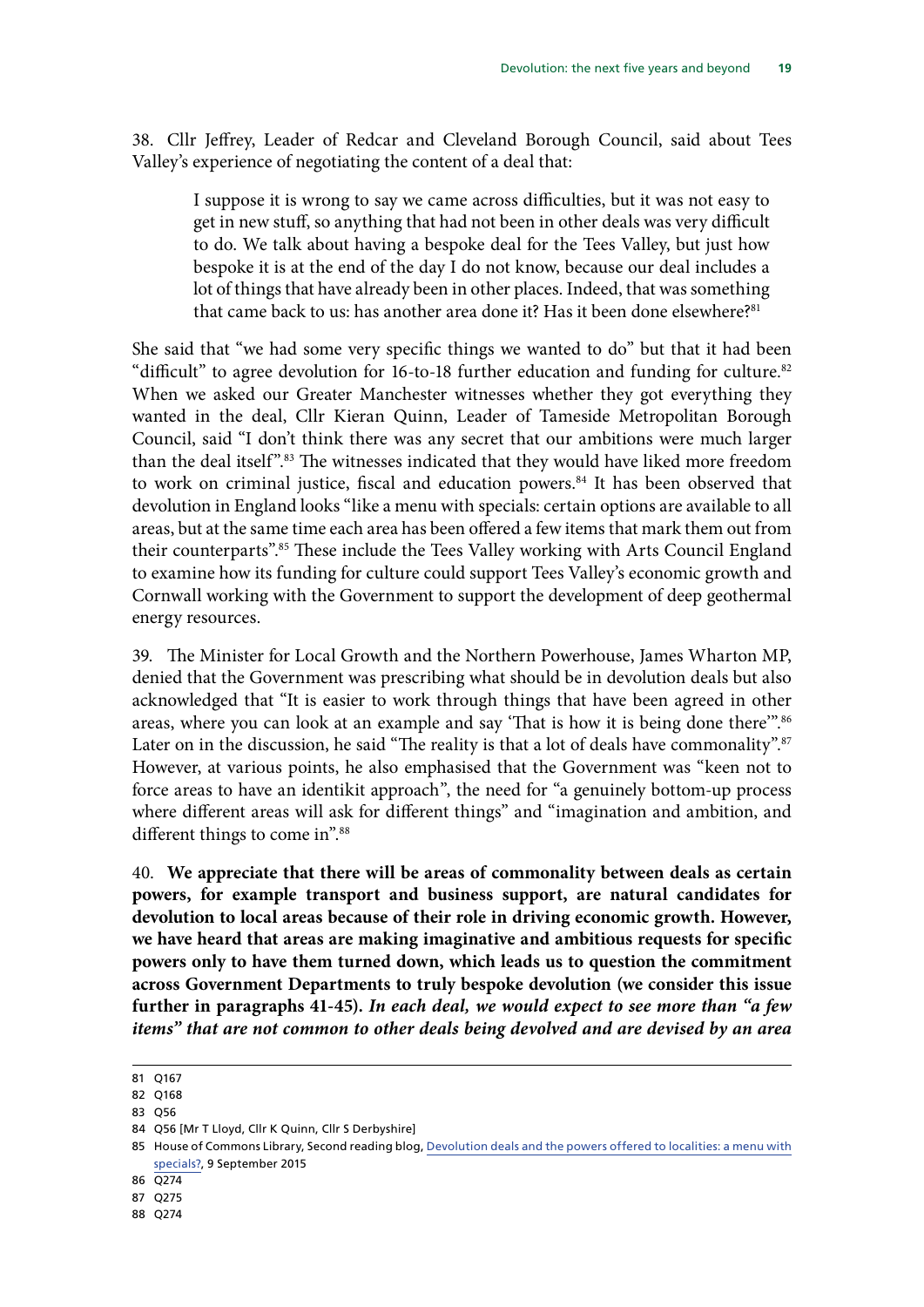<span id="page-23-0"></span>*as a unique response to its geography, economy or social needs. In addition, we would expect to see that commonly devolved powers reflect and respond to the geography, economy and social needs of the local area to which they pertain.*

#### **General observations**

#### *Commitment to devolution across Government Departments*

41. While we do not doubt the Treasury's and the Department for Communities and Local Government's commitment to devolution, the evidence we received suggested that some Government Departments are less keen to devolve powers to local areas. Cllr Quinn's impression was that the Chancellor had "managed to bully, cajole or persuade lots of his other ministerial colleagues to give up some of their powers".<sup>89</sup> Sarah Ayres, University of Bristol, who based her written evidence on interviews she conducted in 2012 and 2015 with Government officials working on decentralisation, said "there is a perception in Whitehall that the big delivery departments—health, education and welfare—remain quietly cautious about decentralising budgets and functions locally".<sup>90</sup> James Wharton said that every Department recognised the importance of devolution, with the only challenge being "finding workable ways to deliver the asks that come forward".<sup>91</sup>

<span id="page-23-1"></span>42. During our visit to Working Well, a welfare to work programme in Manchester, cocommissioned with the Department for Work and Pensions (DWP), staff told us that the DWP believed that it was easier to run welfare to work nationally and the 'joint bit' of joint commissioning was missing. They also said that it was acting as a brake on what they wanted to do. Although still in its early stages, Working Well is, however, achieving high levels of success in getting its clients into work. When we asked the Minister for Employment, Rt Hon Priti Patel MP, whether she would like local areas to take the lead on future programmes, she said "We will work with them, obviously, in terms of co-design, commissioning and bringing together many of the potential services people need"<sup>92</sup> and, later, that "It is working together. It is working in partnership".93 **There is an obvious difference between joint working and devolution, namely that devolution involves a transfer of responsibilities from, in this case, the DWP to a combined or local authority. With 'joint working', there is a risk that Departments will carry on without changing their practices. Devolution, on the other hand, leaves decision-making in the hands of local politicians, with accountability to local voters.** *We recommend that, where the terms 'joint working', 'joint commissioning' and 'co-commissioning' appear in a deal, they are challenged and defined in practical terms. In such cases, we would expect to see local areas actively involved in designing the project, performance management and its integration with existing local services. Joint working on or co-commissioning of services should be considered as a first step towards eventual fuller devolution.*

<span id="page-23-2"></span>43. With regards to other Government Departments, we heard from Cllr Derbyshire, Leader of Stockport Metropolitan Borough Council, that education is the "most frustrating" area.<sup>94</sup> Her experience echoed Cllr Jeffrey's comment that it was very difficult

<sup>89</sup> Q56

<sup>90</sup> Sarah Ayres [\(DEV 006\)](http://data.parliament.uk/writtenevidence/committeeevidence.svc/evidencedocument/communities-and-local-government-committee/the-governments-cities-and-local-government-devolution-bill/written/19774.pdf) para 2.2

<sup>91</sup> Q269

<sup>92</sup> Q221

<sup>93</sup> Q222

<sup>94</sup> Q56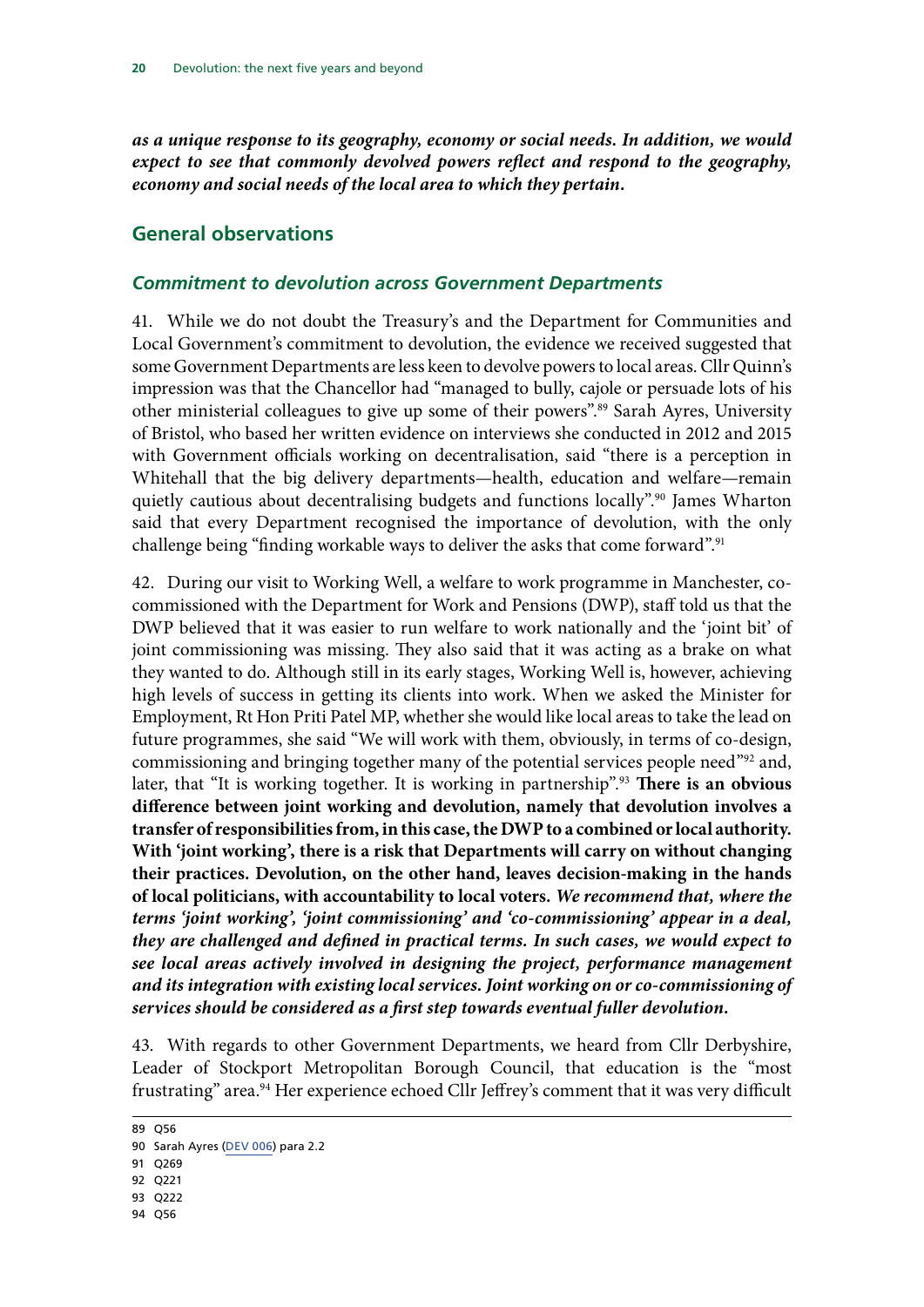<span id="page-24-0"></span>to get devolution of 16-to-18 further education in the Tees Valley deal<sup>95</sup> and, of course, the evidence from Sarah Ayres above. Given that the current policy trend is for reduced involvement of local authorities in education, it is perhaps unrealistic to expect much commitment from the Department for Education to devolution.

<span id="page-24-2"></span><span id="page-24-1"></span>44. **The Devolution Bill is just one part of enabling devolution. There also needs to be an enthusiasm for it across all Government Departments and a commitment to it as the 'default position', resulting in the devolution of substantial powers.** *Devolution should*  be as of right, not subject to the fluctuating enthusiasm of central government. The *Devolution Bill should be seen as a first step towards a more comprehensive devolution framework for the whole of local government, covering significant spending and tax raising powers. Without this, economic growth, real public service reform, service integration, or any of the other objectives cited for devolution, will not be realised.*

<span id="page-24-3"></span>45. *We would like to see a culture of devolution embedded in all Government Departments. The annual report on devolution, which is required under the Devolution Bill, should be prepared with input from a wide range of Departments, such as the DWP, the Department of Health, the Department for Education and the Department for Business, Innovation and Skills. A section of this report, left unedited by Government, should comprise local authorities' reports back on the Government's commitment to devolution and rating their experience of different Departments, in terms of what the Department was like to work with and whether it fulfilled its part of the deal. The Committee will use the report as a means of scrutinising the Government, and it may also be of use to other stakeholders in holding the Government to account.*

#### *Government capacity*

46. After the 4 September 2015 deadline for devolution proposals, the Secretary of State for Communities and Local Government announced that "38 areas have submitted proposals for devolved powers and budgets. We will work with every area over the coming months to negotiate transformational devolution deals".<sup>96</sup> Although an analysis of city deals, the evidence from the Centre for Urban and Economic Development Studies said that central government has found it "challenging from an institutional and individual capacity perspective—despite the creation of a specialist policy unit—to conduct simultaneous and complex negotiations with a large number of cities and city regions".<sup>97</sup>

47. By the time we came to take oral evidence, witnesses were able to comment on the progress of devolution deals. Ed Cox, the Director of IPPR North, said "The big problem we have seen in the deal-making process at the moment is that local authorities are expected to have bilateral conversations with lots of different departments" and said there should be a "cross-departmental team with which you can have a single conversation".<sup>98</sup> He also said:

Some Departments then renege when they hear what other Departments are doing. The Treasury holds the final veto on virtually anything that might have taken a long time to decide.<sup>99</sup>

<sup>95</sup> Q168

<sup>96</sup> HC Deb, 14 September 2015, col 739 [Commons Chamber]

<sup>97</sup> Centre for Urban and Economic Development Studies [\(DEV 023\)](http://data.parliament.uk/writtenevidence/committeeevidence.svc/evidencedocument/communities-and-local-government-committee/the-governments-cities-and-local-government-devolution-bill/written/20193.pdf) para 2.9

<sup>98</sup> Q171

<sup>99</sup> Q171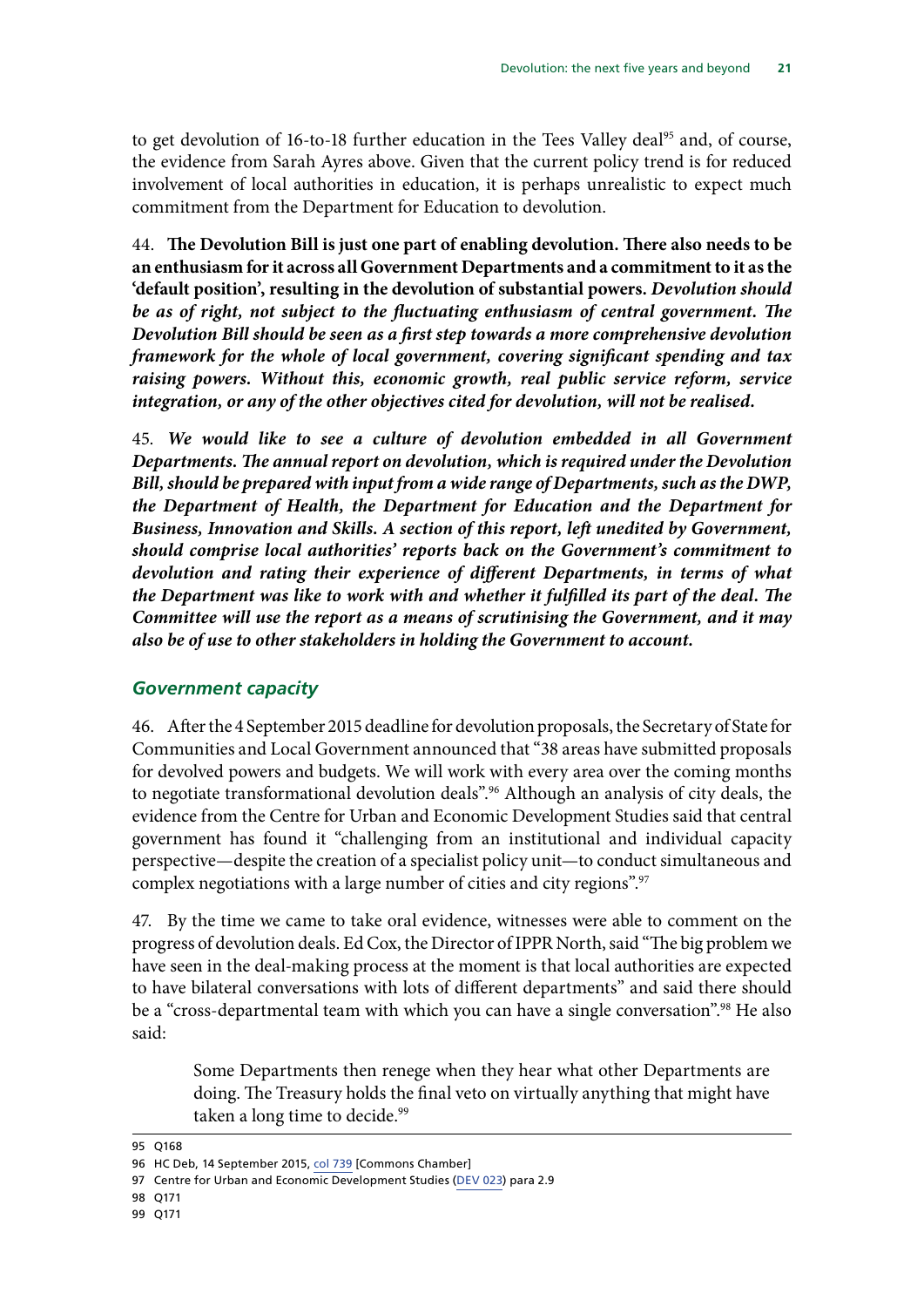When we asked the Minister about this, we were told that the Cities and Local Growth Unit was "cross-cutting across a lot of Departments" and took on a "large part of that coordinating work".100 He said that:

In some of the deals, the Treasury has been a lead Department in terms of pulling it together, but in other deals, DCLG is very much taking on the role of seeing how we can get all the different pieces to add up. Because different areas ask for different packages, the challenge is that you cannot say, "This will always be the lead Department for every deal," or, "This will always be the Department with which we work most closely."101

#### <span id="page-25-0"></span>*All contact and communications about a deal with a local area should be made through the Cities and Local Growth Unit, regardless of which Department leads a deal. This would ensure consistency of approach across Government Departments and have the practical advantage of being a single channel of communication for local authorities.*

48. Our evidence did not reveal particular concerns about the Government's current capacity to negotiate deals; for example, in the Mayor of Liverpool's experience, it had not been a major problem.<sup>102</sup> However, witnesses speculated on what might happen when there were more deals under discussion. The Director of Core Cities, Chris Murray, pointed out that the bulk of the work might take place after the deal was agreed, saying "Even once a deal is signed, getting it through the system can still take an awful lot of work".<sup>103</sup> This was a concern for the Mayor of Liverpool, who said:

How we move forward after the deal. How we pull this together and deliver that. That is something that is a bit woolly, a little bit vague because clearly we are going to need more people, for instance, to deliver across the piece.<sup>104</sup>

The Chief Executive of Wakefield Council, Joanne Roney, said:

I do think if we talk about 30 deals being negotiated with Treasury and a number of those having some degree of fiscal devolution attached to them in various models then there will be a challenge to try to capture this.<sup>105</sup>

Lord Kerslake, the Chair of the CfPS, doubted it would be possible to agree large numbers of bespoke deals and thought that, in these circumstances, "some form of framework" and "consistency of approach" was needed.106 Ed Cox suggested a "loose core settlement, basic framework or whatever you want to call it about the key elements you might want to have".107 Chris Murray suggested:

We might take a moderate approach to using the deals that are being done now, say, for example, on skills or housing and understand how that works systemically within Whitehall and across its agencies and within local

100 Q266 101 Q266 102 Q87 [Mayor of Liverpool] 103 Q87 [Mr C Murray] 104 Q86 105 Q87 [Ms J Roney] 106 Q172 107 Q171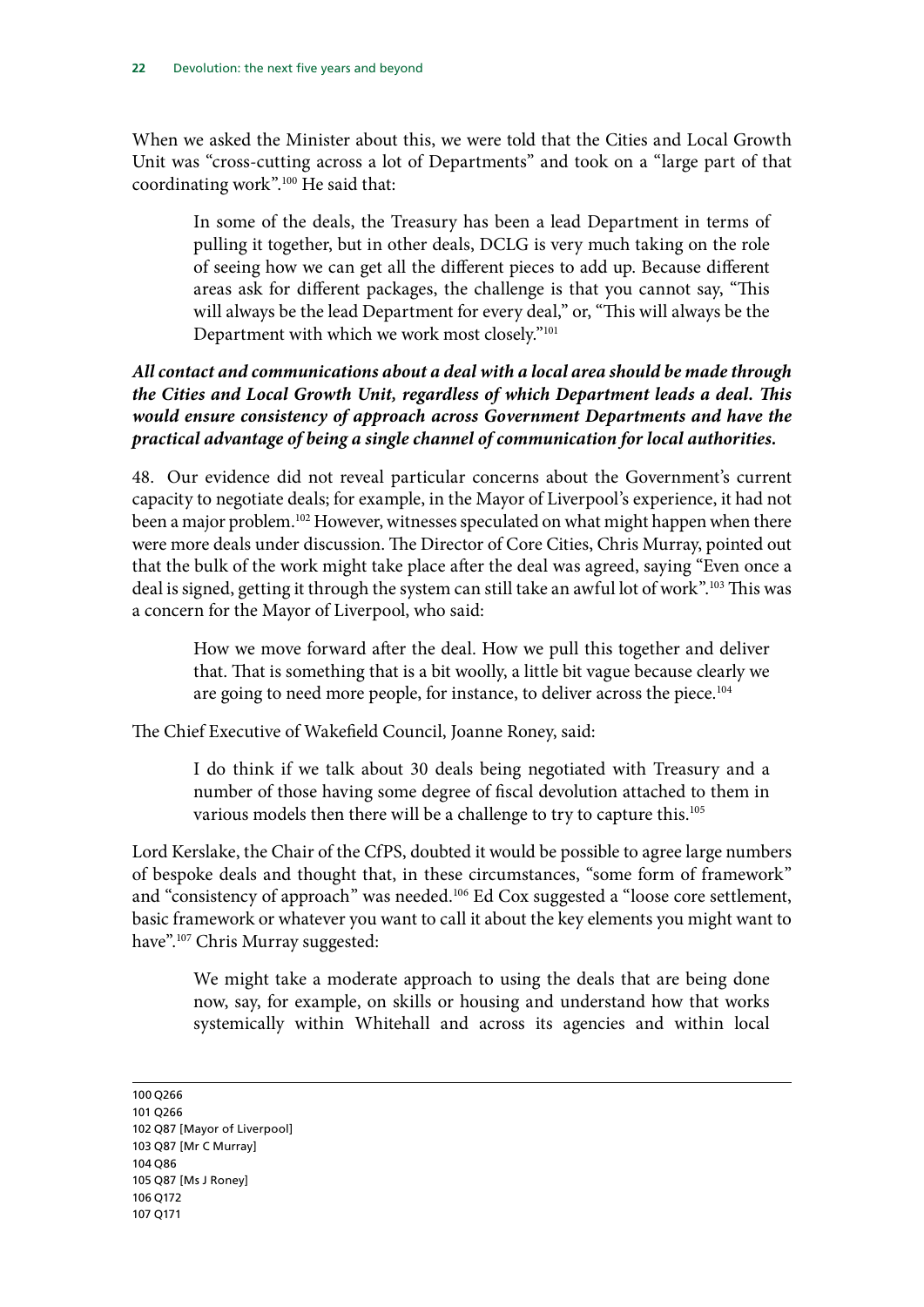<span id="page-26-1"></span><span id="page-26-0"></span>government. Seeing if we can bank that as a model, so you are not starting everything from scratch every time when you come to negotiate and deliver future deals<sup>108</sup>

49. We asked the Secretary of State whether he was confident that his Department had the capacity to negotiate all the deals coming forward. He said there was "a lot of excitement about it" in the Department<sup>109</sup> and that "People are seeing it as part of their job and their role to engage in these negotiations".110 **We are not at all convinced that the Government will have the capacity to work through all the bids that have been submitted and also to return to agreed deals to negotiate additional powers and then go on to deal with a 'second wave' of devolution proposals at a later date. Extra capacity will also be required to consider the wider, long-term implications of devolution for the Government and how it will change its modus operandi to deal with these.** *While it appears that the work is currently being adequately resourced, the Government should make an explicit commitment to provide the necessary additional resources as the number of deals under negotiation increases and, as discussed at paragraph 27, work on more extensive devolution develops. A programme of secondments of staff from the Cities and Local Growth Unit to local authorities, and vice versa, would aid sharing of knowledge, best practice and understanding of the different environments.*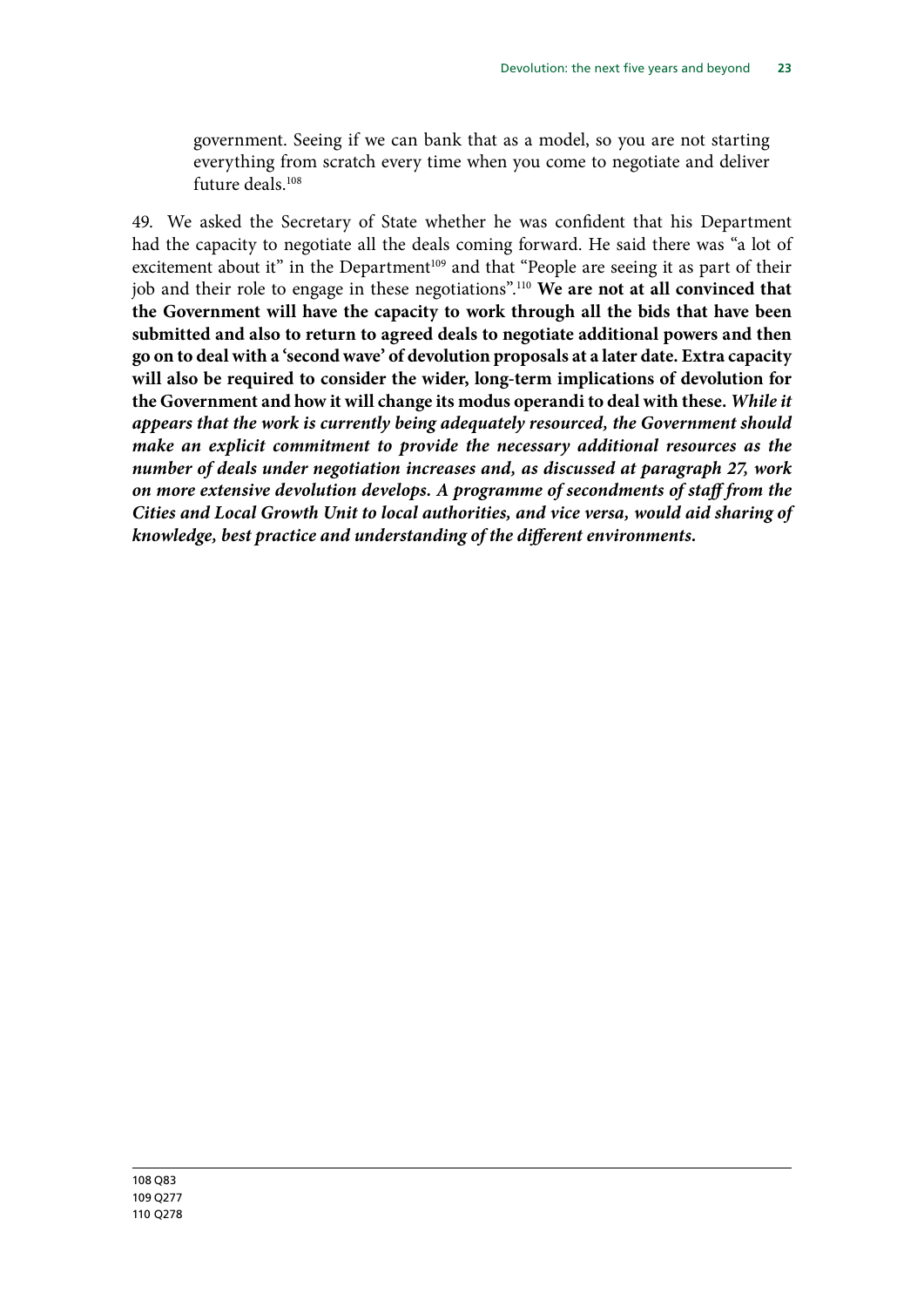## <span id="page-27-0"></span>**4** Bids, negotiation and agreement of deals: key themes

50. As we have discussed in paragraph 23 above, devolution in England is generally proceeding by means of deals negotiated and agreed between local areas and the Government. This is a pragmatic way forward but there are risks in deal-making which, to be mitigated, require the use of proper processes—we are all familiar with the drawbacks of 'back room' deals. Openness, transparency, agreement of a timeframe and equal influence between the parties will help to ensure the process and the deal agreed are both beyond reproach. The evidence we received suggested that the current process could be improved in a number of ways.

#### **Public engagement**

51. We have been struck by the lack of discussion and consultation with the public in areas which have proposed, negotiated and agreed devolution deals. At the question and answer session we held with residents during our visit to Greater Manchester, the vast majority of contributions, often made in angry tones, arose from the perceived lack of efforts by the combined authority to engage the public about the deal relating to their local area. While many valid points were made, we note that attendees, having elected to attend the session, were not necessarily representative of all Greater Manchester residents who are likely to be less aware of devolution. We were told that there had been a "complete, utter and total lack of democratic engagement", "insufficient information" and that most people did not understand what Devo Manc was all about.<sup>111</sup> When we raised this with our Greater Manchester witnesses, Cllr Kieran Quinn, the Leader of Tameside Metropolitan Borough Council, said he fully accepted there could have been more transparency.<sup>112</sup> Cllr Sue Jeffrey, the Leader of Redcar and Cleveland Borough Council, told us that Tees Valley had not consulted the public before signing up to a deal<sup>113</sup> and Cllr Alan Rhodes, Leader of Nottinghamshire County Council, said they were talking about the deal in the media and would hold a public consultation once it was agreed.<sup>114</sup>

52. Lord Kerslake, the Chair of the Centre for Public Scrutiny (CfPS), said that public engagement should take place both during "the process of coming to the deal" and then "having done the deal".<sup>115</sup> We think there is an additional initial stage which involves local areas consulting on devolution proposals before the negotiations begin. The seven week Government-set deadline for submitting bids did not provide any scope for this. We heard it was challenging even to consult the authorities involved and then agree proposals by this date.116 Local areas clearly felt they had to capitalise on the Government's enthusiasm to get a deal done: explaining why Tees Valley did not undertake public engagement, Cllr Sue Jeffrey said:

112 Q57 [Cllr K Quinn]

- 114 Q155
- 115 Q161
- 116 Q31

<sup>111</sup> Communities and Local Government Committee, [Public question and answer session in Greater Manchester,](http://data.parliament.uk/writtenevidence/committeeevidence.svc/evidencedocument/communities-and-local-government-committee/the-governments-cities-and-local-government-devolution-bill/oral/23633.pdf) 26 October 2015.

<sup>113</sup> Q160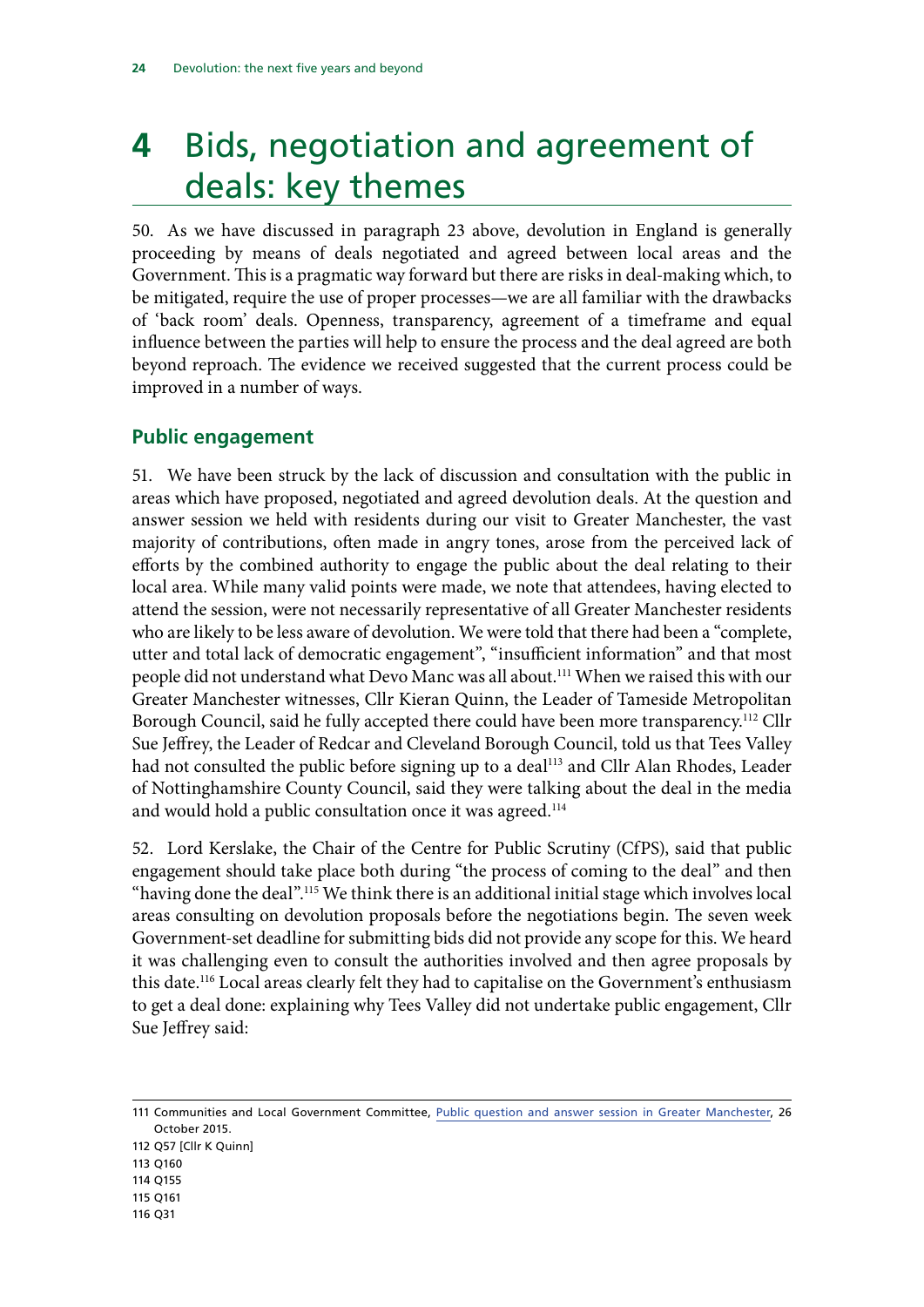We were approached very quickly by James Wharton and co. to have a conversation about how the Tees Valley might like to move towards devolution, and we certainly saw it as being advantageous for us to get into that conversation quickly and to get on with that conversation.<sup>117</sup>

Cllr Quinn reasoned that, as the deal was bringing new powers to local people, not taking them away, limited public engagement could be excused.118 Ed Cox, the Director of IPPR North, commented that West Yorkshire was the only area that had undertaken public consultation and that their second deal had not yet been agreed. He believed that the Government had been trying to create a sense of momentum "in order to get deals done and to drive devolution down" which had inadvertently been to the detriment of public engagement.119 Some areas are taking steps to engage and consult residents. Durham County Council announced that it will poll Durham residents on the agreed North East Devolution Deal in early 2016<sup>120</sup> and, demonstrating that the public is interested in devolution, a Citizen's Assembly<sup>121</sup> in Sheffield voted for a more ambitious deal than the one agreed.122

<span id="page-28-1"></span><span id="page-28-0"></span>53. **For devolution to take root and fulfil its aims, it needs to involve and engage the people it is designed to benefit. There has been a consistent very significant lack of public consultation, engagement and communication at all stages of the deal-making process. This is due to areas having limited time in the run up to the 4 September deadline. The Government drove the first wave of devolution deals through at a rapid pace (considered in more detail in the next section) which meant there was no opportunity for engagement with residents, or for residents to have their say on the principle of devolution or the framework of the specific deal proposed in their area. Despite this, we believe that local leaders could have communicated more effectively and extensively with their residents about the deal process, the contents of the deal and how it would affect them. It should, for example, have been clear to any citizen what their elected leaders were seeking to secure for the area in negotiating a devolution deal with the Government. In addition, deals involving complex negotiations between national and local politicians do not lend themselves to public engagement**. *However, from now on, efforts should be made to engage, consult and communicate with the public at all stages of the process—in the preparation of proposals, their negotiation and following agreement. Strategies to involve the public may include citizens' juries, public meetings and, within the NHS and local government, staff engagement sessions. Once a deal is entrenched and its reforms have had the chance to take effect, the public should be consulted on their experience of its practical effects.*

<sup>117</sup> Q160

<sup>118</sup> Q57 [Cllr K Quinn]

<sup>119</sup> Q159

<sup>120</sup> ["County Durham residents to be given devolution vote](http://www.chroniclelive.co.uk/news/north-east-news/county-durham-residents-given-devolution-10347846)", Chronicle Live, 28 October 2015

<sup>121</sup> The Citizens' Assemblies are being conducted by Democracy Matters, a group of academics from the University of Sheffield, the University of Southampton, University College London, the University of Westminster and the Electoral Reform Society in a project funded by the Economic and Social Research Council. See also Electoral Reform Society [\(DEV 032](http://data.parliament.uk/writtenevidence/committeeevidence.svc/evidencedocument/communities-and-local-government-committee/the-governments-cities-and-local-government-devolution-bill/written/20263.pdf)) paras 19-21

<sup>122</sup> ["South Yorkshire citizens want stronger Northern Powerhouse"](http://www.electoral-reform.org.uk/press-release/south-yorkshire-citizens-want-stronger-northern-powerhouse), Democracy Matters, 9 November 2015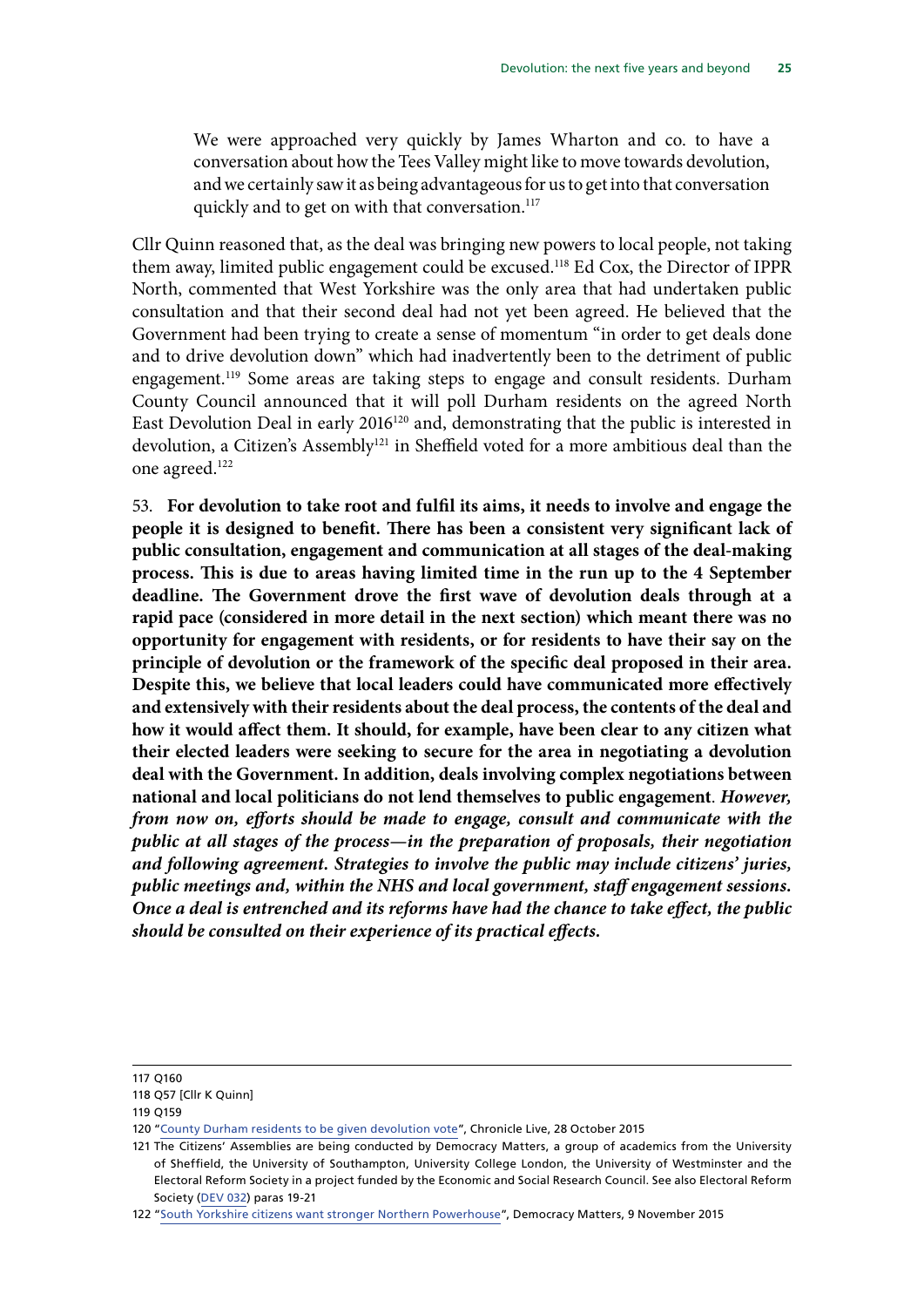<span id="page-29-0"></span>54. We found that the negotiation process in particular had attracted strong criticism<sup>123</sup> and accusations that deals are being made in secret—the CfPS said the detail is being "thrashed out in private between a handful of privileged individuals"124—which has implications for openness and transparency. A member of the audience in Greater Manchester told us that she saw devolution as "one group of people in central London passing power to another group of elite people locally".125 However, Lord Kerslake thought it would be very hard to make the process work if the negotiations were public.126 The impression we took from Greater Manchester was that the Government wanted the negotiations to be kept confidential, which necessarily limited public engagement. Cllr Quinn told us that "the Treasury wanted a deal signed before we could move into a more public domain" and Cllr Derbyshire, the Leader of Stockport Metropolitan Borough Council, echoed this.127

55. In addition, the criteria used by the Government to judge the suitability of proposals have not been published. When we asked the Minister for Local Growth and the Northern Powerhouse how proposals were judged, he said the Government wanted to see cooperation, a desire to drive the devolution agenda and bottom-up agreement.<sup>128</sup>

<span id="page-29-2"></span><span id="page-29-1"></span>56. **We think it is too late to engage the public only once a deal has been agreed. While it is reasonable that the actual negotiations are not open to the public,** *steps should be taken to inject more openness into the process by publishing on the relevant authorities' websites:*

- <span id="page-29-3"></span>• *Devolution proposals and the Government's counter-offers, within a reasonable time of them being made;*
- <span id="page-29-4"></span>• *An outline of what is being negotiated; and*
- <span id="page-29-5"></span>• *Drafts of the deal, and the text of the final deal.*

<span id="page-29-6"></span>*The Government should also publish the criteria it uses to assess and agree proposals so local areas can refer to these when drawing up their devolution bid. A similar level of transparency should continue to be maintained once the deal has been agreed.*

#### **Timetable**

57. The timetable for both proposing and agreeing deals has been very tight. In terms of putting forward bids, areas were given seven weeks to submit "formal, fiscally-neutral proposals and an agreed geography" to the Treasury by 4 September 2015129 so that they could be taken into account for the Spending Review. Our witnesses said this was a "narrow period of time"<sup>130</sup> and described how places had rushed to complete bids within the timescales.131 It was suggested that the short deadline might have adversely affected

<sup>123</sup> Q165

<sup>124</sup> Centre for Public Scrutiny, [Devo Why? Devo How?: Questions \(and some answers\) about governance under English](http://www.cfps.org.uk/domains/cfps.org.uk/local/media/downloads/CfPS_DEVO_WHY_RGB.pdf) [devolution](http://www.cfps.org.uk/domains/cfps.org.uk/local/media/downloads/CfPS_DEVO_WHY_RGB.pdf), September 2015, p8

<sup>125</sup> Communities and Local Government Committee, [Public question and answer session in Greater Manchester,](http://data.parliament.uk/writtenevidence/committeeevidence.svc/evidencedocument/communities-and-local-government-committee/the-governments-cities-and-local-government-devolution-bill/oral/23633.pdf) 26 October 2015

<sup>126</sup> Q161

<sup>127</sup> Q57 [Cllr K Quinn, Cllr S Derbyshire]

<sup>128</sup> Q274

<sup>129</sup> HM Treasury, [A country that lives within its means: Spending Review 2015](https://www.gov.uk/government/uploads/system/uploads/attachment_data/file/447101/a_country_that_lives_within_its_means.pdf), July 2015, p15

<sup>130</sup> Q5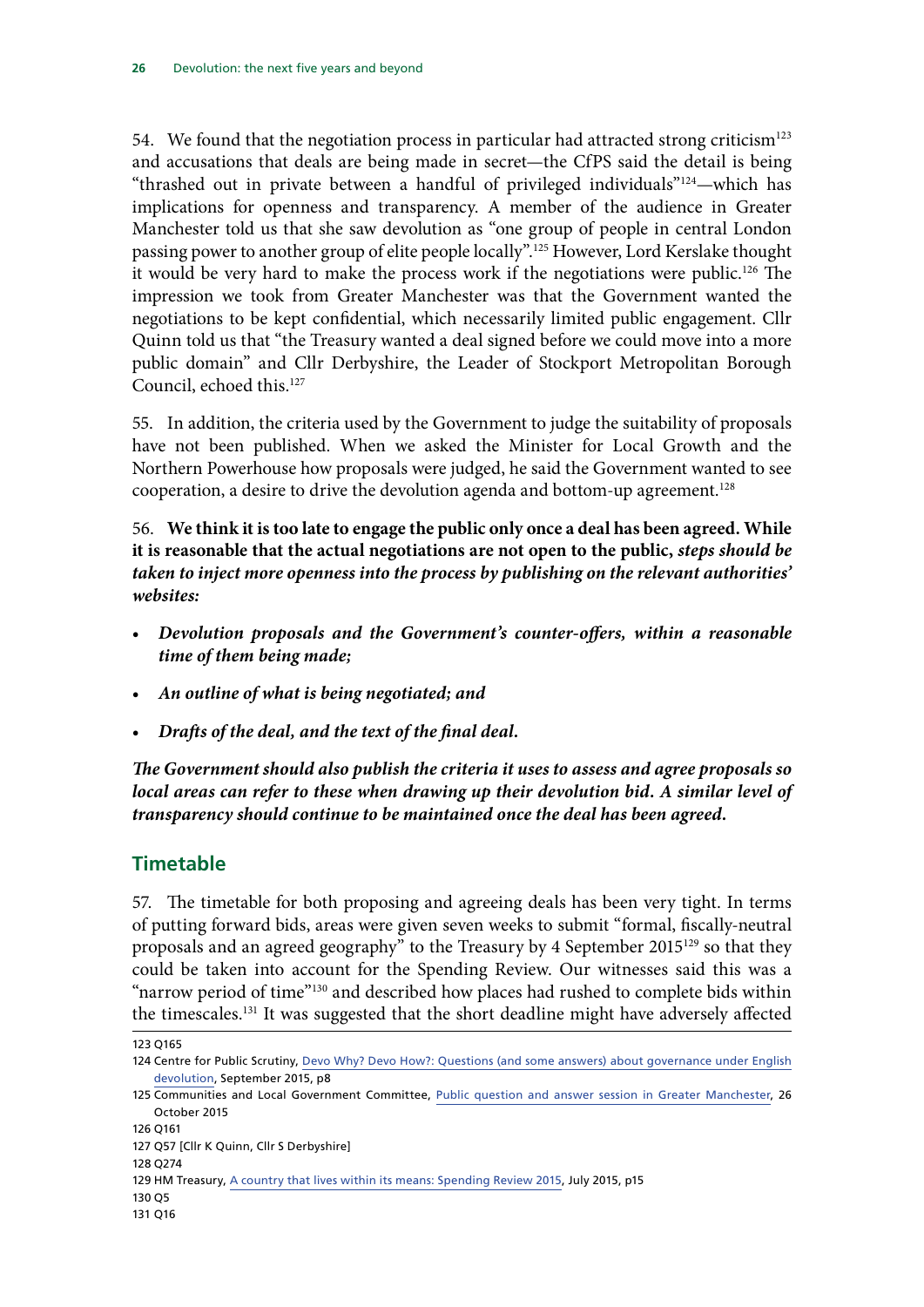the quality of the proposals put forward. Lord Kerslake said he worried that some places "will be pushed into deals that really are not going to work and move them backwards rather than forwards"<sup>132</sup>

58. We heard that, while timing was a challenge for urban areas, it was worse for nonmetropolitan areas as their deals involved many more institutions. South East England Councils (SEEC) said "The size, scale and variety of local authorities across the South East add to the time taken to agree far-reaching devolution proposals", citing Hampshire Council's deal involving one county council, three unitaries and 11 districts.133 The Derbyshire and Nottinghamshire devolution bid is similarly complex. Cllr Rhodes told us that "Getting 19 local authority leaders and their members through the departure gate at the same time has been an extremely challenging thing to try to do".<sup>134</sup>

59. According to a recent report by IPPR North, counties, in particular, need time to build trust and develop working relationships between partners.<sup>135</sup> The County Councils Network said that the devolution agenda should respond intelligently to the particular circumstances of county and two-tier areas.136 We were therefore pleased to hear the Minister say:

Areas that take a bit longer may take a bit longer. There is no desire, certainly from my point of view, to close the door on devolution and "You did not reach an agreement in time. Therefore, we will refuse to talk to you again."<sup>137</sup>

We also heard that, once the proposals had been submitted, there was no fixed or agreed timeframe for negotiations and so the Government tended to rush or bring forward deadlines. Cllr John Pollard, the Leader of Cornwall Council, said that the original plan had been to have the Cornish proposals ready before the summer recess but that:

The Chancellor told us, "Let's see if we can do the deal before the summer recess," which I must say was a bit of a shock to some of our officers, who had to produce a lot of detail, a lot of documentation, a lot of negotiation, in very short order, but we managed to do that. Therefore, at the end of July, we signed our deal.138

Cllr Jeffrey said that the Tees Valley devolution deal happened "very quickly"139 and that they found the various deadlines difficult:

At one stage, it was, "Can you do it by here?" and then, "Can you do it by the time of the Tory party conference?" and then, "Can you do it by the time of the comprehensive spending review?" There were a number of enforced deadlines, which put extra pressures on that perhaps would not have been there otherwise, but at the end of the day we did as well as we could.<sup>140</sup>

- 137 Q273
- 138 Q132
- 139 Q160

<sup>132</sup> Q176

<sup>133</sup> South East England Councils [\(DEV 026](http://data.parliament.uk/writtenevidence/committeeevidence.svc/evidencedocument/communities-and-local-government-committee/the-governments-cities-and-local-government-devolution-bill/written/20230.pdf)) para 3.4

<sup>134</sup> Q134

<sup>135</sup> IPPR North, [Unlocking counties: Unlocking county devolution deals,](http://www.ippr.org/files/publications/pdf/empowering-counties_Nov2015.pdf?noredirect=1) November 2015, p19 136 County Councils Network ([DEV 052](http://data.parliament.uk/writtenevidence/committeeevidence.svc/evidencedocument/communities-and-local-government-committee/the-governments-cities-and-local-government-devolution-bill/written/21027.pdf))

<sup>140</sup> Q168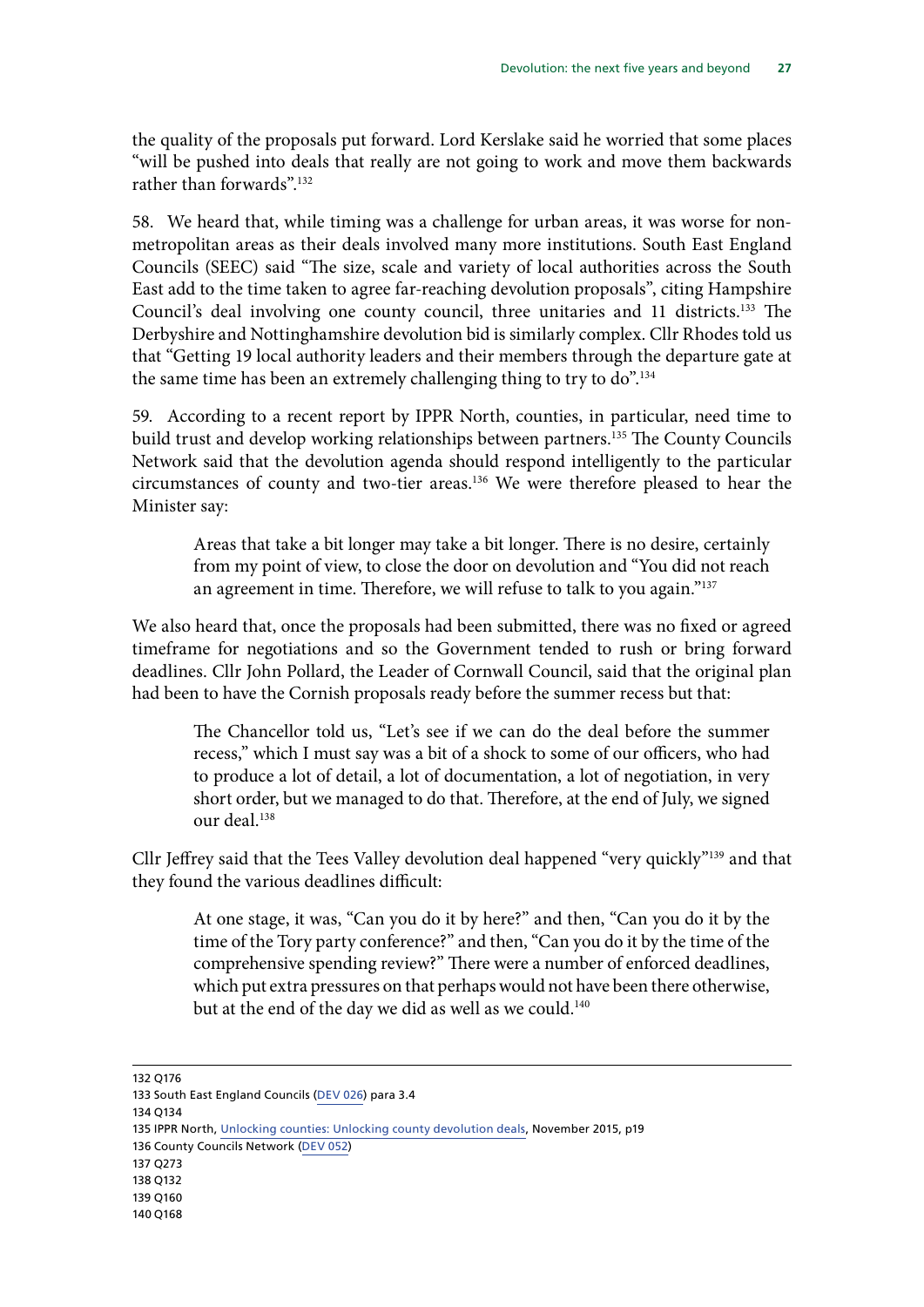<span id="page-31-2"></span><span id="page-31-1"></span><span id="page-31-0"></span>60. **The Government is moving devolution forward at a rapid pace, which is welcome. However, some areas, particularly non-metropolitan areas, found it very challenging to meet the 4 September deadline. There is a risk that they may be rushing into bids which have not been properly planned and are based on relationships with neighbouring areas which have not had sufficient time to bed down. The Government also appears to be setting deadlines in accordance with events in the parliamentary and political calendar.** *We welcome the Secretary of State's acknowledgement that some areas may take longer than others to submit bids and recommend that any deadlines imposed should take this into account. Then, once a bid has been submitted and negotiation on the content of the deal begins, the parties should decide on an agreed and prompt timeframe, with fixed deadlines, not influenced by political criteria, for negotiation and agreement of the deal. It is essential that this takes into account the time needed to undertake consultation and engagement with the public.*

<span id="page-31-3"></span>61. *In addition, in accordance with the evidence given by the Minister, we suggest that the Government makes a clear statement that devolution will take place at different speeds in different places, and that taking time to craft a proposal to take account of local specificities will not adversely affect the Government's response to it. This would encourage areas to spend longer building relationships, preparing proposals and consulting residents, and would be particularly beneficial for non-metropolitan areas.*

#### **Balancing central and local influence**

62. The Treasury and, to a lesser extent, the Department for Communities and Local Government are driving devolution; this is inevitable at the outset, since devolution is a central government policy. However, when it comes to deal-making, there is an important balance to be struck between the influence that the Government has on a deal and the influence the local area has. From what we have heard, the Government appears to have the upper hand, seen in the way it prescribes the content of deals and sets the deadlines and, as our witnesses confirmed, requires that local areas adopt elected mayors in return for a full package of devolved powers.141 *The recommendations we made above encouraging devolution at different speeds and setting out a timeframe—would provide a clear process for parties to follow and would help to counter the perception that the Government is exerting too much influence over the deal-making process.*

<span id="page-31-4"></span>63. We have also detected the sense among non-metropolitan areas that the Government's devolution policy is biased towards city regions; for example, Essex County Council said that the main focus to date had been on city regions<sup>142</sup> and SEEC called for devolution to be significantly extended outside the cities.<sup>143</sup> With the exception of Cornwall, the deals agreed to date have all been with urban areas and the Government's rhetoric has often focused on devolution to cities to the exclusion of other areas.<sup>144</sup> Furthermore, Cornwall is not representative of non-metropolitan areas: the New Local Government Network said that it was "an outlier in terms of geography, funding, economic conditions and governance (being a unitary) and cannot be taken as a model for anywhere else".145 Other witnesses

<sup>141</sup> Q14

<sup>142</sup> Essex County Council [\(DEV 035\)](http://data.parliament.uk/writtenevidence/committeeevidence.svc/evidencedocument/communities-and-local-government-committee/the-governments-cities-and-local-government-devolution-bill/written/20285.pdf) para 10. See also the Chief Economic Development Officers Society and the Association of Directors of Environment, Economy, Planning and Transportation ([DEV 013\)](http://data.parliament.uk/writtenevidence/committeeevidence.svc/evidencedocument/communities-and-local-government-committee/the-governments-cities-and-local-government-devolution-bill/written/19999.pdf) para 12

<sup>143</sup> South East England Councils [\(DEV 026](http://data.parliament.uk/writtenevidence/committeeevidence.svc/evidencedocument/communities-and-local-government-committee/the-governments-cities-and-local-government-devolution-bill/written/20230.pdf)) para 2.5

<sup>144</sup> See, for example, HM Treasury, [Spending Review 2015](https://www.gov.uk/government/uploads/system/uploads/attachment_data/file/479749/52229_Blue_Book_PU1865_Web_Accessible.pdf), 25 November 2015, para 1.248 145 New Local Government Network ([DEV 053](http://data.parliament.uk/writtenevidence/committeeevidence.svc/evidencedocument/communities-and-local-government-committee/the-governments-cities-and-local-government-devolution-bill/written/21335.pdf)) para 10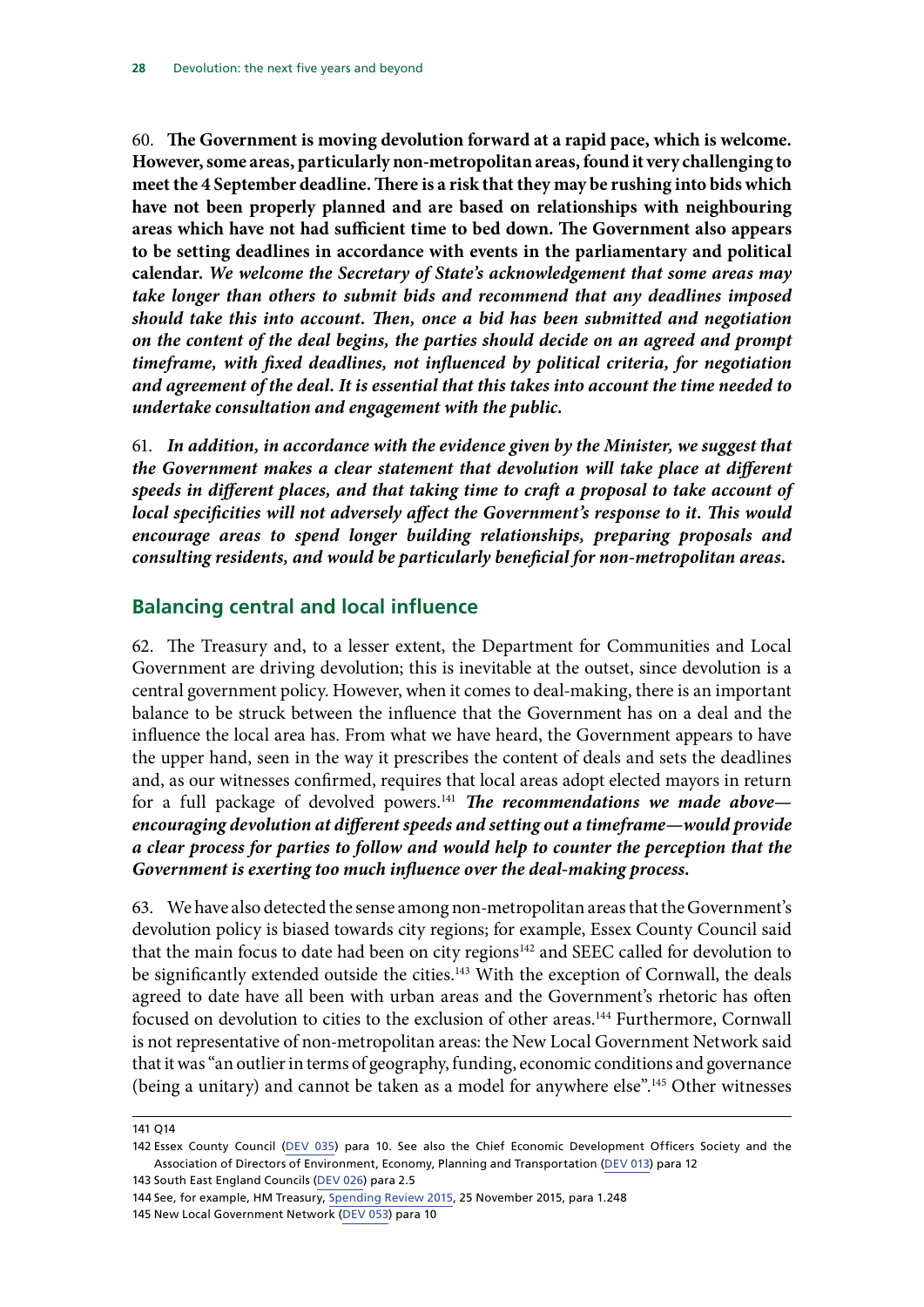<span id="page-32-0"></span>also mentioned a "little bit of urban bias early on in the process"<sup>146</sup> and the process being "controlled by that at the moment"147 but also said that an initial focus on city regions was appropriate if the key objective of devolution was economic growth.<sup>148</sup> However, in its written evidence, the Department did mention devolution to "local areas—rural or urban, cities, towns, or counties".149 **It is often argued that urban areas are increasingly the source of the highest levels of economic innovation and growth and that, if the objective is economic rebalancing, this requires greater devolution to city regions. We understand and sympathise with this approach.** *Nevertheless, the agreement of a devolution deal with a non-metropolitan two-tier area would help to address any sense that the Government is biased towards devolution to city regions. The next nonmetropolitan deal will therefore be particularly significant and we look forward to one being agreed in the next six months.*

<span id="page-32-3"></span><span id="page-32-2"></span><span id="page-32-1"></span>64. According to Professor Copus of De Montfort University, non-urban areas can gain from a devolution agenda focused on cities.<sup>150</sup> He argued that the benefits of better urban economic performance eventually spread beyond the administrative boundaries of urban areas to be reaped by non-metropolitan areas. This is clearly already the case for London and large areas of the South East. **Nevertheless, we are concerned that this will not be the case for small towns and county areas outside the South East which risk being left out and left behind.** *The Government should consider this a major issue and monitor the impact of devolution deals on adjoining or nearby areas to assess whether such areas are benefitting or being left behind.*

147 Q32 [Professor C Copus]

148 Q32 [Professor A Pike, Professor C Copus, Ms A Jones]

<sup>146</sup> Q32 [Professor A Pike]

<sup>149</sup> Department for Communities and Local Government [\(DEV 027](http://data.parliament.uk/writtenevidence/committeeevidence.svc/evidencedocument/communities-and-local-government-committee/the-governments-cities-and-local-government-devolution-bill/written/20249.pdf)) para 7a 150 Q32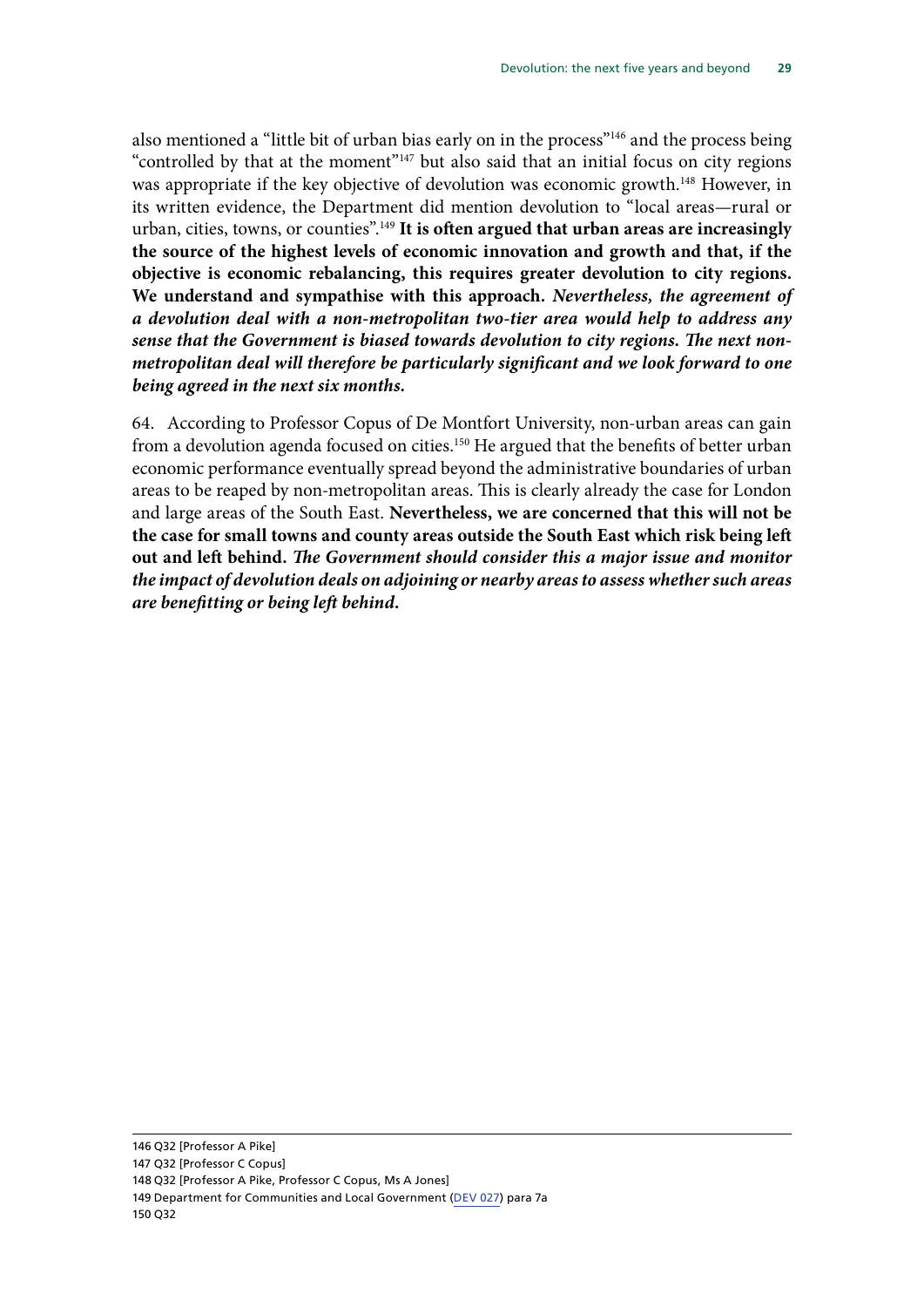# <span id="page-33-0"></span>**5** Governance and accountability

65. The Devolution Bill provides for the creation of directly-elected mayors and requires combined authorities to have in place overview and scrutiny arrangements. The Department for Communities and Local Government (DCLG) referred to this as a "framework" for governance which allows for stronger arrangements to be created by secondary legislation.<sup>151</sup> The Centre for Public Scrutiny (CfPS), however, argued that requiring elected mayors and overview and scrutiny committees may lead to combined authorities approaching governance as a "matter of compliance, where no further thought is required".<sup>152</sup> It also said that the approach taken to governance was "one-size-fits-all" and that one form of governance will not be equally appropriate in all areas.<sup>153</sup> The New Local Government Network was similarly concerned that governance and accountability would not receive the attention required due to the sheer pace of the devolution process.<sup>154</sup>

#### **Directly-elected mayors**

66. The Government has consistently linked directly-elected mayors to devolving a full package of powers to local areas, particularly cities,<sup>155</sup> and has articulated two reasons for this; "proper democratic direct accountability"<sup>156</sup> for the powers being devolved and the "success of international city and metro mayors", such as Rahm Emanuel, the Mayor of Chicago, Rudy Giuliani in New York, Bertrand Delanoë in Paris and London's Boris Johnson.<sup>157</sup> We were told, however, that only about four of the 15 international mayors that are held up as examples by the Government are "genuinely directly elected".158

#### *Attitudes to directly-elected mayors*

67. The Government's policy on elected mayors has attracted a great deal of attention, so much so that one of our witnesses said that "all our concerns and energies have been focused on the elected mayor issue and not on wider issues of local democracy".159 The submissions we received did not come down overwhelmingly for or against elected mayors. Indeed, much of the evidence supported elected mayors<sup>160</sup> as a means of providing visible leadership and accountability. Several times, though, we heard that local areas should be free to decide whether an elected mayor was the right model of governance for their area.<sup>161</sup>

68. The witnesses who had been involved in negotiating deals for their local areas had a pragmatic attitude to having an elected mayor. The Chief Executive of Wakefield Council, Joanne Roney, saw extra devolved powers as worth having in return for an elected mayor.<sup>162</sup> Cllr Sue Jeffrey, the Leader of Redcar and Cleveland Borough Council, said that, for the

<sup>151</sup> Department for Communities and Local Government [\(DEV 027](http://data.parliament.uk/writtenevidence/committeeevidence.svc/evidencedocument/communities-and-local-government-committee/the-governments-cities-and-local-government-devolution-bill/written/20249.pdf)) para 44

<sup>152</sup> Centre for Public Scrutiny [\(DEV 041\)](http://data.parliament.uk/writtenevidence/committeeevidence.svc/evidencedocument/communities-and-local-government-committee/the-governments-cities-and-local-government-devolution-bill/written/20390.pdf)

<sup>153</sup> Centre for Public Scrutiny [\(DEV 041\)](http://data.parliament.uk/writtenevidence/committeeevidence.svc/evidencedocument/communities-and-local-government-committee/the-governments-cities-and-local-government-devolution-bill/written/20390.pdf)

<sup>154</sup> New Local Government Network ([DEV 053](http://data.parliament.uk/writtenevidence/committeeevidence.svc/evidencedocument/communities-and-local-government-committee/the-governments-cities-and-local-government-devolution-bill/written/21335.pdf)) para 17

<sup>155</sup> HC Deb, 14 October 2015, [col 420](http://www.publications.parliament.uk/pa/cm201516/cmhansrd/cm151014/debindx/151014-x.htm) [Commons Chamber] and oral evidence taken on [15 September 2015,](http://data.parliament.uk/writtenevidence/committeeevidence.svc/evidencedocument/communities-and-local-government-committee/the-priorities-of-the-department-for-communities-and-local-government-in-the-2015-parliament/oral/21682.pdf) HC (2015-16) 355, Q19

<sup>156</sup> Q283

<sup>157</sup> Department for Communities and Local Government [\(DEV 027](http://data.parliament.uk/writtenevidence/committeeevidence.svc/evidencedocument/communities-and-local-government-committee/the-governments-cities-and-local-government-devolution-bill/written/20249.pdf)) paras 21-22

<sup>158</sup> Q176

<sup>159</sup> Q184

<sup>160</sup> See, for example, Professor Colin Copus [\(DEV 019](http://data.parliament.uk/writtenevidence/committeeevidence.svc/evidencedocument/communities-and-local-government-committee/the-governments-cities-and-local-government-devolution-bill/written/20159.pdf)); IPPR North [\(DEV 029](http://data.parliament.uk/writtenevidence/committeeevidence.svc/evidencedocument/communities-and-local-government-committee/the-governments-cities-and-local-government-devolution-bill/written/20256.pdf)) para 3.5; Q12 [Ms A Jones]

<sup>161</sup> Local Government Association [\(DEV 021](http://data.parliament.uk/writtenevidence/committeeevidence.svc/evidencedocument/communities-and-local-government-committee/the-governments-cities-and-local-government-devolution-bill/written/20188.pdf)) para 6.4 and the Centre for Public Scrutiny ([DEV 041](http://data.parliament.uk/writtenevidence/committeeevidence.svc/evidencedocument/communities-and-local-government-committee/the-governments-cities-and-local-government-devolution-bill/written/20390.pdf)) 162 Q91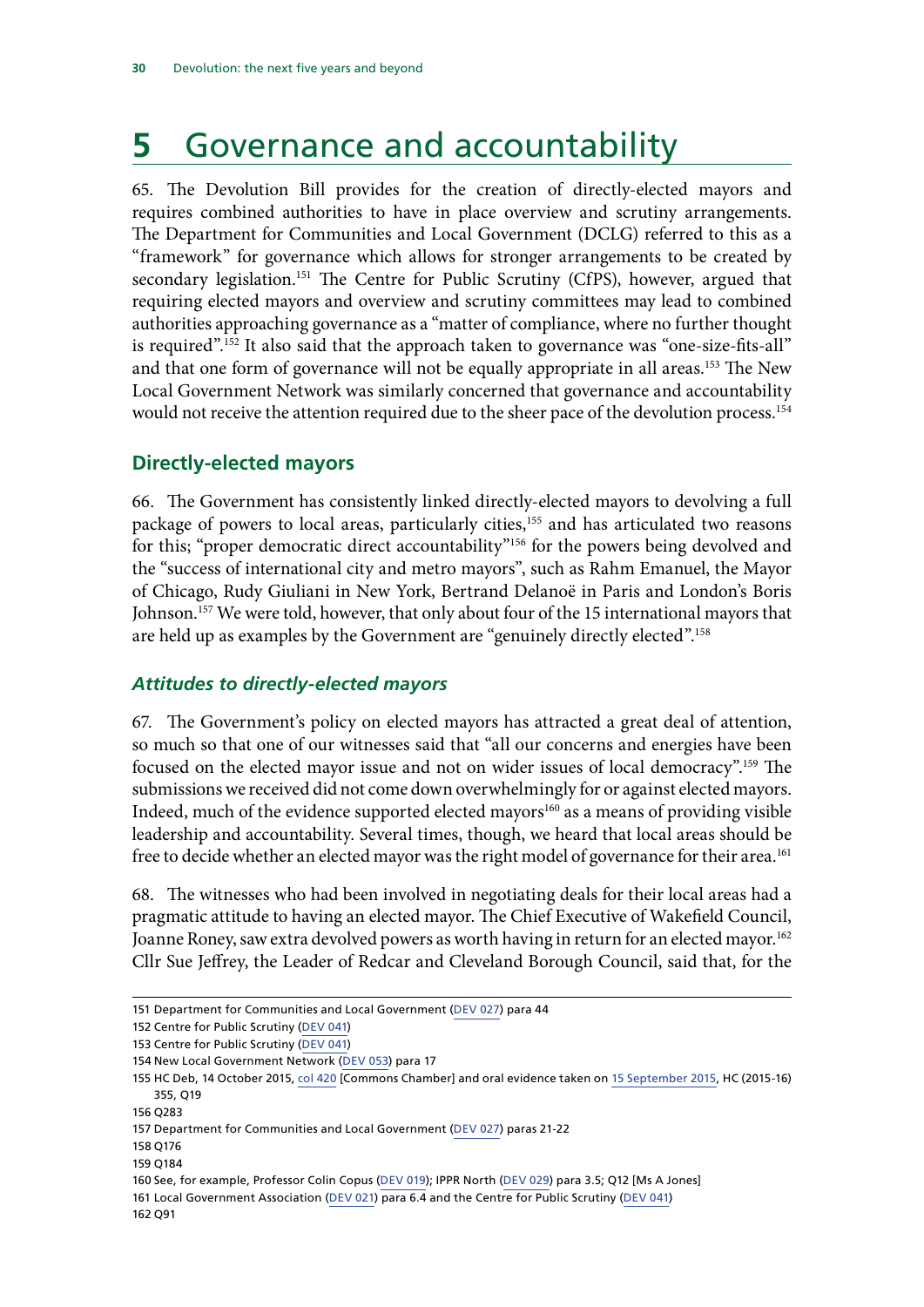<span id="page-34-0"></span>Tees Valley, "It is a price we are having to have, so we will make it work".163 They had decided their mayor would be a figurehead for inward investment, economic development and skills and someone you "pick the phone up and talk to if you want to do business with the Tees Valley".<sup>164</sup> Cllr Kieran Quinn, Leader of Tameside Metropolitan Borough Council, said that the elected mayor in Greater Manchester was a "trade off" in return for more powers<sup>165</sup> but also acknowledged that s/he would be a "go-to voice for Greater Manchester".166 However, when we asked the Greater Manchester leaders whether they would have accepted an alternative to an elected mayor, they said 'yes' without hesitation.<sup>167</sup>

#### *Non-metropolitan areas*

69. Whatever the deal on offer, elected mayors were much less acceptable to nonmetropolitan areas. Cllr John Pollard, the Leader of Cornwall Council, told us there was no appetite for a directly elected mayor anywhere in Cornwall.168 Cllr Paul Carter, the Chair of the County Councils Network, said he hoped the vast majority of the members of his organisation would be very concerned about elected mayors.169 We heard that the geography of an area played a part in whether a mayor was suitable. South East England Councils said that the "scale, geography, mix of unitary and two-tier councils and variation between urban and rural areas in the South East mean there is little support for elected mayors".170 Ed Cox, the Director of IPPR North, thought that elected mayors could work in non-metropolitan areas with a single urban centre but said that:

That does not pertain in most non-metropolitan areas, where you have multiple centres of economic activity. Very often, if we are talking about places like Derbyshire and Nottinghamshire, you have a very weak single identity or multiple identities, modest powers being offered and already quite complex arrangements. In those circumstances, it is not necessarily ideal to have a metro mayor.<sup>171</sup>

The Government clearly expects cities to accept an elected mayor, but whether this is also expected of non-metropolitan areas is less clear. We asked the Minister for Local Growth and the Northern Powerhouse, James Wharton MP, whether, after Cornwall, non-metropolitan areas would still be expected to have a mayor but he would only say:

We have been very clear that where metropolitan and more urban areas want a package of powers akin to that in Greater Manchester, there will be an expectation that a mayor is part of the package. Of course, devolution is a voluntary process. No area is forced to do it but, when they want those sorts of significant packages, the expectation that a mayor will be part of it is a reasonable one.172

163 Q177 164 Q180 165 Q59 166 Q61 167 Q60 [Cllr S Derbyshire, Cllr K Quinn] 168 Q137 169 Q136 170 County Councils Network ([DEV 052](http://data.parliament.uk/writtenevidence/committeeevidence.svc/evidencedocument/communities-and-local-government-committee/the-governments-cities-and-local-government-devolution-bill/written/21027.pdf)) 171 Q176 172 Q 282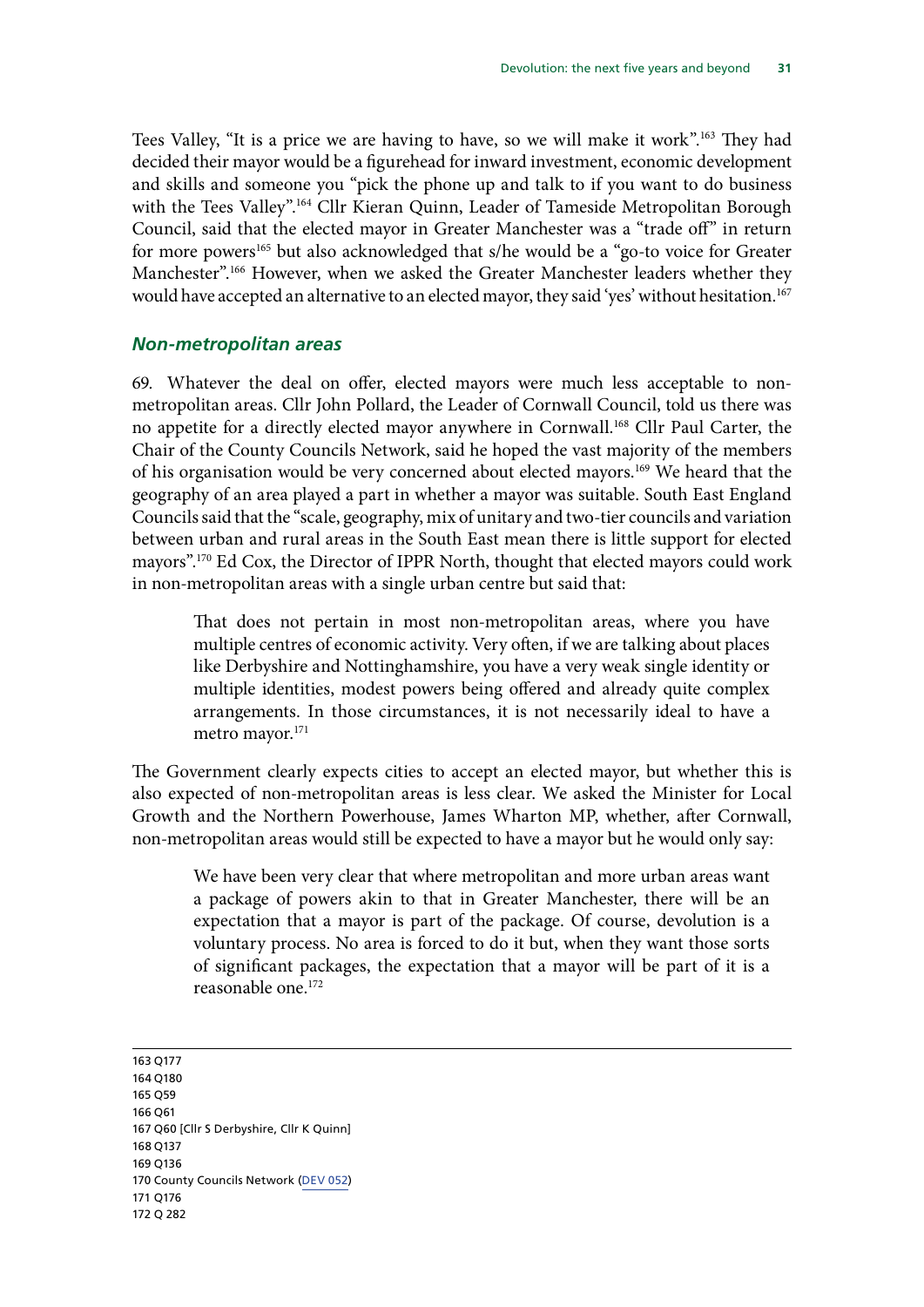<span id="page-35-0"></span>IPPR North has called for the Government to "accept (or deny) that an elected mayor might not be the best model of governance for counties" and "demonstrate genuine openness to alternative models".173 The Leader of Cornwall said that their alternative model "of a strong leader, a cabinet and accountability to full council, full council being the sovereign body" worked for Cornwall.<sup>174</sup>

<span id="page-35-1"></span>70. **International comparisons aside, we heard evidence that there are benefits to be gained from having an elected mayor; for example leadership, strong accountability and a 'go to' voice for business**. *However, we believe elected mayors are likely to be better suited to urban areas. The scale, geography and economic diversity of non-metropolitan areas mean elected mayors are unlikely to be an easy fit. Local areas should be allowed*  to decide whether or not they wish to have an elected mayor. Those which do not want *an elected mayor, but nonetheless want substantial devolved powers, should be allowed to propose an equally strong alternative model of governance.*

71. Cllr Carter identified another issue with elected mayors in non-metropolitan areas:

<span id="page-35-2"></span>We are in danger of having four tiers of government. We have towns and parishes; we have districts and boroughs; and we have the county. Do we need another tier of governance on top of that, through a directly elected mayor's office? I do not think we do.<sup>175</sup>

When we asked the Minister whether four tiers of local government was too many, he said:

It might be; it might not. It is not for me, as part of the devolution process, to tell areas how many tiers of government they should have. Of course, there is scope for areas to look at rationalisation of government, again by agreement, and to have the sort of model they want to have.<sup>176</sup>

<span id="page-35-4"></span><span id="page-35-3"></span>**In fact, where a combined authority has been created, the mayor could be seen as a fifth tier of local government. Aside from the potential for confusion, which we discuss below, we think that the public will probably be left feeling that there is too much bureaucracy and too many politicians***.* **There is a risk that this could lead to low turnouts at mayoral elections, which would have implications for the democratic legitimacy of elected mayors.** *This is a consequence that needs to be addressed in the long-term, possibly by a move to having more unitary authorities*.

#### **Scrutiny**

72. The Devolution Bill requires each combined authority to establish at least one overview and scrutiny committee, consisting of backbench councillors from the constituent councils, to review and scrutinise its decisions and actions and those of the elected mayor. The CfPS was critical, saying that this system will not be appropriate for every combined authority:

173 IPPR North, [Empowering counties: Unlocking county devolution deals](http://www.ippr.org/files/publications/pdf/empowering-counties_Nov2015.pdf?noredirect=1), November 2015

175 Q136

<sup>174</sup> Q137

<sup>176</sup> Q283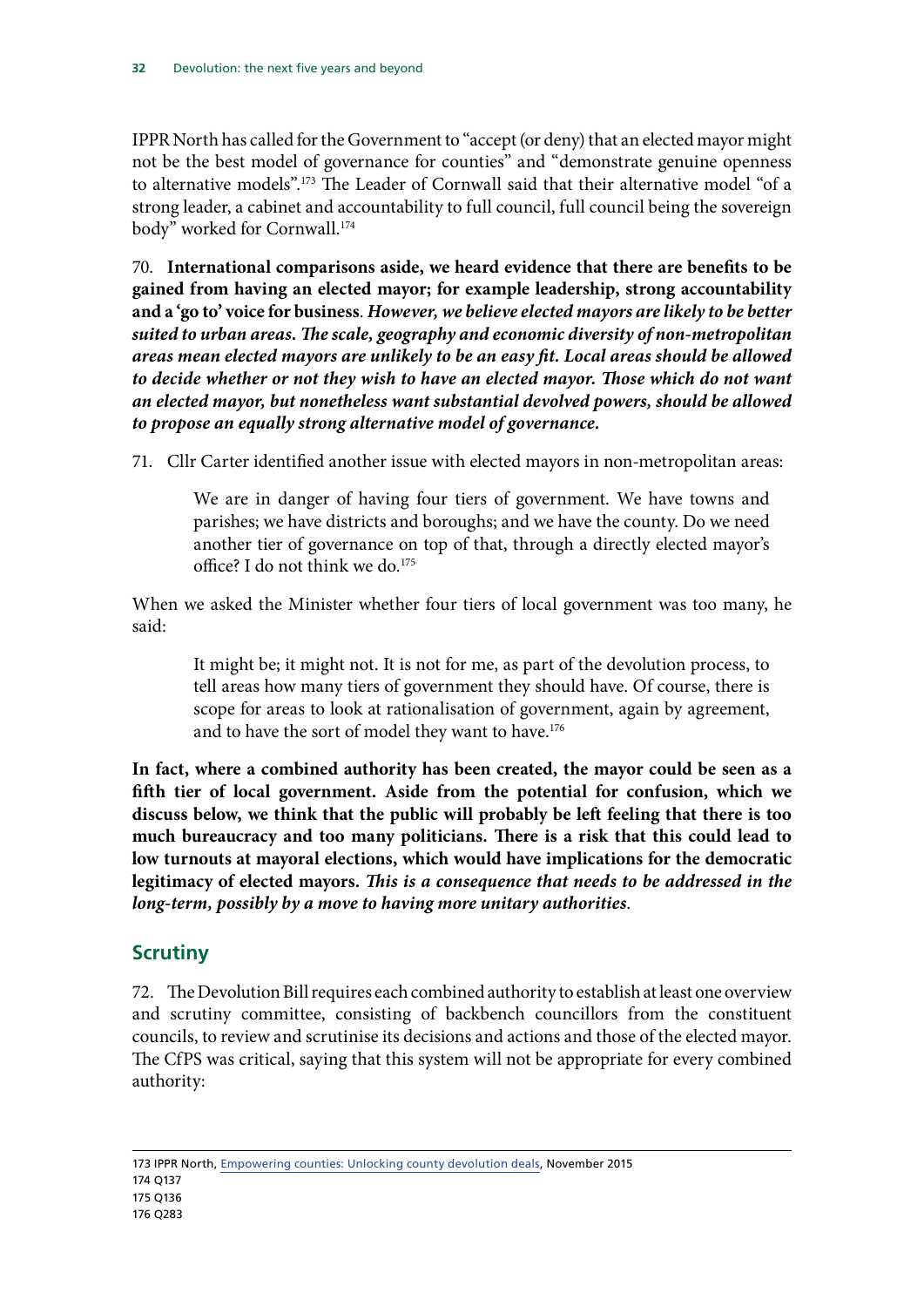Committees bringing together councillors from a range of authorities, who may be geographically dispersed over a large area, can be very difficult to manage; areas may be able to develop governance approaches which may be more proportionate and effective.<sup>177</sup>

73. The CfPS believes that better governance could be developed and agreed upon as a result of discussions at local level.<sup>178</sup> Lord Kerslake, the CfPS' Chair, described how this could happen:

Each area, each combined authority, should develop a clear governance framework that is mutually agreed across the key partners. That should address explicitly the issues of how overview and scrutiny will work, how those who are not councillors can contribute to that debate, and how this will be reviewed and refreshed over time. You would not set out a single model of how it should be done, but you would require the local leadership to consciously address the issue, agree between them how it is going to work and, indeed, hold with that model and agree changes only through the overview and scrutiny committee.<sup>179</sup>

74. Other witnesses saw scrutiny as an opportunity to use creative ways to reinvigorate local democracy; for example, Ed Cox suggested combined authorities could have second chambers made up of people from the business and voluntary and community sector and citizens' panels.180 Cllr Pollard described how Cornwall was involving their MPs, as well as the council, in monitoring.<sup>181</sup> The Greater Manchester leaders told us that scrutiny arrangements there had improved as a result of devolution; Cllr Quinn said that "devolution has slowed down our process of governance to make sure that what we are now governing is far stronger and robust".<sup>182</sup>

75. In the Tees Valley, we heard that it is intended that the mayor will be part of a team and would be "working collectively with the [council] leaders".<sup>183</sup> However, Lord Kerslake thought that "it would be unwise to assume that directly elected mayors will simply be quasi leaders. They could well establish a profile and a position that is well beyond that".<sup>184</sup> Darren Johnson, the Chair of the London Assembly, reflected on the need for robust scrutiny arrangements to hold the mayor to account:

Once you have an individual who is elected, who comes in with their own agenda and the electorate vote in someone with a very powerful mandate, the dynamic changes altogether. Whatever is written down on the agreement in paper as part of the deal could really change once you have a real live person in office who has made some genuine pledges to the electorate and been voted in on those. It changes the dynamic enormously, which is why the scrutiny arrangements are crucial in this.<sup>185</sup>

177 Centre for Public Scrutiny [\(DEV 041\)](http://data.parliament.uk/writtenevidence/committeeevidence.svc/evidencedocument/communities-and-local-government-committee/the-governments-cities-and-local-government-devolution-bill/written/20390.pdf) 178 Centre for Public Scrutiny [\(DEV 041\)](http://data.parliament.uk/writtenevidence/committeeevidence.svc/evidencedocument/communities-and-local-government-committee/the-governments-cities-and-local-government-devolution-bill/written/20390.pdf) 179 Q184 [Lord Kerslake] 180 Q184 [Mr E Cox] 181 Q156 182 Q59 183 Q175 [Cllr S Jeffrey] 184 Q175 [Lord Kerslake] 185 Q204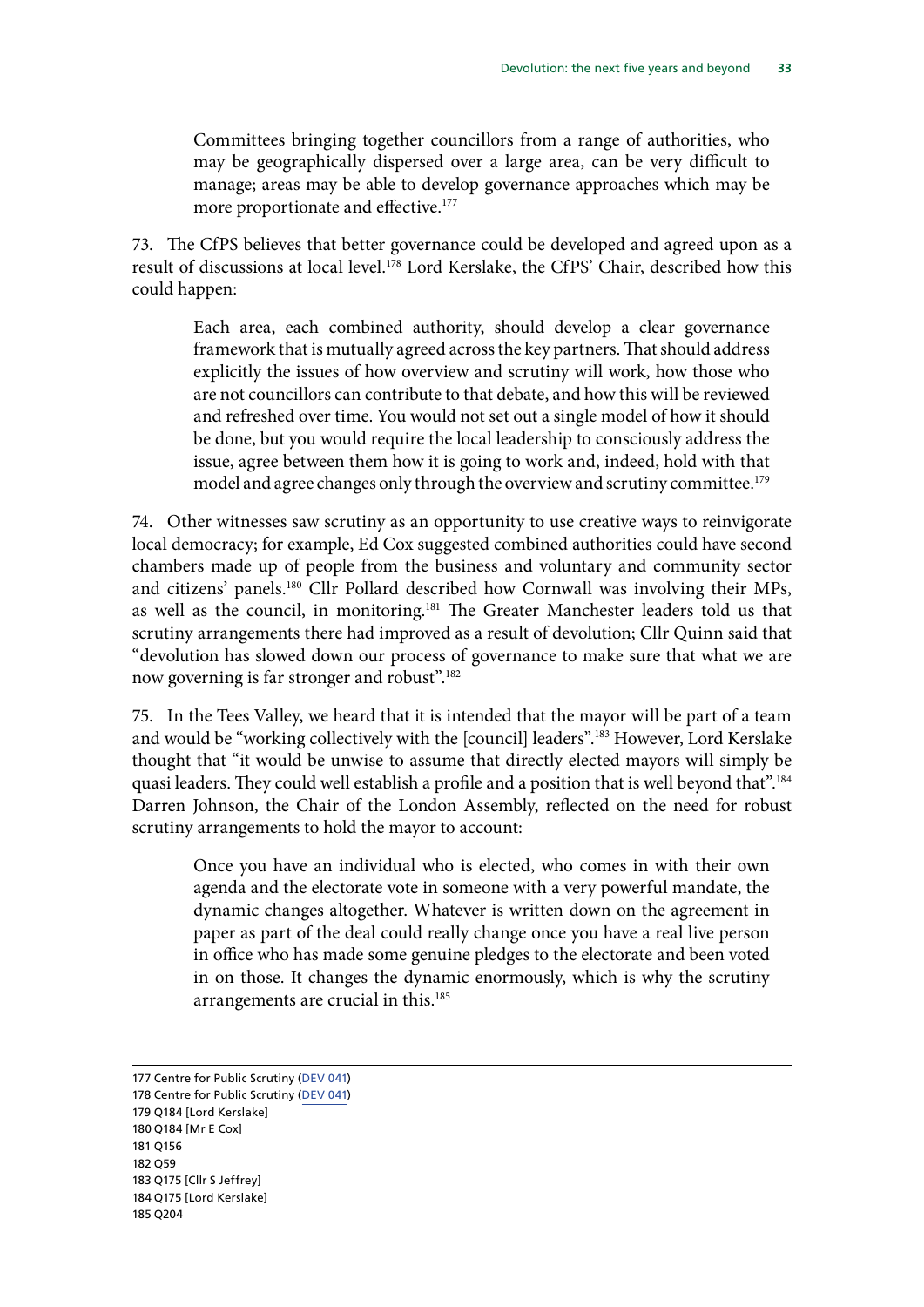<span id="page-37-0"></span>Sir Edward Lister, the Deputy Mayor of London, described the effects of being subject to robust scrutiny, saying "It always sharpens one up" and "makes us think very carefully about the budgets as we put them through as we do need one third of the assembly to support the Mayor".<sup>186</sup>

76. Several of our witnesses highlighted the issue of resourcing for scrutiny. Professor Colin Copus of De Montfort University commented that local authority scrutiny receives less resources and support than executives.<sup>187</sup> Cllr Sue Jeffrey said:

What makes overview and scrutiny work is resources. It has to be properly resourced. The thing that concerns me about the combined authorities is the level of resource that is going to be available to them to do jobs like overview and scrutiny going forward. If it is going to be expected to do it on a shoestring, it is going to make that very difficult.<sup>188</sup>

<span id="page-37-1"></span>77. **As the DCLG says, the overview and scrutiny requirements in the Bill are an initial framework to be used as a basis for more robust provisions, which we believe have a role in fostering public confidence in the new arrangements, as well as balancing vested interests.** *These should be developed to suit the characteristics of the local areas as a result of deliberate efforts to hold active discussions at local level, with residents involved in designing new and more open methods of scrutiny. Local areas need to give active consideration to how the mayor will work with the council leaders and how s/he will be held to account*. **Although the elected mayor is intended to be a 'first among equals', s/he may soon establish, or already have, a profile and position which makes this balance difficult to achieve.**

#### **Potential for confusion**

78. From what we have seen and heard, we are very concerned that the public will not understand who will be responsible for what in their local area. The Devolution Bill makes a distinction between the powers of the mayor and those of the combined authority which translates into the mayor and the combined authority being responsible for different services. For example, in Greater Manchester, the interim mayor is responsible for transport, but not health, which is within Greater Manchester Combined Authority's remit. Some witnesses argued that this is not a problem in London where the Mayor of London's responsibilities differ from those of the London Boroughs.<sup>189</sup> But Alexandra Jones, the Chief Executive of the Centre for Cities, said this will need to be tackled as part of the "public education programme" around devolution<sup>190</sup> and Professor Copus said that "the mayor, counties and the districts have to be prepared to point people in the right direction".191 When we put our concerns to the Secretary of State for Communities and Local Government, he said that it would be "for that mayor to make very clear the platform on which they stand and the things they are doing in office".<sup>192</sup>

186 Q207 187 Q34 188 Q185 189 See, for example, Q38 and Q175 190 Q38 [Ms A Jones] 191 Q38 [Professor C Copus] 192 Q289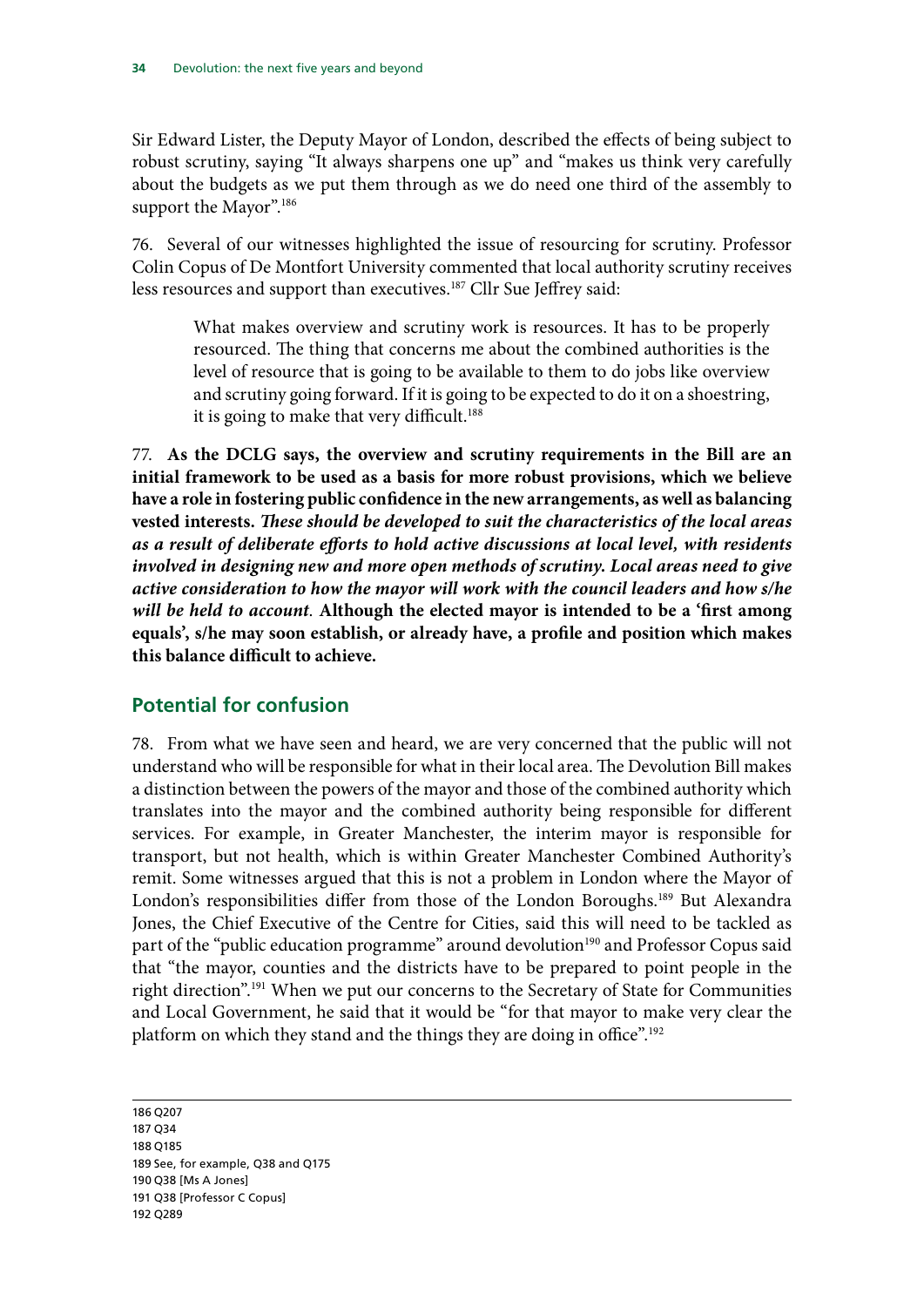<span id="page-38-1"></span><span id="page-38-0"></span>79. **There will be a complex division of responsibility between local authorities, the combined authority and the elected mayor which will not necessarily be apparent to the public. However, as the figurehead, people are going to hold the elected mayor accountable, regardless of whether or not s/he has responsibility**. *As a result, careful thought needs to be given to determining the division of responsibility in a way that provides a coherent set of powers and makes sense to the public; this should be an integral part of the deal-making process with the division of responsibilities written into the deal.*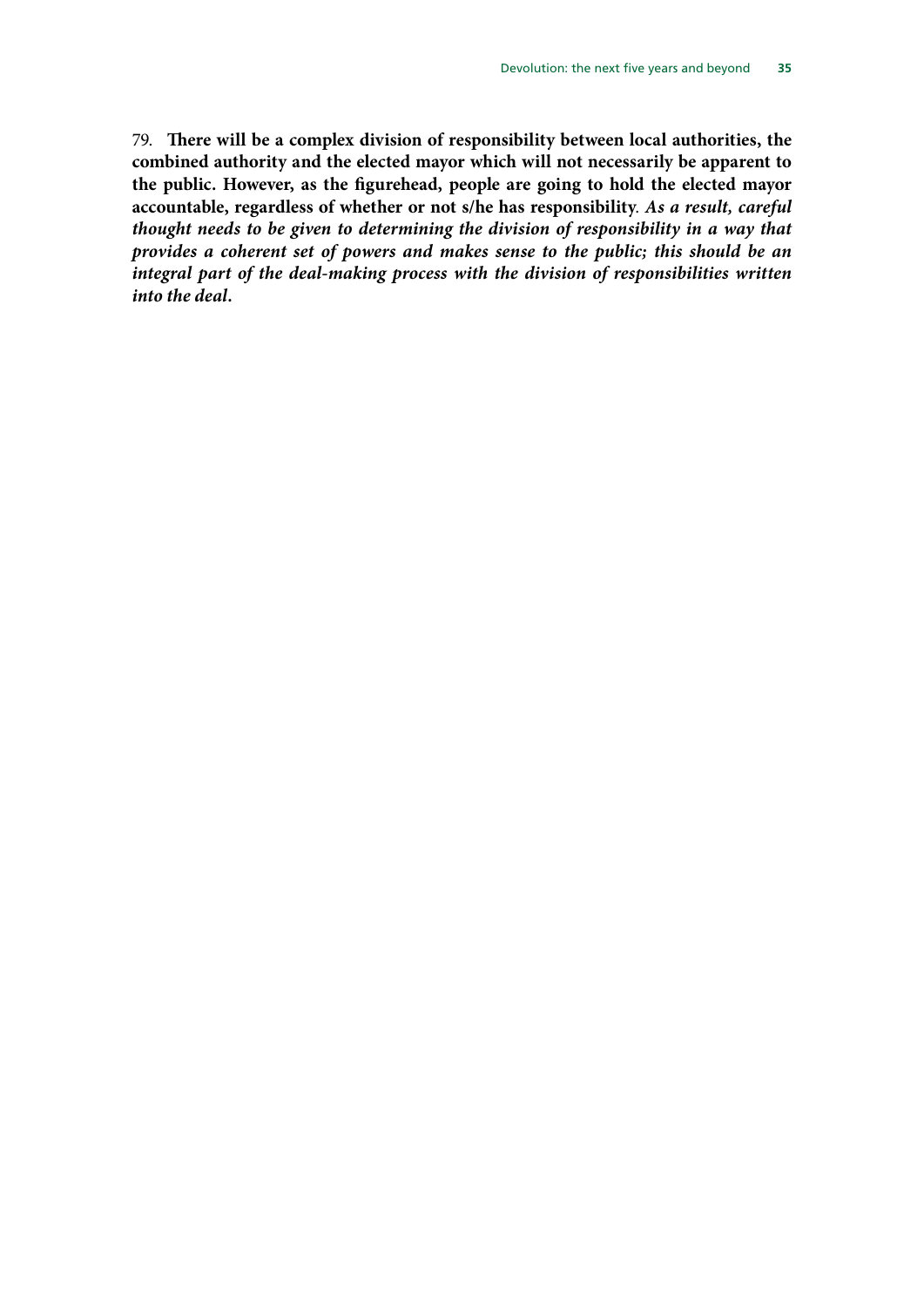# <span id="page-39-0"></span>**6** Health devolution

80. We had many questions about health devolution: whether it is in fact devolution at all, whether it is necessary, how it will mesh with existing integration initiatives, how it will impact on funding and how it will affect accountability in what is already a very complex set of arrangements. It has been difficult to identify what it means in practice and what it might entail for other areas. The tone of the evidence we received was fairly cautious. We understand that, of the 38 bids submitted to the Government, around half include requests relating to health and social care.<sup>193</sup> The Devolution Bill aids joint decision making between local authorities and Clinical Commissioning Groups (CCGs) by enabling joint commissioning boards to take on commissioning functions and financial resources and enabling combined or local authorities to take on or concurrently or jointly exercise functional responsibilities from a public authority. The NHS Confederation said that the Devolution Bill could potentially allow local areas to have "much greater control over the planning and delivery of services currently outside the remit of local authorities and NHS CCGs"194 and this gives them "a new opportunity to do things differently and take a broader focus".195

81. It is widely recognised that individuals with long-term complex care needs can 'fall through the gaps' between services. Over the years, various initiatives, focusing particularly on the integration of health and social care services, have attempted to address this problem, with some success. The evidence we received suggested that, when successful initiatives of this kind are in place, formal health devolution may not add much. NHS Providers said:

A great deal has already been achieved (for example, in pooling budgets) without needing a devolution deal. Therefore, for some, approaches which do not require formal devolution—based, for example, on closer joint working arrangements—may be more appropriate.<sup>196</sup>

In addition, the NHS Confederation said:

Many of the freedoms and mechanisms enabling leaders to design the system around local needs and to pool resources already exist and are being made full use of by both NHS and local authorities.<sup>197</sup>

82. On these grounds, we asked our witnesses whether health devolution was necessary. Rob Webster, the Chief Executive of the NHS Confederation, said "not everywhere" and gave Sheffield as example of a place which has chosen to further its existing arrangements, rather than make health devolution part of its deal.<sup>198</sup> However, this may be due to the fact that Sheffield's health system is less complicated than Greater Manchester's and, therefore, implementing change is achievable without devolution. Ian Williamson, the Chief Officer for Greater Manchester Health and Social Care Devolution, said there was a case for "transformational improvement" in Greater Manchester and that devolution was an "opportunity to concentrate on the place of Greater Manchester, rather than just allowing

<sup>193</sup> NHS Confederation ([DEV 057\)](http://data.parliament.uk/writtenevidence/committeeevidence.svc/evidencedocument/communities-and-local-government-committee/the-governments-cities-and-local-government-devolution-bill/written/26509.pdf) para 3

<sup>194</sup> NHS Confederation ([DEV 057\)](http://data.parliament.uk/writtenevidence/committeeevidence.svc/evidencedocument/communities-and-local-government-committee/the-governments-cities-and-local-government-devolution-bill/written/26509.pdf) para 10

<sup>195</sup> NHS Confederation ([DEV 057\)](http://data.parliament.uk/writtenevidence/committeeevidence.svc/evidencedocument/communities-and-local-government-committee/the-governments-cities-and-local-government-devolution-bill/written/26509.pdf) para 12

<sup>196</sup> NHS Providers ([DEV 030\)](http://data.parliament.uk/writtenevidence/committeeevidence.svc/evidencedocument/communities-and-local-government-committee/the-governments-cities-and-local-government-devolution-bill/written/20258.pdf) para 3b

<sup>197</sup> NHS Confederation ([DEV 046](http://data.parliament.uk/writtenevidence/committeeevidence.svc/evidencedocument/communities-and-local-government-committee/the-governments-cities-and-local-government-devolution-bill/written/20874.pdf)) para 9.1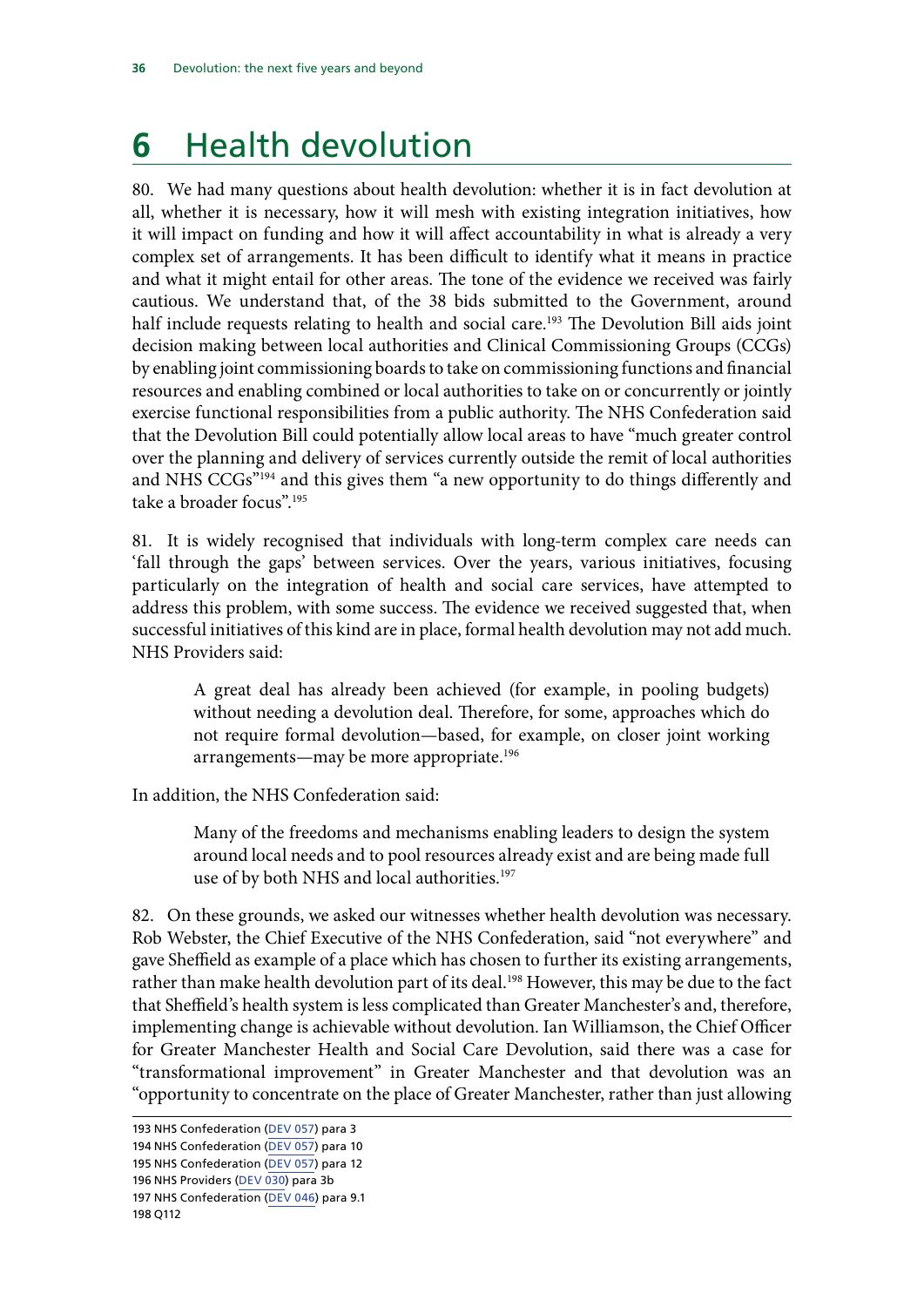the existing systems and organisations to carry on in a way that is not as coherent as it can be".199 Rob Webster also emphasised the need to find solutions for health and wellbeing in the context of the place people live.<sup>200</sup> The Minister of State for Community and Social Care, Rt Hon Alistair Burt MP, also indicated that the focus of health devolution was on the particular locality, suggesting:

If you give an impetus through local devolution to the work that is already going on to integrate health services, you are releasing, as best you can, as much local knowledge as possible about what people need in their particular area, how people would like to handle the finances and what priorities they want to make.<sup>201</sup>

This seemed to accord with Greater Manchester's experience of health devolution creating an energy and positivity in finding solutions<sup>202</sup> and speeding up difficult conversations and planning.203 The NHS Confederation also said that it has acted as "an important catalyst" to having "difficult conversations about how best to plan and deliver joined up services".204 This is a real benefit because, as the Chairman of the County Councils Network said, there is evidence of reluctance to change on the part of the NHS.<sup>205</sup>

83. We were also interested to understand how health devolution would fit in with existing initiatives to integrate health and social care, such as the Better Care Fund, the Integrated Care Pioneer Programme and new care model pilots. Ian Williamson told us that the pilots in Greater Manchester were working closely with the devolution programme and would be replicated and built on throughout the city region. He also said that the size and footprint of the area meant that best practice could be easily disseminated across the local health system.206 However, the NHS Confederation said:

Various new models are already being set up in many different places. It is important that national and local leaders do not become overly focused on formal devolution agreements and fail to use existing or more appropriate means of pooling resources and sharing decision-making, which may better suit their needs.<sup>207</sup>

The Minister said that "devolution complements what is already going on and provides a further route for the integration of services".<sup>208</sup> He also said that he did not expect areas to put forward plans for devolution unless they have "pretty good ideas" about what they want to achieve.<sup>209</sup>

199 Q100 [Mr I Williamson] 200 Q100 [Mr R Webster] 201 Q223 202 Q113 203 Q101 204 NHS Confederation ([DEV 057\)](http://data.parliament.uk/writtenevidence/committeeevidence.svc/evidencedocument/communities-and-local-government-committee/the-governments-cities-and-local-government-devolution-bill/written/26509.pdf) para 5 205 Q151 206 Q110 207 NHS Confederation ([DEV 046](http://data.parliament.uk/writtenevidence/committeeevidence.svc/evidencedocument/communities-and-local-government-committee/the-governments-cities-and-local-government-devolution-bill/written/20874.pdf)) para 3 208 Q227 209 Q224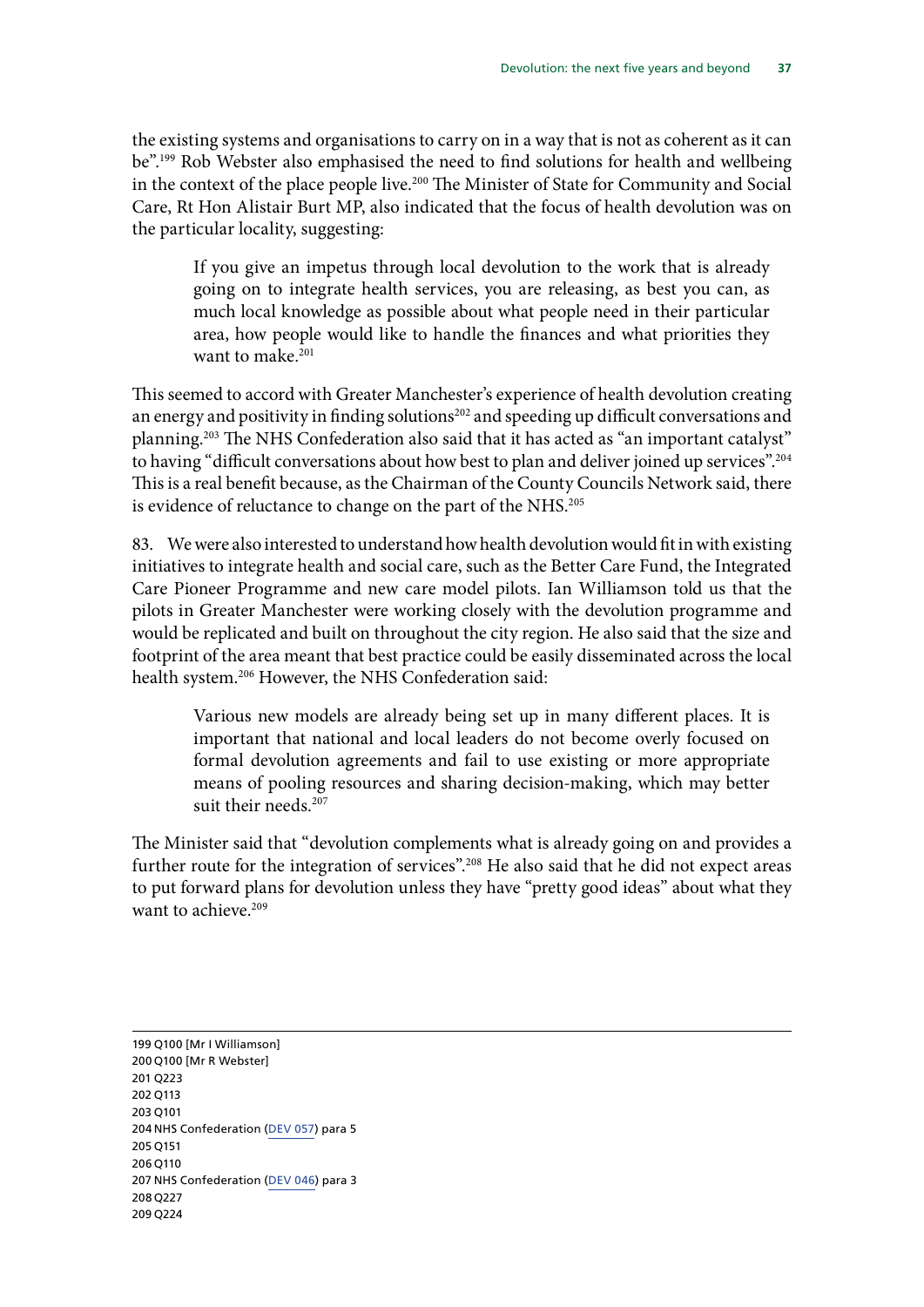84. Witnesses from Greater Manchester were clear that their aim was to make the best use of the money available.<sup>210</sup> NHS Providers, however, thought that it was "not clear that pooled budgets or devolved arrangements will necessarily release efficiency savings".<sup>211</sup> On the impact on funding, the NHS Confederation said that health devolution would "not be the single panacea or silver bullet to solve the finances of either health or social care"212 and, until this happened, their members feared that the effect of health devolution would be to make a national funding problem a local one.<sup>213</sup> The Minister hoped that health devolution would help with the funding challenges, although he did not suggest that it would solve them:

The work we are trying to do in relation to greater integration of local authority and NHS services is predicated on the fact that the more you can bring services together, the more likely it will be that you will find the sort of efficiencies everyone is looking for in the delivery and the provision of services anyway.<sup>214</sup>

On our visit to Greater Manchester, we were told that there was no need to use the powers set out in the Devolution Bill to transfer health functions to the Greater Manchester Combined Authority and that there would be no separation from the NHS.215 Ian Williamson explained that in his area "The chief officer for devolution […] will be an employee of NHS England, and therefore the line of accountability will flow up through NHS England to the Department of Health".216 The Minister said that arrangements in Greater Manchester were a mixture of both delegation and devolution<sup>217</sup> and, referring to amendments made in the House of Lords, emphasised that the Devolution Bill did not allow the Secretary of State and the NHS to completely devolve responsibilities. We are unpersuaded by the use of the word 'devolution' to describe what is happening to health in Greater Manchester: it actually appears to involve delegation of responsibilities or joint working.

<span id="page-41-0"></span>85. **Health devolution has great potential. In the context of some areas, such as Greater Manchester, it is a necessary step to design health and care to suit the circumstances of a particular place, to speed up and enhance existing work on integration and help address the cultural challenges posed by joint working for the NHS and local government. In other areas, however, health devolution may not be needed in the short term to advance and improve health and social care. But, to achieve a great deal more in the longer term, real devolution and a transfer of more power to local government is needed.**

<span id="page-41-2"></span><span id="page-41-1"></span>86. **However, health devolution has arrived at a particularly difficult time for the health and social care system and its staff: there has been significant structural change in recent years and there is now an unprecedented level of financial challenge. With such uncertainty, we are concerned about the long-term consequences and** *recommend that, over an appropriate timescale, the Government gathers evidence on the impact of these reforms. It is important that areas should not pursue formal health devolution* 

214 Q238

<sup>210</sup> Q123 [Mr I Williamson]

<sup>211</sup> NHS Providers ([DEV 030\)](http://data.parliament.uk/writtenevidence/committeeevidence.svc/evidencedocument/communities-and-local-government-committee/the-governments-cities-and-local-government-devolution-bill/written/20258.pdf) para 7

<sup>212</sup> HS Confederation [\(DEV 046\)](http://data.parliament.uk/writtenevidence/committeeevidence.svc/evidencedocument/communities-and-local-government-committee/the-governments-cities-and-local-government-devolution-bill/written/20874.pdf) para 10.7

<sup>213</sup> NHS Confederation ([DEV 057\)](http://data.parliament.uk/writtenevidence/committeeevidence.svc/evidencedocument/communities-and-local-government-committee/the-governments-cities-and-local-government-devolution-bill/written/26509.pdf) para 13

<sup>215</sup> Q68

<sup>216</sup> Q116

<sup>217</sup> Q231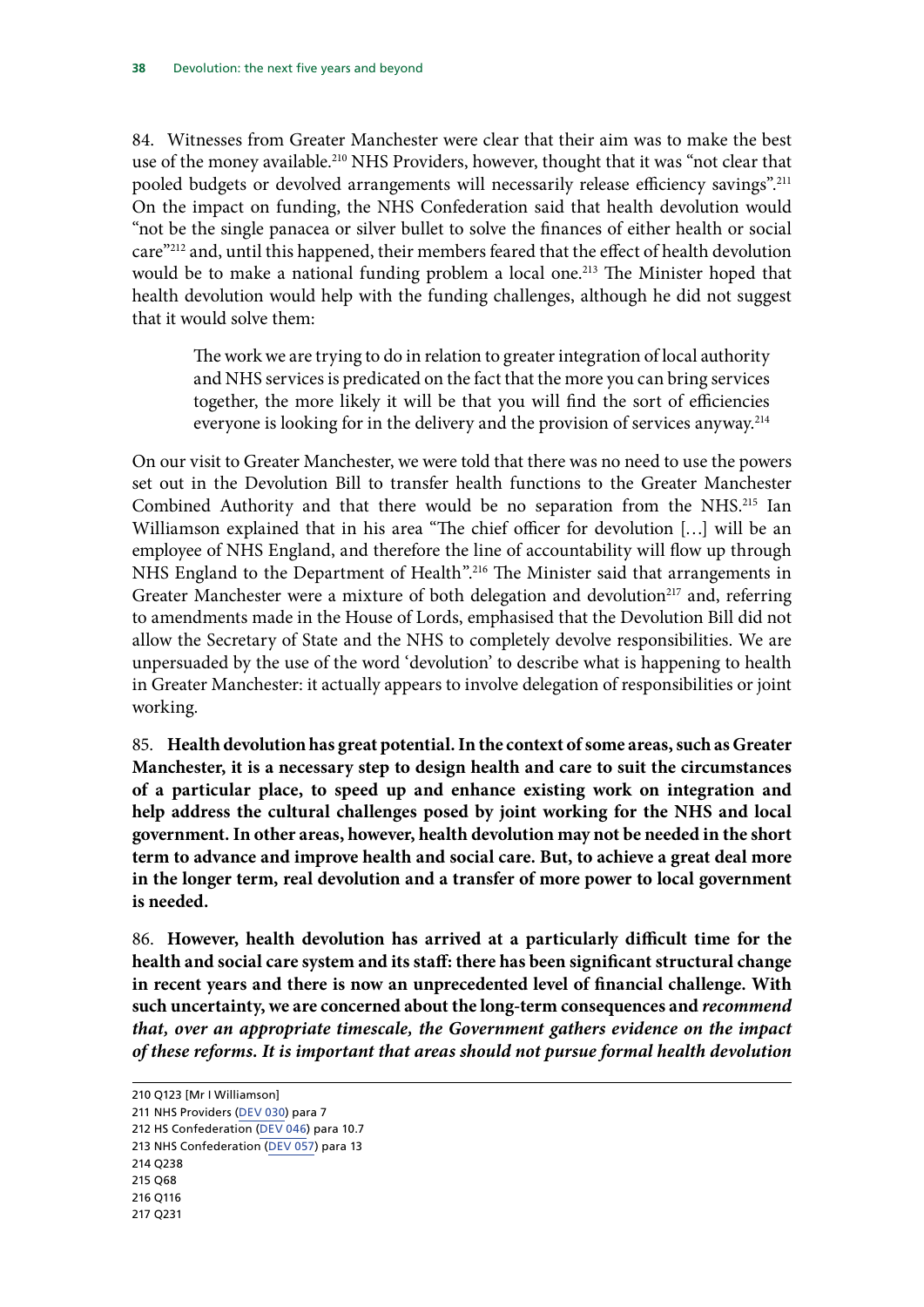#### *at the expense of health and social care initiatives with similar aims that are proving fruitful. Areas that do wish to pursue health devolution must have clearly defined objectives for what they expect it to deliver.*

87. We were struck by the level of concern shown by the attendees of our question and answer session in Manchester about the lack of public consultation on the changes to health in the city. A representative of the Royal College of Nursing said that nurses and healthcare assistants in the North West did not understand what devolution was and what it entailed.<sup>218</sup> Rob Webster told us that, according to an NHS Confederation survey, only 40 per cent of people knew or understood enough about the NHS to discuss changes to the health services and this meant that "we are starting from a position where we always need to communicate clearly and well, and engage with people over time". He added that:

<span id="page-42-0"></span>If this is about driving better outcomes, having clinical leadership and support for change, and being accountable to the local public, then we need to make sure that those tests are passed in all the changes that we make.<sup>219</sup>

We agree. We discussed some of the reasons why public engagement was limited in Greater Manchester in chapter 4 and were pleased to hear that there are plans for public sessions on health devolution in 2016.<sup>220</sup> We reiterate, however, that, from now on, the public must *be engaged, consulted and communicated with throughout the devolution process and once a deal has been agreed. Public engagement is particularly important in the case of health devolution where the complexity of the systems in place make understanding the consequences of change more difficult in an area where the public's response is likely to be more emotional*.

88. In this context, we are concerned about accountability in situations like that in Greater Manchester where the elected mayor will act as a public figurehead, without formal responsibility for health and social care. As well as redirecting complaints, Mr Williamson said that the Greater Manchester Combined Authority would need to communicate clearly to people about how the arrangements would work and that:

We think that these arrangements add to transparency and accountability at a local level. For example, holding meetings of our new strategic partnership board with all the 37 organisations in public will aid that accountability and transparency.<sup>221</sup>

<span id="page-42-2"></span><span id="page-42-1"></span>**Accountability in health and social care is already extremely complex and further changes, such as the creation of an elected mayor, are likely to leave patients feeling confused about who they should approach for information or to pursue complaints.** *Any health devolution agreement should be accompanied by plans for how the changes taking place will be communicated to residents. Residents should be informed about the new structures and responsibilities and be told where to go for information and advice and to make complaints.*

218 Communities and Local Government Committee, [Public question and answer session in Greater Manchester,](http://data.parliament.uk/writtenevidence/committeeevidence.svc/evidencedocument/communities-and-local-government-committee/the-governments-cities-and-local-government-devolution-bill/oral/23633.pdf) 26 October 2015

219 Q110 220 Q69 221 Q118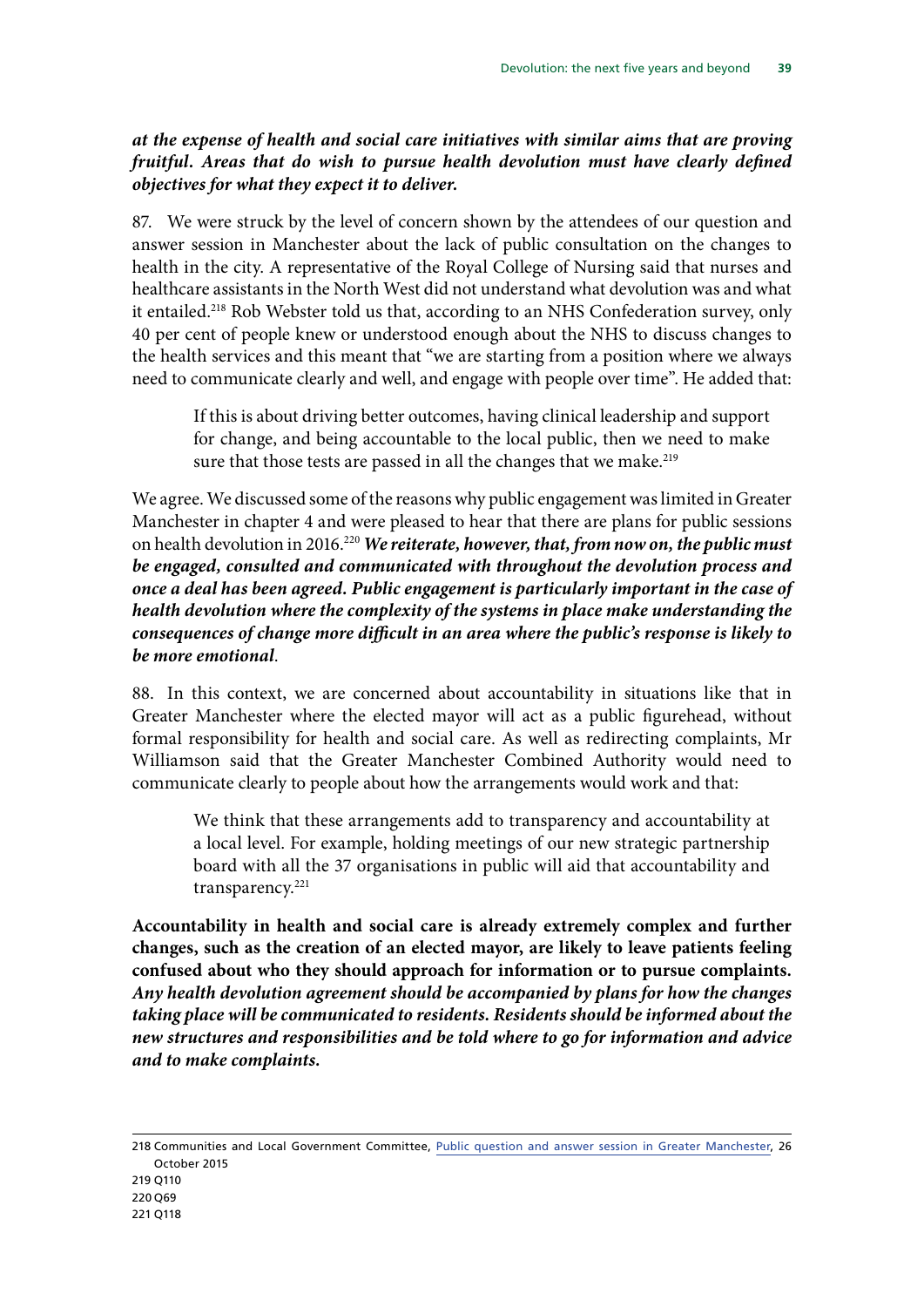89. Considerable concern has been expressed about whether health services in areas with devolution deals would remain subject to national standards. Clause 19, inserted into the Devolution Bill in the House of Lords, confirms the continuation of NHS accountabilities and the regulatory responsibilities of the Care Quality Commission, Monitor and others under devolved arrangements. When we asked about accountability for services, the Minister told us:

Depending on which bit is under pressure, the buck stops with providers for providing services and they remain responsible under a devolved process, as they would anywhere else. […] But the Secretary of State remains responsible for the core duties of the NHS and how they are carried out. […] The buck remains with those who currently have the responsibility for the services or who will be commissioning the services. Locally, electorally, a new devolved authority or a combined authority will need to answer to their own electorate as to how they are running services and in what configuration, but in terms of quality and standards, we have made very sure that the regulatory regime remains the same as it is and, ultimately on NHS services, the buck stops with the Secretary of State.<sup>222</sup>

#### <span id="page-43-0"></span>**We found this explanation confusing. It is unclear to us how accountability will work in practice.**

<span id="page-43-2"></span><span id="page-43-1"></span>90. In terms of regulation, we heard that regulatory bodies, such as Monitor and the NHS Trust Development Authority, would adapt to regulate the devolved area and make sure their powers covered the "wider footprint of the areas that will be commissioning and providing".223 **However, it would appear that their powers do not extend to regulating a local authority's financial contribution to a pooled budget and it was not clear which body was in fact responsible for checking their financial position. There is also a lack of clarity about the audit and regulation of pooled budgets and, in particular, oversight of the sustainability of local authorities' contributions.**<sup>224</sup> **Again, we were left feeling that the arrangements the Minister described were more aspirational than a thought-through and watertight system of financial regulation.**<sup>225</sup> **There is a need for a clear articulation of how health devolution will work and for clear governance arrangements set out in a way that residents, patients and staff can understand. This will ensure there is no adverse impact on the quality of local services and that services are accountable. We are not satisfied that there has been sufficient consideration as to how pooled budgets will be regulated and audited and how they will be handled in practice. Unless this is carefully considered, we risk both not having the flexibility to use budgets to reflect local priorities and facilitate joint working and replicating locally the silos that exist at national level. This applies to services devolved from all Government Departments, not just health**. *We would like the Government to revisit this issue on an ongoing basis as health devolution is rolled out and embedded in local areas.*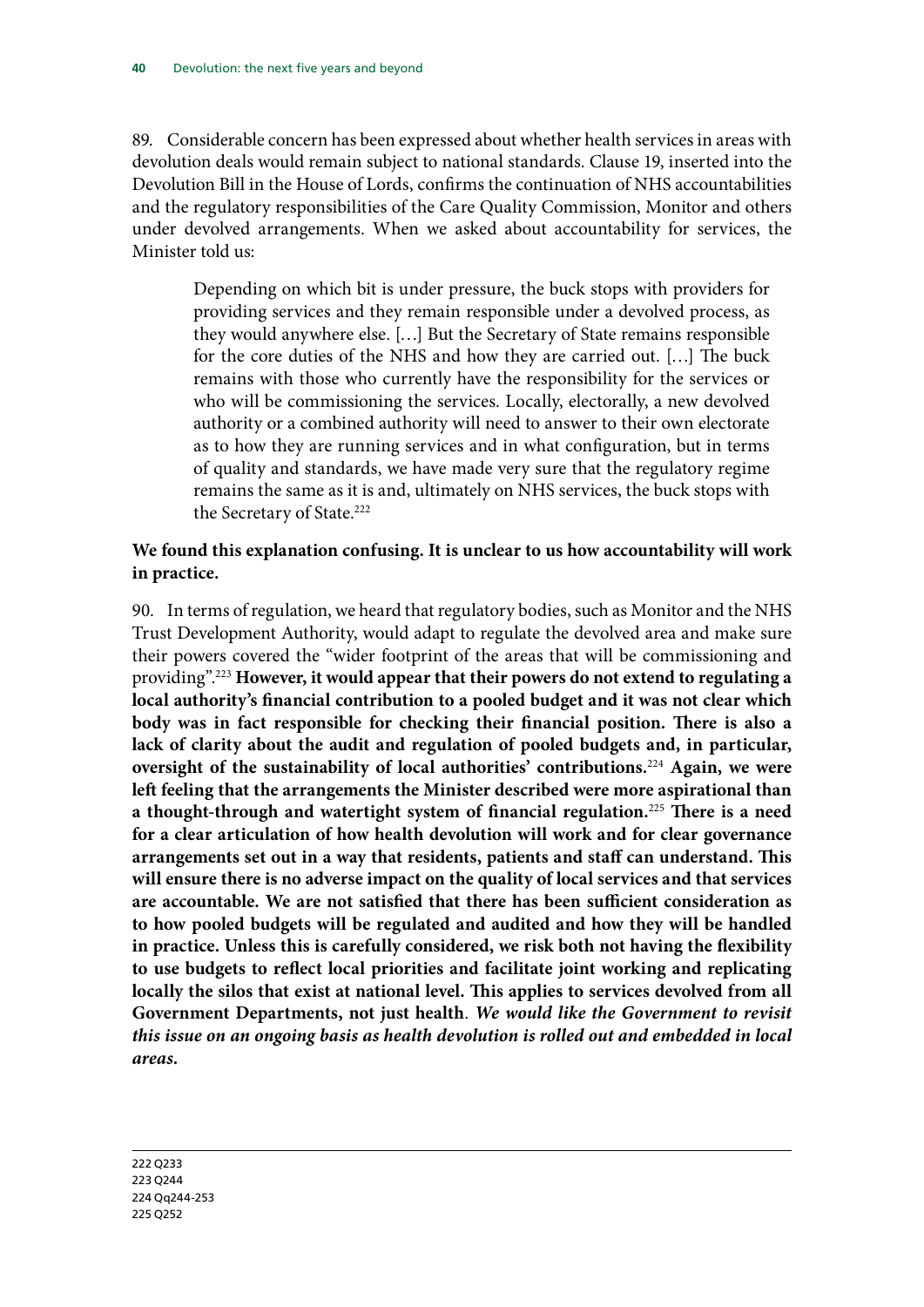91. Our evidence revealed several other issues to be kept in mind in the health devolution context. Firstly, the need for better sharing of information between Government Departments, the NHS and local government, such as information from the Department of Work and Pensions (DWP) about local people in receipt of Attendance Allowance, which is payable to people with care and support needs. If the DWP kept authorities informed about their residents in receipt of this benefit, they would be better able to predict and plan for those needing social care. We appreciate that privacy issues often create difficulties for data sharing but were encouraged to hear the Minister say that it was a key part of the integration of local services.226 *The Government should set out the steps it will take to ensure the relevant Departments share data, for example relating to Attendance Allowance, with the NHS and local authorities.*

<span id="page-44-1"></span><span id="page-44-0"></span>92. In addition, the treatment of specialised services under devolution was drawn to our attention by patient groups concerned that, in taking responsibility for specialised services,<sup>227</sup> local areas may give preference to services with greater economic impact. Mr Williamson told us that, from Greater Manchester's point of view, this would enable them to make "more sensible joined-up decisions" and ensure that patients are treated as soon as possible and that NHS England would continue to take responsibility for rare conditions.<sup>228</sup> We asked them to explain in detail how they intended to manage these services and, *while we were satisfied with the plans we received,*<sup>229</sup> *we highlight this as an issue which needs to be carefully monitored in emerging health devolution agreements.*

226 Q236

<sup>227</sup> Specialised services are used by comparatively small numbers of patients and are not provided in all hospitals. The commissioning of specialised services has traditionally been a direct commissioning responsibility of NHS England. 228 Q119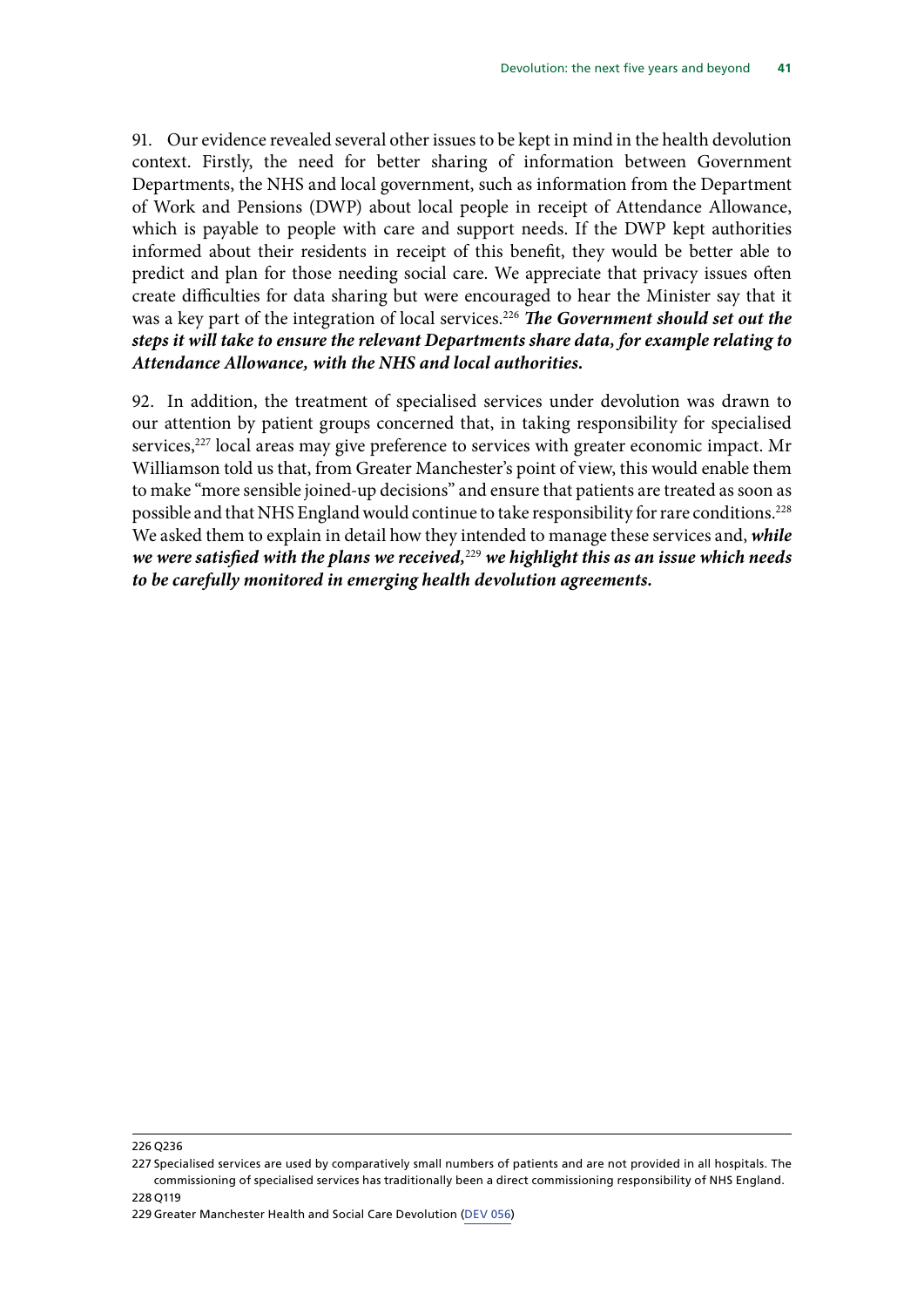# <span id="page-45-0"></span>**7** London

93. Devolution to London, which occurred in 2000, has been a success. The Department for Communities and Local Government said it "has succeeded in improving policy outcomes across a number of different areas".230 The Chair of the London Assembly, Darren Johnson, extolled London's track record, saying it has been a "phenomenal success".231 Our witnesses were not particularly concerned by the fact that the Devolution Bill did not apply to London, seeing it as a means of allowing other places to catch up. However, they all mentioned the current negotiations with the Government for new powers relating, for example, to skills and health.<sup>232</sup> The Chief Executive of London Councils, John O'Brien, described how, with the Greater London Authority, the boroughs had submitted a set of proposals for further devolution and public service reform to the Government by the 4 September deadline.<sup>233</sup> He said that, rather than a "big bang further London deal", there would be an important piece of public service reform.<sup>234</sup> The Secretary of State for Communities and Local Government said he was "not only open to, but in regular discussion with the leaders of London […] about what further powers can be given to what is clearly a very successful city".235

#### **Fiscal devolution**

94. We heard about the challenges faced by London. The Deputy Mayor of London, Sir Edward Lister, said that London's population was growing at a rate of just under 100,000 people a year and that "a lot is needed in London, in infrastructure and other things" to sustain that level of growth.<sup>236</sup> The Chief Executive of London Councils said:

Clearly the level of growth in London does demand a sustainable model for investing to support that growth in terms of physical growth and hard infrastructure, but also soft infrastructure—things like school places […] It also requires reforming public services in a way that will make them fit for the purpose of the challenge we face around care and health integration.<sup>237</sup>

Our witnesses pointed to several reasons why fiscal devolution to the capital was necessary. Sir Edward Lister said that:

[Housing and infrastructure is what] we desperately need money for and the bit that we need to be able borrow and have certainty about. If we have certainty on funding, we can sort these things out, but when we are operating on penny packets of money from Government and in relatively short timelines, we can never assemble the kind of cash that we are going to need in order to grow the city. My argument is all about fiscal devolution for capital, not for revenue purposes.<sup>238</sup>

- 231 Q195 [Mr D Johnson]
- 232 Q192 [Mr D Johnson, Sir Edward Lister, Mr J O'Brien]
- 233 Q192 [Mr J O'Brien]

<sup>230</sup> Department for Communities and Local Government [\(DEV 027](http://data.parliament.uk/writtenevidence/committeeevidence.svc/evidencedocument/communities-and-local-government-committee/the-governments-cities-and-local-government-devolution-bill/written/20249.pdf)) para 32

<sup>234</sup> Q192 [Mr J O'Brien]

<sup>235</sup> Q292 236 Q195 [Sir Edward Lister]

<sup>237</sup> Q195 [Mr J O'Brien]

<sup>238</sup> Q197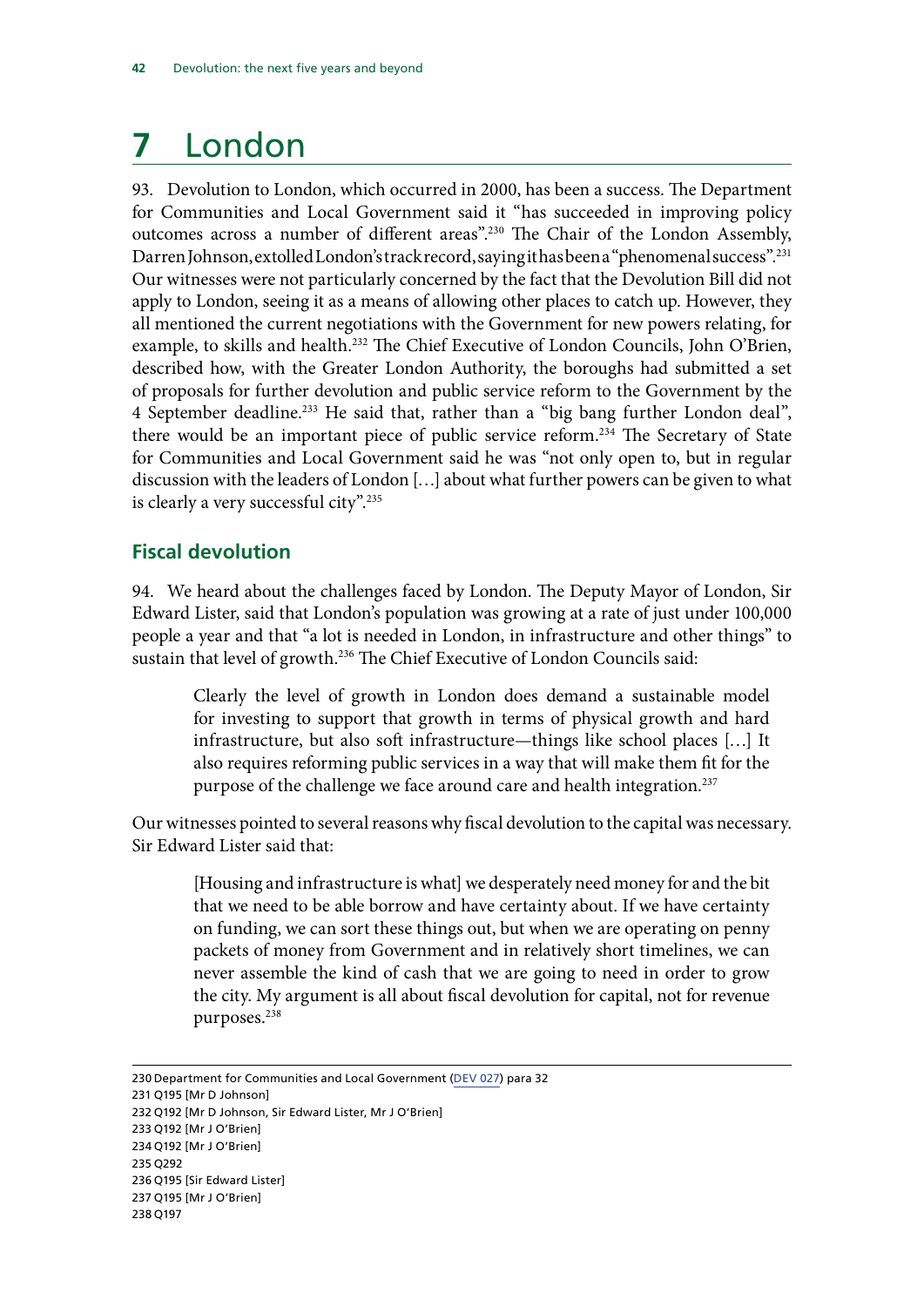<span id="page-46-0"></span>95. Our other witnesses and many of the written submissions we received also called for the devolution of greater fiscal powers to London and for the recommendations of the London Finance Commission ('the Commission') to be implemented.239 The Commission, which was established in July 2012 by the Mayor of London, concluded that, by comparison with other international cities, London had little control over its finances. The Commission recommended that the Greater London Authority and the boroughs should be allowed to borrow against their assets and income and that London should be allowed to design a property tax regime for its unique circumstances. Our predecessors considered the Commission's report as part of its 2013-14 inquiry on fiscal devolution and came down strongly in favour of devolution of funds to cities and city regions.<sup>240</sup> Our witnesses welcomed the Government's announcement that business rates would be fully devolved. The Chief Executive of London Councils commented that a very large amount of responsibility could potentially accrue to London but also noted the need to address equalisation with the rest of the country.<sup>241</sup> Sir Edward Lister said that the certainty of the funding stream produced by business rates would be advantageous for large infrastructure projects in the future.242

<span id="page-46-2"></span><span id="page-46-1"></span>96. **Devolution to London was successful because it enabled the city to meet the key challenges it faced in 2000. Sixteen years on, London faces a series of additional challenges including housing and skills, which are not addressed by the existing devolution framework.** *London is therefore not only ready for further devolution, but urgently needs it. In keeping with the recommendations of our predecessors, we believe fiscal devolution is essential to London's continuing success.The scale of growth of service demand alone in London requires significant investment in infrastructure for which fiscal devolution is required*. We also heard about the importance of London's continuing success for the national economy and that "the emergence of a Northern Powerhouse, and stronger cities elsewhere in the UK, will only be achieved by continued investment in the capital".243

#### **Subregional devolution**

97. John O'Brien said London's governance structure required "a route […] for devolution and delegations that work for groupings of authorities".<sup>244</sup> He added that:

Some pieces of reform and devolution need to happen at a smaller scale. Some of the proposals around health or getting people back into work clearly are going to operate at a lower geographical scale than the whole of pan-London, and some of them will happen locally.<sup>245</sup>

Indeed, groupings of London boroughs, for example the 'South London Partnership', have put forward a number of plans for subregional devolution within London (to which the Mayor of London is a co-signatory), although they have not been formally published.

<sup>239</sup> See, for example, Core Cities ([DEV 014\)](http://data.parliament.uk/writtenevidence/committeeevidence.svc/evidencedocument/communities-and-local-government-committee/the-governments-cities-and-local-government-devolution-bill/written/20058.pdf) para 5.2, the Centre for Cities [\(DEV 031](http://data.parliament.uk/writtenevidence/committeeevidence.svc/evidencedocument/communities-and-local-government-committee/the-governments-cities-and-local-government-devolution-bill/written/20259.pdf)), the London Chamber of Commerce and Industry [\(DEV 015](http://data.parliament.uk/writtenevidence/committeeevidence.svc/evidencedocument/communities-and-local-government-committee/the-governments-cities-and-local-government-devolution-bill/written/20069.pdf)) para 8 and the Mayor of London ([DEV 042](http://data.parliament.uk/writtenevidence/committeeevidence.svc/evidencedocument/communities-and-local-government-committee/the-governments-cities-and-local-government-devolution-bill/written/20395.pdf))

<sup>240</sup> Communities and Local Government Committee, First Report of Session 2014-15, [Devolution in England: the case for](http://www.publications.parliament.uk/pa/cm201415/cmselect/cmcomloc/503/503.pdf) [local government](http://www.publications.parliament.uk/pa/cm201415/cmselect/cmcomloc/503/503.pdf), HC 503

<sup>241</sup> Q198 [Mr J O'Brien]

<sup>242</sup> Q198 [Sir Edward Lister]

<sup>243</sup> Mayor of London [[DEV 042](http://data.parliament.uk/writtenevidence/committeeevidence.svc/evidencedocument/communities-and-local-government-committee/the-governments-cities-and-local-government-devolution-bill/written/20395.pdf)] para 6

<sup>244</sup> Q192

<sup>245</sup> Q200 [Mr J O'Brien]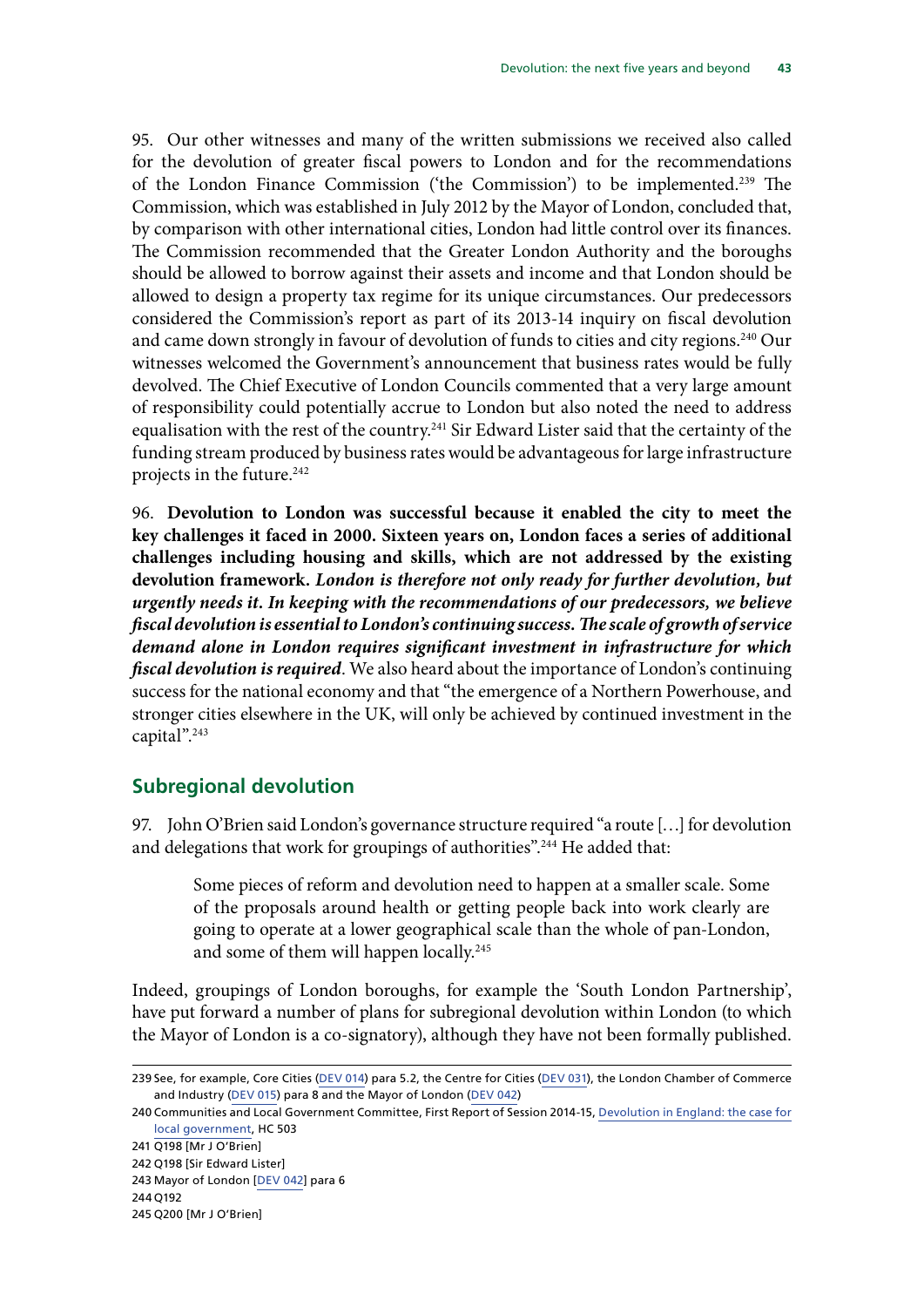<span id="page-47-0"></span>Their proposals include devolving power to commission employment support to groups of boroughs; devolving small business support to redesigning probation, court services, youth offending and community rehabilitation; pooling of health, social care and public health budgets. Sir Edward Lister said that devolution of health in London was particularly far advanced and that, based around clusters of hospitals, it would be subregional by nature.<sup>246</sup> He said that he was "quite comfortable with having, regional, subregional and local".<sup>247</sup> We also heard that the level to which things would be devolved would be approached caseby-case with a view to what made most sense: for example, John O' Brien said:

Skills commissioning is going to work formally at a pan-London level, but informed by the intelligence that comes from groupings of boroughs and subregional economies. Employment support—getting people furthest from the labour market back into work—probably is going to be for subregional groupings of boroughs. The health propositions that we have been working on jointly operate at all of those different spatial levels.<sup>248</sup>

<span id="page-47-1"></span>He concluded by adding "London has to recognise that complexity—there is no way out of it—and needs to adapt the way it manages that in that context".249 The reality of London was its arrangements would be "messier and more complex" than other smaller urban areas.250 *We agree that, depending on what makes most sense, certain types of reform and devolution in London will and should happen at regional or subregional level and that arrangements will be more complicated than in other areas. However, there is a real risk of confusion for the public, and indeed for officers, in having three levels of governance and particular efforts should be given to avoiding such confusion.*

#### **The Mayor of London and the London Assembly**

98. Our London witnesses were enthusiastic about the impact the Mayor of London has had on the city. We heard that the mayoralty provides a "strong voice for London",<sup>251</sup> and "an ambassador",<sup>252</sup> was an "advantage and an asset [with] convening power and visibility"253 which also had had the ability to take on opponents and bring in reforms like the Congestion Charge and the low emission zone.<sup>254</sup> The Chair of the London Assembly said that London's size also played a role in the success of the London Mayor, saying:

London has been big enough as a political entity to really make an impact. There are economies of scale on a strategic level. […] Having one for Greater London as a whole means that there are the economies of scale to lever in investment, negotiate with Government and to co-ordinate.<sup>255</sup>

246 Q200 [Sir Edward Lister] 247 Q200 [Sir Edward Lister] 248 Q195 249 Q195 250 Q200 251 Q202 252 Q202 253 Q203 254 Q209 255 Q209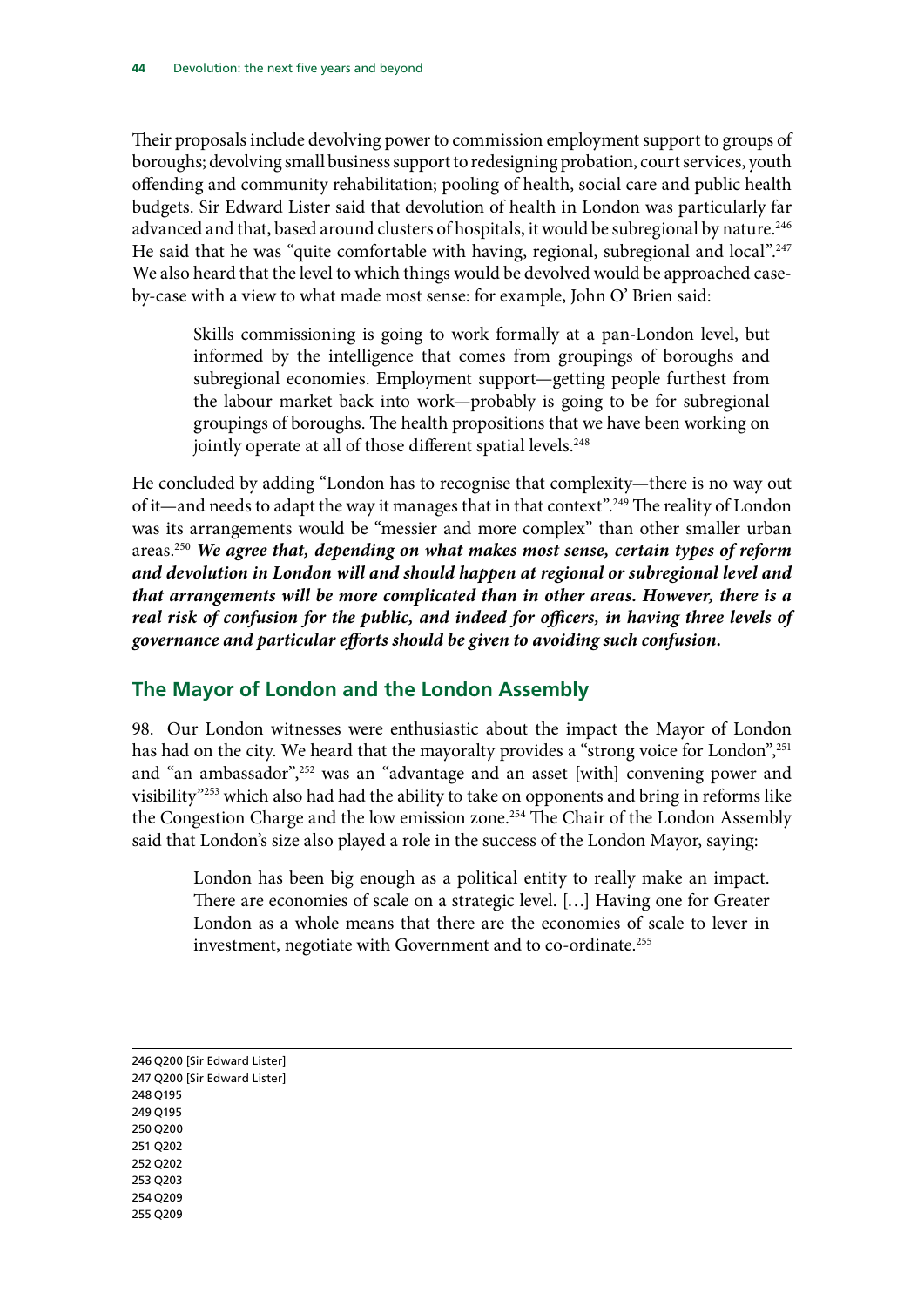99. The evidence we heard accorded with our predecessors' conclusions about the office of Mayor of London: they described the operation of the London Assembly and the division of powers between it and the Mayor in 2013 and said it was a "local government success story".256

100. London's governance arrangements are different from those in the Devolution Bill which, as discussed in chapter 5, sets out a 'first among equals' mayoral model, with overview and scrutiny committees made up of councillors from the constituent councils. The London Assembly, on the other hand, is a separate body with a democratic mandate to scrutinise the Mayor on behalf of all Londoners. Perhaps not surprisingly, the London Assembly's Chair described it as a crucial formal check and balance on the London Mayor and scrutineer of the forward plan.<sup>257</sup> He said that the London Assembly had genuinely added value to the governance of London and that, for example, during the Olympics "it had helped put the pressure on—having a very high profile body like the Assembly, which can get on the evening news, asking these awkward questions".<sup>258</sup> Sir Edward Lister also had praise for the London Assembly, saying that it worked and that he was "totally supportive of it".259 Sir Edward thought London's scrutiny arrangements would be sufficient to cope with more devolved powers,<sup>260</sup> but Darren Johnson identified various ways in which these arrangements could be strengthened: call-in powers over mayoral decisions, the Mayor's Police and Crime Plan made subject to veto, the power to reject mayoral appointments and the power to summon witnesses from other public agencies.<sup>261</sup> John O'Brien also suggested that scrutiny arrangements in the London Boroughs and the London Assembly as a whole might need to be revisited following receipt of more devolved powers.<sup>262</sup> But we heard that scrutiny was not well developed and was being carried out through boroughs' individual arrangements.<sup>263</sup>

<span id="page-48-1"></span><span id="page-48-0"></span>101. **Both the current Mayor of London and his predecessor have been judged to be successful in their role. It remains to be seen whether elected mayors for combined authorities are similarly successful. Not having the same profile, they are unlikely to enjoy the same level of influence and leverage as the Mayor of London. However, the office does demonstrate what an elected mayor can do for an area.** *In keeping with our predecessors,*<sup>264</sup> *we are persuaded that the London Assembly's scrutiny of the Mayor is effective, but recommend that it is given the power to call-in mayoral decisions, veto the Police and Crime Plan and, if necessary, reject the Mayor's appointment of a Deputy Mayor. We further recommend that, as London acquires more devolved powers, the arrangements are kept under review.*

102. Darren Johnson noted that the London Assembly was "comparatively well resourced, compared with the London boroughs".<sup>265</sup> Indeed, adequate resourcing is an issue which was cited as a potential problem for overview and scrutiny committees in combined

257 Q204

259 Q207 260 Q211

261 Q211

262 Q211

263 Q212

<sup>256</sup> Communities and Local Government Committee, [Fourth Report of Session 2013–14, Post-legislative scrutiny of the](http://www.publications.parliament.uk/pa/cm201314/cmselect/cmcomloc/213/213.pdf) [Greater London Authority Act 2007 and the London Assembly,](http://www.publications.parliament.uk/pa/cm201314/cmselect/cmcomloc/213/213.pdf) HC 213

<sup>258</sup> Q205

<sup>264</sup> Communities and Local Government Committee, Fourth Report of Session 2013–14, [Post-legislative scrutiny of the](http://www.publications.parliament.uk/pa/cm201314/cmselect/cmcomloc/213/213.pdf) [Greater London Authority Act 2007 and the London Assembly,](http://www.publications.parliament.uk/pa/cm201314/cmselect/cmcomloc/213/213.pdf) HC 213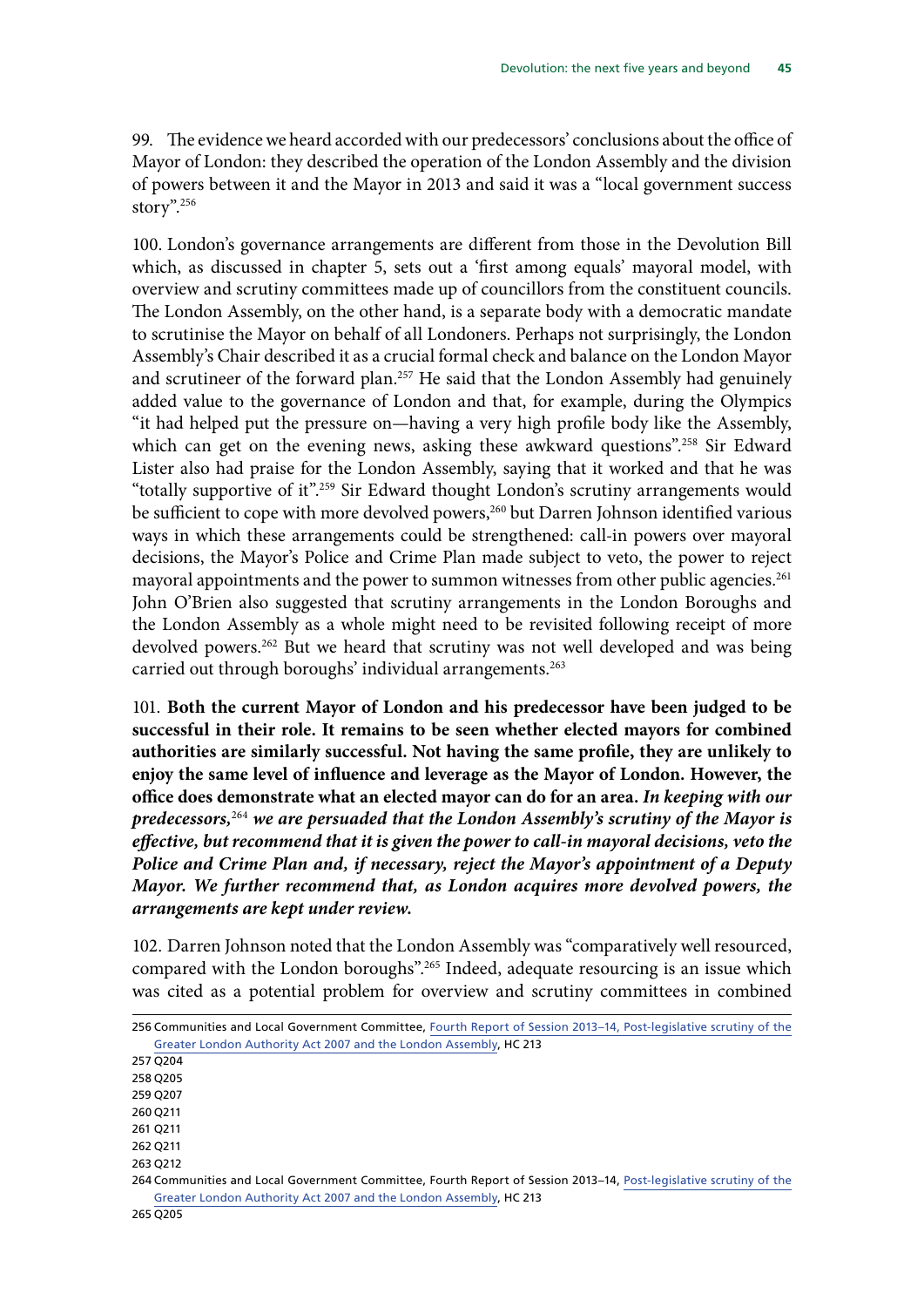authorities. The GLA Conservatives believed there were other problems with the scrutiny arrangements set out in the Devolution Bill. They said that the proposed model in the Devolution Bill had nothing like the London Assembly's level of scrutiny or expertise and that:

The assembly or city-council model is much better at scrutinising at a city-wide level than a single scrutiny committee drawn from the respective component parts.

The London Assembly, amongst other things, produces between 30-40 policy reports every year; hosts 11 Plenary Meetings each year to hold senior public servants to account; and scrutinises the Mayor of London at 11 Mayor's Question Time events that are televised and open to the public (often more than 100 are in attendance). A single scrutiny committee could not possible have this level of influence or power.<sup>266</sup>

<span id="page-49-0"></span>*We believe that the overview and scrutiny committees in the Devolution Bill should be a framework for more robust arrangements developed by local areas as a result of active discussions at local level. In developing their own scrutiny arrangements, local areas might wish to adapt or adopt some of the methods used by the London Assembly, such as broadcasting question times and public meetings, to hold the Mayor of London and Greater London Authority to account.*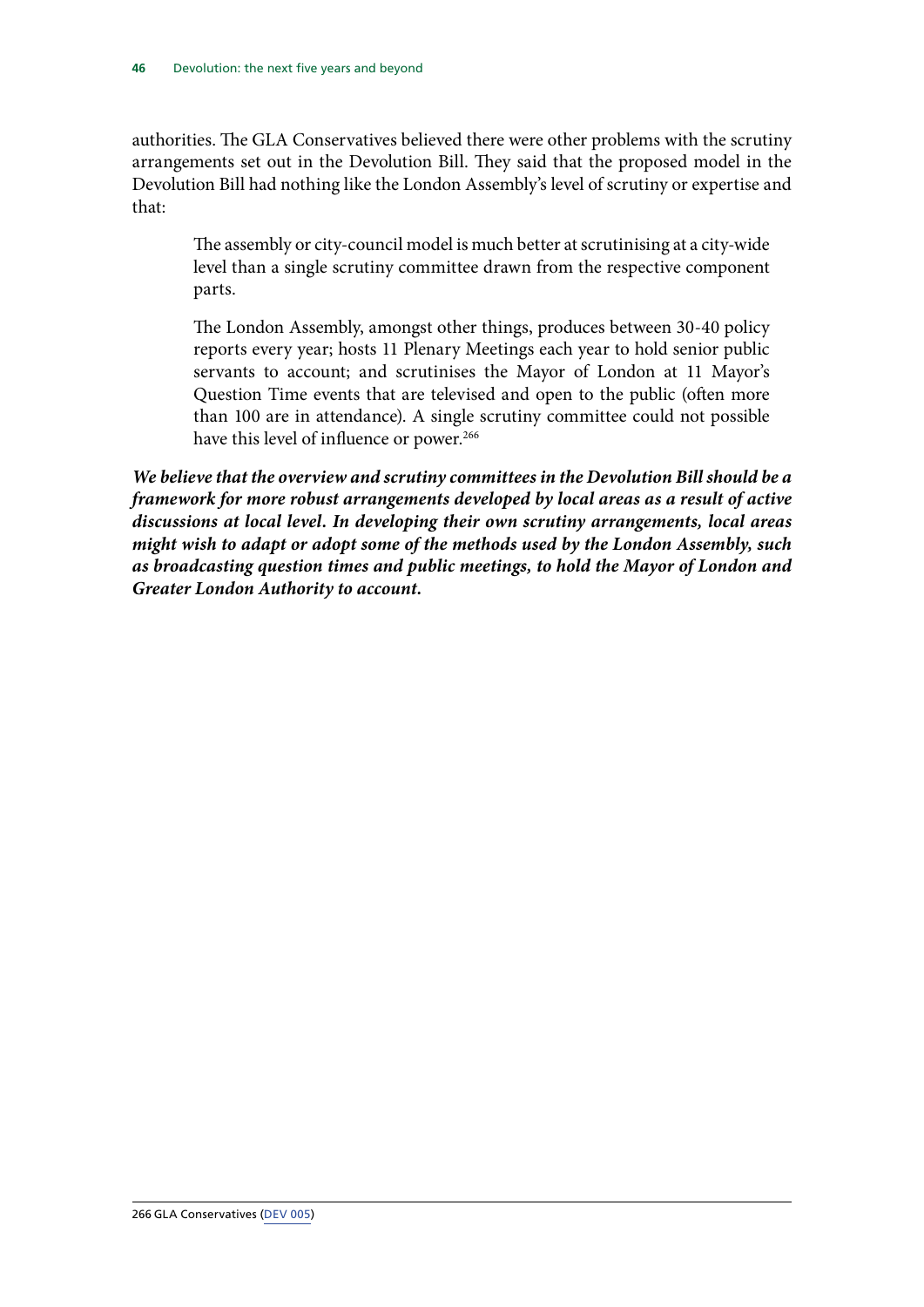# <span id="page-50-0"></span>**8** Looking ahead

<span id="page-50-1"></span>103. Devolution attracts cross-party support, particularly from our Committee. We welcome the fact that, at start of this new Parliament, the policy occupies such a prominent position on the Government's agenda and acknowledge the Secretary of State's significant role in this. *We expect to see a continued commitment by the Government to devolution throughout this Parliament, including moves towards fiscal devolution.*

104. At this stage, all conclusions on this topic are necessarily provisional; we anticipate returning to it throughout the Parliament as devolution deals continue to be agreed and their practical implications begin to develop. We have identified many aspects that will need review and further consideration over the next two or three years and set out how we will contribute to this below. However, there are various issues which should be addressed now:

- Increasing public engagement and consultation throughout the deal-making process;
- Making that process more open and transparent;
- The need for a system for the monitoring and review of deals once in place; and
- The need for clear objectives and measures for local areas to judge the impact of their deal.

Our ambition is that, by the end of the Parliament, the Government and local authorities will have reached the position of devolution by right, with the Government having announced the powers that will be on offer to local government. This would be a starting point for even more ambitious and wide-ranging deals in the future.

<span id="page-50-2"></span>105. *As an immediate first step to inject more openness, transparency and public engagement into the deal-making process and assist local areas embarking on deals and preparing proposals, all information pertaining to devolution—agreed and updated deals, comparisons between deals, announcements relating to devolution, the criteria by which proposals are judged, objectives and measures, suggested timeframes, best practice in public engagement and scrutiny, the annual reports on devolution and, in time, the results from the monitoring of deals—should be published and collated on a* Government website for all to access. The devolution resources hub<sup>267</sup> created by the *Local Government Association (LGA) performs a similar function and we suggest that, within the next two or three months, the Cities and Local Growth Unit works with the LGA to create and run its own devolution website.* 

<span id="page-50-4"></span><span id="page-50-3"></span>106. *Before the end of this Parliament, once the majority of deals have bedded in and elected mayors have established their positions, we intend to undertake a review of the progress of devolution in England which will examine the issues that we have identified in this report. The review is likely to consider, but will not be limited to, the following:*

267 Local Government Association, ['DevoNext resources hub',](http://www.local.gov.uk/devolution) accessed 4 January 2015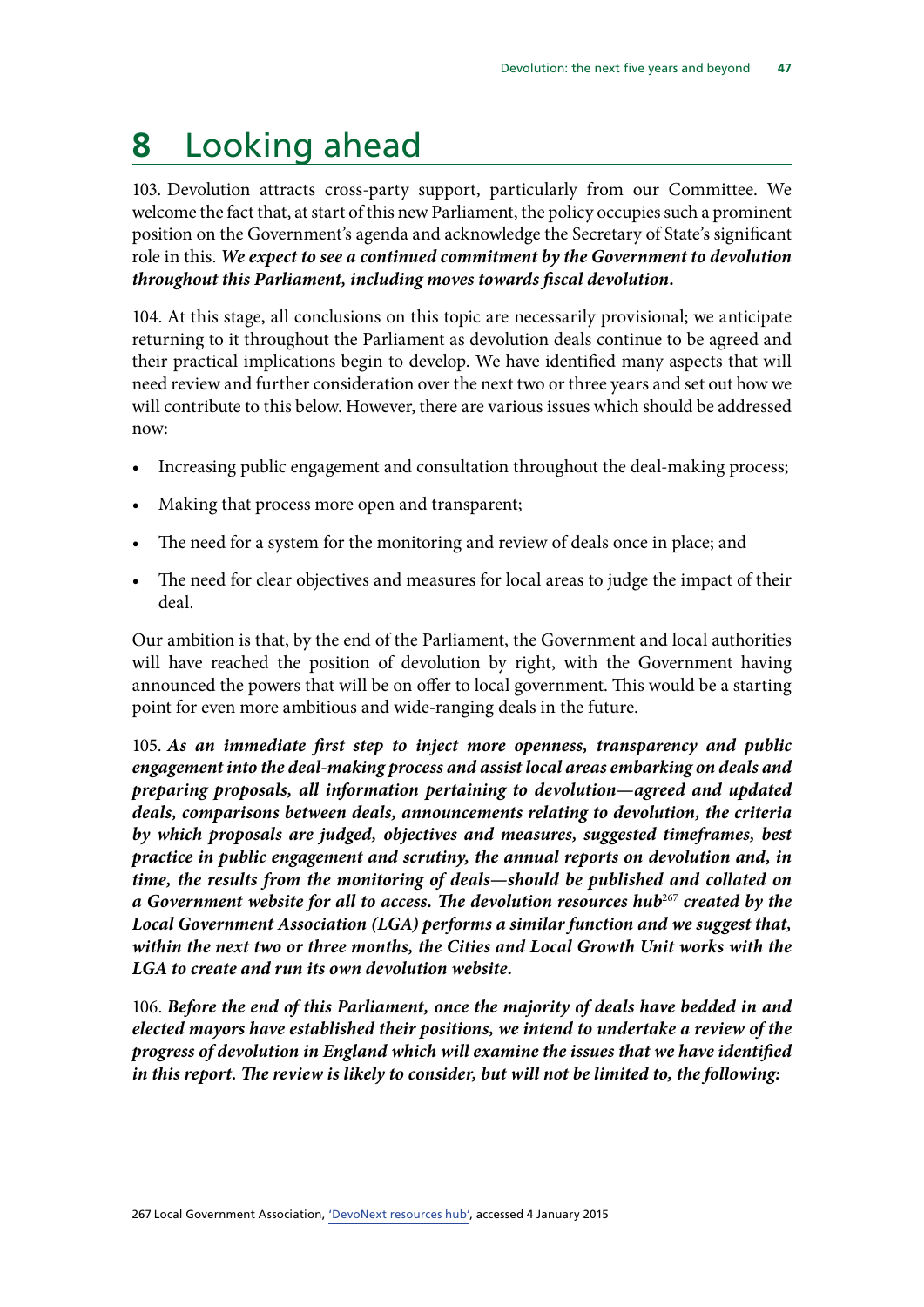#### *Success and scope:*

- <span id="page-51-0"></span>• *The success of devolution deals, measured by, for example, improvements to local economies and health economies, and whether we have reached the stage where powers can automatically be devolved to local areas as of right, and whether it is time for negotiation of further, more ambitious deals and/or a more comprehensive package of devolved measures between Government and local areas as a whole.*
- <span id="page-51-1"></span>• *What further powers areas have accumulated over time, including fiscal powers, and whether there are any powers not currently being devolved to local areas which should be.*
- <span id="page-51-2"></span>• *The impact on areas which do not have a devolution deal.*
- <span id="page-51-3"></span>• *Whether the Government is capturing data at the right level—for example, city region and combined authority level—to assess the effectiveness of deals.*
- <span id="page-51-4"></span>• *Local authorities' views on the Government's commitment to devolution, working with different Departments and the process of negotiation and consultation.*

#### <span id="page-51-5"></span>*Progress:*

- <span id="page-51-6"></span>• *Progress with the development of further devolution to London, outside of the framework of the Bill.*
- <span id="page-51-7"></span>• *The rate at which the Government negotiated and agreed the 38 devolution bids submitted by local areas for the deadline of 4 September 2015 and whether any new deals are being agreed.*
- <span id="page-51-8"></span>• *The number of deals proposed since 4 September 2015 with new areas and the number of existing deals which have been extended.*

#### <span id="page-51-9"></span>*Geography:*

- <span id="page-51-10"></span>• *The geographic spread of deals and the extent of devolution to non-metropolitan areas.*
- <span id="page-51-11"></span>• *Whether areas without deals which adjoin or are nearby those with deals are at an advantage or disadvantage and, if the latter, how this could be addressed.*

#### <span id="page-51-12"></span>*Governance and accountability:*

- <span id="page-51-13"></span>• *With particular regards to health devolution, how accountability is working in practice.*
- <span id="page-51-14"></span>• *The impact elected mayors are having on local areas.*
- <span id="page-51-15"></span>• *How scrutiny is working in practice and whether local areas are building on the scrutiny requirements set out in the Devolution Bill.*
- <span id="page-51-17"></span><span id="page-51-16"></span>• *The extent to which local areas are engaging and consulting the public and whether local democracy has benefitted from devolution.*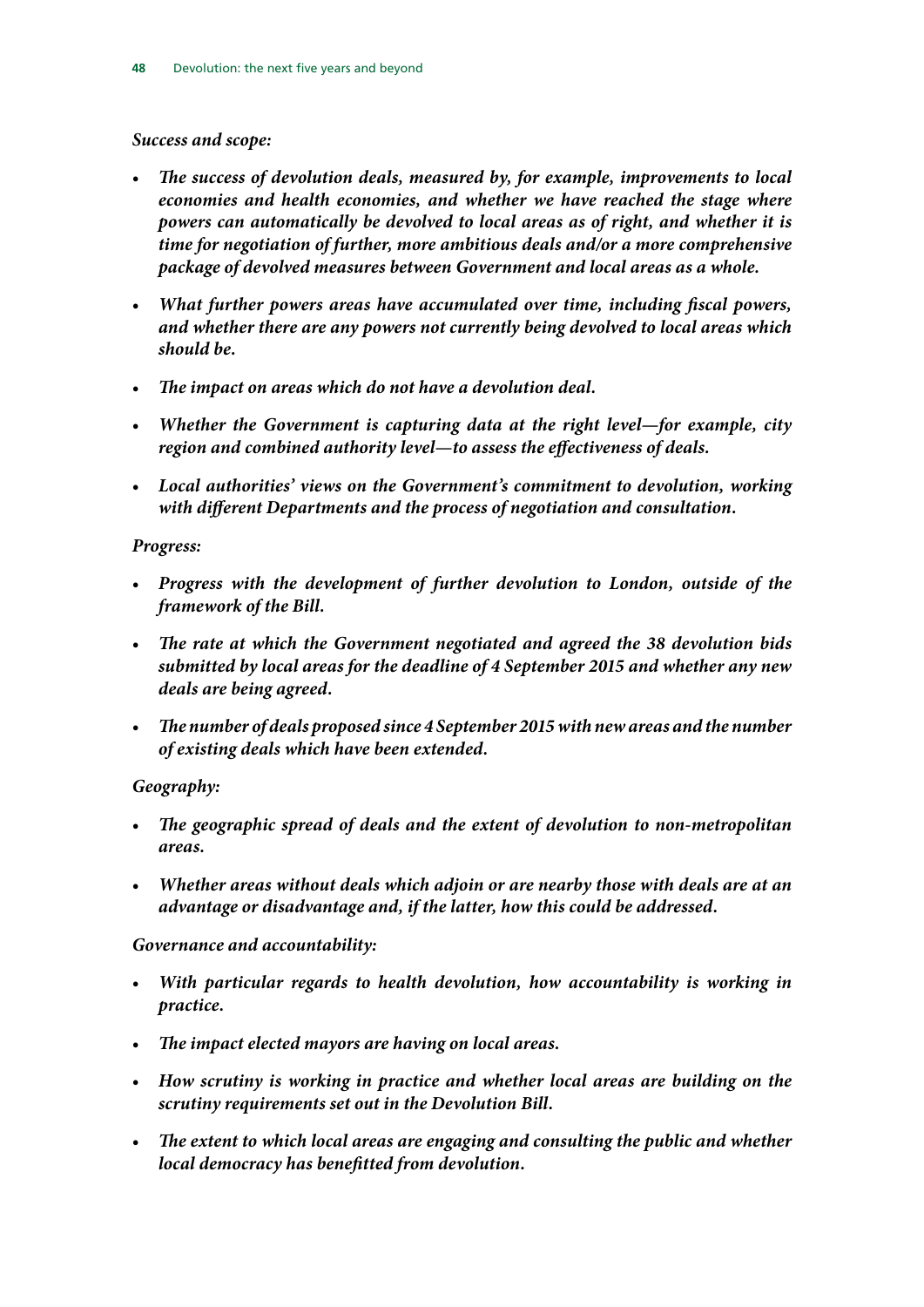#### *Wider issues:*

- <span id="page-52-0"></span>• *Whether there are any signs that devolution is encouraging the restructuring of local government—for example, towards local authorities in two-tier areas becoming unitaries or a single, large authority across a combined authority area.*
- <span id="page-52-1"></span>• *How access to new sources of local finance—for example, 100 per cent retention of business rate growth—have impacted on local areas.*
- <span id="page-52-2"></span>• *How devolution deals relate to the debate on the UK constitution and whether the deals, once embedded in local areas, are a balance to devolution to Scotland, Wales and Northern Ireland.*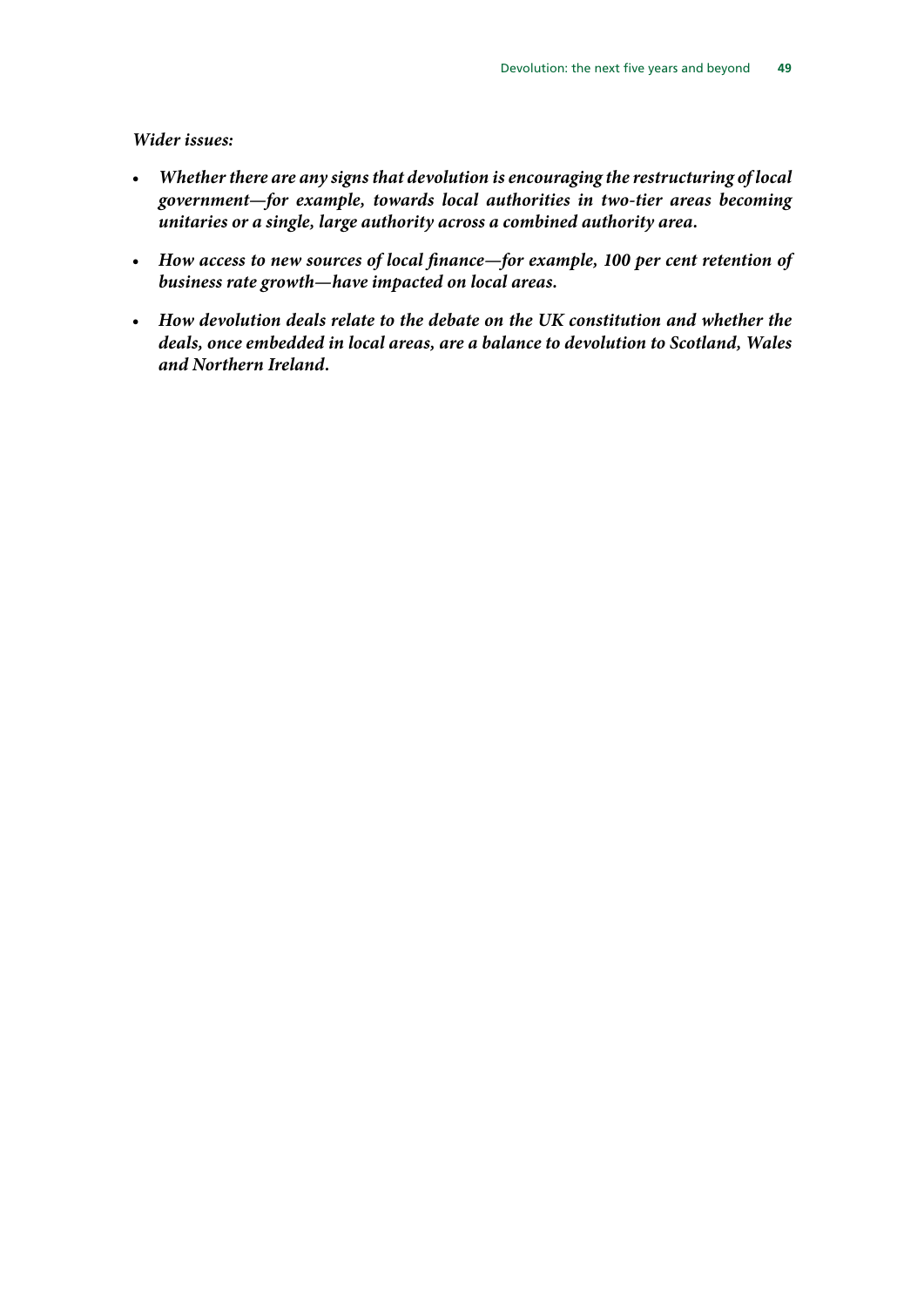### <span id="page-53-0"></span>Conclusions and recommendations

#### Introduction

1. [For most of the Orders brought forward under the Bill, parliamentary scrutiny is](#page-11-1) [likely to be limited.](#page-11-1) [We therefore recommend regular select committee scrutiny](#page-11-2) [of statutory instruments implementing devolution and the Government's annual](#page-11-2) [report on devolution, which is required by the Devolution Bill; for example, the](#page-11-2) [Transport Committee might wish to examine proposals for devolution of transport](#page-11-2) [powers. \(](#page-11-2)Paragraph 13)

#### Devolution: objectives and approach

- 2. [We believe that the Government should set out the aims of its devolution policy](#page-13-0) [more clearly, preferably in a way that would, over time, allow success to be measured.](#page-13-0) [The Government needs a clear hierarchy for the many things it is trying to achieve](#page-13-0) [through devolution—promoting local growth at minimum cost, achieving a better](#page-13-0) [balanced economy, improving integration of public services, enhancing local](#page-13-0) [freedom to experiment, bringing decision-making closer to local communities](#page-13-0) [and enhancing the democratic process. It also needs to be clear how the forms of](#page-13-0) [devolution it favours are intended to achieve them, while recognising that there may](#page-13-0) [be a different balance and mix of objectives in different areas.](#page-13-0) (Paragraph 18)
- 3. [Our witnesses gave us many important and ambitious reasons for pursuing](#page-13-1) [devolution, particularly so for health devolution. However, with the exception of](#page-13-1) [increasing economic growth, we are not certain whether these are intended to be](#page-13-1) [the measurable objectives of devolution and are not convinced that the Government](#page-13-1) [itself is any clearer. We are also not satisfied that the Government has considered and](#page-13-1) [identified how to measure the success of a devolution deal once in place.](#page-13-1) (Paragraph 21)
- 4. [We recommend that the Government publishes, in order of priority, its long-term](#page-13-2) [objectives for devolution, the mechanisms needed to achieve these and the means by](#page-13-2) [which it will measure success. Following discussions with the local areas involved,](#page-13-2) [relevant objectives can be incorporated in each devolution deal. This would enable](#page-13-2) [areas to assess whether they are doing better with a deal than without. Linked to this,](#page-13-2) [the Government should set up a mechanism for monitoring deals and reviewing](#page-13-2) [and consulting the public on their impact. This would also make it easier to gather](#page-13-2) [and disseminate best practice and lessons learnt. Local areas must have the powers](#page-13-2) [needed to achieve the objectives of devolution, for example to integrate and deliver](#page-13-2) [public services aligned to local needs. In the annual report \(described in more detail](#page-13-2) [at paragraph 45\), they should state whether they have been given sufficient powers,](#page-13-2) [levers and resources by each of the Government Departments involved to achieve](#page-13-2) [the objectives of a deal and what more is needed.](#page-13-2) (Paragraph 22)
- 5. [We believe that deal-making, which seeks to find a balance between a 'bottom-up' or](#page-15-0) ['top-down' approach, is a pragmatic way to approach devolution, and we particularly](#page-15-0) [agree with Lord Kerslake's comments that a framework approach to devolution at](#page-15-0) [this early stage in the process can lead to the lowest common denominator. The](#page-15-0)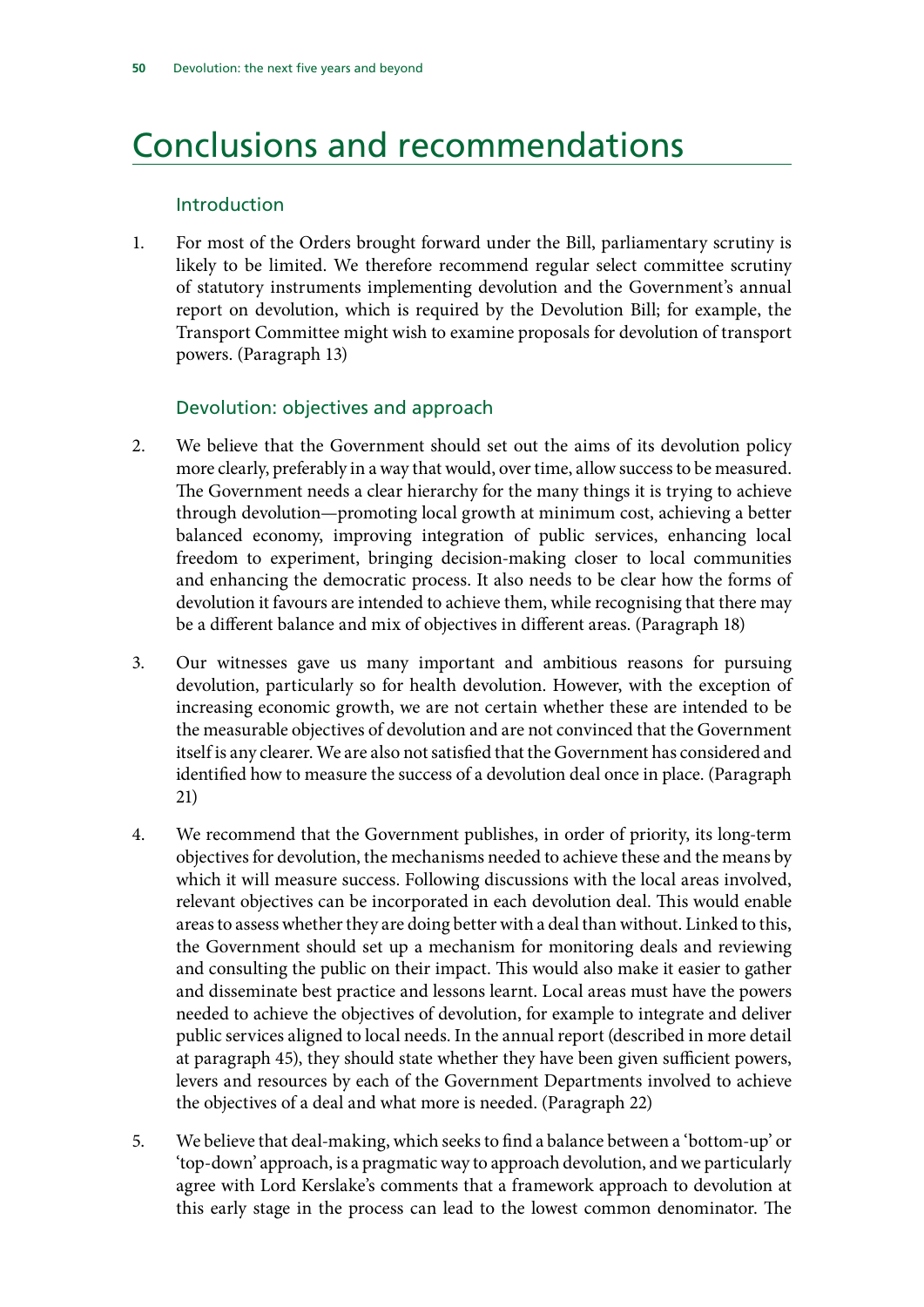[natural consequence of deal-making is bespoke but asymmetric devolution as](#page-15-0) [places ready to take on more powers put forward proposals and agree deals ahead](#page-15-0) [of others.](#page-15-0) (Paragraph 26)

6. [In acknowledgement of this asymmetry, it should be made explicit in each devolution](#page-15-1) [deal that areas may acquire further devolved powers over time. Where an area has](#page-15-1) [asked for particular devolved powers but was refused them, if still desired, such](#page-15-1) [powers should be available to that area if they have been given to other similar areas](#page-15-1) [at a later date. By the end of the Parliament, we should have reached the position](#page-15-1) [of devolution by right to local areas, with the Government having announced the](#page-15-1) [powers that will be on offer to local government. This would then provide a basis for](#page-15-1) [the negotiation of further, more ambitious deals covering new policy areas and/or](#page-15-1) [a more comprehensive package of devolved measures agreed between Government](#page-15-1) [and local government as a whole.](#page-15-1) (Paragraph 27)

#### Agreed deals

- 7. [The Greater Manchester deal provides a prime example of the type of governance](#page-18-1) [arrangements expected by the Government and the powers that might be devolved.](#page-18-1) [As it is a product of the particular circumstances of that city which are unlikely to](#page-18-1) [be reproduced in other areas in all their aspects, this deal should not be assumed](#page-18-1) [to be a model for other areas pursuing devolution, even cities.](#page-18-1) [However, other areas](#page-18-2) [pursuing deals may wish to reflect upon and cultivate Manchester's characteristics:](#page-18-2) [a history of joint working between authorities, trust between leaders, acceptance](#page-18-2) [that devolution will take place gradually and proactively presenting Government](#page-18-2) [with ideas and solutions for their city.](#page-18-2) (Paragraph 34)
- 8. [Due to the city's unique circumstances, and also the fact that the population,](#page-19-1) [their health challenges and the health economy are different from other places,](#page-19-1) [health devolution in Greater Manchester is not a model for other areas. What is](#page-19-1) [happening in Greater Manchester is, however, something for other areas to learn](#page-19-1) [from. \(](#page-19-1)Paragraph 36)
- 9. [We appreciate that there will be areas of commonality between deals as certain](#page-22-0) [powers, for example transport and business support, are natural candidates for](#page-22-0) [devolution to local areas because of their role in driving economic growth. However,](#page-22-0) [we have heard that areas are making imaginative and ambitious requests for specific](#page-22-0) [powers only to have them turned down, which leads us to question the commitment](#page-22-0) [across Government Departments to truly bespoke devolution \(we consider this](#page-22-0) [issue further in paragraphs 41-45\).](#page-22-0) [In each deal, we would expect to see more than](#page-22-1) ["a few items" that are not common to other deals being devolved and are devised by](#page-22-1) [an area as a unique response to its geography, economy or social needs. In addition,](#page-22-1) [we would expect to see that commonly devolved powers reflect and respond to](#page-22-1) [the geography, economy and social needs of the local area to which they pertain.](#page-22-1) (Paragraph 40)
- 10. [There is an obvious difference between joint working and devolution, namely that](#page-23-1) [devolution involves a transfer of responsibilities from, in this case, the DWP to a](#page-23-1) [combined or local authority. With 'joint working', there is a risk that Departments](#page-23-1) [will carry on without changing their practices. Devolution, on the other hand, leaves](#page-23-1)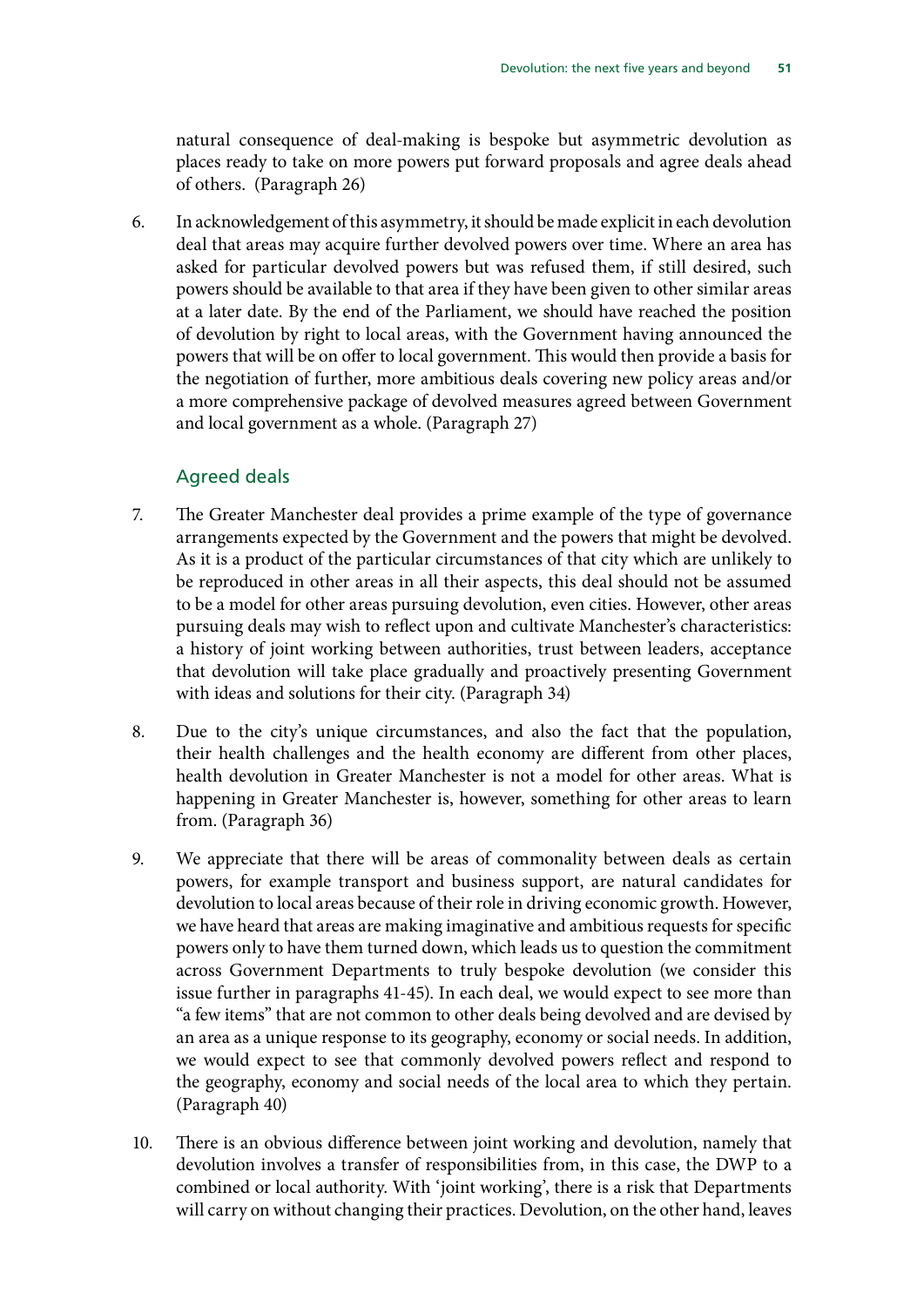[decision-making in the hands of local politicians, with accountability to local voters.](#page-23-1) [We recommend that, where the terms 'joint working', 'joint commissioning' and 'co](#page-23-2)[commissioning' appear in a deal, they are challenged and defined in practical terms.](#page-23-2) [In such cases, we would expect to see local areas actively involved in designing the](#page-23-2) [project, performance management and its integration with existing local services.](#page-23-2) [Joint working on or co-commissioning of services should be considered as a first](#page-23-2) [step towards eventual fuller devolution.](#page-23-2) (Paragraph 42)

- 11. [The Devolution Bill is just one part of enabling devolution. There also needs to](#page-24-1) [be an enthusiasm for it across all Government Departments and a commitment](#page-24-1) [to it as the 'default position', resulting in the devolution of substantial powers.](#page-24-1) [Devolution should be as of right, not subject to the fluctuating enthusiasm of central](#page-24-2) [government. The Devolution Bill should be seen as a first step towards a more](#page-24-2) [comprehensive devolution framework for the whole of local government, covering](#page-24-2) [significant spending and tax raising powers. Without this, economic growth, real](#page-24-2) [public service reform, service integration, or any of the other objectives cited for](#page-24-2) [devolution, will not be realised.](#page-24-2) (Paragraph 44)
- 12. [We would like to see a culture of devolution embedded in all Government](#page-24-3) [Departments. The annual report on devolution, which is required under the](#page-24-3) [Devolution Bill, should be prepared with input from a wide range of Departments,](#page-24-3) [such as the DWP, the Department of Health, the Department for Education and](#page-24-3) [the Department for Business, Innovation and Skills. A section of this report, left](#page-24-3) [unedited by Government, should comprise local authorities' reports back on the](#page-24-3) [Government's commitment to devolution and rating their experience of different](#page-24-3) [Departments, in terms of what the Department was like to work with and whether](#page-24-3) [it fulfilled its part of the deal. The Committee will use the report as a means of](#page-24-3) [scrutinising the Government, and it may also be of use to other stakeholders in](#page-24-3) [holding the Government to account.](#page-24-3) (Paragraph 45)
- 13. [All contact and communications about a deal with a local area should be made](#page-25-0) [through the Cities and Local Growth Unit, regardless of which Department leads a](#page-25-0) [deal. This would ensure consistency of approach across Government Departments](#page-25-0) [and have the practical advantage of being a single channel of communication for](#page-25-0) [local authorities.](#page-25-0) (Paragraph 47)
- 14. [We are not at all convinced that the Government will have the capacity to work](#page-26-0) [through all the bids that have been submitted and also to return to agreed deals to](#page-26-0) [negotiate additional powers and then go on to deal with a 'second wave' of devolution](#page-26-0) [proposals at a later date. Extra capacity will also be required to consider the wider,](#page-26-0) [long-term implications of devolution for the Government and how it will change its](#page-26-0) [modus operandi to deal with these.](#page-26-0) [While it appears that the work is currently being](#page-26-1) [adequately resourced, the Government should make an explicit commitment to](#page-26-1) [provide the necessary additional resources as the number of deals under negotiation](#page-26-1) [increases and, as discussed at paragraph 27, work on more extensive devolution](#page-26-1) [develops. A programme of secondments of staff from the Cities and Local Growth](#page-26-1) [Unit to local authorities, and vice versa, would aid sharing of knowledge, best](#page-26-1) [practice and understanding of the different environments.](#page-26-1) (Paragraph 49)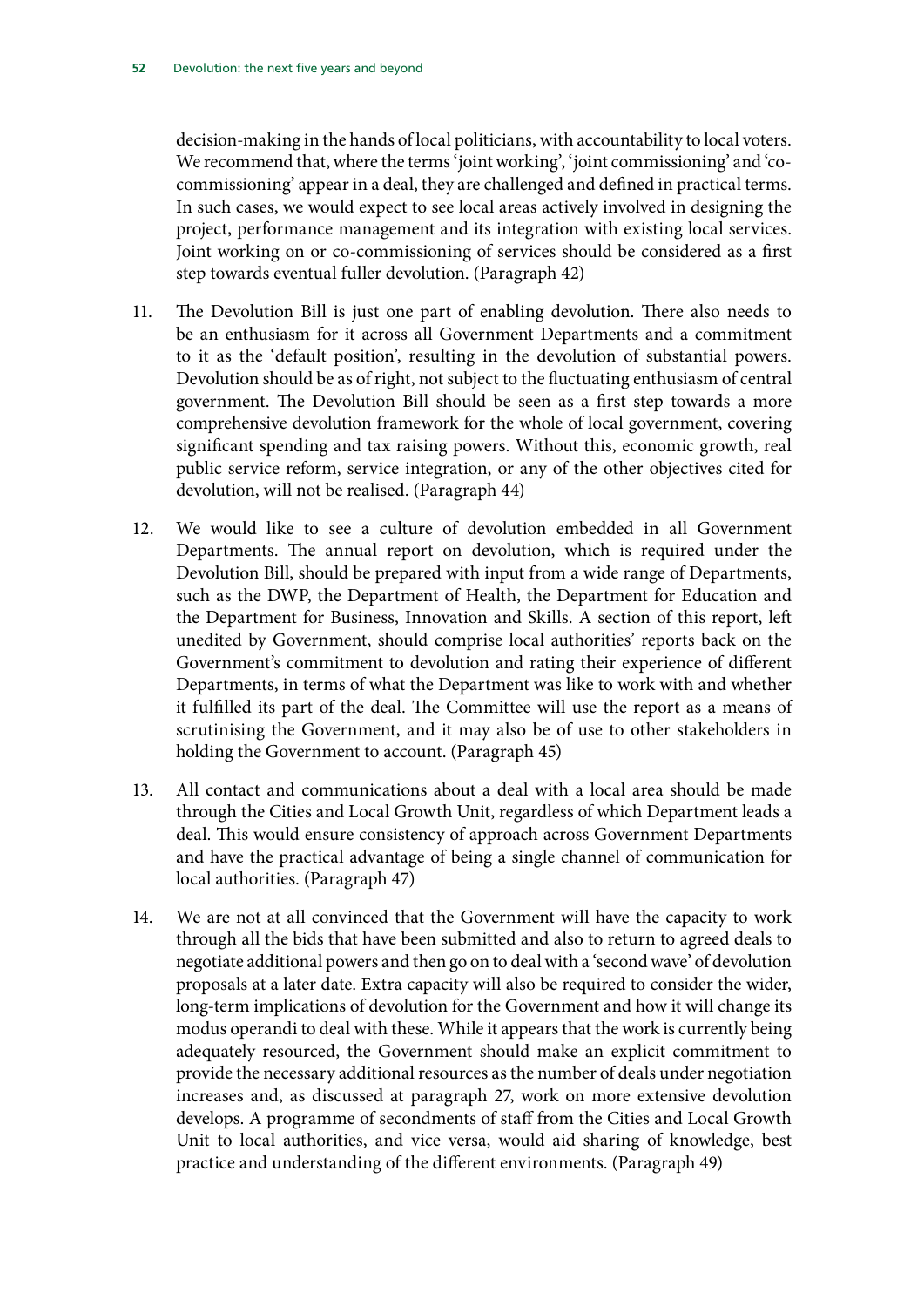#### Bids, negotiation and agreement of deals: key themes

- 15. [For devolution to take root and fulfil its aims, it needs to involve and engage the](#page-28-0) [people it is designed to benefit. There has been a consistent very significant lack](#page-28-0) [of public consultation, engagement and communication at all stages of the deal](#page-28-0)[making process. This is due to areas having limited time in the run up to the 4](#page-28-0) [September deadline. The Government drove the first wave of devolution deals](#page-28-0) [through at a rapid pace \(considered in more detail in the next section\) which](#page-28-0) [meant there was no opportunity for engagement with residents, or for residents](#page-28-0) [to have their say on the principle of devolution or the framework of the specific](#page-28-0) [deal proposed in their area. Despite this, we believe that local leaders could have](#page-28-0) [communicated more effectively and extensively with their residents about the deal](#page-28-0) [process, the contents of the deal and how it would affect them. It should, for example,](#page-28-0) [have been clear to any citizen what their elected leaders were seeking to secure for](#page-28-0) [the area in negotiating a devolution deal with the government. In addition, deals](#page-28-0) [involving complex negotiations between national and local politicians do not lend](#page-28-0) [themselves to public engagement](#page-28-0) [However, from now on, efforts should be made to](#page-28-1) [engage, consult and communicate with the public at all stages of the process—in the](#page-28-1) [preparation of proposals, their negotiation and following agreement. Strategies to](#page-28-1) [involve the public may include citizens' juries, public meetings and, within the NHS](#page-28-1) [and local government, staff engagement sessions. Once a deal is entrenched and its](#page-28-1) [reforms have had the chance to take effect, the public should be consulted on their](#page-28-1) [experience of its practical effects.](#page-28-1) (Paragraph 53)
- 16. [We think it is too late to engage the public only once a deal has been agreed. While](#page-29-1) [it is reasonable that the actual negotiations are not open to the public,](#page-29-1) [steps should](#page-29-2) [be taken to inject more openness into the process by publishing on the relevant](#page-29-2) [authorities' websites:](#page-29-2)
	- [Devolution proposals and the Government's counter-offers, within a reasonable](#page-29-3) [time of them being made;](#page-29-3)
	- [An outline of what is being negotiated; and](#page-29-4)
	- [Drafts of the deal, and the text of the final deal.](#page-29-5)

[The Government should also publish the criteria it uses to assess and agree proposals](#page-29-6) [so local areas can refer to these when drawing up their devolution bid. A similar level](#page-29-6) [of transparency should continue to be maintained once the deal has been agreed.](#page-29-6) (Paragraph 56)

17. [The Government is moving devolution forward at a rapid pace, which is welcome.](#page-31-1) [However, some areas, particularly non-metropolitan areas, found it very challenging](#page-31-1) [to meet the 4 September deadline. There is a risk that they may be rushing into](#page-31-1) [bids which have not been properly planned and are based on relationships with](#page-31-1) [neighbouring areas which have not had sufficient time to bed down. The Government](#page-31-1) [also appears to be setting deadlines in accordance with events in the parliamentary](#page-31-1) [and political calendar.](#page-31-1) [We welcome the Secretary of State's acknowledgement](#page-31-2) [that some areas may take longer than others to submit bids and recommend that](#page-31-2) [any deadlines imposed should take this into account. Then, once a bid has been](#page-31-2) [submitted and negotiation on the content of the deal begins, the parties should](#page-31-2)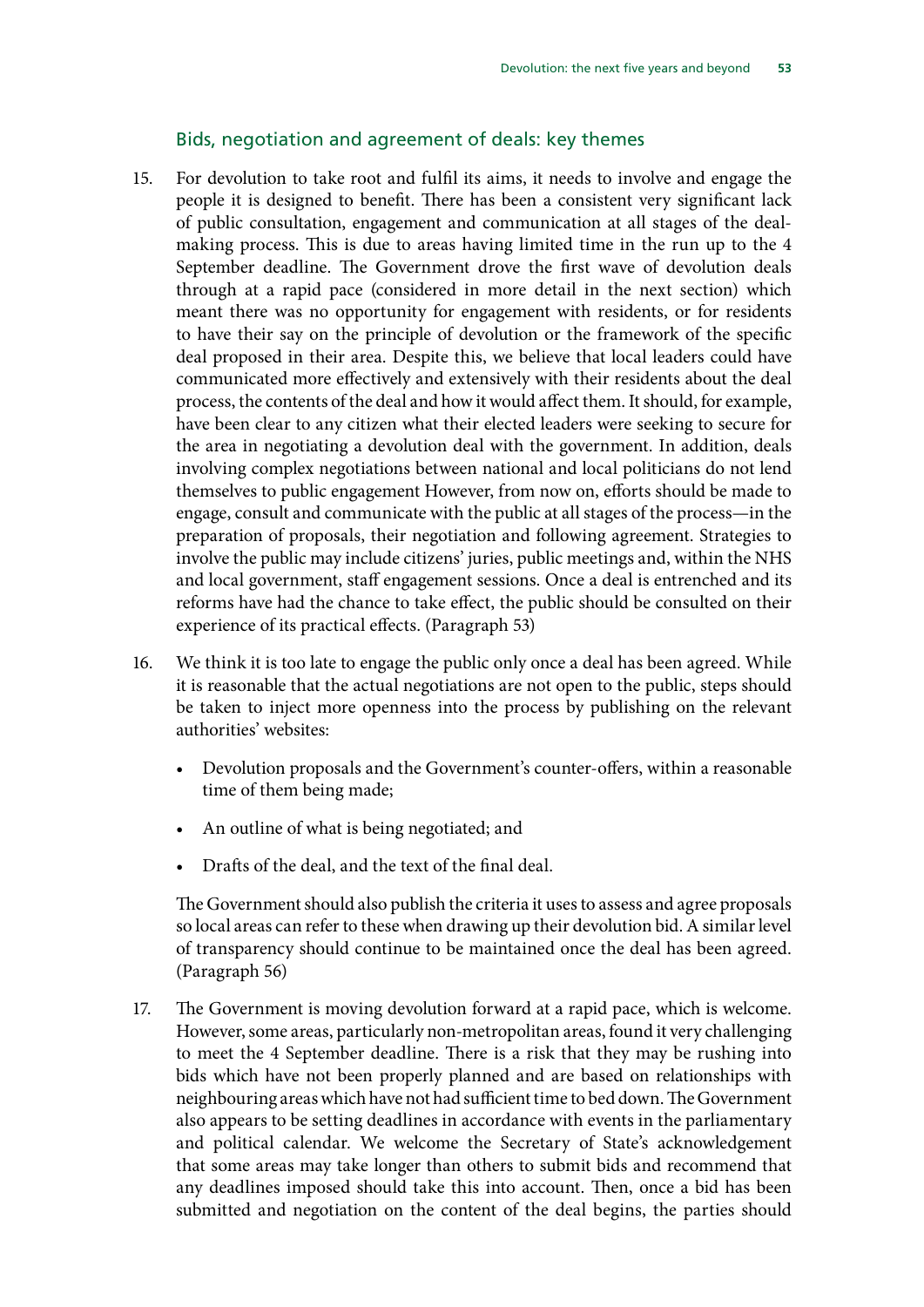[decide on an agreed and prompt timeframe, with fixed deadlines, not influenced by](#page-31-2) [political criteria, for negotiation and agreement of the deal. It is essential that this](#page-31-2) [takes into account the time needed to undertake consultation and engagement with](#page-31-2) [the public.](#page-31-2) (Paragraph 60)

- 18. [In addition, in accordance with the evidence given by the Minister, we suggest that](#page-31-3) [the Government makes a clear statement that devolution will take place at different](#page-31-3) [speeds in different places, and that taking time to craft a proposal to take account](#page-31-3) [of local specificities will not adversely affect the Government's response to it. This](#page-31-3) [would encourage areas to spend longer building relationships, preparing proposals](#page-31-3) [and consulting residents, and would be particularly beneficial for non-metropolitan](#page-31-3) [areas.](#page-31-3) (Paragraph 61)
- 19. [The recommendations we made above—encouraging devolution at different speeds](#page-31-4) [and setting out a timeframe—would provide a clear process for parties to follow](#page-31-4) [and would help to counter the perception that the Government is exerting too much](#page-31-4) [influence over the deal-making process.](#page-31-4) (Paragraph 62)
- 20. [It is often argued that urban areas are increasingly the source of the highest levels of](#page-32-0) [economic innovation and growth and that, if the objective is economic rebalancing,](#page-32-0) [this requires greater devolution to city regions. We understand and sympathise](#page-32-0) [with this approach.](#page-32-0) [Nevertheless, the agreement of a devolution deal with a non](#page-32-1)[metropolitan two-tier area would help to address any sense that the Government](#page-32-1) [is biased towards devolution to city regions. The next non-metropolitan deal will](#page-32-1) [therefore be particularly significant and we look forward to one being agreed in the](#page-32-1) [next six months.](#page-32-1) (Paragraph 63)
- 21. [Nevertheless, we are concerned that this will not be the case for small towns and](#page-32-2) [county areas outside the South East which risk being left out and left behind.](#page-32-2) [The](#page-32-3) [Government should consider this a major issue and monitor the impact of devolution](#page-32-3) [deals on adjoining or nearby areas to assess whether such areas are benefitting or](#page-32-3) [being left behind.](#page-32-3) (Paragraph 64)

#### Governance and Accountability

- 22. [International comparisons aside, we heard evidence that there are benefits to be](#page-35-1) [gained from having an elected mayor; for example leadership, strong accountability](#page-35-1) [and a 'go to' voice for business](#page-35-1) [However, we believe elected mayors are likely to be](#page-35-2) [better suited to urban areas. The scale, geography and economic diversity of non](#page-35-2)[metropolitan areas mean elected mayors are unlikely to be an easy fit. Local areas](#page-35-2) [should be allowed to decide whether or not they wish to have an elected mayor.](#page-35-2) [Those which do not want an elected mayor, but nonetheless want substantial](#page-35-2) [devolved powers, should be allowed to propose an equally strong alternative model](#page-35-2) [of governance.](#page-35-2) (Paragraph 70)
- 23. [In fact, where a combined authority has been created, the mayor could be seen as](#page-35-3) [a fifth tier of local government. Aside from the potential for confusion, which we](#page-35-3) [discuss below, we think that the public will probably be left feeling that there is too](#page-35-3) [much bureaucracy and too many politicians. There is a risk that this could lead to](#page-35-3) [low turnouts at mayoral elections, which would have implications for the democratic](#page-35-3)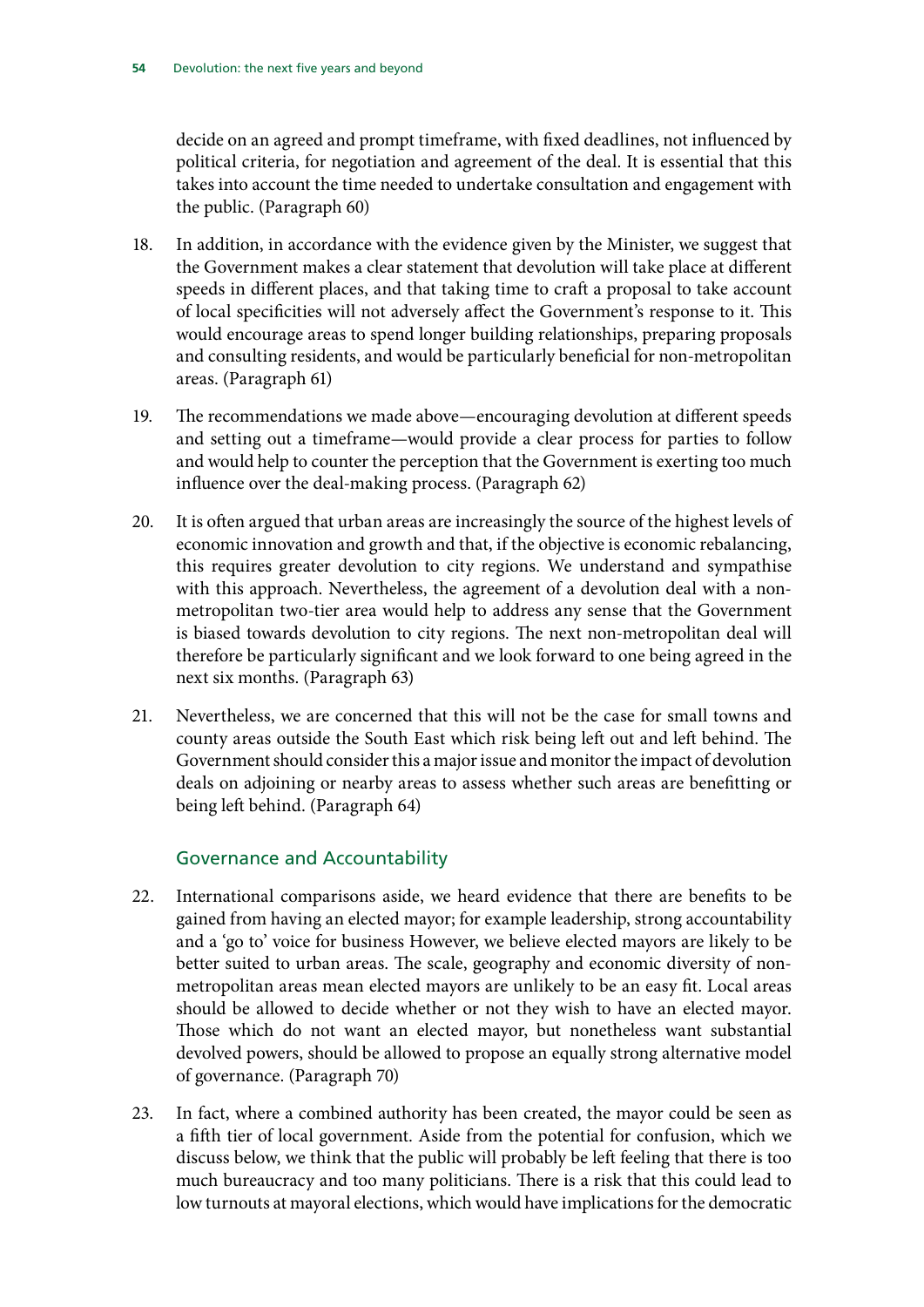[legitimacy of elected mayors.](#page-35-3) [This is a consequence that needs to be addressed in the](#page-35-4) [long-term, possibly by a move to having more unitary authorities](#page-35-4) (Paragraph 71)

- 24. [As the DCLG says, the overview and scrutiny requirements in the Bill are an initial](#page-37-1) [framework to be used as a basis for more robust provisions, which we believe have](#page-37-1) [a role in fostering public confidence in the new arrangements, as well as balancing](#page-37-1) [vested interests. These should be developed to suit the characteristics of the local](#page-37-1) [areas as a result of deliberate efforts to hold active discussions at local level, with](#page-37-1) [residents involved in designing new and more open methods of scrutiny. Local](#page-37-1) [areas need to give active consideration to how the mayor will work with the council](#page-37-1) [leaders and how s/he will be held to account. Although the elected mayor is intended](#page-37-1) [to be a 'first among equals', s/he may soon establish, or already have, a profile and](#page-37-1) [position which makes this balance difficult to achieve.](#page-37-1) (Paragraph 77)
- 25. [There will be a complex division of responsibility between local authorities, the](#page-38-0) [combined authority and the elected mayor which will not necessarily be apparent to](#page-38-0) [the public. However, as the figurehead, people are going to hold the elected mayor](#page-38-0) [accountable, regardless of whether or not s/he has responsibility](#page-38-0) [As a result, careful](#page-38-1) [thought needs to be given to determining the division of responsibility in a way that](#page-38-1) [provides a coherent set of powers and makes sense to the public; this should be an](#page-38-1) [integral part of the deal-making process with the division of responsibilities written](#page-38-1) [into the deal.](#page-38-1) (Paragraph 79)

#### Health devolution

- 26. [Health devolution has great potential. In the context of some areas, such as Greater](#page-41-0) [Manchester, it is a necessary step to design health and care to suit the circumstances](#page-41-0) [of a particular place, to speed up and enhance existing work on integration and](#page-41-0) [help address the cultural challenges posed by joint working for the NHS and local](#page-41-0) [government. In other areas, however, health devolution may not be needed in the](#page-41-0) [short term to advance and improve health and social care. But, to achieve a great](#page-41-0) [deal more in the longer term, real devolution and a transfer of more power to local](#page-41-0) [government is needed.](#page-41-0) (Paragraph 85)
- 27. [However, health devolution has arrived at a particularly difficult time for the health](#page-41-1) [and social care system and its staff: there has been significant structural change](#page-41-1) [in recent years and there is now an unprecedented level of financial challenge.](#page-41-1) [With such uncertainty, we are concerned about the long-term consequences and](#page-41-1) [recommend that, over an appropriate timescale, the Government gathers evidence](#page-41-2) [on the impact of these reforms. It is important that areas should not pursue formal](#page-41-2) [health devolution at the expense of health and social care initiatives with similar](#page-41-2) [aims that are proving fruitful. Areas that do wish to pursue health devolution must](#page-41-2) [have clearly defined objectives for what they expect it to deliver.](#page-41-2) (Paragraph 86)
- 28. [We reiterate, however, that, from now on, the public must be engaged, consulted and](#page-42-0) [communicated with throughout the devolution process and once a deal has been](#page-42-0) [agreed. Public engagement is particularly important in the case of health devolution](#page-42-0) [where the complexity of the systems in place make understanding the consequences](#page-42-0) [of change more difficult in an area where the public's response is likely to be more](#page-42-0) [emotional.](#page-42-0) (Paragraph 87)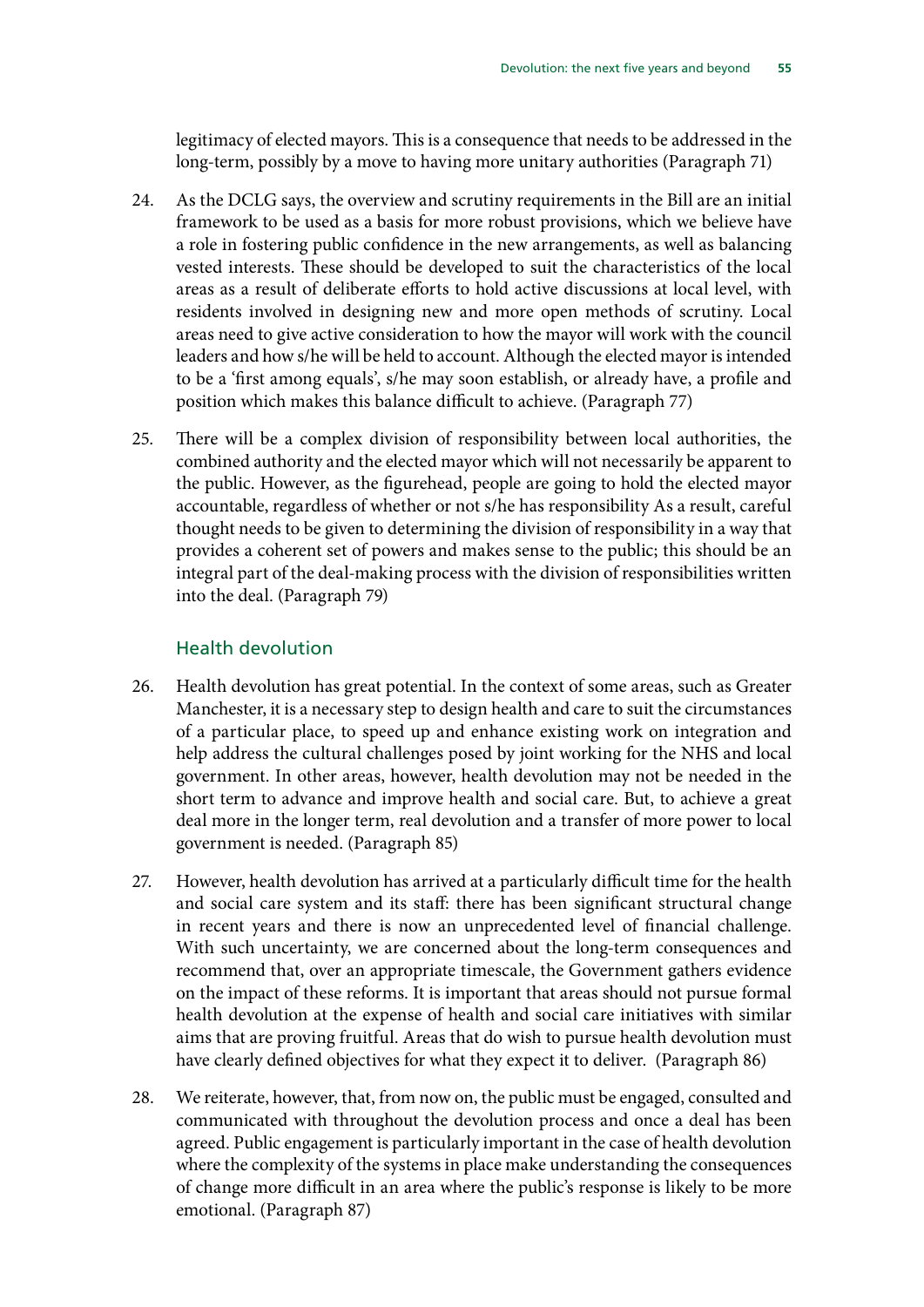- 29. [Accountability in health and social care is already extremely complex and further](#page-42-1) [changes, such as the creation of an elected mayor, are likely to leave patients feeling](#page-42-1) [confused about who they should approach for information or to pursue complaints.](#page-42-1) [Any health devolution agreement should be accompanied by plans for how the](#page-42-2) [changes taking place will be communicated to residents. Residents should be](#page-42-2) [informed about the new structures and responsibilities and be told where to go for](#page-42-2) [information and advice and to make complaints.](#page-42-2) (Paragraph 88)
- 30. [We found this explanation \[of accountability for services\] confusing. It is unclear to](#page-43-0) [us how accountability will work in practice.](#page-43-0) (Paragraph 89)
- 31. [It would appear that their powers do not extend to regulating a local authority's](#page-43-1) [financial contribution to a pooled budget and it was not clear which body was in](#page-43-1) [fact responsible for checking their financial position. There is also a lack of clarity](#page-43-1) [about the audit and regulation of pooled budgets and, in particular, oversight of the](#page-43-1) [sustainability of local authorities' contributions. Again, we were left feeling that the](#page-43-1) [arrangements the Minister described were more aspirational than a thought-through](#page-43-1) [and watertight system of financial regulation. There is a need for a clear articulation](#page-43-1) [of how health devolution will work and for clear governance arrangements set out in](#page-43-1) [a way that residents, patients and staff can understand. This will ensure there is no](#page-43-1) [adverse impact on the quality of local services and that services are accountable. We](#page-43-1) [are not satisfied that there has been sufficient consideration as to how pooled budgets](#page-43-1) [will be regulated and audited and how they will be handled in practice. Unless this](#page-43-1) [is carefully considered, we risk both not having the flexibility to use budgets to](#page-43-1) [reflect local priorities and facilitate joint working and replicating locally the silos](#page-43-1) [that exist at national level. This applies to services devolved from all Government](#page-43-1) [Departments, not just health](#page-43-1) [We would like the Government to revisit this issue](#page-43-2) [on an ongoing basis as health devolution is rolled out and embedded in local areas.](#page-43-2) (Paragraph 90)
- 32. [The Government should set out the steps it will take to ensure the relevant](#page-44-0) [Departments share data, for example relating to Attendance Allowance, with the](#page-44-0) [NHS and local authorities.](#page-44-0) (Paragraph 91)
- 33. [While we were satisfied with the plans \[for the treatment of specialised services\]](#page-44-1) [we received, we highlight this as an issue which needs to be carefully monitored in](#page-44-1) [emerging health devolution agreements.](#page-44-1) (Paragraph 92)

#### London

34. [Devolution to London was successful because it enabled the city to meet the key](#page-46-1) [challenges it faced in 2000. Sixteen years on, London faces a series of additional](#page-46-1) [challenges including housing and skills, which are not addressed by the existing](#page-46-1) [devolution framework.](#page-46-1) [London is therefore not only ready for further devolution,](#page-46-2) [but urgently needs it. In keeping with the recommendations of our predecessors,](#page-46-2) [we believe fiscal devolution is essential to London's continuing success. The scale](#page-46-2) [of growth of service demand alone in London requires significant investment in](#page-46-2) [infrastructure for which fiscal devolution is required](#page-46-2). (Paragraph 96)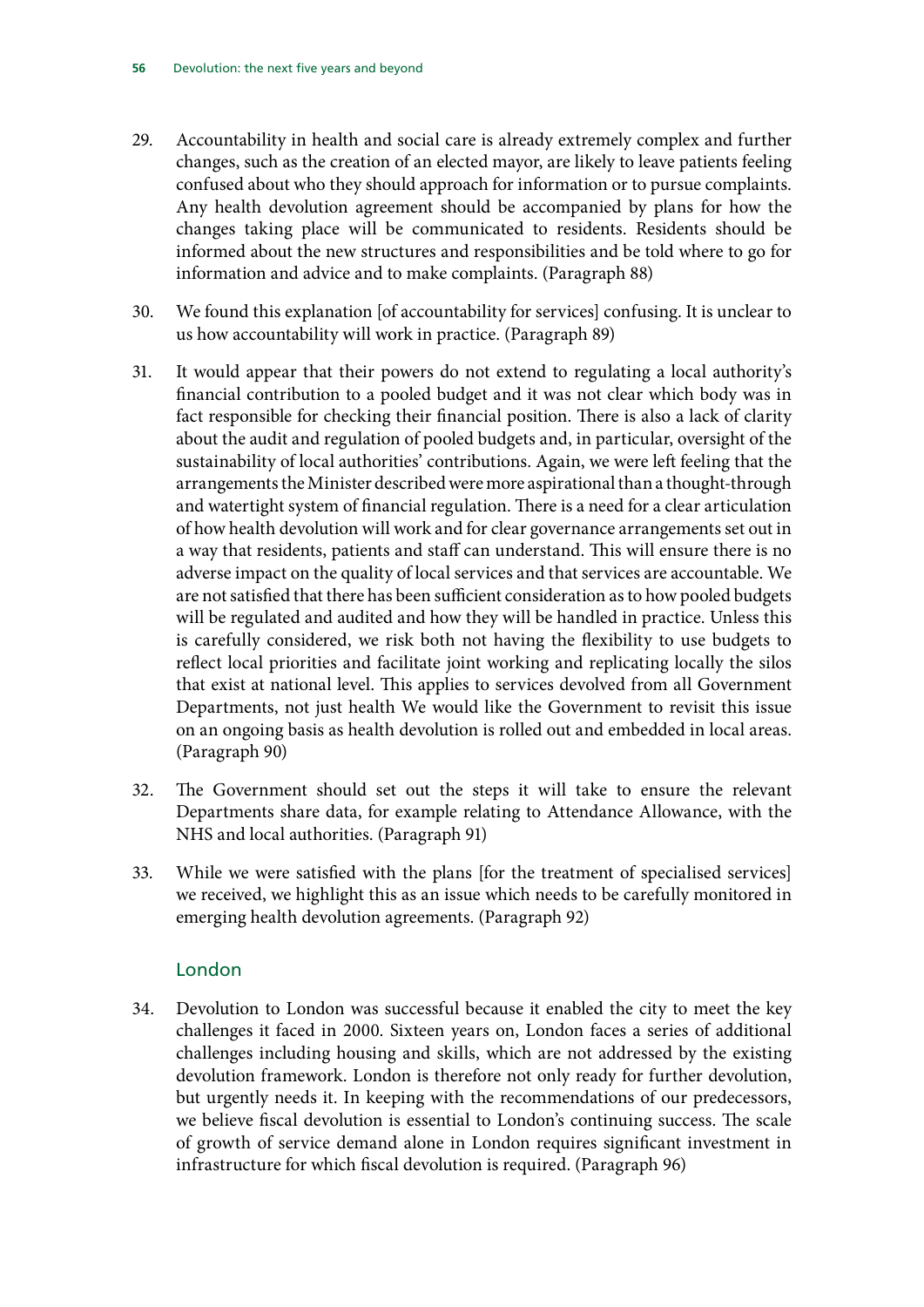- 35. [We agree that, depending on what makes most sense, certain types of reform and](#page-47-1) [devolution in London will and should happen at regional or subregional level and](#page-47-1) [that arrangements will be more complicated than in other areas. However, there is](#page-47-1) [a real risk of confusion for the public, and indeed for officers, in having three levels](#page-47-1) [of governance and particular efforts should be given to avoiding such confusion.](#page-47-1) (Paragraph 97)
- 36. [Both the current Mayor of London and his predecessor have been judged to be](#page-48-0) [successful in their role. It remains to be seen whether elected mayors for combined](#page-48-0) [authorities are similarly successful. Not having the same profile, they are unlikely](#page-48-0) [to enjoy the same level of influence and leverage as the Mayor of London. However,](#page-48-0) [the office does demonstrate what an elected mayor can do for an area.](#page-48-0) [In keeping](#page-48-1) [with our predecessors, we are persuaded that the London Assembly's scrutiny of](#page-48-1) [the Mayor is effective, but recommend that it is given the power to call-in mayoral](#page-48-1) [decisions, veto the Police and Crime Plan and, if necessary, reject the Mayor's](#page-48-1) [appointment of a Deputy Mayor. We further recommend that, as London acquires](#page-48-1) [more devolved powers, the arrangements are kept under review.](#page-48-1) (Paragraph 101)
- 37. [We believe that the overview and scrutiny committees in the Devolution Bill should](#page-49-0) [be a framework for more robust arrangements developed by local areas as a result](#page-49-0) [of active discussions at local level. In developing their own scrutiny arrangements,](#page-49-0) [local areas might wish to adapt or adopt some of the methods used by the London](#page-49-0) [Assembly, such as broadcasting question times and public meetings, to hold the](#page-49-0) [Mayor of London and Greater London Authority to account. \(](#page-49-0)Paragraph 102)

#### Looking ahead

- 38. [We expect to see a continued commitment by the Government to devolution](#page-50-1) [throughout this Parliament, including moves towards fiscal devolution.](#page-50-1) (Paragraph 103)
- 39. [As an immediate first step to inject more openness, transparency and public](#page-50-2) [engagement into the deal-making process and assist local areas embarking on deals](#page-50-2) [and preparing proposals, all information pertaining to devolution—agreed and](#page-50-2) [updated deals, comparisons between deals, announcements relating to devolution,](#page-50-2) [the criteria by which proposals are judged, objectives and measures, suggested](#page-50-2) [timeframes, best practice in public engagement and scrutiny, the annual reports](#page-50-2) [on devolution and, in time, the results from the monitoring of deals—should be](#page-50-2) [published and collated on a Government website for all to access. The devolution](#page-50-2) [resources hub created by the Local Government Association \(LGA\) performs a](#page-50-2) [similar function and we suggest that, within the next two or three months, the Cities](#page-50-2) [and Local Growth Unit works with the LGA to create and run its own devolution](#page-50-2) [website. \(](#page-50-2)Paragraph 105)
- 40. [Before the end of this Parliament, once the majority of deals have bedded in and](#page-50-3) [elected mayors have established their positions, we intend to undertake a review of](#page-50-3) [the progress of devolution in England which will examine the issues that we have](#page-50-3) [identified in this report. The review is likely to consider, but will not be limited to,](#page-50-3) [the following:](#page-50-3)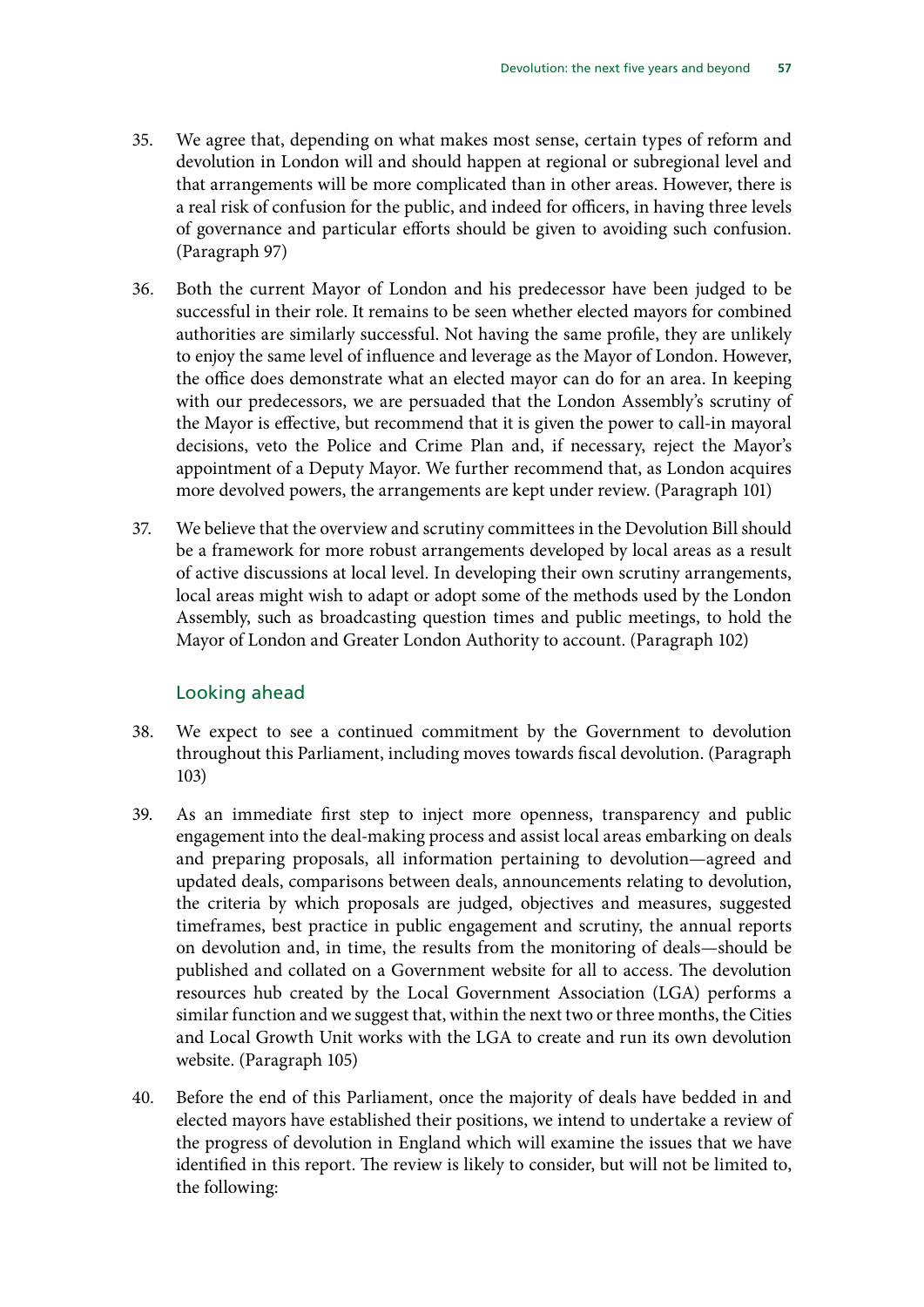[Success and scope:](#page-50-4)

- [The success of devolution deals, measured by, for example, improvements to](#page-51-0) [local economies and health economies, and whether we have reached the stage](#page-51-0) [where powers can automatically be devolved to local areas as of right, and](#page-51-0) [whether it is time for negotiation of further, more ambitious deals and/or a more](#page-51-0) [comprehensive package of devolved measures between Government and local](#page-51-0) [areas as a whole.](#page-51-0)
- [What further powers areas have accumulated over time, including fiscal powers,](#page-51-1) [and whether there are any powers not currently being devolved to local areas](#page-51-1) [which should be.](#page-51-1)
- [The impact on areas which do not have a devolution deal.](#page-51-2)
- [Whether the Government is capturing data at the right level—for example, city](#page-51-3) [region and combined authority level—to assess the effectiveness of deals.](#page-51-3)
- [Local authorities' views on the Government's commitment to devolution, working](#page-51-4) [with different Departments and the process of negotiation and consultation.](#page-51-4)

#### [Progress:](#page-51-5)

- [Progress with the development of further devolution to London, outside of the](#page-51-6) [framework of the Bill.](#page-51-6)
- [The rate at which the Government negotiated and agreed the 38 devolution bids](#page-51-7) [submitted by local areas for the deadline of 4 September 2015 and whether any](#page-51-7) [new deals are being agreed.](#page-51-7)
- [The number of deals proposed since 4 September 2015 with new areas and the](#page-51-8) [number of existing deals which have been extended.](#page-51-8)

#### [Geography:](#page-51-9)

- [The geographic spread of deals and the extent of devolution to non-metropolitan](#page-51-10) [areas.](#page-51-10)
- [Whether areas without deals which adjoin or are nearby those with deals are](#page-51-11) [at an advantage or disadvantage and, if the latter, how this could be addressed.](#page-51-11)

[Governance and accountability:](#page-51-12)

- [With particular regards to health devolution, how accountability is working in](#page-51-13) [practice.](#page-51-13)
- [The impact elected mayors are having on local areas.](#page-51-14)
- [How scrutiny is working in practice and whether local areas are building on the](#page-51-15) [scrutiny requirements set out in the Devolution Bill.](#page-51-15)
- [The extent to which local areas are engaging and consulting the public and](#page-51-16) [whether local democracy has benefitted from devolution.](#page-51-16)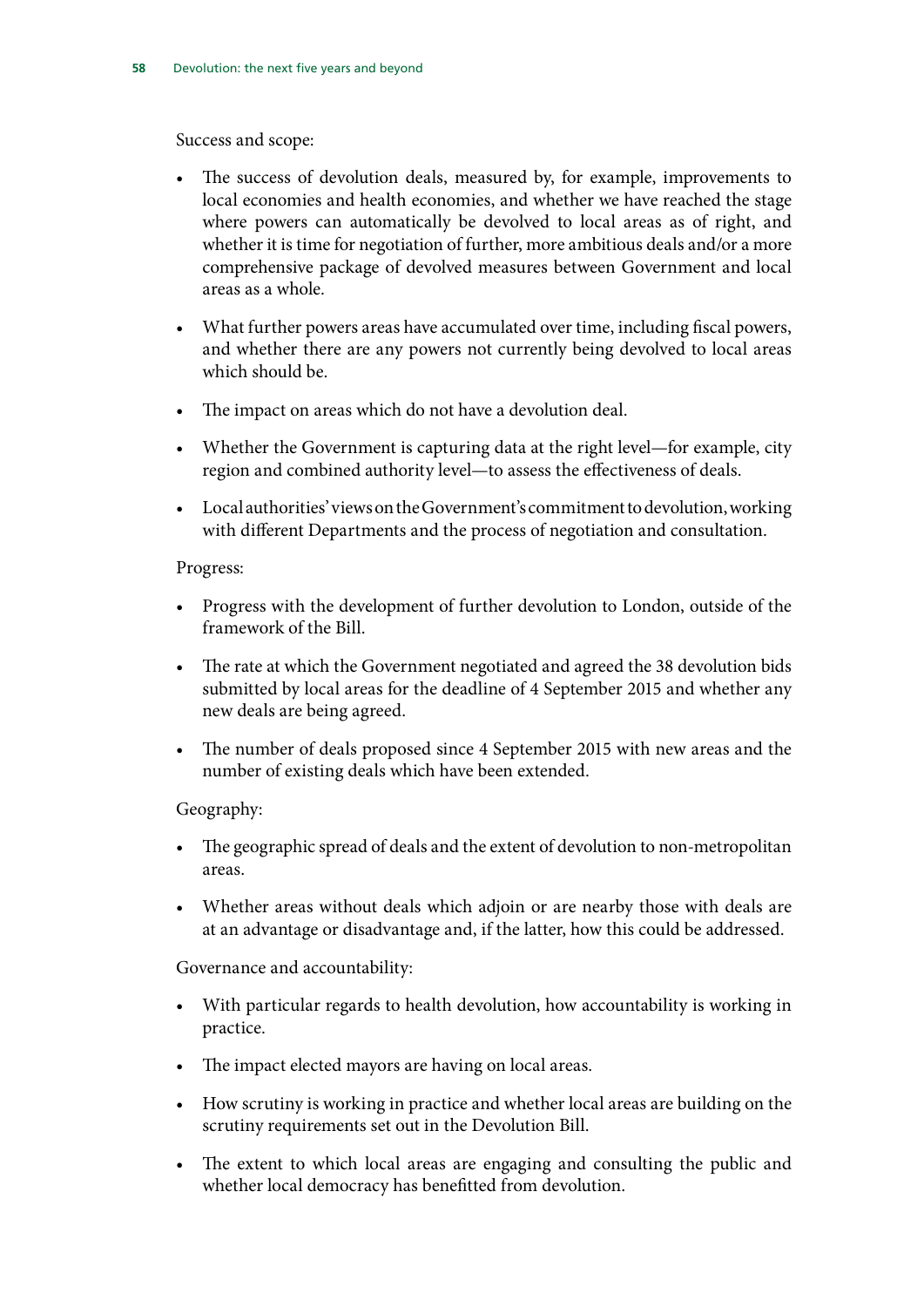[Wider issues:](#page-51-17)

- [Whether there are any signs that devolution is encouraging the restructuring](#page-52-0) [of local government—for example, towards local authorities in two-tier areas](#page-52-0) [becoming unitaries or a single, large authority across a combined authority area.](#page-52-0)
- [How access to new sources of local finance—for example, 100 per cent retention](#page-52-1) [of business rate growth—have impacted on local areas.](#page-52-1)
- [How devolution deals relate to the debate on the UK constitution and whether](#page-52-2) [the deals, once embedded in local areas, are a balance to devolution to Scotland,](#page-52-2) [Wales and Northern Ireland.](#page-52-2) (Paragraph 106)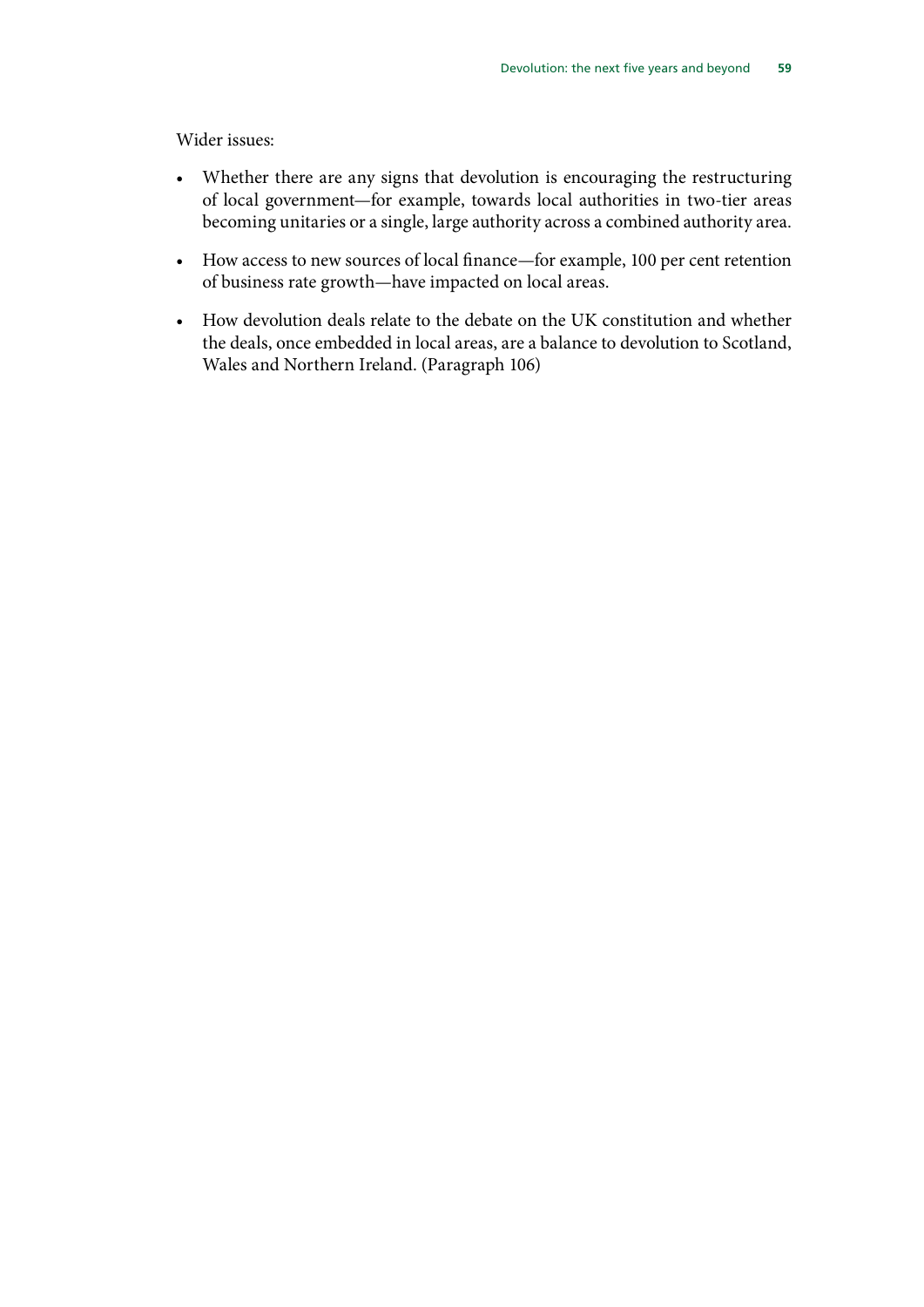### <span id="page-63-0"></span>Formal Minutes

#### **Monday 25 January 2016**

Members present:

Mr Clive Betts, in the Chair

| Bob Blackman     | Julian Knight    |
|------------------|------------------|
| Jo Cox           | David Mackintosh |
| Helen Hayes      | Mr Mark Prisk    |
| Kevin Hollinrake | Alison Thewliss  |
| Liz Kendall      |                  |

Draft Report (*Devolution: the next five years and beyond*) proposed by the Chair, brought up and read.

*Ordered*, That the Report be read a second time, paragraph by paragraph.

Paragraphs 1 to 106 read and agreed to.

Summary agreed to.

*Resolved*, That the Report be the First Report of the Committee to the House.

*Ordered*, That the Chair make the Report to the House.

*Ordered*, That embargoed copies of the Report be made available, in accordance with the provisions of Standing Order No. 134.

 *[Adjourned until Monday 1 February at 3.15 p.m.*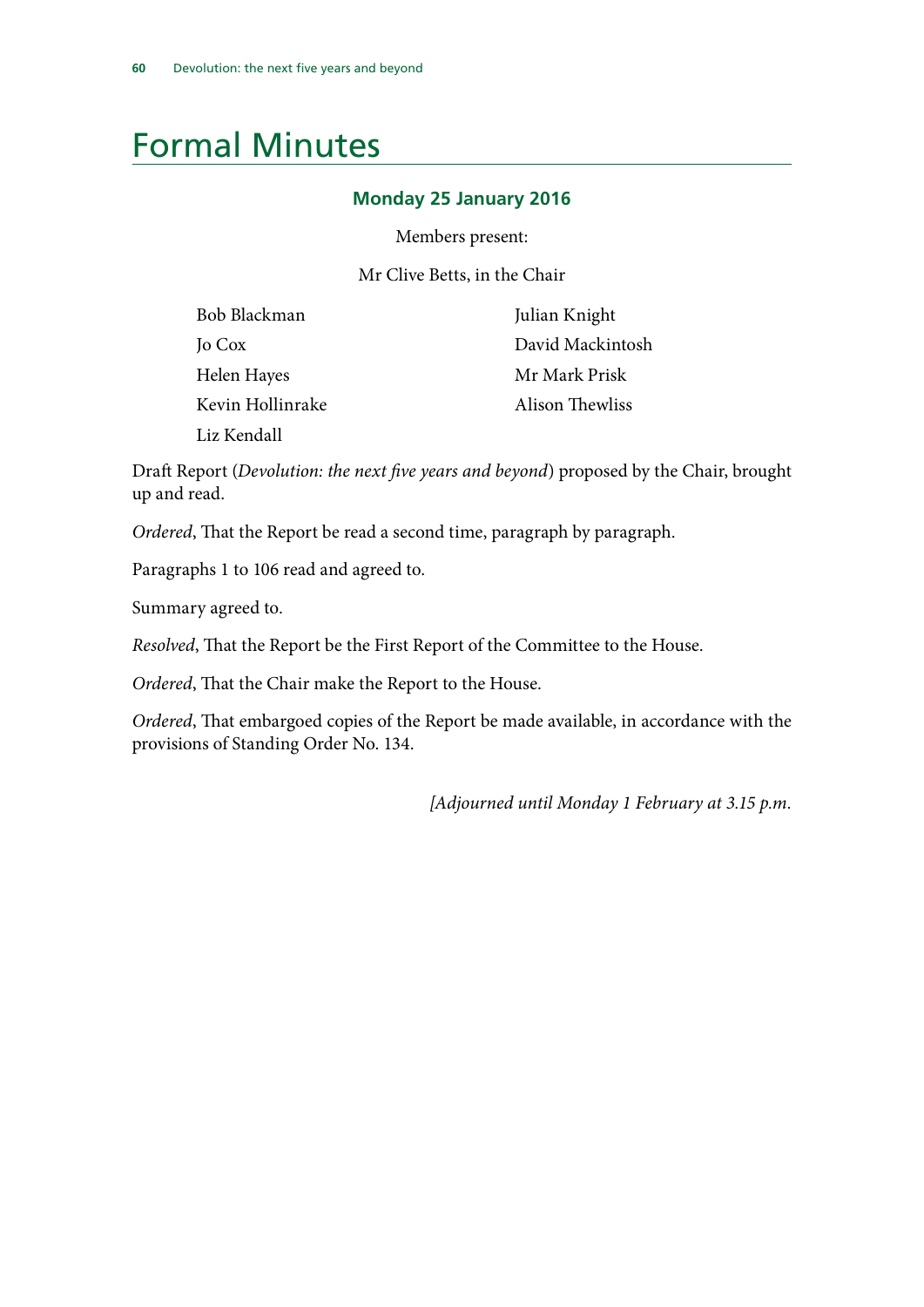### <span id="page-64-0"></span>**Witnesses**

The following witnesses gave evidence. Transcripts can be viewed on the [inquiry page](http://www.parliament.uk/business/committees/committees-a-z/commons-select/communities-and-local-government-committee/inquiries/parliament-2015/planning-and-productivity-1/) of the Committee's website.

#### **Monday 12 October 2015** *Question number*

**Professor Colin Copus**, De Montfort University, **Professor Andy Pike**, Newcastle University, and **Alexandra Jones**, Chief Executive, Centre for Cities [Q1–52](http://data.parliament.uk/writtenevidence/committeeevidence.svc/evidencedocument/communities-and-local-government-committee/the-governments-cities-and-local-government-devolution-bill/oral/22863.html)

#### **Monday 26 October 2015**

| Tony Lloyd, Interim Mayor, Greater Manchester Combined Authority, Sue<br>Derbyshire, Vice-Chair, Greater Manchester Combined Authority, and<br>Leader, Stockport Metropolitan Borough Council, and Kieran Quinn,<br>Leader, Tameside Metropolitan Borough Council | Q53-70      |
|-------------------------------------------------------------------------------------------------------------------------------------------------------------------------------------------------------------------------------------------------------------------|-------------|
| Professor Karel Williams, University of Manchester, and David Fernandez-<br>Arias, Greater Manchester Referendum Campaign for Democratic<br>Devolution                                                                                                            | Q71-78      |
| Joe Anderson, Mayor of Liverpool, Joanne Roney, Chief Executive,<br>Wakefield Council, West Yorkshire Combined Authority, and Chris Murray,<br>Director, Core Cities                                                                                              | Q79-98      |
| <b>Tuesday 10 November 2015</b>                                                                                                                                                                                                                                   |             |
| Ian Williamson, Chief Officer, Greater Manchester Health and Social<br>Care Devolution, Rob Webster, Chief Executive, NHS Confederation,<br>and Councillor Linda Thomas, Vice Chair, Local Government Association<br><b>Wellbeing Portfolio</b>                   | $Q99 - 129$ |

**Councillor Paul Carter**, Chair, County Councils Network, **Councillor John Pollard**, Leader, Cornwall Council, and **Councillor Alan Rhodes**, Leader, Nottinghamshire County Council and Council County Council County Council County Council County Council County Council

#### **Monday 23 November 2015**

| Lord Kerslake, Chair, Centre for Public Scrutiny, Ed Cox, Director, Institute |                 |
|-------------------------------------------------------------------------------|-----------------|
| for Public Policy Research (North), and Councillor Sue Jeffrey, Chair,        |                 |
| Shadow Tees Valley Combined Authority and Leader, Redcar and Cleveland        |                 |
| <b>Borough Council</b>                                                        | Q158-190        |
| Sir Edward Lister, Deputy Mayor of London, Darren Johnson, Chair, London      |                 |
| Assembly, and John O'Brien, Chief Executive, London Councils                  | $O$ 191 $-2$ 12 |

#### **Monday 30 November 2015**

**Rt Hon Alistair Burt MP**, Minister of State for Community and Social Care, Department of Health, and **Rt Hon Priti Patel MP**, Minister of State for Employment, Department for Work and Pensions [Q213–259](http://data.parliament.uk/writtenevidence/committeeevidence.svc/evidencedocument/communities-and-local-government-committee/the-governments-cities-and-local-government-devolution-bill/oral/25447.html)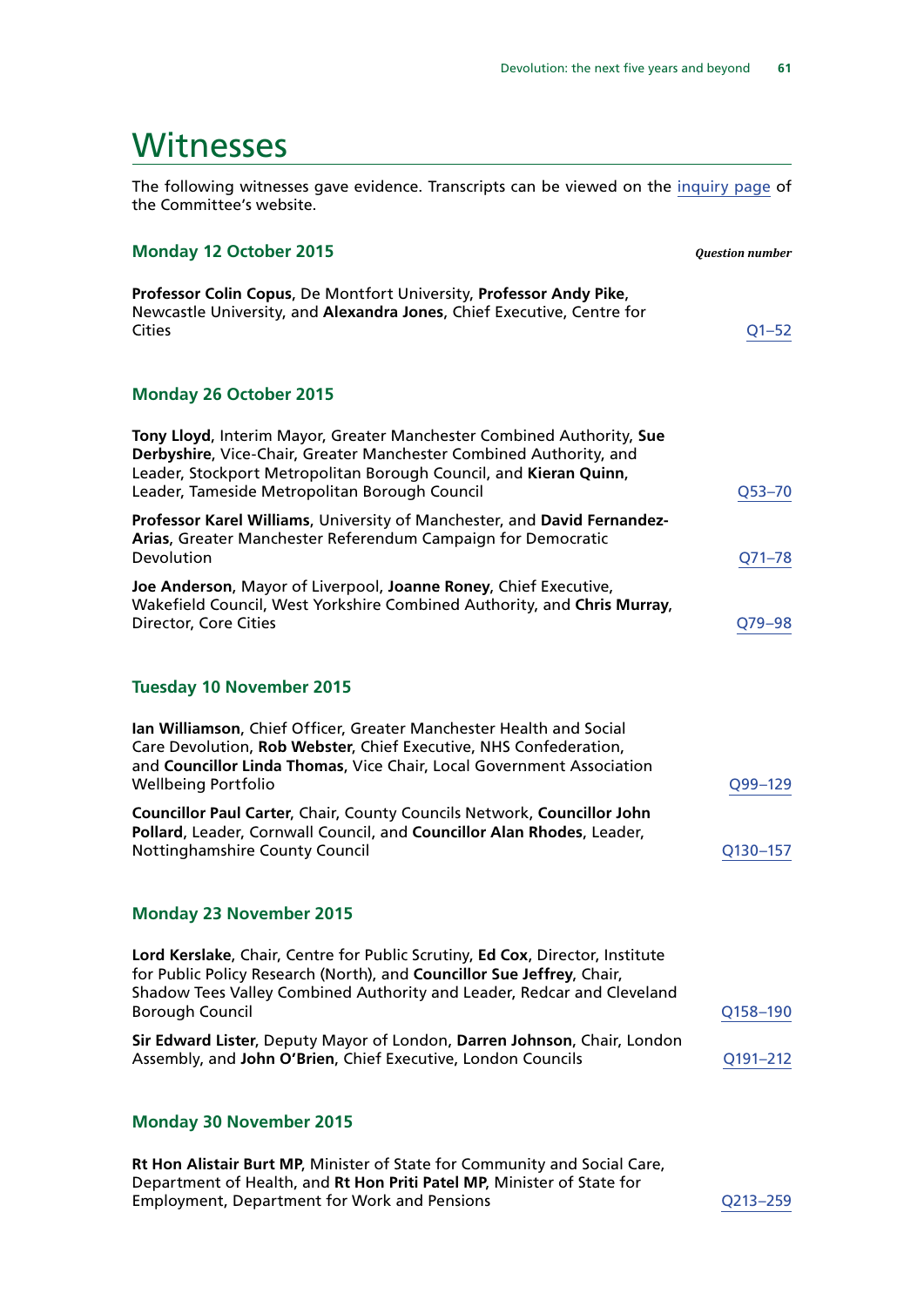**Rt Hon Greg Clark MP**, Secretary of State, Department for Communities and Local Government, and **James Wharton MP**, Minister for Local Growth and the Northern Powerhouse, Department for Communities and Local Government [Q260–306](http://data.parliament.uk/writtenevidence/committeeevidence.svc/evidencedocument/communities-and-local-government-committee/the-governments-cities-and-local-government-devolution-bill/oral/25447.html)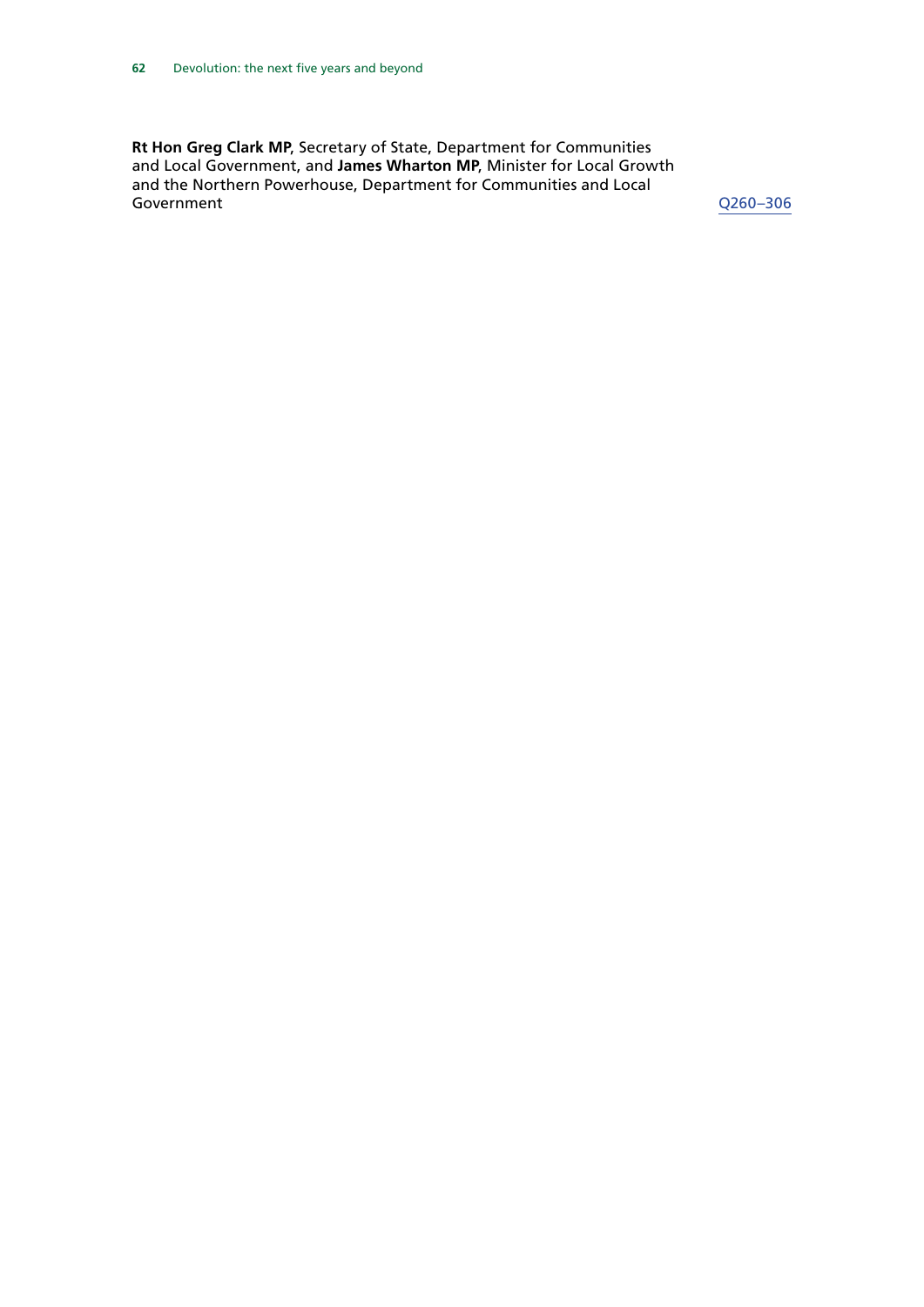### <span id="page-66-0"></span>Published written evidence

The following written evidence was received and can be viewed on the [inquiry page](http://www.parliament.uk/business/committees/committees-a-z/commons-select/communities-and-local-government-committee/inquiries/parliament-2015/planning-and-productivity-1/) of the Committee's website. DEV numbers are generated by the evidence processing system and so may not be complete.

- Association of Colleges ([DEV0024\)](http://data.parliament.uk/WrittenEvidence/CommitteeEvidence.svc/EvidenceDocument/Communities%20and%20Local%20Government/The%20Governments%20Cities%20and%20Local%20Government%20Devolution%20Bill/written/20194.html)
- Association of Police and Crime Commissioners ([DEV0043\)](http://data.parliament.uk/WrittenEvidence/CommitteeEvidence.svc/EvidenceDocument/Communities%20and%20Local%20Government/The%20Governments%20Cities%20and%20Local%20Government%20Devolution%20Bill/written/20472.html)
- British Medical Association ([DEV0003](http://data.parliament.uk/WrittenEvidence/CommitteeEvidence.svc/EvidenceDocument/Communities%20and%20Local%20Government/The%20Governments%20Cities%20and%20Local%20Government%20Devolution%20Bill/written/19504.html))
- British Property Federation [\(DEV0028](http://data.parliament.uk/WrittenEvidence/CommitteeEvidence.svc/EvidenceDocument/Communities%20and%20Local%20Government/The%20Governments%20Cities%20and%20Local%20Government%20Devolution%20Bill/written/20255.html))
- Carillion [\(DEV0044](http://data.parliament.uk/WrittenEvidence/CommitteeEvidence.svc/EvidenceDocument/Communities%20and%20Local%20Government/The%20Governments%20Cities%20and%20Local%20Government%20Devolution%20Bill/written/20475.html))
- CEDOS and ADEPT [\(DEV0013](http://data.parliament.uk/WrittenEvidence/CommitteeEvidence.svc/EvidenceDocument/Communities%20and%20Local%20Government/The%20Governments%20Cities%20and%20Local%20Government%20Devolution%20Bill/written/19999.html))
- Centre for Cities [\(DEV0031\)](http://data.parliament.uk/WrittenEvidence/CommitteeEvidence.svc/EvidenceDocument/Communities%20and%20Local%20Government/The%20Governments%20Cities%20and%20Local%20Government%20Devolution%20Bill/written/20259.html)
- Centre for Public Scrutiny [\(DEV0041\)](http://data.parliament.uk/WrittenEvidence/CommitteeEvidence.svc/EvidenceDocument/Communities%20and%20Local%20Government/The%20Governments%20Cities%20and%20Local%20Government%20Devolution%20Bill/written/20390.html)
- Centre for Urban and Regional Development Studies, Newcastle University ([DEV0023\)](http://data.parliament.uk/WrittenEvidence/CommitteeEvidence.svc/EvidenceDocument/Communities%20and%20Local%20Government/The%20Governments%20Cities%20and%20Local%20Government%20Devolution%20Bill/written/20193.html)
- Citizens Advice [\(DEV0049\)](http://data.parliament.uk/WrittenEvidence/CommitteeEvidence.svc/EvidenceDocument/Communities%20and%20Local%20Government/The%20Governments%20Cities%20and%20Local%20Government%20Devolution%20Bill/written/20921.html)
- Committee on Standards in Public Life [\(DEV0045\)](http://data.parliament.uk/WrittenEvidence/CommitteeEvidence.svc/EvidenceDocument/Communities%20and%20Local%20Government/The%20Governments%20Cities%20and%20Local%20Government%20Devolution%20Bill/written/20545.html)
- Core Cities [\(DEV0014\)](http://data.parliament.uk/WrittenEvidence/CommitteeEvidence.svc/EvidenceDocument/Communities%20and%20Local%20Government/The%20Governments%20Cities%20and%20Local%20Government%20Devolution%20Bill/written/20058.html)
- County Councils Network [\(DEV0052](http://data.parliament.uk/WrittenEvidence/CommitteeEvidence.svc/EvidenceDocument/Communities%20and%20Local%20Government/The%20Governments%20Cities%20and%20Local%20Government%20Devolution%20Bill/written/21027.html))
- Department for Communities and Local Government ([DEV0027\)](http://data.parliament.uk/WrittenEvidence/CommitteeEvidence.svc/EvidenceDocument/Communities%20and%20Local%20Government/The%20Governments%20Cities%20and%20Local%20Government%20Devolution%20Bill/written/20249.html)
- Dr Richard Carr ([DEV0058](http://data.parliament.uk/WrittenEvidence/CommitteeEvidence.svc/EvidenceDocument/Communities%20and%20Local%20Government/The%20Governments%20Cities%20and%20Local%20Government%20Devolution%20Bill/written/26565.html))
- EEF The Manufacturers' Organisation ([DEV0051\)](http://data.parliament.uk/WrittenEvidence/CommitteeEvidence.svc/EvidenceDocument/Communities%20and%20Local%20Government/The%20Governments%20Cities%20and%20Local%20Government%20Devolution%20Bill/written/20978.html)
- Electoral Reform Society ([DEV0032\)](http://data.parliament.uk/WrittenEvidence/CommitteeEvidence.svc/EvidenceDocument/Communities%20and%20Local%20Government/The%20Governments%20Cities%20and%20Local%20Government%20Devolution%20Bill/written/20263.html)
- England's Economic Heartland ([DEV0037\)](http://data.parliament.uk/WrittenEvidence/CommitteeEvidence.svc/EvidenceDocument/Communities%20and%20Local%20Government/The%20Governments%20Cities%20and%20Local%20Government%20Devolution%20Bill/written/20297.html)
- Essex County Council [\(DEV0035\)](http://data.parliament.uk/WrittenEvidence/CommitteeEvidence.svc/EvidenceDocument/Communities%20and%20Local%20Government/The%20Governments%20Cities%20and%20Local%20Government%20Devolution%20Bill/written/20285.html)
- Futures Network West Midlands [\(DEV0007](http://data.parliament.uk/WrittenEvidence/CommitteeEvidence.svc/EvidenceDocument/Communities%20and%20Local%20Government/The%20Governments%20Cities%20and%20Local%20Government%20Devolution%20Bill/written/19803.html))
- GLA Conservatives [\(DEV0005\)](http://data.parliament.uk/WrittenEvidence/CommitteeEvidence.svc/EvidenceDocument/Communities%20and%20Local%20Government/The%20Governments%20Cities%20and%20Local%20Government%20Devolution%20Bill/written/19693.html)
- Greater Manchester Combined Authority [\(DEV0009\)](http://data.parliament.uk/WrittenEvidence/CommitteeEvidence.svc/EvidenceDocument/Communities%20and%20Local%20Government/The%20Governments%20Cities%20and%20Local%20Government%20Devolution%20Bill/written/19853.html)
- Greater Manchester Health & Social Care Devolution [\(DEV0056](http://data.parliament.uk/WrittenEvidence/CommitteeEvidence.svc/EvidenceDocument/Communities%20and%20Local%20Government/The%20Governments%20Cities%20and%20Local%20Government%20Devolution%20Bill/written/25360.html))
- Historic England ([DEV0034](http://data.parliament.uk/WrittenEvidence/CommitteeEvidence.svc/EvidenceDocument/Communities%20and%20Local%20Government/The%20Governments%20Cities%20and%20Local%20Government%20Devolution%20Bill/written/20277.html))
- Industrial Communities Alliance ([DEV0047](http://data.parliament.uk/WrittenEvidence/CommitteeEvidence.svc/EvidenceDocument/Communities%20and%20Local%20Government/The%20Governments%20Cities%20and%20Local%20Government%20Devolution%20Bill/written/20880.html))
- Institute of Economic Development ([DEV0018](http://data.parliament.uk/WrittenEvidence/CommitteeEvidence.svc/EvidenceDocument/Communities%20and%20Local%20Government/The%20Governments%20Cities%20and%20Local%20Government%20Devolution%20Bill/written/20152.html))
- IPPR North [\(DEV0029](http://data.parliament.uk/WrittenEvidence/CommitteeEvidence.svc/EvidenceDocument/Communities%20and%20Local%20Government/The%20Governments%20Cities%20and%20Local%20Government%20Devolution%20Bill/written/20256.html))
- Local Government Association [\(DEV0021](http://data.parliament.uk/WrittenEvidence/CommitteeEvidence.svc/EvidenceDocument/Communities%20and%20Local%20Government/The%20Governments%20Cities%20and%20Local%20Government%20Devolution%20Bill/written/20188.html))
- London Chamber of Commerce and Industry ([DEV0015](http://data.parliament.uk/WrittenEvidence/CommitteeEvidence.svc/EvidenceDocument/Communities%20and%20Local%20Government/The%20Governments%20Cities%20and%20Local%20Government%20Devolution%20Bill/written/20069.html))
- London Councils ([DEV0033](http://data.parliament.uk/WrittenEvidence/CommitteeEvidence.svc/EvidenceDocument/Communities%20and%20Local%20Government/The%20Governments%20Cities%20and%20Local%20Government%20Devolution%20Bill/written/20273.html))
- London Forum of Amenity and Civic Societies ([DEV0050\)](http://data.parliament.uk/WrittenEvidence/CommitteeEvidence.svc/EvidenceDocument/Communities%20and%20Local%20Government/The%20Governments%20Cities%20and%20Local%20Government%20Devolution%20Bill/written/20969.html)
- Mayor of London's Office [\(DEV0042](http://data.parliament.uk/WrittenEvidence/CommitteeEvidence.svc/EvidenceDocument/Communities%20and%20Local%20Government/The%20Governments%20Cities%20and%20Local%20Government%20Devolution%20Bill/written/20395.html))
- Merseyside Police & Crime Commissioner [\(DEV0054\)](http://data.parliament.uk/WrittenEvidence/CommitteeEvidence.svc/EvidenceDocument/Communities%20and%20Local%20Government/The%20Governments%20Cities%20and%20Local%20Government%20Devolution%20Bill/written/21629.html)
- Ms Susan Hedley ([DEV0016\)](http://data.parliament.uk/WrittenEvidence/CommitteeEvidence.svc/EvidenceDocument/Communities%20and%20Local%20Government/The%20Governments%20Cities%20and%20Local%20Government%20Devolution%20Bill/written/20116.html)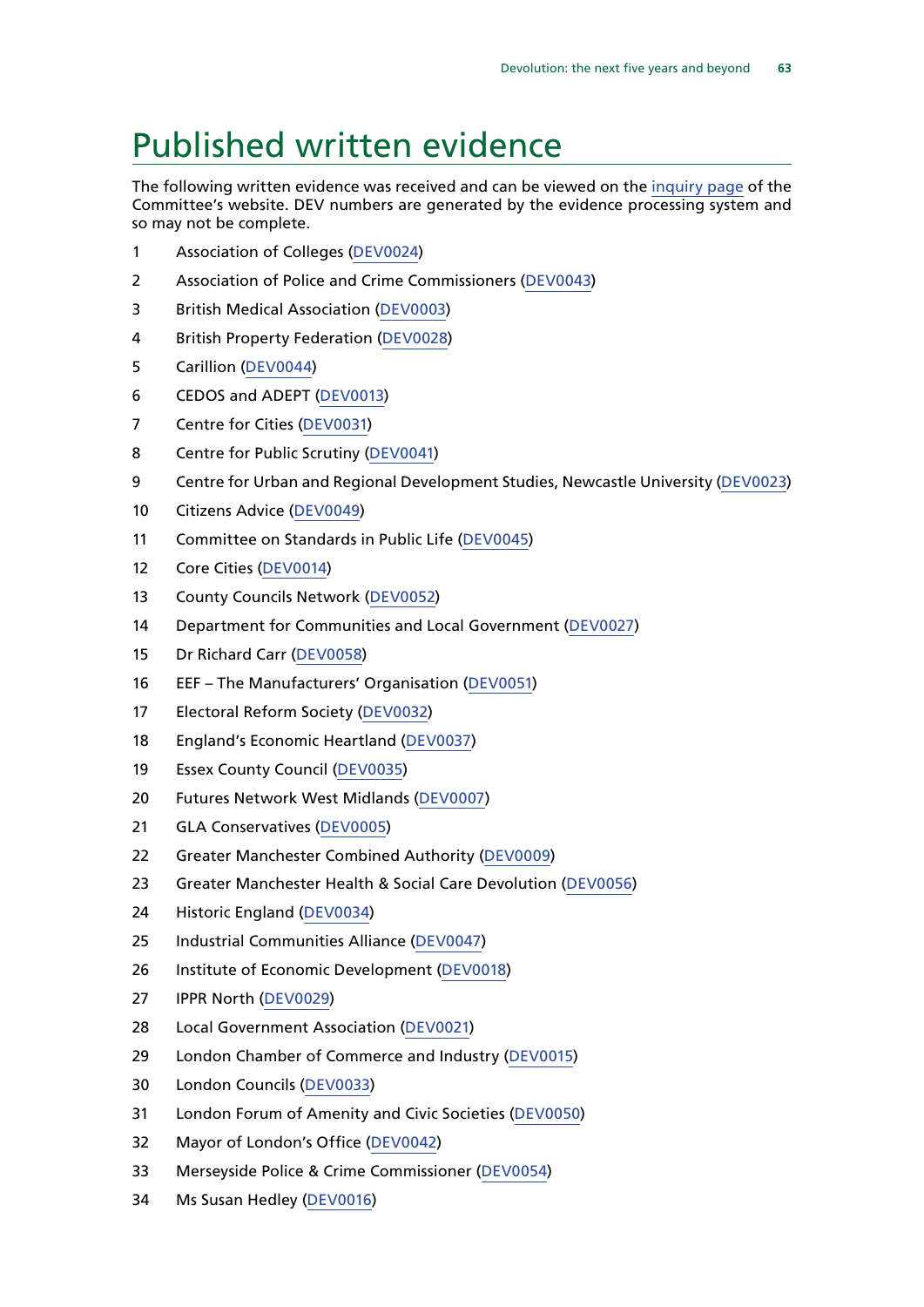- News Media Association [\(DEV0002\)](http://data.parliament.uk/WrittenEvidence/CommitteeEvidence.svc/EvidenceDocument/Communities%20and%20Local%20Government/The%20Governments%20Cities%20and%20Local%20Government%20Devolution%20Bill/written/19401.html)
- NHS Confederation ([DEV0046\)](http://data.parliament.uk/WrittenEvidence/CommitteeEvidence.svc/EvidenceDocument/Communities%20and%20Local%20Government/The%20Governments%20Cities%20and%20Local%20Government%20Devolution%20Bill/written/20874.html)
- NHS Confederation ([DEV0057](http://data.parliament.uk/WrittenEvidence/CommitteeEvidence.svc/EvidenceDocument/Communities%20and%20Local%20Government/The%20Governments%20Cities%20and%20Local%20Government%20Devolution%20Bill/written/26509.html))
- NHS Providers [\(DEV0030](http://data.parliament.uk/WrittenEvidence/CommitteeEvidence.svc/EvidenceDocument/Communities%20and%20Local%20Government/The%20Governments%20Cities%20and%20Local%20Government%20Devolution%20Bill/written/20258.html))
- NLGN [\(DEV0053](http://data.parliament.uk/WrittenEvidence/CommitteeEvidence.svc/EvidenceDocument/Communities%20and%20Local%20Government/The%20Governments%20Cities%20and%20Local%20Government%20Devolution%20Bill/written/21335.html))
- Office of the Police and Crime Commissioner for North Yorkshire ([DEV0022\)](http://data.parliament.uk/WrittenEvidence/CommitteeEvidence.svc/EvidenceDocument/Communities%20and%20Local%20Government/The%20Governments%20Cities%20and%20Local%20Government%20Devolution%20Bill/written/20191.html)
- Office of the South Yorkshire PCC [\(DEV0004\)](http://data.parliament.uk/WrittenEvidence/CommitteeEvidence.svc/EvidenceDocument/Communities%20and%20Local%20Government/The%20Governments%20Cities%20and%20Local%20Government%20Devolution%20Bill/written/19551.html)
- Office of the Sussex Police & Crime Commissioner ([DEV0011](http://data.parliament.uk/WrittenEvidence/CommitteeEvidence.svc/EvidenceDocument/Communities%20and%20Local%20Government/The%20Governments%20Cities%20and%20Local%20Government%20Devolution%20Bill/written/19931.html))
- Optical Confederation and Local Optical Committee Support Unit [\(DEV0048](http://data.parliament.uk/WrittenEvidence/CommitteeEvidence.svc/EvidenceDocument/Communities%20and%20Local%20Government/The%20Governments%20Cities%20and%20Local%20Government%20Devolution%20Bill/written/20882.html))
- Police and Crime Commissioners of the Yorkshire and Humberside Region ([DEV0012\)](http://data.parliament.uk/WrittenEvidence/CommitteeEvidence.svc/EvidenceDocument/Communities%20and%20Local%20Government/The%20Governments%20Cities%20and%20Local%20Government%20Devolution%20Bill/written/19968.html)
- Professor Colin Copus ([DEV0019](http://data.parliament.uk/WrittenEvidence/CommitteeEvidence.svc/EvidenceDocument/Communities%20and%20Local%20Government/The%20Governments%20Cities%20and%20Local%20Government%20Devolution%20Bill/written/20159.html))
- Professor Francesca Gains and Professor Vivien Lowndes [\(DEV0020\)](http://data.parliament.uk/WrittenEvidence/CommitteeEvidence.svc/EvidenceDocument/Communities%20and%20Local%20Government/The%20Governments%20Cities%20and%20Local%20Government%20Devolution%20Bill/written/20184.html)
- Revolving Doors Agency [\(DEV0039](http://data.parliament.uk/WrittenEvidence/CommitteeEvidence.svc/EvidenceDocument/Communities%20and%20Local%20Government/The%20Governments%20Cities%20and%20Local%20Government%20Devolution%20Bill/written/20302.html))
- Royal Institute of British Architects ([DEV0025\)](http://data.parliament.uk/WrittenEvidence/CommitteeEvidence.svc/EvidenceDocument/Communities%20and%20Local%20Government/The%20Governments%20Cities%20and%20Local%20Government%20Devolution%20Bill/written/20212.html)
- Royal Town Planning Institute [\(DEV0017](http://data.parliament.uk/WrittenEvidence/CommitteeEvidence.svc/EvidenceDocument/Communities%20and%20Local%20Government/The%20Governments%20Cities%20and%20Local%20Government%20Devolution%20Bill/written/20132.html))
- Sarah Ayres [\(DEV0006\)](http://data.parliament.uk/WrittenEvidence/CommitteeEvidence.svc/EvidenceDocument/Communities%20and%20Local%20Government/The%20Governments%20Cities%20and%20Local%20Government%20Devolution%20Bill/written/19774.html)
- Shelter [\(DEV0038\)](http://data.parliament.uk/WrittenEvidence/CommitteeEvidence.svc/EvidenceDocument/Communities%20and%20Local%20Government/The%20Governments%20Cities%20and%20Local%20Government%20Devolution%20Bill/written/20299.html)
- Society of Local Authority Chief Executives and Senior Managers [\(DEV0036\)](http://data.parliament.uk/WrittenEvidence/CommitteeEvidence.svc/EvidenceDocument/Communities%20and%20Local%20Government/The%20Governments%20Cities%20and%20Local%20Government%20Devolution%20Bill/written/20293.html)
- South East England Councils [\(DEV0026](http://data.parliament.uk/WrittenEvidence/CommitteeEvidence.svc/EvidenceDocument/Communities%20and%20Local%20Government/The%20Governments%20Cities%20and%20Local%20Government%20Devolution%20Bill/written/20230.html))
- University of Sheffield [\(DEV0055](http://data.parliament.uk/WrittenEvidence/CommitteeEvidence.svc/EvidenceDocument/Communities%20and%20Local%20Government/The%20Governments%20Cities%20and%20Local%20Government%20Devolution%20Bill/written/21730.html))
- Wakefield Council [\(DEV0010\)](http://data.parliament.uk/WrittenEvidence/CommitteeEvidence.svc/EvidenceDocument/Communities%20and%20Local%20Government/The%20Governments%20Cities%20and%20Local%20Government%20Devolution%20Bill/written/19921.html)
- West Midlands Police & Crime Commissioner David Jamieson [\(DEV0040\)](http://data.parliament.uk/WrittenEvidence/CommitteeEvidence.svc/EvidenceDocument/Communities%20and%20Local%20Government/The%20Governments%20Cities%20and%20Local%20Government%20Devolution%20Bill/written/20303.html)